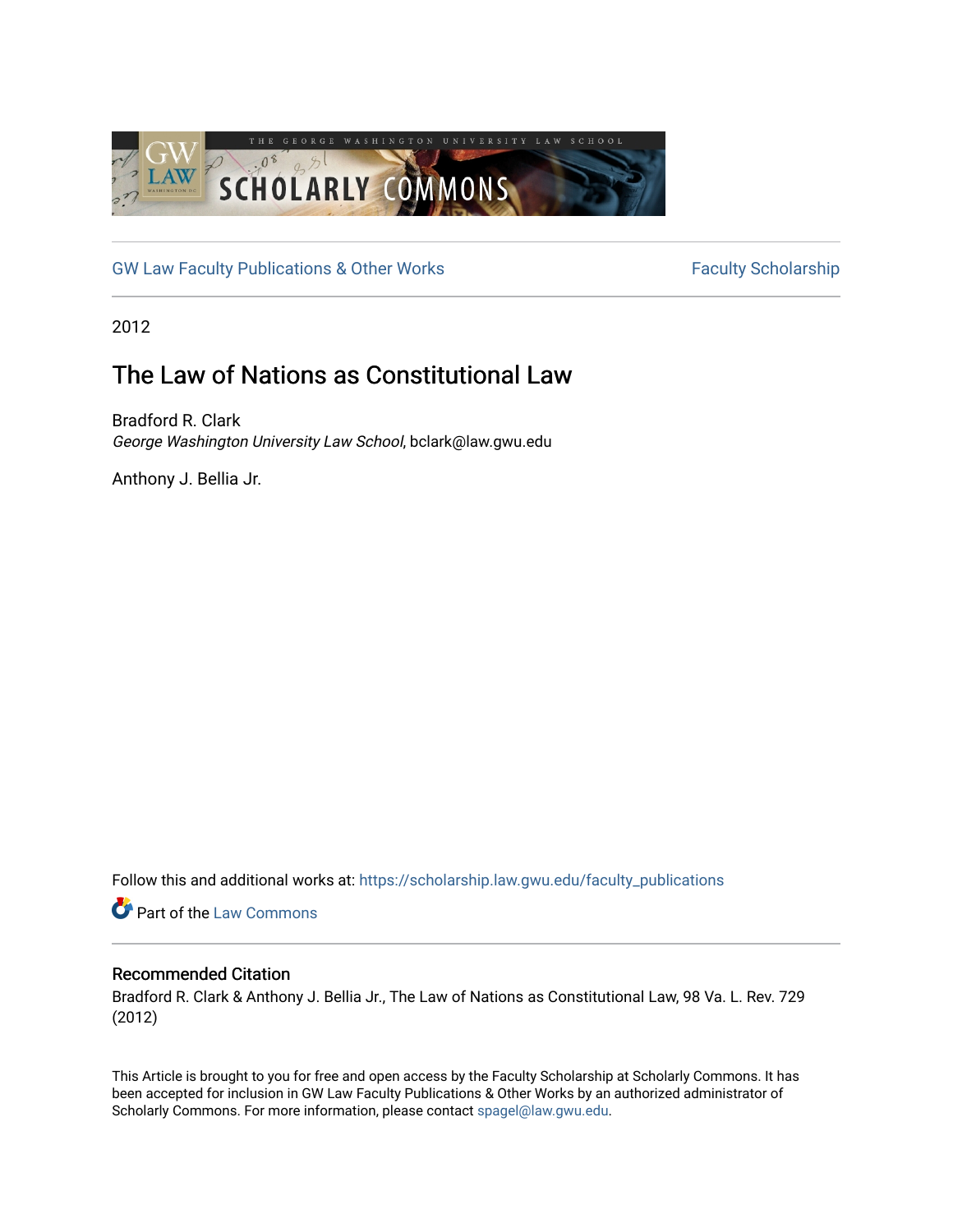# VIRGINIA LAW REVIEW

VOLUME 98 JUNE 2012 NUMBER 4

### *ARTICLES*

#### THE LAW OF NATIONS AS CONSTITUTIONAL LAW

*Anthony J. Bellia Jr.*[\\*](#page-1-0)  *and Bradford R. Clark*[\\*\\*](#page-1-1)

*OURTS and scholars continue to debate the status of customary*  COURTS and scholars continue to debate the status of customary<br>international law in U.S. courts, but have paid insufficient atten*tion to the role that such law plays in interpreting and upholding several specific provisions of the Constitution. The modern position argues that courts should treat customary international law as federal common law. The revisionist position contends that customary international law applies only to the extent that positive federal or state law has adopted it. Neither approach adequately takes account of the Constitution's allocation of powers to the federal political branches in Articles I and II or the effect of these powers on judicial precedent applying the law of nations throughout U.S. history. Several specific powers—such as the powers to send and receive ambassadors, declare war, issue letters of marque and reprisal, and make rules governing captures—can only be* 

729

<span id="page-1-1"></span><span id="page-1-0"></span><sup>\*</sup> Professor of Law and Notre Dame Presidential Fellow, Notre Dame Law School. \*\* William Cranch Research Professor of Law, George Washington University Law School. We thank Tricia Bellia, Paul Berman, Curtis Bradley, Anthony Colangelo, Barry Cushman, Philip Hamburger, Bill Kelley, Renée Lettow Lerner, John Manning, Sean Murphy, Henry Monaghan, Ed Swaine, Amanda Tyler, and Carlos Vázquez for insightful comments and suggestions. In addition, we thank participants in the Foreign Relations Law Colloquium at Georgetown University Law Center and in a faculty workshop at The George Washington University Law School for helpful comments on prior drafts of this Article. We also thank Notre Dame research librarian Patti Ogden for her expert research assistance, and George Washington University law students Ali Naini and Scott Richardson and Notre Dame law student Erinn Rigney for excellent research assistance.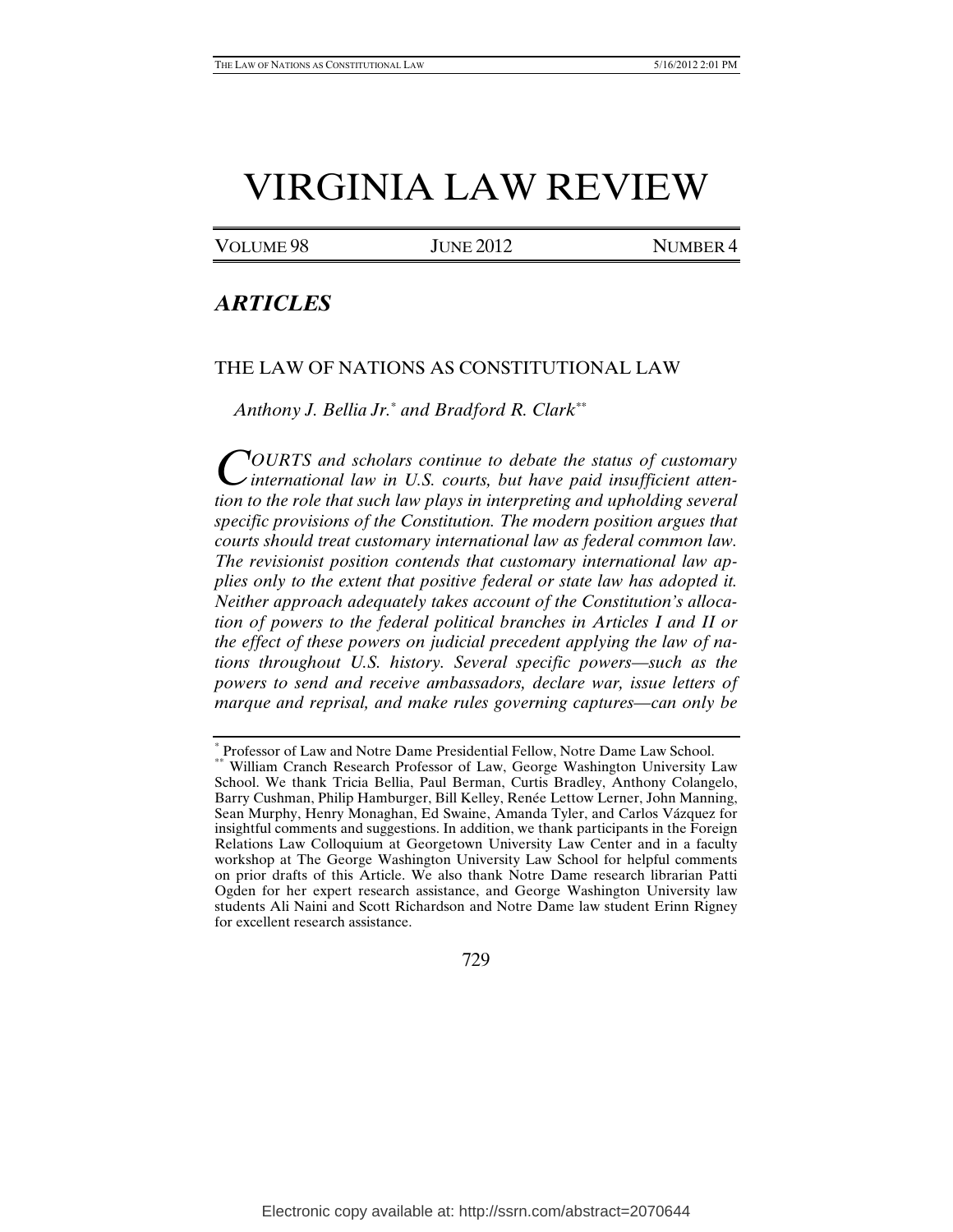*understood by reference to background principles of the law of nations. At the time of the Founding, it was reasonably assumed that U.S. courts would recognize the traditional rights of foreign sovereigns under the law of nations as a means of respecting the Constitution's allocation of specific foreign relations powers to the political branches. Considered in this light, the Supreme Court's decisions applying traditional principles derived from the law of nations throughout U.S. history have largely—if not exclusively—served to implement this allocation of powers. From this perspective, both the modern and the revisionist positions rest partly on erroneous premises. The modern position errs in claiming that the best way to read Supreme Court precedent applying the law of nations is that federal courts have independent Article III power to adopt such law as federal common law. Consistent with the original public meaning of the Constitution, this precedent is better read to apply certain traditional principles of the law of nations when necessary to uphold the political branches' recognition, war, reprisal, and capture powers under Articles I and II. The revisionist position overlooks the role of these powers by requiring the political branches or states to adopt traditional principles of the law of nations before courts may apply them. Historical understandings and judicial practice suggest that courts must apply traditional principles of the law of nations not only when the federal political branches or the states have adopted them, but also when Articles I and II require courts to do so. In such instances, the law of nations functions as constitutional law.* 

| INTRODUCTION.                                            | 731 |
|----------------------------------------------------------|-----|
|                                                          | 740 |
| II. CONSTITUTIONAL INCORPORATION OF THE LAW OF           |     |
|                                                          | 745 |
| A. Rights of Recognized Sovereigns Under the Law of      |     |
|                                                          | 749 |
| B. Independence and the Rights of Recognized Nations753  |     |
| 1. The Declaration of Independence and Recognition753    |     |
|                                                          |     |
| C. Constitutional Incorporation of the Law of Nations760 |     |
| 1. Political Branch Authority Over Recognition 764       |     |
| 2. Political Branch Authority Over War and Peace769      |     |
| 3. Political Branch Authority Over Reprisals and         |     |
|                                                          | 773 |
|                                                          |     |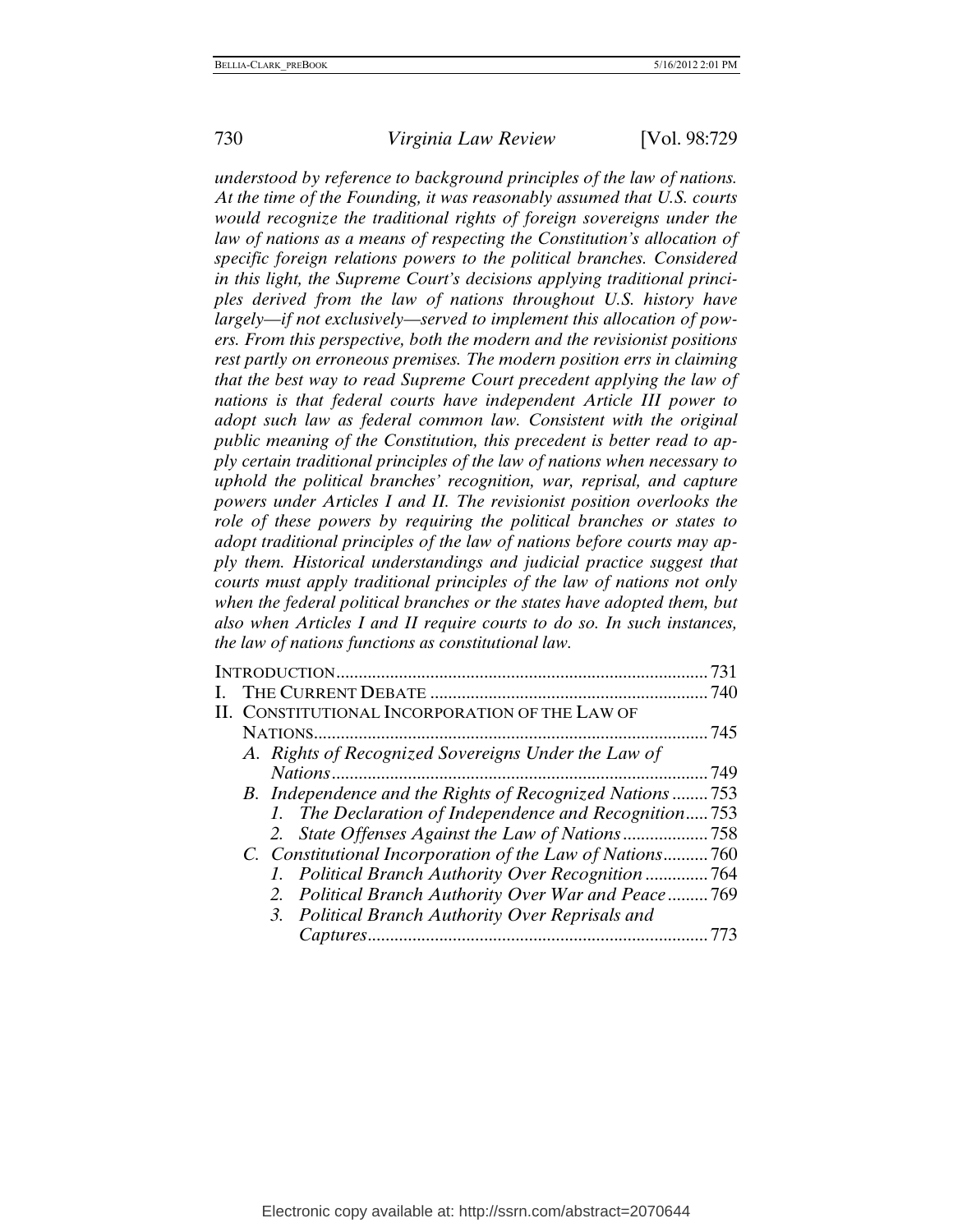<span id="page-3-0"></span>

| III. THE SUPREME COURT'S APPLICATION OF THE LAW OF         |  |
|------------------------------------------------------------|--|
| NATIONS.                                                   |  |
|                                                            |  |
|                                                            |  |
| $\mathcal{L}$                                              |  |
| 2. Preserving Exclusive Political Branch Prerogatives  792 |  |
|                                                            |  |
|                                                            |  |
| 2.                                                         |  |
| $\mathfrak{a}$ .                                           |  |
| h.                                                         |  |
| $\overline{c}$ .                                           |  |
|                                                            |  |
|                                                            |  |
|                                                            |  |
|                                                            |  |
|                                                            |  |
| $\bm{A}$                                                   |  |
|                                                            |  |
| C. The Limits of the Allocation of Powers Approach  833    |  |
|                                                            |  |
|                                                            |  |

#### **INTRODUCTION**

 There is an ongoing debate over the status of customary international law—the modern law of nations—in U.S. courts.<sup>1</sup> This debate has focused primarily on whether federal courts have Article III power to adopt such law as "federal common law" or whether they must defer to state law in the absence of a federal statute or treaty. This debate, however, has largely overlooked the role of the law of nations in understanding the powers assigned to the federal political branches by Articles I and II of the Constitution. For those who argue that courts should recognize customary interna-

<span id="page-3-1"></span><sup>&</sup>lt;sup>1</sup>The phrase "customary international law" is generally used to refer to law that "results from a general and consistent practice of states followed by them from a sense of legal obligation." Restatement (Third) of the Foreign Relations Law of the United States § 102(2) (1987) [hereinafter Restatement (Third) of Foreign Relations]. Today, the phrase "customary international law" is more commonly used than the phrase "law of nations." In this Article, we generally use the phrase "the law of nations" to refer to the customary law of nations as opposed to treaties.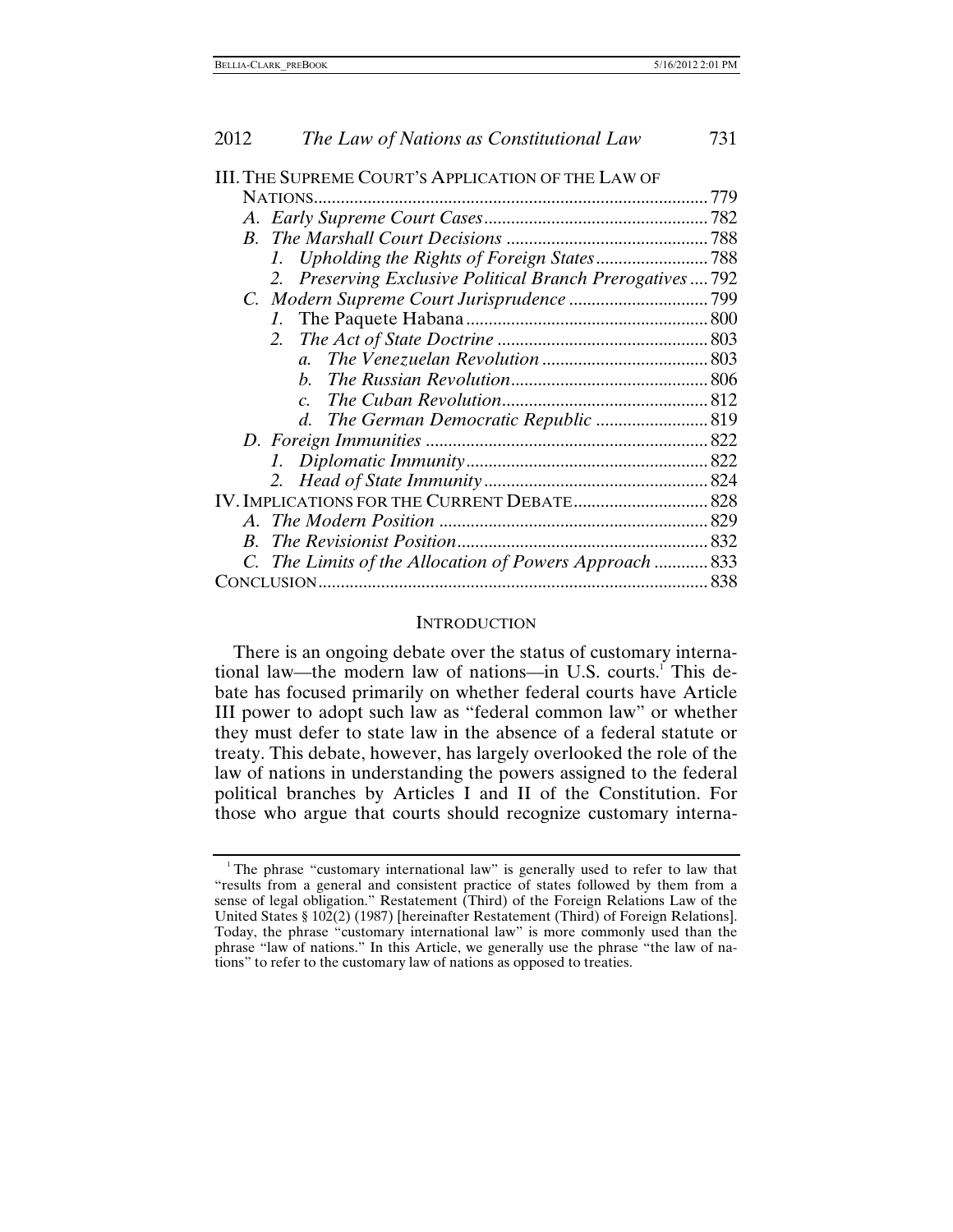tional law as a form of federal common law (the "modern" posi- $\chi$  the law of nations applies even if not adopted by the political branches or the states. For those who contend that state law governs the status of customary international law in the absence of a federal statute or treaty (the "revisionist" position), $3$  the law of nations applies only when state or federal law incorporates it. This debate has paid too little attention to other portions of the Constitution—particularly, to specific provisions of Articles I and II that require federal (and state) courts to apply certain traditional principles of the law of nations. Taken in historical context, Articles I and II allocate specific foreign relations powers to the political branches that can only be understood by reference to background principles of the law of nations well known at the time of the Founding. The original public meaning of these Article I and II powers provides a more persuasive justification for the historical role of the law of nations in the U.S. federal system than modern assertions that courts should decide what parts of customary inter-national law to apply as federal common law under Article III.<sup>[4](#page-4-2)</sup> In particular, the Supreme Court's application of traditional principles of the law of nations in cases from the Founding to the present has often served "as a means of upholding the Constitution's allocation of foreign affairs powers [in Articles I and II] to Congress and the President."<sup>[5](#page-4-3)</sup> Understanding the Court's precedents in these terms not only helps to make sense of its decisions, but also provides guidance for future cases.

<span id="page-4-3"></span>Bellia & Clark, Federal Common Law, supra note 4, at 7.

<span id="page-4-0"></span> $2^2$  See, e.g., Lea Brilmayer, Federalism, State Authority, and the Preemptive Power of International Law, 1994 Sup. Ct. Rev. 295, 295; Harold Hongju Koh, Is International Law Really State Law?, 111 Harv. L. Rev. 1824, 1826–27 (1998); Beth Stephens, The Law of Our Land: Customary International Law as Federal Law After *Erie*, 66 Fordham L. Rev. 393, 393-94 (1997).

<span id="page-4-1"></span>See, e.g., Curtis A. Bradley & Jack L. Goldsmith, Customary International Law as Federal Common Law: A Critique of the Modern Position, 110 Harv. L. Rev. 815, 820–21 (1997) [hereinafter Bradley & Goldsmith, Customary International Law]; Jack L. Goldsmith, Federal Courts, Foreign Affairs, and Federalism, 83 Va. L. Rev. 1617, 1622–23 (1997). 4

<span id="page-4-2"></span><sup>&</sup>lt;sup>4</sup> See Anthony J. Bellia Jr. & Bradford R. Clark, The Federal Common Law of Nations, 109 Colum. L. Rev. 1, 5–6 (2009) [hereinafter Bellia & Clark, Federal Common Law]. Professor Ernie Young has proposed an alternative under which customary international law would be considered a form of "general law" available for adoption by—but not binding on—state and federal courts. See Ernest A. Young, Sorting Out the Debate Over Customary International Law, 42 Va. J. Int'l L. 365, 369-70 (2002).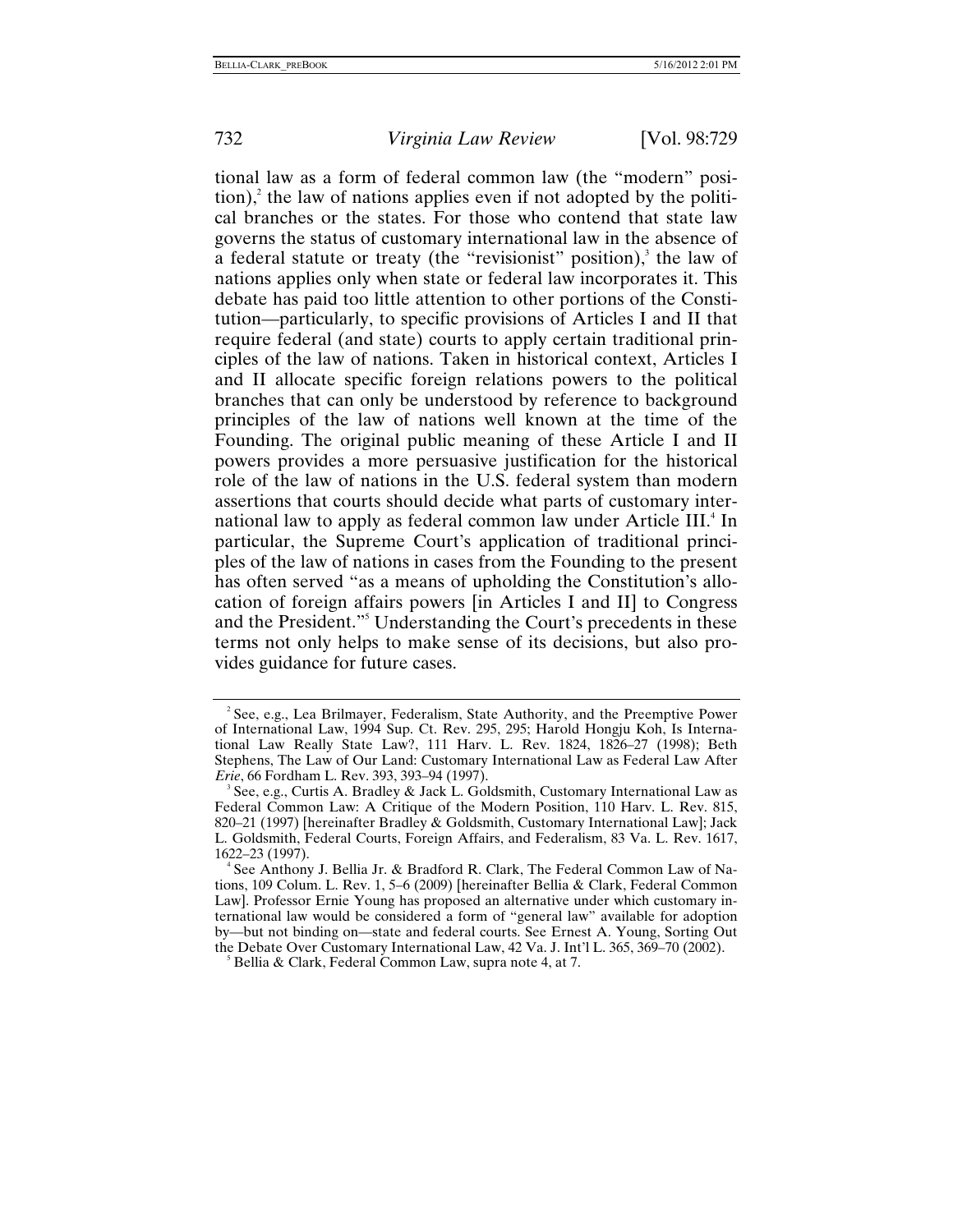In a previous article, we invoked the Constitution's general allocation of powers to argue that the law of nations doctrine of "perfect rights" helped to explain a great deal of the "federal common law of foreign relations."<sup>[6](#page-5-0)</sup> In this Article, we go beyond those earlier claims to argue that certain attributes of the law of nations (including the doctrine of perfect rights) actually help to define the content of particular provisions of Articles I and II dealing with the allocation of foreign relations powers.<sup>7</sup> Although the Constitution mentions the "law of nations" only in the Offences Clause, a number of other discrete constitutional provisions can only be under-stood by reference to that body of law.<sup>[8](#page-5-2)</sup> Most of these provisions are open-ended, and a reasonable member of the Founding generation would have ascertained the details by reference to wellknown principles of the law of nations. From this perspective, the role of traditional law of nations principles in U.S. courts is not a function of federal judicial power to make federal common law under Article III. Rather, the role of the traditional law of nations follows both from the assignment of specific foreign relations powers to the political branches under Articles I and II and from the exercise of these powers to conduct foreign relations. First, the political branches possess exclusive power under Articles I and II to send and receive ambassadors and make treaties, and thereby to recognize foreign nations and governments. As an original matter, the exercise of this power was reasonably understood to require states and courts to respect certain rights of recognized foreign nations under the law of nations. Second, the political branches possess exclusive power under Articles I and II to make war and order reprisals and captures against other nations. The law of nations in-

<span id="page-5-0"></span><sup>6</sup> See id.

<span id="page-5-1"></span>In our prior work, we considered traditional principles of the law of state-state relations—principles that implicate the foreign relations powers of the federal political branches. By 1789, the phrase "law of nations" had come to refer not only to principles of state-state relations but also to other aspects of general law, including the law merchant. See id*.* at 19. Unlike the law of state-state relations, these other branches of the law of nations did not directly implicate the foreign relations powers of the United States. We intend to address these other branches in future work.

<span id="page-5-2"></span>Article I authorizes Congress to define and punish offenses against the law of nations. See U.S. Const. art. I, § 8, cl. 10. As discussed in greater detail below, however, certain constitutional constructs—such as treaties, recognition, declarations of war, letters of marque and reprisal, and captures—are unintelligible without reference to background principles of the law of nations.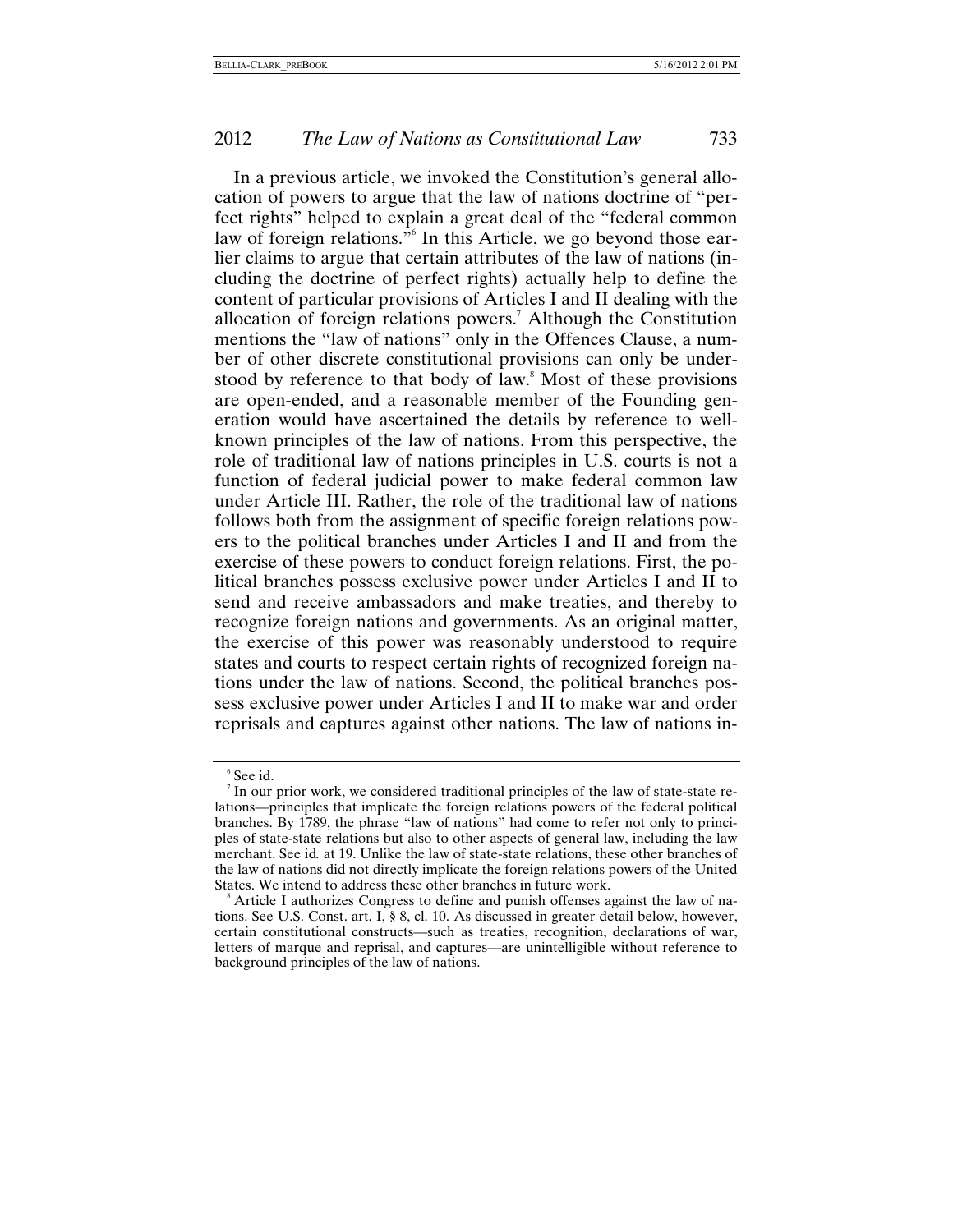formed the meaning of these powers, which, understood in context, gave the political branches—exclusive of states or courts—the power to decide whether to uphold or abrogate certain well-established rights of foreign sovereigns.<sup>[9](#page-6-0)</sup>

These understandings of Articles I and II, we contend, more effectively explain Supreme Court decisions involving the law of nations in U.S. courts than alternative arguments about whether federal courts have Article III power to treat customary international law as federal common law. Certain Supreme Court decisions have expressly tied adherence to the law of nations to Articles I and II especially the decisions of the Marshall Court—while other decisions have implicitly invoked the allocation of powers these provisions reflect.<sup>10</sup> Most, if not all, Supreme Court opinions applying the traditional law of nations have reached results consistent with this allocation of powers approach. And no Supreme Court decision has ever applied customary international law as modern, preemptive, jurisdiction-conferring "federal common law."

Reading the Constitution's allocation of foreign relations powers in light of well-known background principles of the law of nations does not require acceptance of an indefinite concept of "foreign af-

<span id="page-6-1"></span><sup>10</sup> See infra Sections III.B & III.C.

<span id="page-6-0"></span><sup>9</sup> In response to our earlier work, Professor Henry Monaghan has suggested that the approach we identified understands federal judges to be "engaged in some form of *constitutional interpretation* based upon freestanding conceptions of federalism or separation of powers." Henry Paul Monaghan, Supremacy Clause Textualism, 110 Colum. L. Rev. 731, 763 (2010). As we explain in this Article, however, specific constitutional provisions—not merely "freestanding" separation of powers notions—were originally understood to require U.S. courts to apply certain principles derived from the law of nations. See John F. Manning, Separation of Powers as Ordinary Interpretation, 124 Harv. L. Rev. 1939, 1944–45 (2011) [hereinafter Manning, Separation of Powers]. In other words, our understanding of the Constitution relies on specific constitutional provisions read in light of the background principles of the law of nations against which they were drafted. See John F. Manning, The Absurdity Doctrine, 116 Harv. L. Rev. 2387, 2467 (2003) [hereinafter Manning, Absurdity Doctrine] (explaining that "background conventions, if sufficiently firmly established, may be considered part of the interpretive environment in which [the lawmaker] acts"). Professor Monaghan has also suggested that our approach raises questions under *Marbury v. Madison*, 5 U.S. (1 Cranch) 137 (1803), because Congress can revise the rules that judges derive from the law of nations. Monaghan, supra, at 764–65. As we explain, however, because our approach seeks to preserve the political branches' prerogatives under their assigned constitutional powers, any decision by the political branches to abrogate the traditional rights of foreign nations is simply an exercise of their powers and thus consistent with *Marbury*.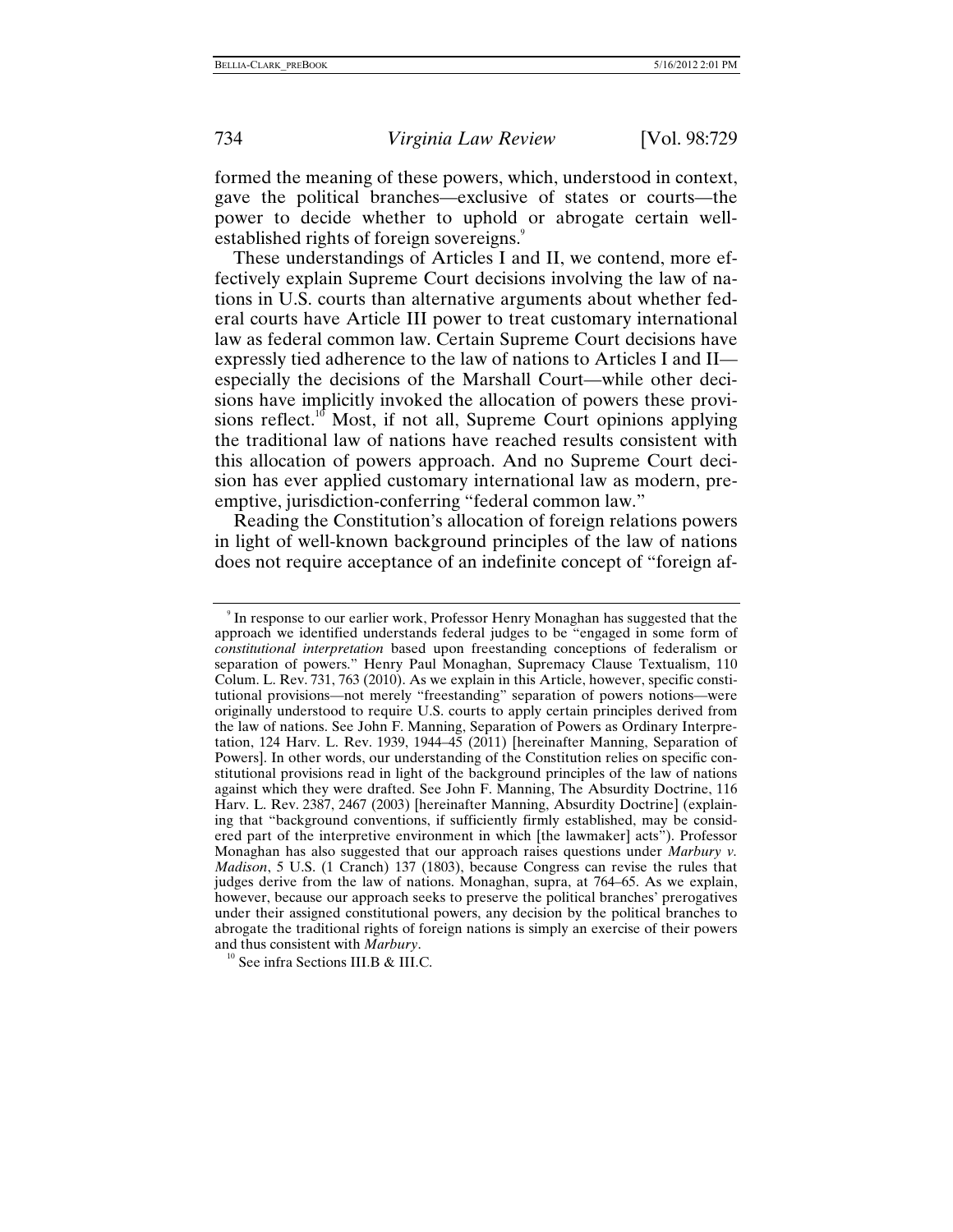fairs" power divorced from the constitutional text, $<sup>11</sup>$  and has little in</sup> common with "the much-maligned dormant foreign affairs rationale of *Zschernig v. Miller*."[12](#page-7-1) To the contrary, this approach draws on the original public meaning of several *specific* constitutional powers—such as the power to recognize foreign nations, the war power, and the powers to authorize reprisals and captures—which can only be understood against background assumptions provided by the law of nations. Our approach identifies two ways in which courts have used the law of nations to uphold the Constitution's allocation of powers. First, the mere assignment of certain powers to the political branches sometimes implies that other actors may not take actions contrary to the law of nations when doing so would contradict this assignment. Second, the political branches' exercise of their assigned powers (such as recognition) sometimes carries with it predictable implications defined by the law of nations and thus, as a matter of federal constitutional law, obligates other governmental actors to respect those aspects of the law of nations.

At the time of the Founding, the Constitution's recognition, war, reprisal, and capture powers were reasonably understood to require courts and states to respect traditional rights of foreign sovereigns under the law of nations to avoid usurping the political branches' exclusive possession or exercise of such powers. Historically, nations enjoyed certain "perfect" rights under the law of nations, and the violation of such rights gave the aggrieved nation just cause for war[.13](#page-7-2) Such rights included rights to enjoy territorial sovereignty, conduct diplomatic relations, enjoy neutral commerce and use of the seas, and peaceably enjoy liberty.<sup>14</sup> Under the law of nations, recognition signified that a nation would respect another nation's possession of these traditional rights of free and independent states.<sup>15</sup> In other words, those rights were well-established legal incidents or consequences of recognition, and a reasonable person

<span id="page-7-0"></span><sup>&</sup>lt;sup>11</sup> Cf. Manning, Separation of Powers, supra note 9 (criticizing the development of a freestanding separation of powers doctrine divorced from the meaning of specific provisions of the constitutional text).<br><sup>12</sup> Contra Carlos M. Vázquez, Customary International Law as U.S. Law: A Critique

<span id="page-7-1"></span>of the Revisionist and Intermediate Positions and a Defense of the Modern Position, 86 Notre Dame L. Rev. 1495, 1602–03 (2011) (citing 389 U.S. 429 (1968)).

<span id="page-7-2"></span><sup>&</sup>lt;sup>13</sup> See Bellia & Clark, Federal Common Law, supra note 4, at 16–19.<br><sup>14</sup> See id. (describing perfect rights). <sup>15</sup> Id. at 89.

<span id="page-7-3"></span>

<span id="page-7-4"></span>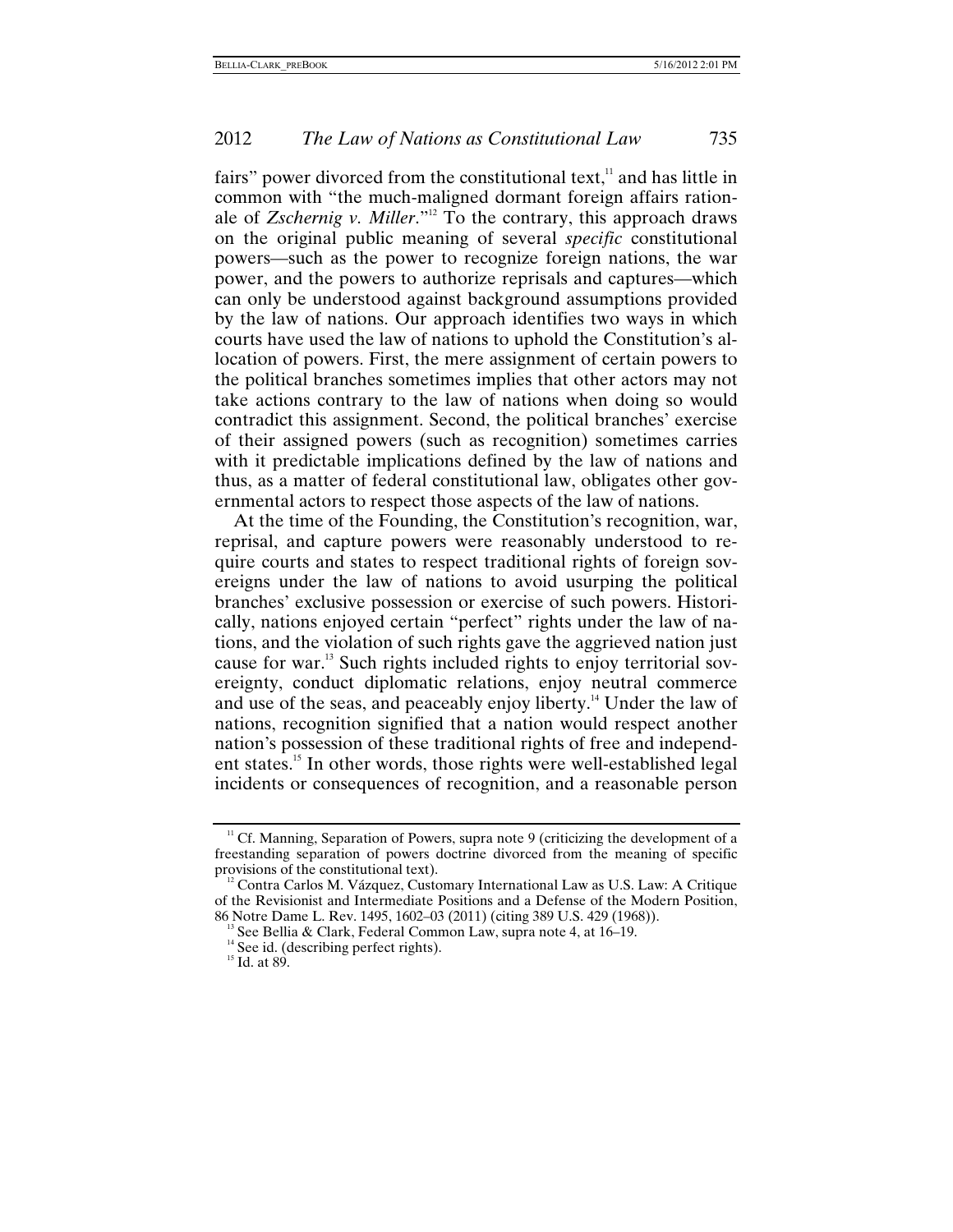versed in applicable legal conventions surely would have understood them as such. Because the Constitution gives the political branches exclusive power over recognition, failure by either states or courts to respect the traditional rights of a recognized foreign state would have contradicted the political branches' decision to recognize the state in question.<sup>16</sup> In addition, under the law of nations, one nation's violation of another nation's perfect rights gave the aggrieved nation just cause for war.<sup>17</sup> Accordingly, the failure of states or courts to respect perfect rights of foreign states would have been inconsistent with the political branches' exclusive powers to determine questions of war and peace. Finally, the Constitution gave Congress exclusive power to authorize captures and reprisals against foreign nations, their subjects, and their property. Absent authorization by the political branches, courts would interfere with the Constitution's allocation of the capture and reprisal powers if they granted litigants' requests to seize another nation's vessels, citizens, or property in retaliation for acts of that nation.

In debating the role of customary international law in U.S. courts, scholars have invoked various Supreme Court decisions involving principles derived from the law of nations. These decisions consistently have served to uphold the Constitution's exclusive allocation of recognition, war, capture, and reprisal powers to the political branches even though the Court has not always explicitly tied its decisions to these constitutional provisions. Starting in the early days of the Republic, the Marshall Court signaled that the relative constitutional powers of the political branches and the courts sometimes required the judiciary to protect the rights of foreign sovereigns. For example, the Court upheld the immunity of foreign warships in U.S. ports, notwithstanding claims that the nation in question had violated U.S. rights.<sup>18</sup> Similarly, the Court protected the traditional rights of recognized sovereigns, including neutral use of the high seas and territorial sovereignty. Later, the

<span id="page-8-0"></span><sup>&</sup>lt;sup>16</sup> In the absence of recognition, courts have greater latitude. See United States v. Noriega, 117 F.3d 1206, 1212 (11th Cir. 1997) (denying head of state immunity to General Manuel Noriega because the President had never recognized Noriega as the legitimate head of Panama and had manifested an intent to deny such immunity by

<span id="page-8-2"></span>

<span id="page-8-1"></span><sup>&</sup>lt;sup>17</sup> See Bellia & Clark, Federal Common Law, supra note 4, at 16–19.<br><sup>18</sup> See The Schooner Exchange v. McFaddon, 11 U.S. (7 Cranch) 116, 123 (1812).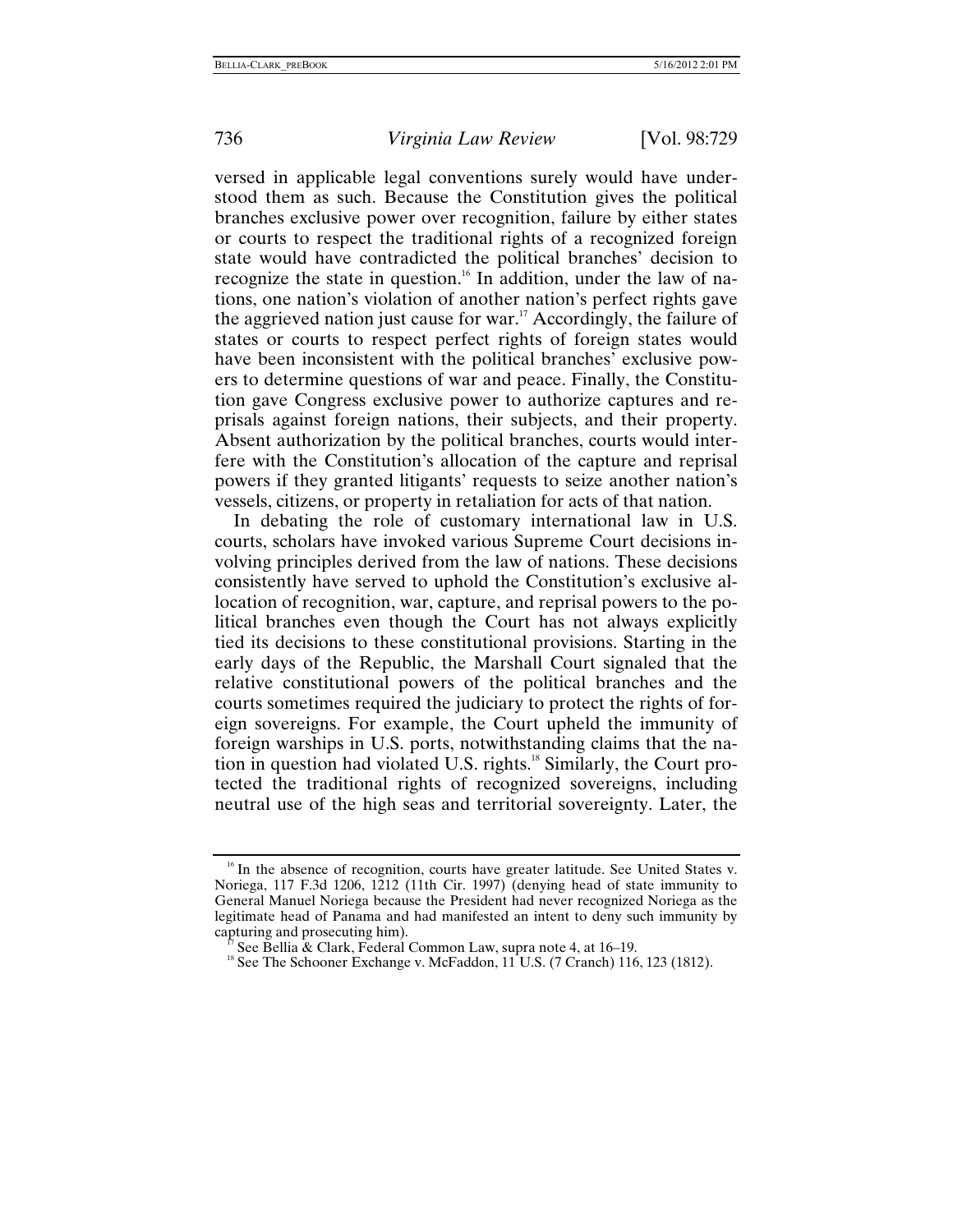Court applied newly emerging international rights of foreign states, such as the immunity of coastal fishing vessels from capture during hostilities.<sup>19</sup> Significantly, the Court also has long adhered to the act of state doctrine, a rule of decision that requires courts to respect one of the traditional incidents of recognition—territorial sovereignty—by upholding the acts of recognized foreign states taken within their own territory.<sup>[20](#page-9-1)</sup>

At the Founding, governmental interference with territorial sovereignty gave the aggrieved nation just cause for war, providing an important reason—along with recognition—for U.S. courts not to interfere with the acts of foreign sovereigns taken within their own territory. Today, of course, international law no longer recognizes the violation of perfect rights as just cause for war. In addition, many of the traditional rights of foreign states—such as territorial sovereignty—have broken down in the face of the international community's embrace of certain exceptions. In response, the Supreme Court might have attempted to adjust its decisions to take account of shifting concepts of sovereign rights and appropriate remedies for their violation. Yet it has not. Rather, even after it became clear that international law no longer recognized absolute territorial sovereignty, the Court continued to adhere to the act of state doctrine "in its traditional formulation.["21](#page-9-2) Indeed, the Court went out of its way to make clear that state and federal courts alike are bound to apply the traditional doctrine until the political branches act to change it. The reason, the Court explained, is that the doctrine has "'constitutional' underpinnings" that sound in general notions of separation of powers.<sup>22</sup> We suggest that the persistent judicial application of this doctrine implements specific allocations of power in the U.S. Constitution that transcend the international law origins of the doctrine.

This Article proceeds in four Parts. Part I surveys the current debate over the status of customary international law in U.S. courts. It concludes that neither the modern position nor the revi-

<span id="page-9-1"></span><span id="page-9-0"></span><sup>&</sup>lt;sup>19</sup> See The Paquete Habana, 175 U.S. 677, 686 (1900).<br><sup>20</sup> See Oetjen v. Cent. Leather Co., 246 U.S. 297, 303 (1918); Ricaud v. Am. Metal Co., 246 U.S. 304, 309–10 (1918); Am. Banana Co. v. United Fruit Co., 213 U.S. 347,

<span id="page-9-2"></span><sup>&</sup>lt;sup>21</sup> Banco Nacional de Cuba v. Sabbatino, 376 U.S. 398, 401 (1964). <sup>22</sup> Id. at 423.

<span id="page-9-3"></span>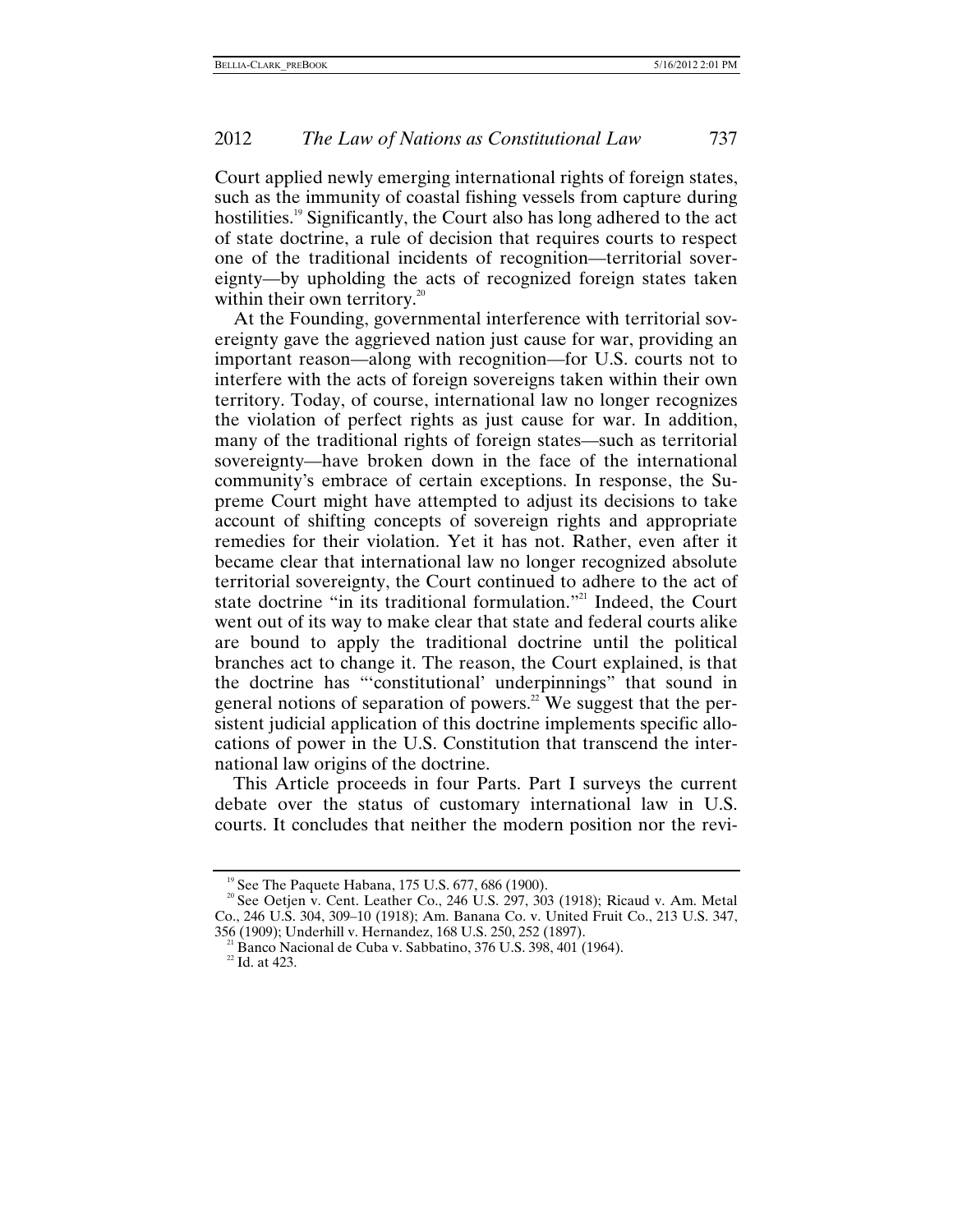sionist approach accurately portrays the way that the traditional law of nations has interacted with the Constitution since the Founding. This Part explains that the law of nations provided a crucial backdrop against which the Founders adopted various provisions of Articles I and II that allocate specific war and foreign relations powers to the political branches of the federal government. These powers, we explain, cannot be understood without resort to the law of nations.

Part II reviews the critical period from the Declaration of Independence through the Constitutional Convention of 1787. During this period, the United States placed great significance both on recognizing other nations and on being recognized by them. Recognition signaled that the recognizing country accepted the nation in question as a free and independent state possessed of a wellunderstood set of rights and privileges under the law of nations. The Constitution's allocation of exclusive power to the political branches to make treaties and send and receive ambassadors provided necessary means for the United States to obtain and ensure respect for rights under the law of nations. Likewise, the Constitution's allocation of exclusive power to Congress to declare war and grant letters of marque and reprisal precluded states and courts from violating the law of nations in a manner that could initiate a war and from retaliating against foreign nations for their misdeeds.

Part III examines a range of Supreme Court decisions from the early Republic through the modern era, explaining how each is consistent with this allocation of powers under the Constitution. These decisions either applied the law of nations to protect the rights of recognized foreign states or declined litigants' requests to retaliate against foreign property or citizens without congressional authorization. In certain cases, the Supreme Court understood the political branches' recognition of a particular foreign state or government as a commitment by the United States to respect traditional sovereign rights. In other cases, the Court went farther and upheld additional rights as a way of avoiding judicial action that could initiate or escalate a war. In still others, the Court declined litigants' attempts to obtain satisfaction for the misconduct of foreign sovereigns. The Court's ongoing respect for the traditional rights of foreign nations—even rights that have become less absolute over time—may be explained not as a function of a federal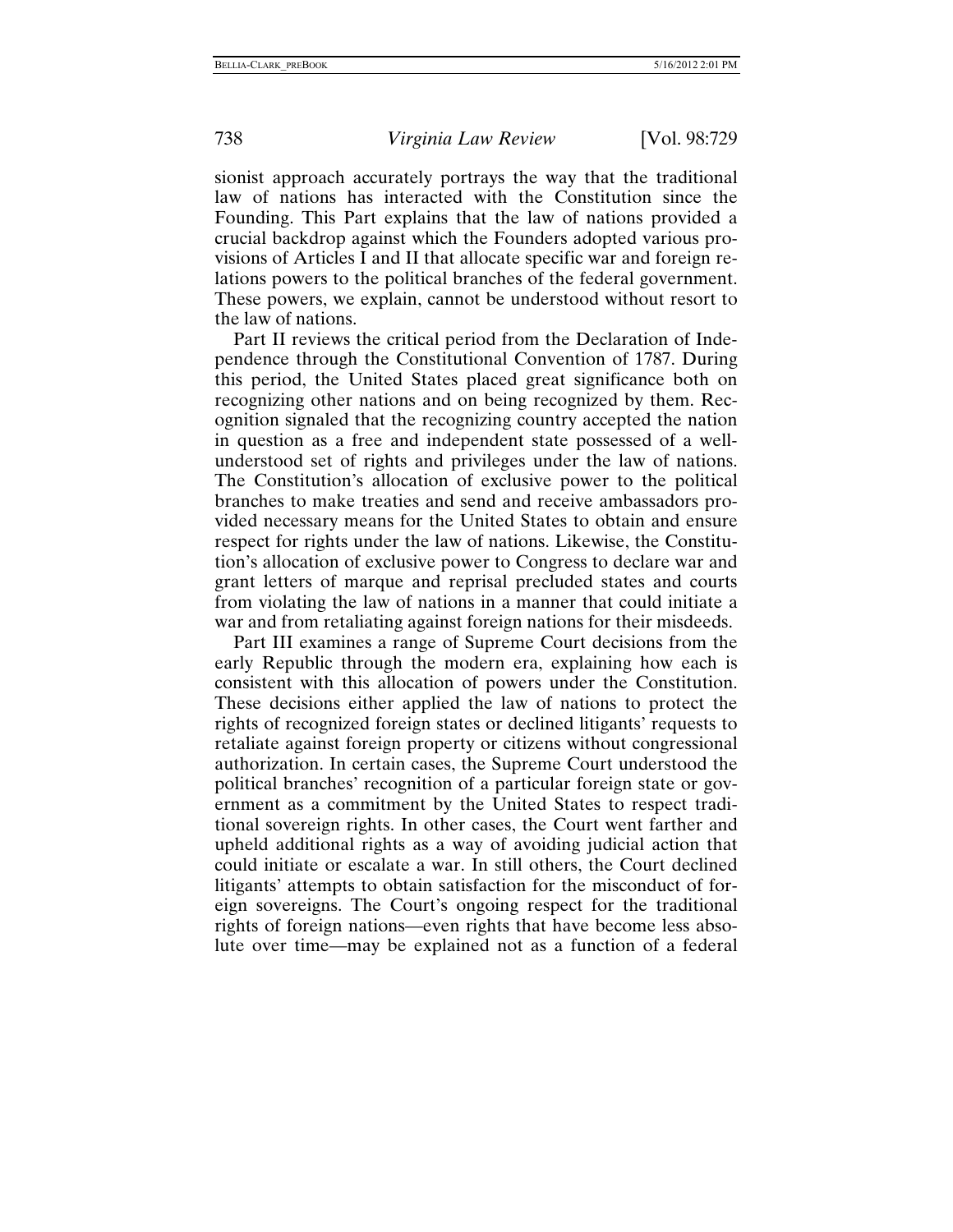common law of international relations, but rather as a constitutional doctrine grounded in the original understanding of the political branches' exclusive Article I and II powers to recognize and pursue certain actions against other nations. Moreover, the Court's adherence in certain cases to emerging sovereign rights of nations also may be explained as both an incident of recognition and a necessary means of avoiding judicial action that could initiate or escalate a war, or interfere with the political branches' exclusive authority to make reprisals against other nations.

Finally, Part IV considers the implications of the Constitution's allocation of powers for the larger debate over the status of customary international law in U.S. courts. The modern position would treat all forms of customary international law as preemptive federal common law, including not only traditional rules respecting nations' sovereignty, but also rules limiting the authority of nations over their own citizens. The modern position has sought support for the federal common law approach in Supreme Court precedent involving the traditional rights of sovereigns under the law of nations. The federal common law approach, however, is not the most persuasive way to read such precedent, which, as we explain, has served to uphold the allocation of specific powers to the political branches under Articles I and II. Under the allocation of powers approach, the Constitution itself justifies part of the modern position—that federal and state courts must apply traditional principles of the law of nations—without the need for resort to federal common law. We do not seek here to undertake a comprehensive critique of the modern position, especially its claim that federal courts must apply contemporary customary international law rules respecting the relationship between nations and their own citizens. Our point is that Supreme Court precedent applying traditional principles of the law of nations does not necessarily imply this conclusion. Indeed, certain Supreme Court decisions have given preference to traditional sovereignty-respecting principles of the law of nations over contemporary sovereignty-limiting ones. In *Banco Nacional de Cuba v. Sabbatino*, for instance, the Court refused to apply a rule of customary international law limiting the authority of a sovereign nation to act; rather, the Court applied a traditional rule of the law of nations disallowing courts from questioning the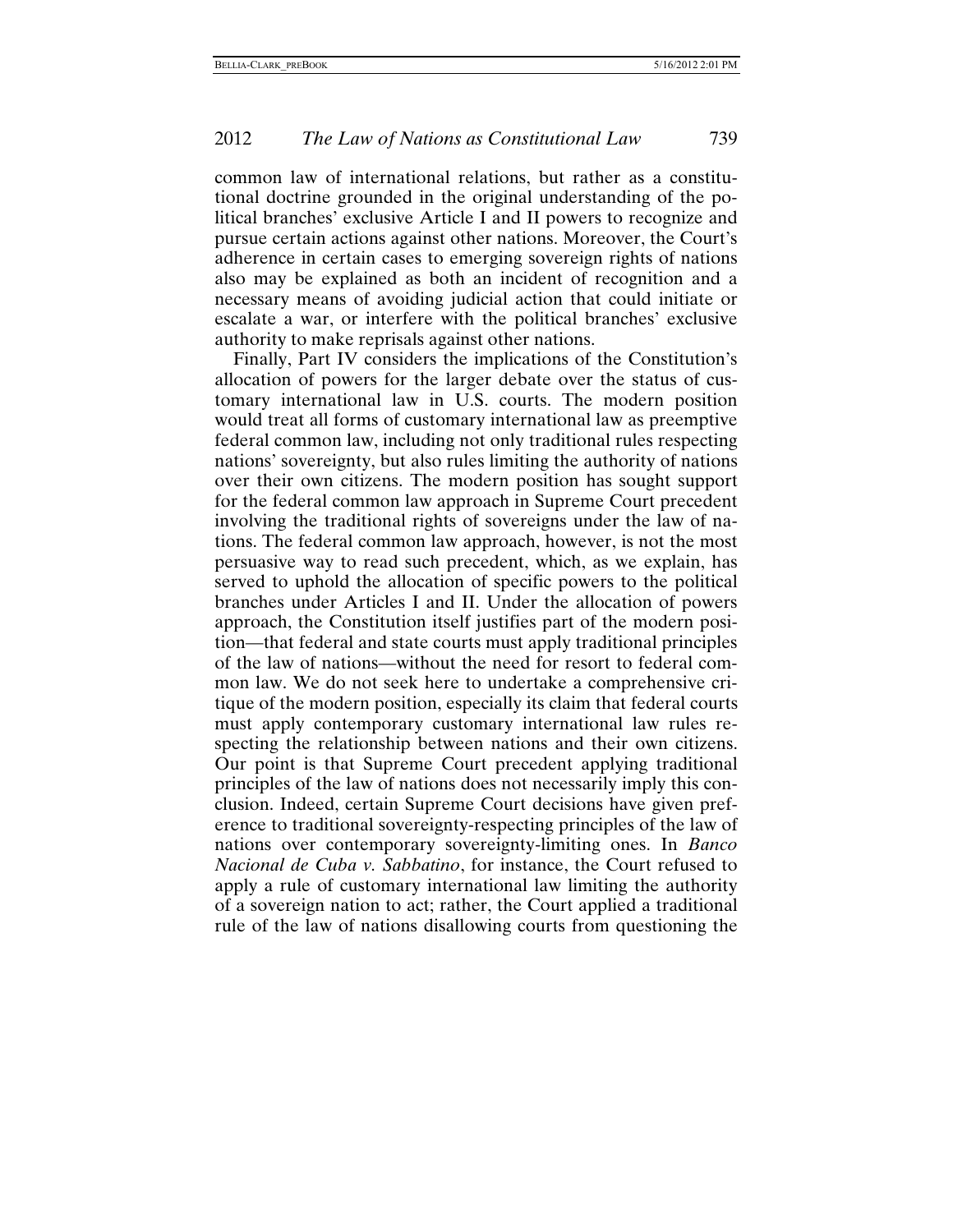<span id="page-12-0"></span>

sovereign acts of foreign nations.<sup>23</sup> The modern position—that all rules of customary international law constitute preemptive federal law—does not directly follow from the Constitution's allocation of foreign relations powers to the political branches or from judicial application of traditional principles of the law of nations. $24$ 

The Constitution's allocation of powers to the political branches also has implications for the revisionist approach. The revisionist approach posits that courts may not apply traditional principles of the law of nations absent adoption by the political branches or the states. This approach struggles to explain cases in which federal courts have applied traditional principles of the law of nations that neither the political branches nor the states have adopted. Such cases may be understood, however, to apply the Constitution itself as a rule of decision insofar as Articles I and II require courts to apply certain traditional principles of the law of nations. Historical understandings and judicial practice suggest that judges, other public officials, and scholars should understand U.S. courts' obligation to apply traditional rules of the law of nations as a means of upholding the political branches' exclusive powers under Articles I and II, not as an example of federal judicial power to make federal common law under Article III.

#### I. THE CURRENT DEBATE

The modern position that customary international law constitutes a form of federal common law arguably originated with a brief essay written by Philip Jessup one year after the Supreme Court's landmark decision in *Erie Railroad Co. v. Tompkins*. [25](#page-12-3) *Erie*

<span id="page-12-2"></span>

<span id="page-12-1"></span> $23 \text{ Id.}$ <br><sup>24</sup> In this Article, we do not address claims that the federal judicial application of general law before *Erie* supports judicial treatment of customary international law as federal common law. Nor do we address claims that the modern position draws support from Founding-era statements suggesting that the law of nations is "part of the laws of the United States." See Jordan J. Paust, In Their Own Words: Affirmations of the Founders, Framers, and Early Judiciary Concerning the Binding Nature of the Customary Law of Nations, 14 U.C. Davis J. Int'l L. & Pol'y 205, 205–06 (2008). Although we have addressed both of those claims in our prior work, our point for present purposes is that Supreme Court precedent addressing the traditional rights of foreign nations may be explained under Articles I and II, not as exercises of Article III judicial power to apply federal common law. 25 304 U.S. 64 (1938).

<span id="page-12-3"></span>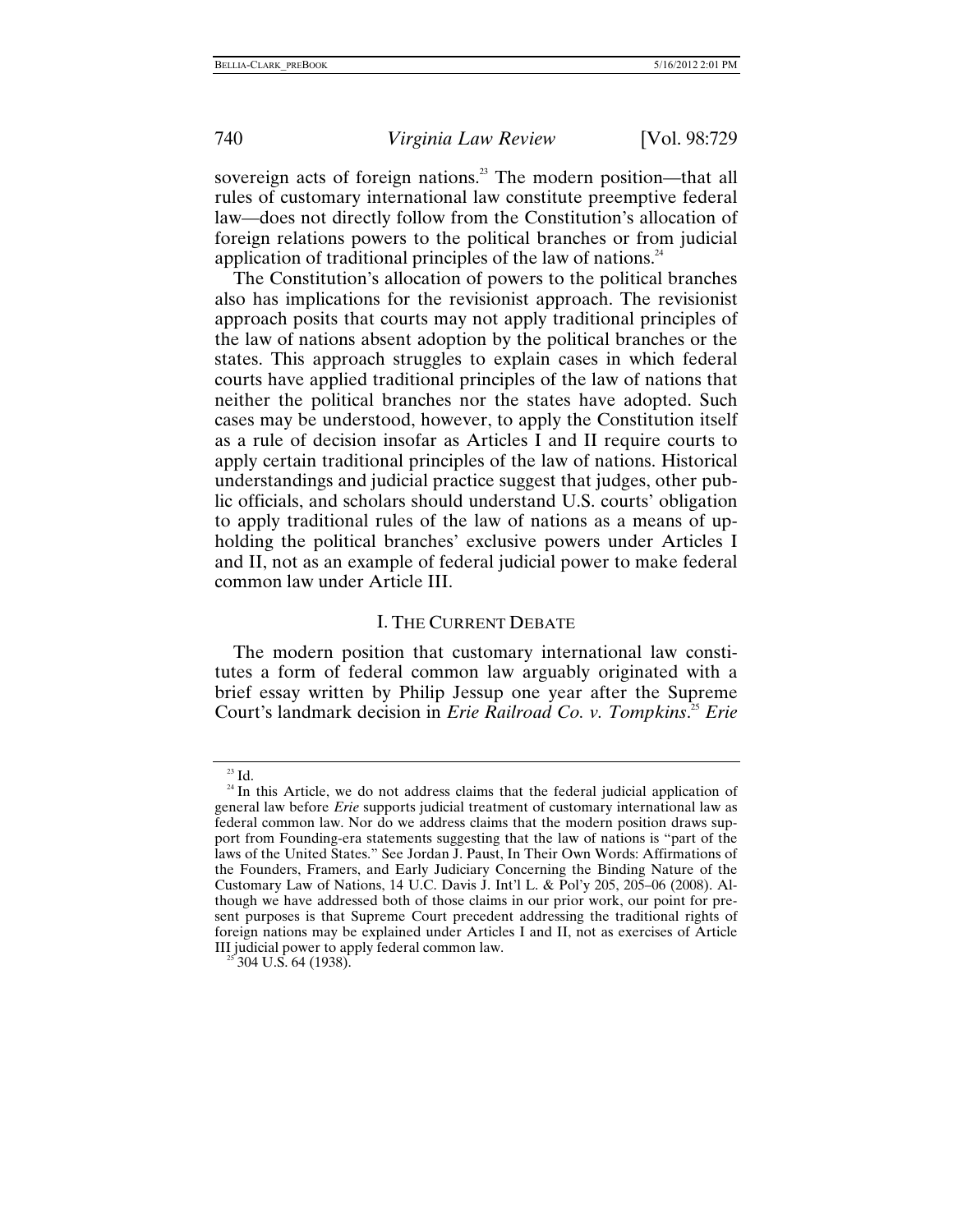famously declared that "[e]xcept in matters governed by the Federal Constitution or by Acts of Congress, the law to be applied in any case is the law of the State."[26](#page-13-0) Jessup argued that "Mr. Justice Brandeis was surely not thinking of international law when he wrote his dictum."<sup>27</sup> In Jessup's view, "[i]t would be as unsound as it would be unwise to make our state courts our ultimate authority for pronouncing the rules of international law."<sup>28</sup> Accordingly, he concluded that "[a]ny question of applying international law in our courts involves the foreign relations of the United States and can thus be brought within a federal power."<sup>29</sup>

A quarter century later, in *Banco Nacional de Cuba v. Sabbatino*, the Supreme Court cited Jessup's essay approvingly in support of its conclusion that the act of state doctrine "must be treated exclusively as an aspect of federal law."<sup>30</sup> The Restatement (Third) of Foreign Relations subsequently relied on *Sabbatino* to support the distinct propositions that "[i]nternational law . . . [is] law of the United States," and that "[c]ourts in the United States are bound to give effect to international law."<sup>31</sup> A reporters' note recounted the *Sabbatino* discussion of Jessup's views, and relied on "the implications of *Sabbatino*" to conclude that "the modern view is that customary international law in the United States is federal law and its determination by the federal courts is binding on the State courts.["32](#page-13-6) Many international law scholars came to regard this modern position as "an 'unquestioned' principle of the law of foreign relations."<sup>33</sup>

Revisionist scholars nonetheless questioned the Restatement's approach. The first challenge came in 1986 from Professor Phillip Trimble, who argued that "courts should never apply customary in-

<span id="page-13-1"></span>

<span id="page-13-0"></span><sup>&</sup>lt;sup>26</sup> Id. at 78. <sup>27</sup> Philip C. Jessup, The Doctrine of *Erie Railroad v. Tompkins* Applied to International Law, 33 Am. J. Int'l L. 740, 743 (1939).

<span id="page-13-3"></span>

<span id="page-13-5"></span><span id="page-13-4"></span>

<span id="page-13-2"></span><sup>&</sup>lt;sup>28</sup> Id.<br><sup>29</sup> Id.<br><sup>30</sup> 376 U.S. 398, 425 (1964). <sup>31</sup> Restatement (Third) of Foreign Relations, supra note 1, § 111(1), (3), reporters'

<span id="page-13-7"></span>

<span id="page-13-6"></span>notes 1, 3. <sup>32</sup> Id. § 111 reporters' note 3.<br><sup>32</sup> Id. § 111 reporters' note 3. see also Koh, supra note 2, at 1825 (describing the mod-<br><sup>33</sup> Brilmayer, supra note 2; see also Koh, supra note 2, at 1825 (describing the mod ern position as "the hornbook rule").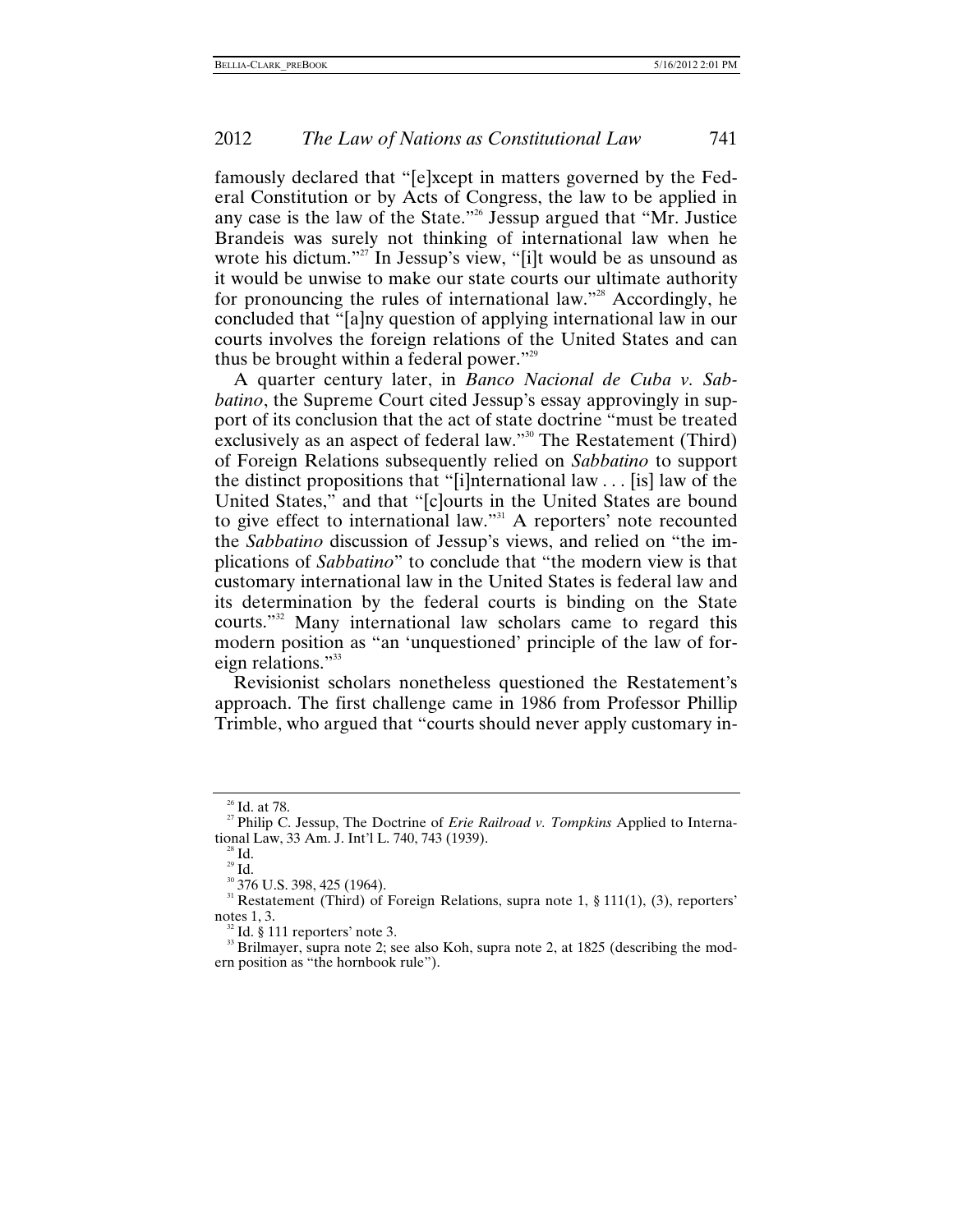ternational law except pursuant to political branch direction."[34](#page-14-0) His rationale was grounded in democratic legitimacy. He argued that "if customary international law can be made by practice wholly outside the United States it has no basis in popular sovereignty at all."[35](#page-14-1) Professor Arthur Weisburd similarly advanced a challenge to the treatment of customary international law as federal common law.<sup>36</sup> The most recent challenge came from Professors Curtis Bradley and Jack Goldsmith.<sup>37</sup> Building on the work of Trimble and Weisburd, Bradley and Goldsmith argued that the modern position is inconsistent with *Erie*, federalism, separation of powers, and democratic legitimacy. Moreover, they specifically questioned the Restatement's embrace of the modern position on the ground that it provided no independent authority for that position.<sup>38</sup> Bradley and Goldsmith concluded in their work that customary international law "should not be a source of law for courts in the United States unless the appropriate sovereign—the federal political branches or the appropriate state entity—makes it so."[39](#page-14-5)

Proponents of the modern position responded by disputing these challenges. For example, Professor Gerald Neuman attempted to blunt the force of critiques based on democratic legitimacy by arguing that although the process associated with the formation of customary international law "is not direct democracy, it is a form of representative democracy" because the political branches participate in this process[.40](#page-14-6) Likewise, Professor Harold Koh argued that *Erie* is inapplicable to the enforcement of customary international law in federal courts because the Constitution grants the federal government exclusive power over foreign affairs.<sup>41</sup> More

<span id="page-14-0"></span><sup>&</sup>lt;sup>34</sup> Phillip R. Trimble, A Revisionist View of Customary International Law, 33

<span id="page-14-2"></span><span id="page-14-1"></span>

UCLA L. Rev. 665, 716 (1986).<br><sup>35</sup> Id. at 721.<br><sup>36</sup> A.M. Weisburd, State Courts, Federal Courts, and International Cases, 20 Yale J.<br>Int'l L. 1, 2 (1995).

<span id="page-14-4"></span><span id="page-14-3"></span><sup>&</sup>lt;sup>37</sup> See Bradley & Goldsmith, Customary International Law, supra note 3, at 817.<br><sup>38</sup> Id. at 834–37. <br><sup>39</sup> Curtis A. Bradley & Jack L. Goldsmith, Federal Courts and the Incorporation of

<span id="page-14-5"></span>International Law, 111 Harv. L. Rev. 2260, 2260 (1998).<br><sup>40</sup> Gerald L. Neuman, Sense and Nonsense About Customary International Law: A

<span id="page-14-6"></span>Response to Professors Bradley and Goldsmith, 66 Fordham L. Rev. 371, 383–84

<span id="page-14-7"></span><sup>&</sup>lt;sup>41</sup> Koh, supra note 2, at 1831–32; see also Stephens, supra note 2, at 404 ("When they set about drafting a Constitution to reformulate the terms of the union, the framers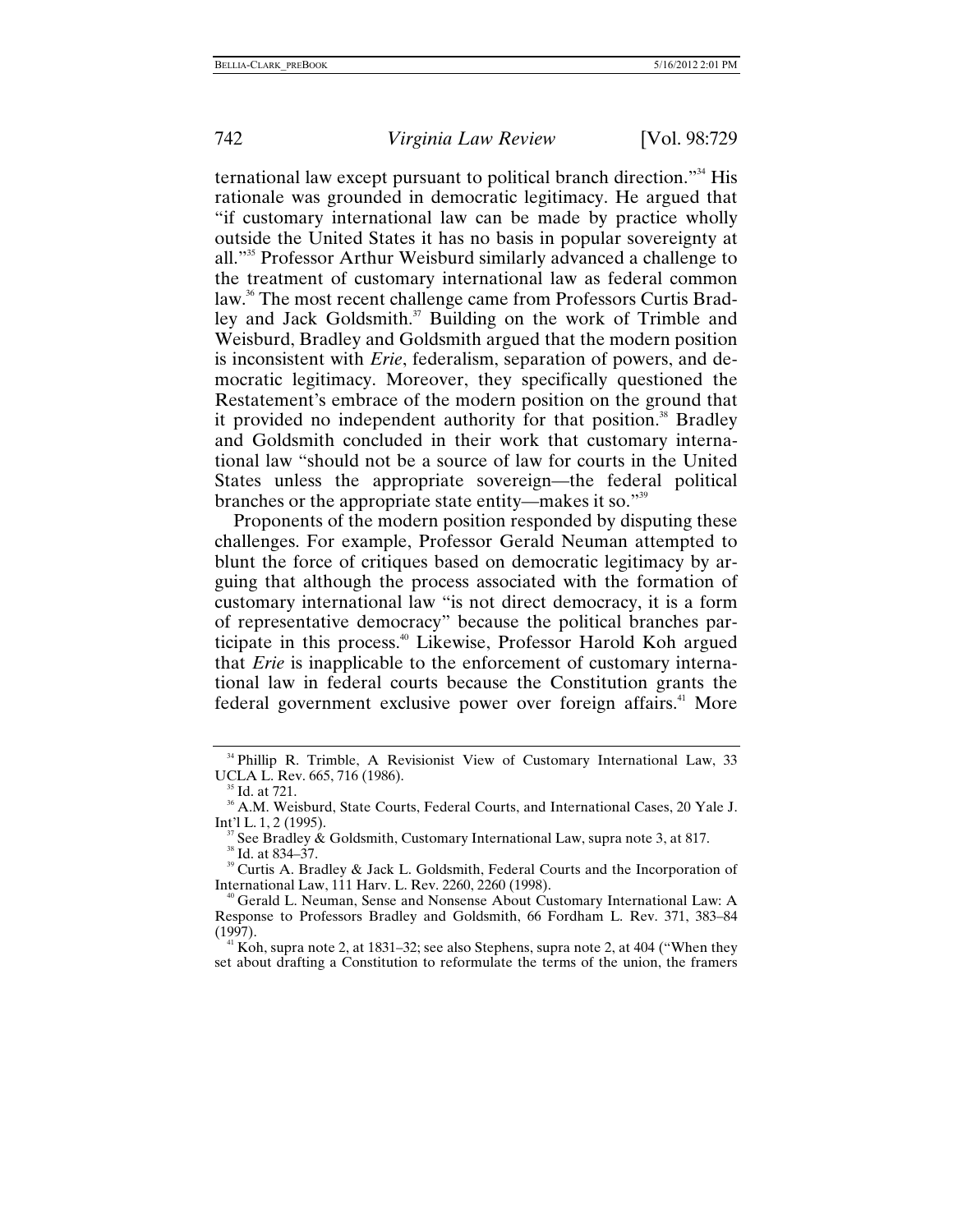fundamentally, both scholars relied on language from past Supreme Court opinions—such as *The Paquete Habana*—indicating that "[i]nternational law is part of our law."<sup>42</sup> They argued that only the modern position can account for such language.<sup>43</sup> Finally, they stressed that the revisionist position would prevent federal courts from applying important categories of uncodified customary international law. For example, Neuman cited consular immunity "as an uncomplicated example to illustrate the need for federal common law in domestic litigation."<sup>44</sup> Similarly, Koh invoked the immunity of visiting heads of state to demonstrate the need to treat customary international law as federal common law.[45](#page-15-3)

Neither the modern position nor the revisionist position fully accounts for the role that the traditional law of nations has played in the U.S. constitutional system. As we explain in this Article, the Constitution's exclusive allocation of certain foreign relations powers to the political branches in Articles I and II—including powers over recognition, war, captures, and reprisals—was originally understood to require states and courts to respect certain rights of foreign sovereigns in order to uphold the allocation or exercise of these powers. These powers can only be fully understood by reference to background principles of the law of nations in existence at the time of their adoption. For example, a decision by the political branches to recognize a foreign nation or government necessarily implied that the United States—including its courts and individual states—would respect the rights of the recognized nation under the law of nations. Likewise, the Constitution's allocation of war powers to the political branches historically required courts and states to respect the perfect rights of foreign nations in order to avoid giving such nations just cause for war. Finally, the Constitution's allocation to Congress of the powers to make captures and authorize reprisals denied the judiciary power to sanction such actions on their own. Since the Founding, the Supreme Court has protected the traditional rights of foreign sovereigns when necessary to up-

focused on the need to ensure federal control over enforcement of the law of nations.").<br><sup>42</sup> 175 U.S. 677, 700 (1900).<br><sup>43</sup> See Koh, supra note 2, at 1828 n.23; Neuman, supra note 40, at 374–75.<br><sup>45</sup> Koh, supra note 2, at 1829.

<span id="page-15-0"></span>

<span id="page-15-2"></span><span id="page-15-1"></span>

<span id="page-15-3"></span>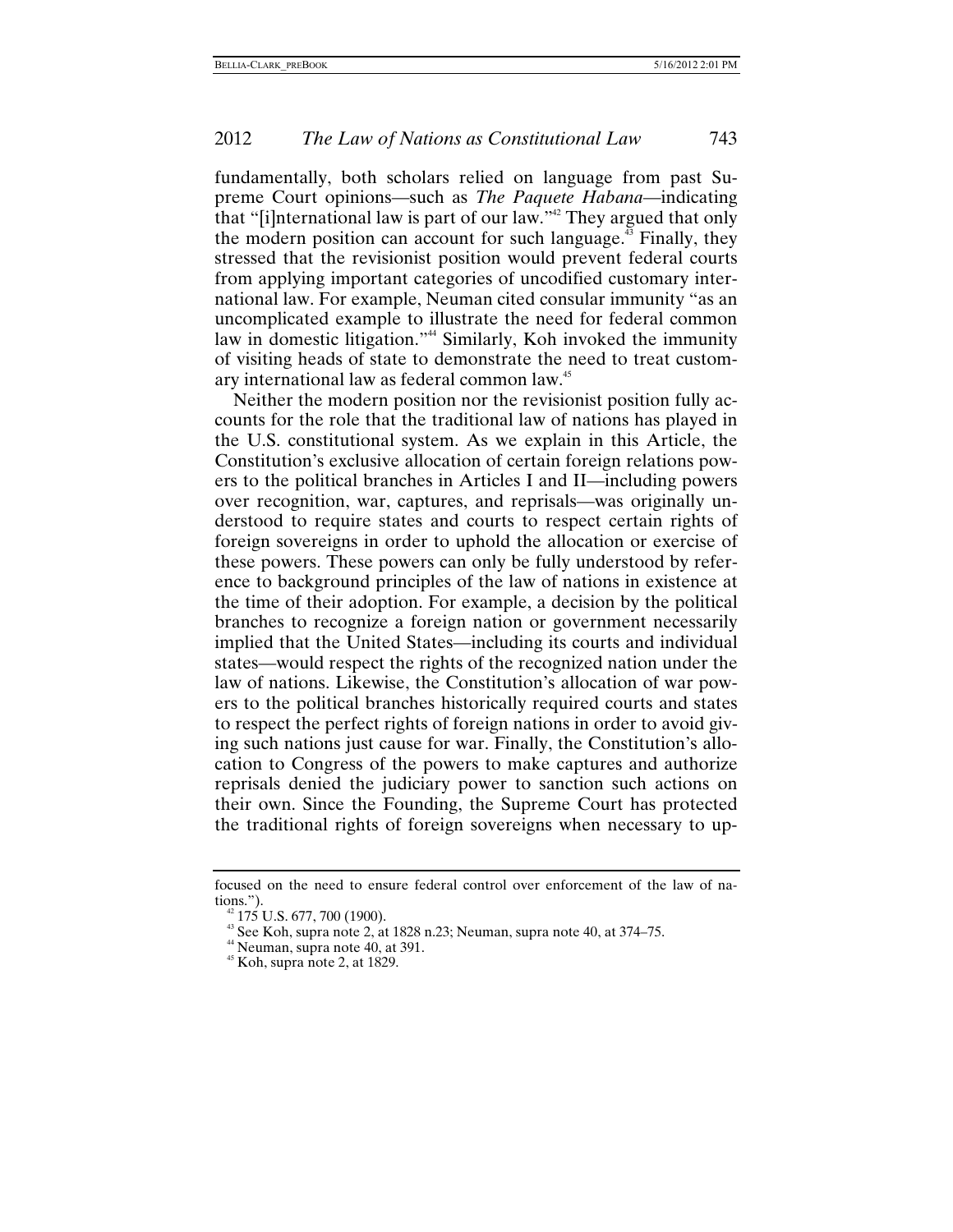hold the Constitution's allocation of recognition, war, capture, and reprisal powers to the political branches of the federal government.

There is a canon of Supreme Court cases involving the law of nations—such as *Murray v. The Schooner Charming Betsy*, [46](#page-16-0) *The Paquete Habana*,<sup>47</sup> and *Sabbatino*<sup>48</sup>—that scholars have invoked in defending the modern and revisionist positions. Each of these cases involved a principle of the law of nations protecting the sovereign rights of foreign nations. Of course, in the twentieth century customary international law increasingly recognized limitations on nations' sovereignty, including how nations must act toward their own citizens. Adherents of the modern and revisionist positions have attempted to use historical materials and judicial precedents to formulate a uniform rule governing how federal courts should treat *all* rules of customary international law, be they traditional sovereignty-respecting rules or later-emerging sovereignty-limiting rules.

The modern position would treat all customary international law—including modern sovereignty-limiting rules—as selfexecuting federal common law applicable in state and federal courts. In some cases, however, this approach would undermine rather than further the Constitution's allocation of powers. *Sabbatino*—a decision often (mis)cited by proponents of the modern position—illustrates the point. *Sabbatino* applied a traditional sovereignty-protecting rule favored by a recognized foreign state (the act of state doctrine) rather than a modern sovereignty-limiting rule of customary international law favored by the claimant (a rule against discriminatory confiscation of private property).<sup>49</sup> Constitutional considerations led the Court to enforce the former but not the latter rule as a matter of federal law.

The revisionist position, on the other hand, would subordinate all uncodified principles of the law of nations to contrary state law. This would create a host of practical difficulties and would contradict a great deal of historical practice. Denial of diplomatic or head of state immunity, for example, would contradict the political branches' recognition of a foreign government and historically

<span id="page-16-0"></span>

<span id="page-16-1"></span>

<span id="page-16-3"></span><span id="page-16-2"></span>

 $^{46}$  6 U.S. (2 Cranch) 64 (1804).<br> $^{47}$  175 U.S. 677 (1900).<br> $^{48}$  376 U.S. 398 (1964).<br> $^{49}$  See infra notes 370–408 and accompanying text.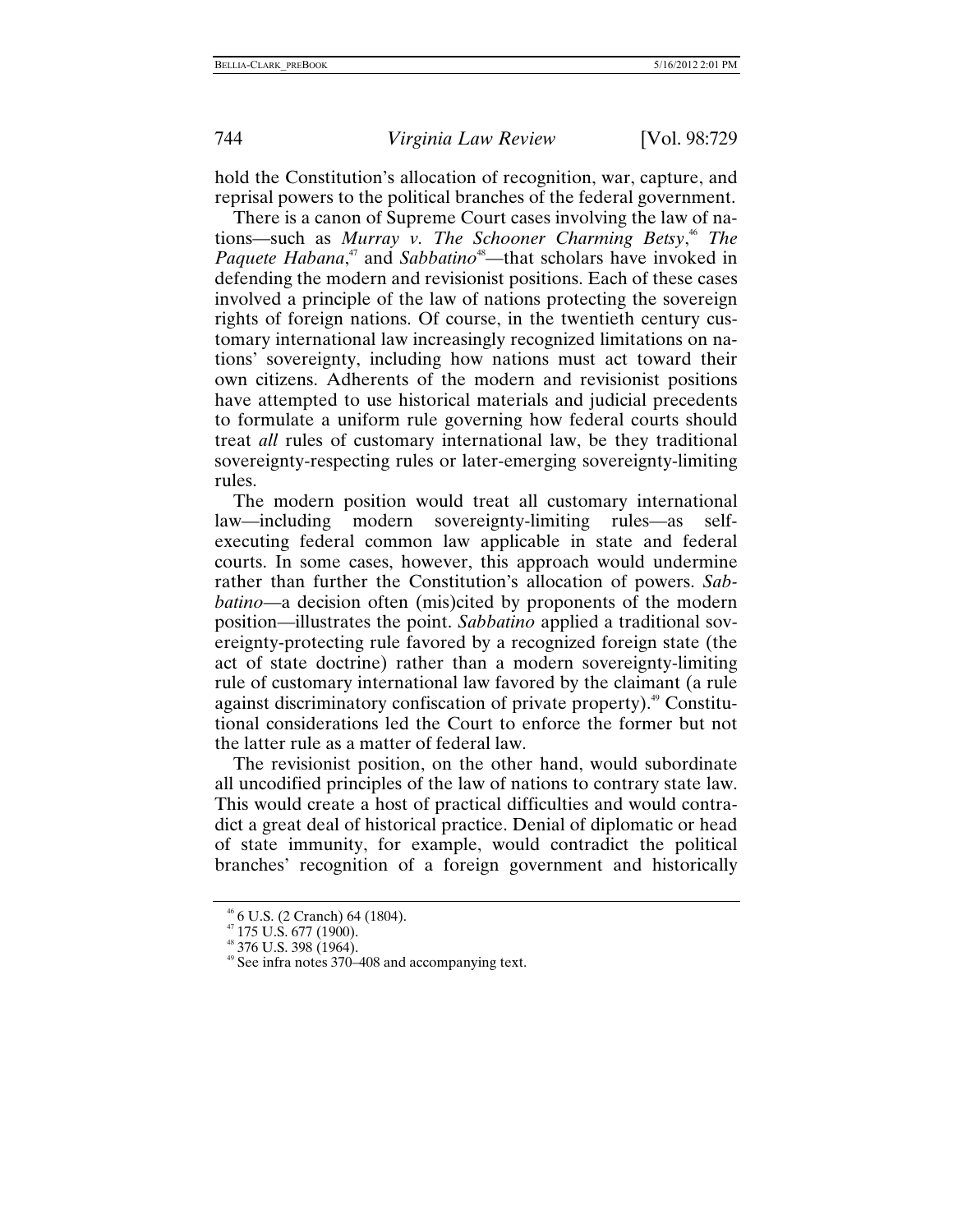<span id="page-17-0"></span>could have even led to war. Accordingly, it is necessary to determine whether there is an alternative explanation of the historical practice that is consistent with the constitutional lessons of *Erie* while also respecting the sovereignty-protecting rules traditionally enforced by federal courts.

#### II. CONSTITUTIONAL INCORPORATION OF THE LAW OF NATIONS

The U.S. constitutional tradition generally treats the bargainedfor provisions adopted pursuant to the procedures set forth in Article VII as authoritative law.<sup>50</sup> Indeed, although some modern scholars question whether the text should be authoritative, $51$  almost all regard it as at least relevant to constitutional meaning. Broadly speaking, the original document created a federal system with two main features: federalism and separation of powers. The document is much more precise than this, however, and one must consult its specific provisions to understand the public meaning it originally conveyed. The meaning of these provisions is not always selfevident, especially when sought more than two centuries after their adoption. Legal texts are frequently written against the backdrop of well-developed, pre-existing bodies of law. $52$  On these occasions, the text functions as a kind of shorthand, and cannot be fully understood without resort to background assumptions and concepts. The Constitution is no exception. For example, the Constitution's references to the right to trial by "Jury"<sup>53</sup> and the "Privilege of the Writ of Habeas Corpus"<sup>54</sup> can only be understood by reference to background principles of the common law from which these terms

<span id="page-17-1"></span><sup>&</sup>lt;sup>50</sup> See John F. Manning, Federalism and the Generality Problem in Constitutional Interpretation, 122 Harv. L. Rev. 2003, 2037–38 (2009). Especially in cases of first impression, the Supreme Court has a long tradition of attempting to recover the meaning of the constitutional text in historical context. See id. at  $2038 \& n.157$  (collecting cases).  $51$  See Paul Brest, The Misconceived Quest for the Original Understanding, 60 B.U.

<span id="page-17-2"></span>L. Rev. 204, 205, 225 (1980) (stating that today's Americans "did not adopt the Constitution, and those who did are dead and gone"); David A. Strauss, Common Law Constitutional Interpretation, 63 U. Chi. L. Rev. 877, 880 (1996) ("Following a written constitution means accepting the judgments of people who lived centuries ago in a

<span id="page-17-3"></span> $s^2$  See Stephen E. Sachs, Constitutional Backdrops, 80 Geo. Wash. L. Rev. (forth-coming Sept. 2012).

<span id="page-17-4"></span> $^{53}$  U.S. Const. art. III, § 2, cl. 3.  $^{54}$  Id. art. I, § 9, cl. 2.

<span id="page-17-5"></span>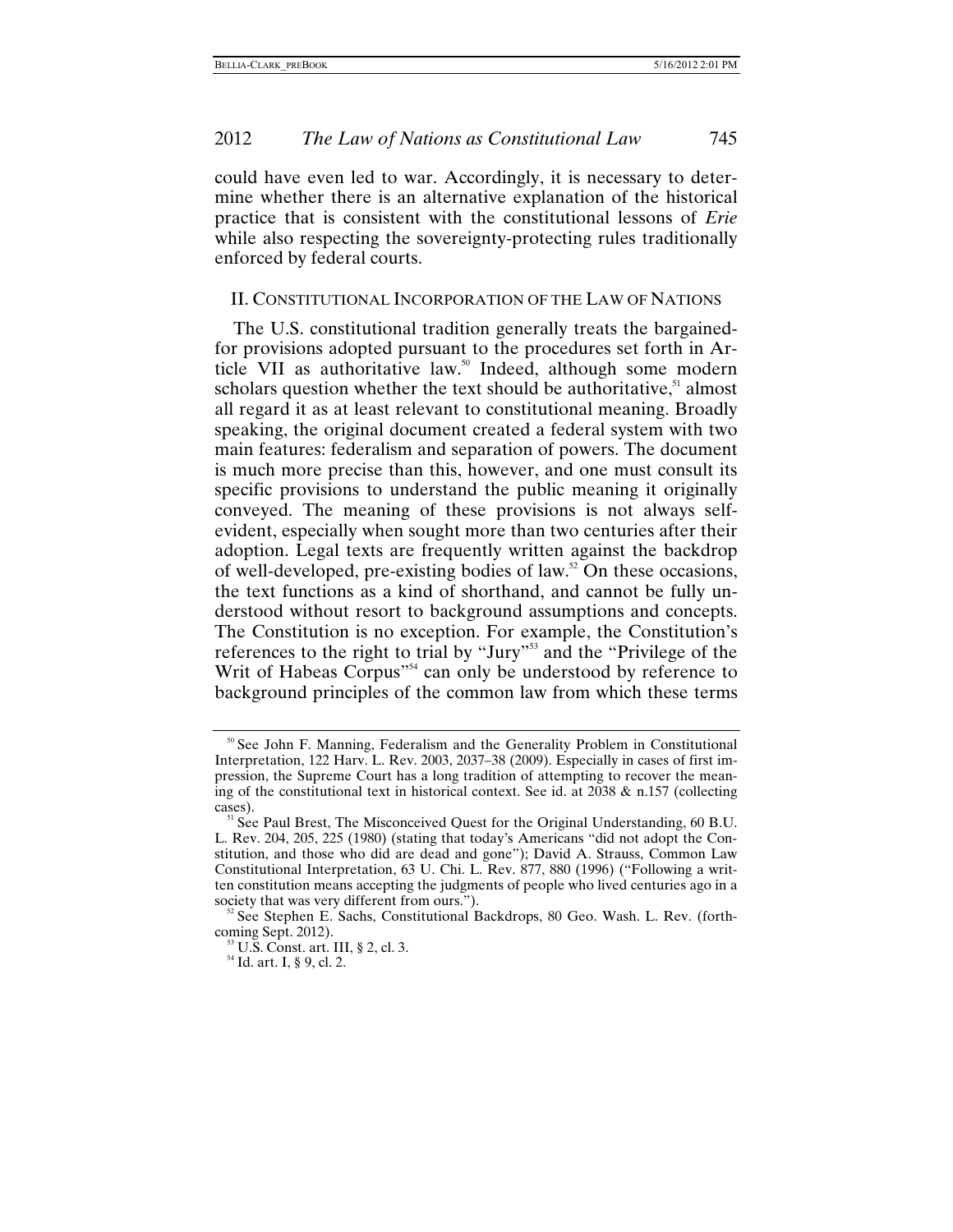were drawn. Similarly, the Constitution employs various terms drawn from the law of nations, such as "War,"<sup>55</sup> "Letters of Marque" and Reprisal,"<sup>56</sup> "Captures,"<sup>57</sup> "Treaties,"<sup>58</sup> "Ambassadors,"<sup>59</sup> and "admiralty."<sup>60</sup> The Constitution does not define such terms because—at the time of their adoption—they all had well-known meanings derived from established bodies of law with which the Founders were familiar.

We start from the assumption that the Founders used terms drawn from the law of nations in their ordinary sense and drafted the Constitution, in part, to enable the United States to fulfill its obligations under the law of nations. In doing so, the Founders made important choices both about the division of foreign relations powers between the states and the federal government and about the allocation of such powers among the three branches of the federal government. Accurately decoding these choices requires interpreters to give careful consideration to background principles of the law of nations and how they interact with the Constitution's al-location of powers.<sup>[61](#page-18-6)</sup>

Many provisions of the Constitution—including its assignment of specific foreign relations powers—were drafted against the backdrop of well-established principles drawn from the law of nations. These principles shed light both on the meaning of the specific foreign relations powers in the Constitution and on their assignment to the political branches of the federal government (as opposed to courts or the states).<sup>62</sup> The law of nations established a set of recip-

<span id="page-18-0"></span><sup>55</sup> Id. § 8, cl. 11.<br><sup>56</sup> Id.<br><sup>57</sup> Id.<br><sup>58</sup> Id. art. II, § 2, cl. 2.<br><sup>59</sup> Id.; id. § 3.<br><sup>60</sup> Id. art. III, § 2, cl. 1.<br><sup>61</sup> It is commonplace for interpreters to read textual provisions in light of the established conventions that accompany the subject matter of the text. For example, federal criminal statutes are read to include common law defenses such as self-defense, and federal statutes of limitation are read to permit equitable tolling. These practices go beyond the use of background meanings we propose, but are part of the larger notion that the enactment of certain well-known terms or phrases often carries with it certain implications that are not always apparent on the face of the enacted text.

<span id="page-18-7"></span> $\frac{62}{3}$  As John Manning has explained, "[i]f the meaning of a text depends on the shared background conventions of the relevant linguistic community, then any reasonable user of language must know 'the assumptions shared by the speakers and the intended audience.'" Manning, Absurdity Doctrine, supra note 9 (quoting Frank H. Easter-

<span id="page-18-1"></span>

<span id="page-18-2"></span>

<span id="page-18-3"></span>

<span id="page-18-4"></span>

<span id="page-18-6"></span><span id="page-18-5"></span>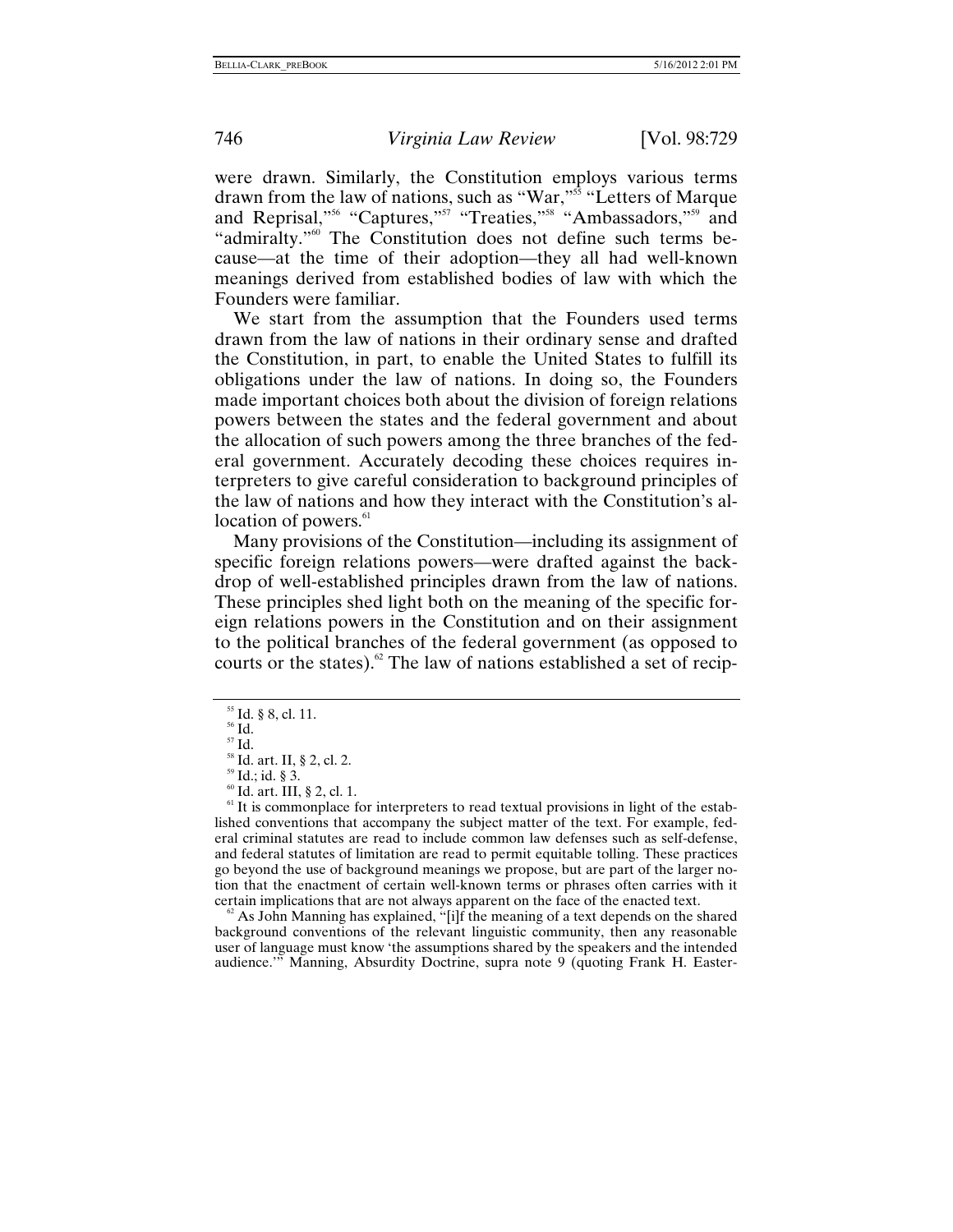rocal rights and obligations that governed interactions among recognized sovereign states. These rules were designed to maintain peace and facilitate friendly relations between nations and their citizens. The most important rights under the law of nations at the time of the Founding were known as "perfect rights." These included the rights to peaceably enjoy liberty, to exercise neutral rights on the high seas, to conduct diplomatic relations, and to exercise territorial sovereignty. Violation of a nation's perfect rights by another nation gave the offended nation just cause for war. These principles were well known to members of the Founding generation, who sought to establish a government capable of complying with and reaping the benefits of the law of nations. Upon declaring independence, for example, the United States sought recognition by other nations not only to obtain military support and loans, but also to secure and enjoy its full rights under the law of nations. In the 1780s, following the War of Independence, actions by states in violation of other nations' rights under both treaties and the law of nations increasingly undermined the United States' relations with other nations and risked embroiling the new nation in new wars.

To avoid such violations and secure the United States' rights as a recognized nation, the Founders adopted a Constitution allocating exclusive authority to make key foreign policy decisions on behalf of the United States to the political branches of the federal government. Several constitutional provisions—including those granting recognition, war, capture, and reprisal powers—gave the political branches sole power to make important decisions regarding U.S. relations with other nations. In context, these provisions were reasonably understood to forbid states and courts from establishing their own independent foreign policy by violating the traditional rights of recognized foreign nations without authorization from the political branches. Under this reading, if courts or states violated a recognized nation's rights under the law of nations, they would countermand the exclusive constitutional authority of the federal political branches to recognize a foreign nation (and thereby to pledge U.S. respect for its rights under the law of nations). In addi-

brook, What Does Legislative History Tell Us?, 66 Chi.-Kent L. Rev. 441, 443 (1990)).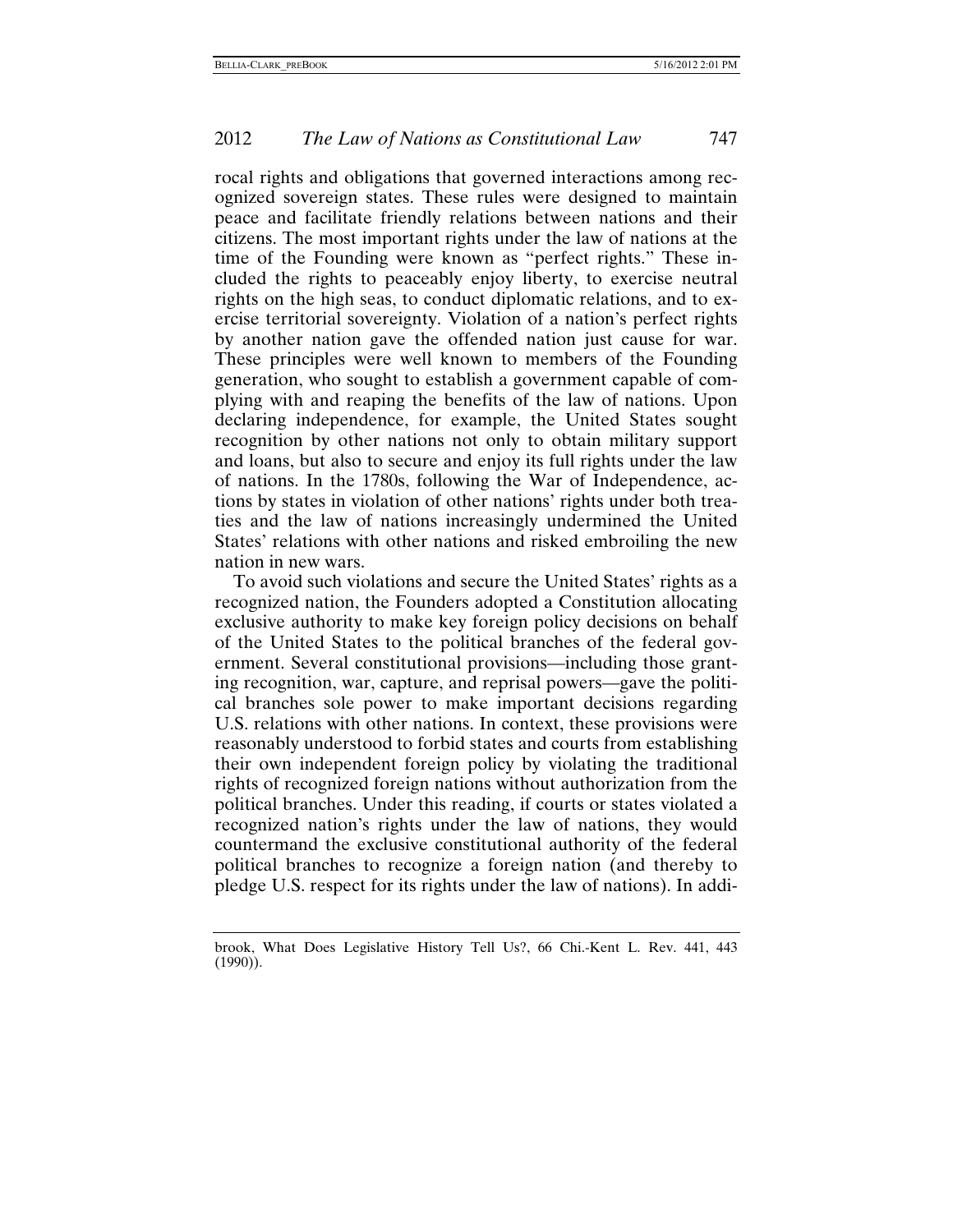tion, such unauthorized violations by courts or states might contradict the political branches' exclusive constitutional powers to commence war, issue reprisals, and authorize captures against another nation.

The approach that we describe here is based on an objective reading of the powers conferred by the Constitution rather than the subjective intent of the individuals who drafted and ratified these provisions.<sup>63</sup> The law of nations established a well-known set of rights and obligations of free and independent states. Respect for these rights and obligations was integral to the conduct of foreign relations and crucial to whether a nation would be at peace or war. The Founders apparently saw no need to spell out all of these assumptions and implications in drafting the Constitution. Rather, they were content to draft the Constitution against the backdrop of well-established principles of the law of nations. A reasonable and skilled reader of the Constitution, familiar with the states' shared legal traditions, would have understood that the powers set forth in the document—to recognize foreign nations, declare war, grant letters of marque and reprisal, and authorize captures—necessarily interacted with the law of nations. $64$  If the meaning of any of these

<span id="page-20-0"></span> $63$  As others have explained, a multimember, multistate ratification process like the one spelled out in Article VII cannot yield an identifiable, collective, subjective intent. See Brest, supra note 51, at 225. A way to maintain fidelity to the decisions made by those who drafted and ratified the Constitution is to assume that they meant to have the text they approved interpreted in accordance with the linguistic conventions prevailing at the time. See Joseph Raz, Intention in Interpretation, *in* The Autonomy of Law: Essays on Legal Positivism 249, 268 (Robert P. George ed., 1996). Among originalists, moreover, original public meaning has largely replaced original intent as the dominant approach. See Randy E. Barnett, The Original Meaning of the Commerce Clause, 68 U. Chi. L. Rev. 101, 105 (2001); Steven G. Calabresi & Saikrishna B. Prakash, The President's Power to Execute the Laws, 104 Yale L.J. 541, 552 (1994); Frank H. Easterbrook, Textualism and the Dead Hand, 66 Geo. Wash. L. Rev. 1119 (1998); Vasan Kesavan & Michael Stokes Paulsen, The Interpretive Force of the Constitution's Secret Drafting History, 91 Geo. L.J. 1113, 1139–48 (2003); Michael W. McConnell, Textualism and the Dead Hand of the Past, 66 Geo. Wash. L. Rev. 1127

<span id="page-20-1"></span> $<sup>64</sup>$  Legal backdrops often play an important part in determining the objective mean-</sup> ing of enacted texts. For example, a statute creating a new cause of action in tort need not specify that the plaintiff has the burden of proof because the statute is written against the background of a well-established tradition to that effect.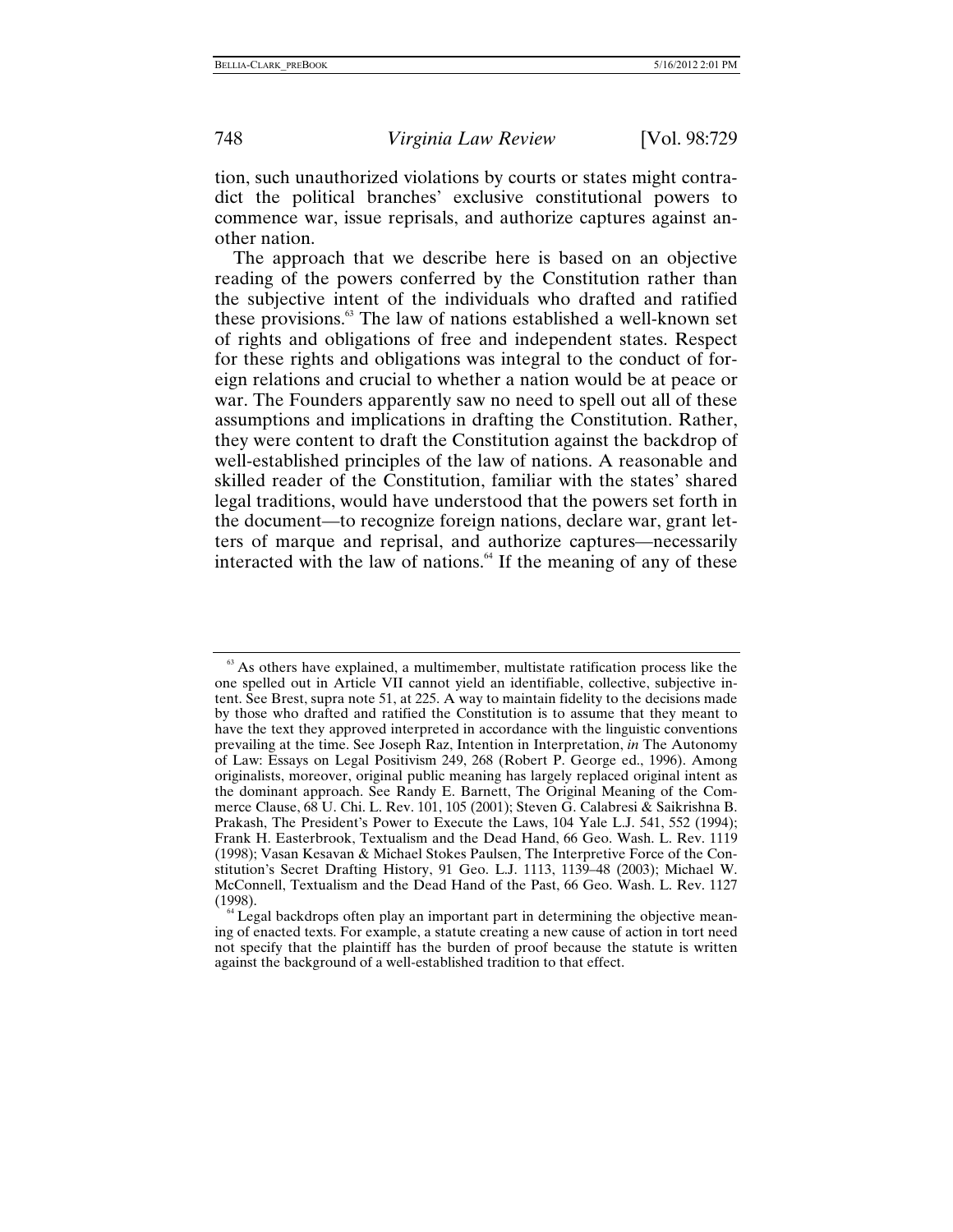<span id="page-21-0"></span>provisions was ambiguous, however, the Founders presumably expected that their meaning would be settled over time.<sup>65</sup>

#### *A. Rights of Recognized Sovereigns Under the Law of Nations*

To understand the law of nations background against which the Constitution was adopted, one must begin with the writings of the eighteenth-century Swiss philosopher, Emmerich de Vattel. Vattel's treatise, *The Law of Nations*, was the most well-known work on the law of nations in England and America at the time of the Founding.<sup>66</sup> In this treatise, Vattel described the established rights of recognized sovereign nations under the law of nations. A "*sovereign state*," Vattel explained, is any "nation that governs itself . . . without any dependence on a foreign power."<sup>67</sup> Such sovereign nations "are naturally equal, and receive from nature the same obligations and rights [as those of any other state]."[68](#page-21-4) Thus, he explained, "[e]very nation, every sovereign and independent state, deserves consideration and respect, because it makes an immediate figure in the grand society of the human-race."<sup>[69](#page-21-5)</sup>

All recognized sovereign nations enjoyed several especially important perfect rights under the law of nations—rights so foundational that nations were justified in enforcing them by resort to war. One such right was "the right of embassy."<sup>70</sup> "Every sovereign

<span id="page-21-1"></span> $65$  See The Federalist No. 37, at 236 (James Madison) (Jacob E. Cooke ed., 1961) ("All new laws . . . are considered as more or less obscure and equivocal, until their meaning be liquidated and ascertained by a series of particular discussions and adjudications.").<br><sup>66</sup> See David Gray Adler, The President's Recognition Power, *in* The Constitution

<span id="page-21-2"></span>and the Conduct of American Foreign Policy 133, 137 (David Gray Adler & Larry N. George eds., 1996) ("During the Founding period and well beyond, Vattel was, in the United States, the unsurpassed publicist on international law."); Bellia & Clark, Federal Common Law, supra note 4, at 15–16; Douglas J. Sylvester, International Law as Sword or Shield? Early American Foreign Policy and the Law of Nations, 32 N.Y.U. J. Int'l L. & Pol. 1, 67 (1999) (explaining that in American judicial decisions, "in all, in the 1780s and 1790s, there were nine citations to Pufendorf, sixteen to Grotius, twenty-five to Bynkershoek, and a staggering ninety-two to Vattel").

<span id="page-21-3"></span> $t_0$ <sup>67</sup> 1 Emmerich de Vattel, The Law of Nations bk. I, § 4, at 10 (London, J. Newberry et al. 1759).<br>
<sup>68</sup> Id. intro., § 18, at 6.<br>
<sup>69</sup> Id. bk. II, § 35, at 133.<br>
<sup>70</sup> 2 id. bk. IV, § 57, at 133; see 2 Cornelius van Bynkershoek, Quaestionum Juris

<span id="page-21-4"></span>

<span id="page-21-5"></span>

<span id="page-21-6"></span>Publici Libri Duo 156 (Tenney Frank trans., Clarendon Press 1930) (1737) ("Among writers on public law it is usually agreed that only a sovereign power has a right to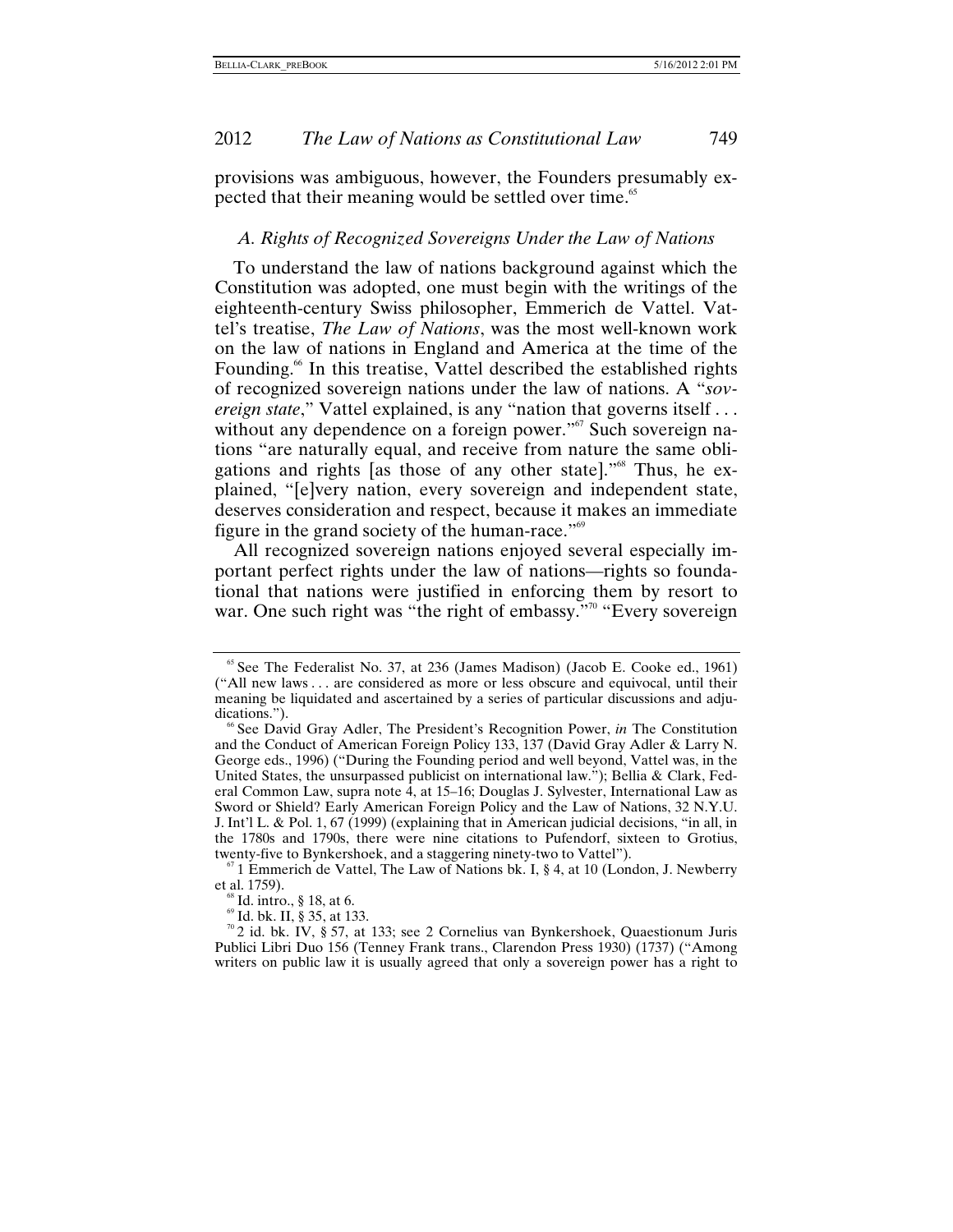state . . . has," Vattel explained, "a right to send and receive publick ministers.["71](#page-22-0) Vattel considered the rights to establish embassies and to send and receive public ministers as necessary to effectuating all other rights. "[N]ations," he explained, "should treat with each for the good of their affairs, for avoiding reciprocal damages, and for adjusting and terminating their differences. $12^2$  Public ministers were "necessary instruments in affairs which sovereigns have among themselves, and to that correspondence which they have a right of carrying on."[73](#page-22-2) Vattel described the right to send public ministers—and the corresponding rights, privileges, and immunities of public ministers—as inviolable because the "respect due to sovereigns should reflect on their representatives, and chiefly on their ambassadors, as representing his master's person in the first degree."<sup>74</sup>

The right to send and receive ambassadors was intertwined with the question whether a particular state or government was legitimate. At times of monarchical succession or insurrection, a foreign nation faced the question of when to recognize a new government, including when to receive an ambassador from it. In such cases, Vattel explained, "there is no rule more certain, or more agreeable to the law of nations," than that a nation may recognize the sovereign in "possession."[75](#page-22-4) In times of civil war, a foreign nation temporarily might have to recognize two governments as having rights under the law of nations in order to remain neutral and avoid inter-fering with the warring factions' domestic affairs.<sup>[76](#page-22-5)</sup>

<span id="page-22-4"></span><span id="page-22-3"></span>

<span id="page-22-5"></span>

civil war breaks the bands of society and of government, or at least it suspends their force and effect; it produces in the nation two independent parties, considering each other as enemies, and acknowledging no common judge: therefore of

send ambassadors."); Hugo Grotius, The Rights of War and Peace 376–78 (London, W. Innys, et al. 1738) (describing the right of embassy); 2 Christian Wolff, Jus Gentium Methodo Scientifica Pertractatum § 1044, at 526 (Joseph H. Drake trans., Clarendon Press 1934) (1764) ("Nations have a perfect right to send ambassadors to other

<span id="page-22-0"></span>

<span id="page-22-1"></span>

<span id="page-22-2"></span>

nations.").<br>
<sup>71</sup> 2 Vattel, supra note 67, bk. IV, § 57, at 133.<br>
<sup>72</sup> Id. § 55, at 132.<br>
<sup>73</sup> Id. § 80, at 142.<br>
<sup>75</sup> Id. § 68, at 136; see also Bynkershoek, supra note 70, at 157–58 (explaining that it "would be impossible" to distinguish whether "a ruler . . . holds his sovereignty by just title, or whether he has acquired it unjustly," and thus "[i]t is sufficient for those who receive the embassy that he is in possession of sovereignty").<br><sup>76</sup> As Vattel explained,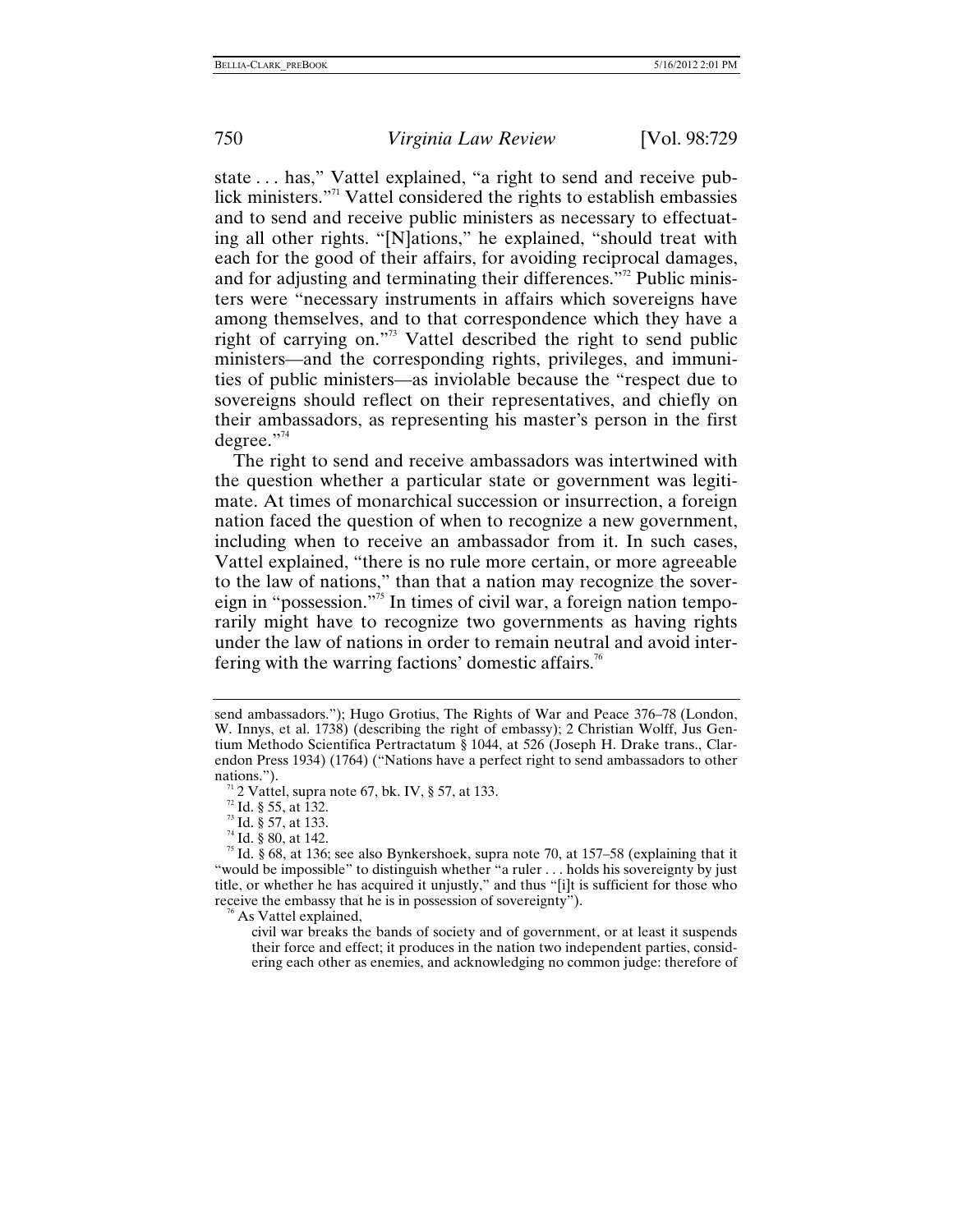In addition to the right of embassy, Vattel identified several other perfect rights enjoyed by recognized nations under the law of nations. Many of these rights related to territorial sovereignty. For example, nations had "a right to preserve themselves"—"a right not to suffer any other to obstruct its preservation, its perfection, and happiness, that is, to preserve itself from all injuries" that other nations might attempt to inflict.<sup>77</sup> They also had the exclusive right to govern within their territorial domains, for no nation "[has] the least authority to interfere in the government of another state."<sup>8</sup> "Of all the rights that can belong to a nation, sovereignty is, doubtless, the most precious, and that which others ought the most scrupulously to respect, if they would not do it an injury."[79](#page-23-2) Accordingly, no "foreign power [may] take cognizance of the administration of this sovereign, to set himself up for a judge of his conduct, and to oblige him to alter it."<sup>80</sup> Vattel emphasized the connection between sovereignty and territory: "The empire united to the domain, establishes the jurisdiction of the nation in its territories, or the country that belongs to it."<sup>81</sup> Not only should nations not usurp "the territory of another," Vattel explained, but "they should also respect it, and abstain from every act contrary to the rights of the sovereign: for a foreign nation can claim no right to  $it.$   $\frac{1}{2}$ 

Finally, each nation had an equal and perfect right to use the high seas. This right derived from the importance of commerce and access to the resources of the sea. All recognized nations, Vattel explained, enjoyed freedom of commerce, the "right to trade with those which shall be willing to correspond."<sup>83</sup> Thus, "[t]he right of navigating and fishing in the open sea, being then a right common

<span id="page-23-3"></span>

necessity these two parties must, at least for a time, be considered as forming two seperate bodies, two distinct people.

<sup>2</sup> Vattel, supra note 67, bk. III, § 293, at 109; see also Grotius, supra note 70, at 378 (explaining that during times of civil war, "one Nation may for the Time be accounted two").<br>
<sup>77</sup> Vattel, supra note 67, bk. II, § 49, at 137.<br>
<sup>78</sup> Id. § 54, at 138.<br>
<sup>80</sup> Id. § 55, at 138.<br>
<sup>81</sup> Id. § 84, at 147.<br>
<sup>82</sup> Id. § 93, at 151.<br>
<sup>83</sup> Id. § 24, at 128.

<span id="page-23-0"></span>

<span id="page-23-1"></span>

<span id="page-23-2"></span>

<span id="page-23-4"></span>

<span id="page-23-5"></span>

<span id="page-23-6"></span>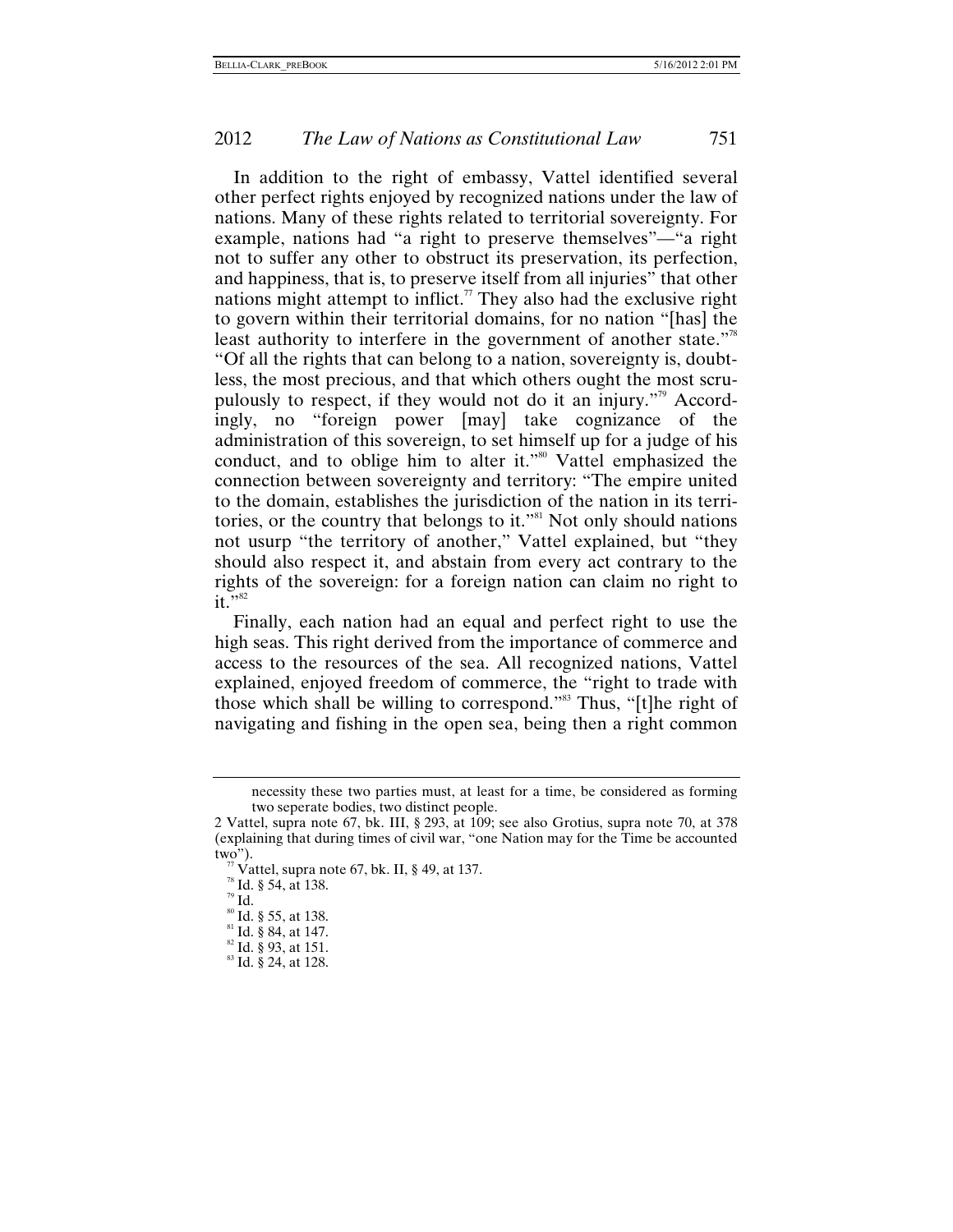to all men,"[84](#page-24-0) a nation had no "right to lay claim to the open sea, or to attribute the use of it to itself to the exclusion of others.["85](#page-24-1) "[T]he nation who attempts to exclude another from that advantage," Vattel concluded, "does it an injury, and gives a sufficient cause for war."<sup>86</sup>

Indeed, Vattel recognized that violation of any of these perfect rights—to send and receive ambassadors, exercise territorial sovereignty, avoid injuries inflicted by other nations, and enjoy open use of the high seas—gave the aggrieved nation just cause for war. Under general principles of law, a perfect right was a right that the holder could carry into execution without legal restraint, including by force. An imperfect (or inchoate) right, in contrast, was subject to legal restrictions upon its exercise.[87](#page-24-3) A "*perfect right*" under the law of nations, Vattel explained, "is that to which is joined the right of constraining those who refuse to fulfil the obligation resulting from it; and the imperfect right is that unaccompanied by this right of constraint."[88](#page-24-4) Therefore, when one sovereign failed to obtain satisfaction for the violation of its perfect rights from another, the nation had just cause for waging war to compel the corresponding duty[.89](#page-24-5) The concept of perfect rights was well recognized in England and had deep roots in writings on the law of nations by not only Vattel, but also such well-known writers as Pufendorf and Burlamaqui.<sup>90</sup> The idea appeared in judicial opinions and in public

<span id="page-24-1"></span>

<span id="page-24-3"></span><span id="page-24-2"></span>

<span id="page-24-0"></span><sup>&</sup>lt;sup>84</sup> Id. bk. I, § 282, at 114.<br><sup>85</sup> Id. § 281, at 113.<br><sup>86</sup> Id. § 282, at 114.<br><sup>87</sup> See Grotius, supra note 70, at 282 n.2 (explaining that "a Man may be forced to do what he is obliged to" under a perfect right); 2 Samuel Pufendorf, Elementorum Jurisprudentiae Universalis Libri Duo 58 (William Abbott Oldfather trans., Clarendon Press 1931) (1672) (explaining that one who has a "perfect" right may "compel" the corresponding obligation "either by directing action against him before a judge, or, where there is no place for that, by force"); 2 T. Rutherforth, Institutes of Natural Law, Being the Substance of a Course of Lectures on Grotius de Jure Belli et Pacis 28–29 (Philadelphia, W. Young, 2d ed. 1799) ("Where no law restrains a man from carrying his right into execution, the right is of the perfect sort. But where the law does in any respect restrain him from carrying it into execution, it is of the imperfect sort.").<br><sup>88</sup> Vattel, supra note 67, intro., § 17, at 5.<br><sup>89</sup> Id. § 22, at 6–7.<br><sup>90</sup> See, e.g., 1 J.J. Burlamaqui, The Principles of Natural and Politic Law 348 (Nu-

<span id="page-24-4"></span>

<span id="page-24-5"></span>

<span id="page-24-6"></span>gent trans., Boston, Joseph Bumstead, 4th ed. rev. and corrected 1792) (1747 & 1751) (translation combining separate works) ("Offensive wars are those which are made to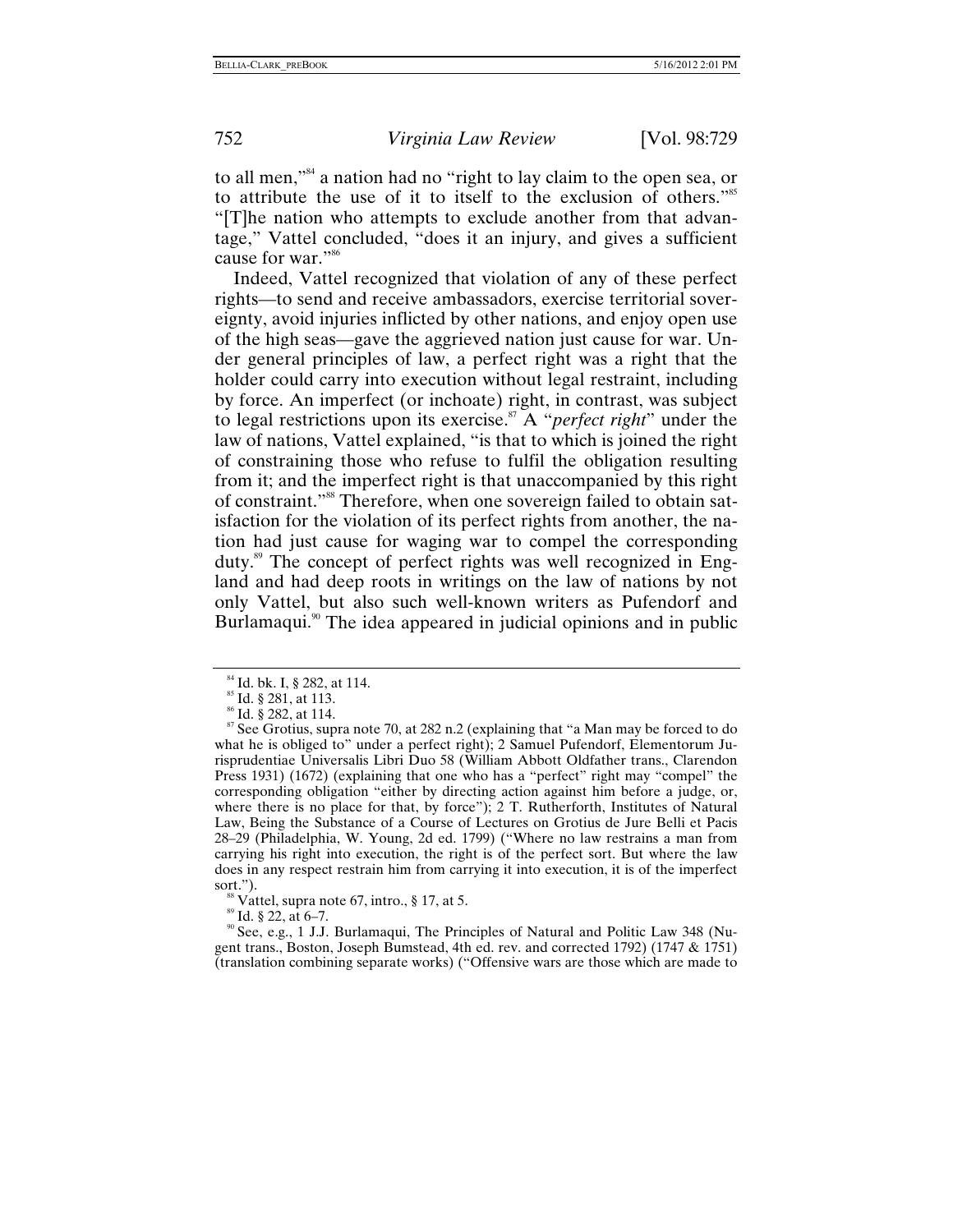<span id="page-25-0"></span>discourse about the relations of England with other nations. $91$  As the next Section explains, the Founders were familiar with perfect rights under the law of nations and the serious consequences of failing to respect them.

#### *B. Independence and the Rights of Recognized Nations*

Beginning with the Declaration of Independence, the United States sought recognition as a sovereign nation entitled to all rights accompanying that status under the law of nations. Following independence, members of the Founding generation grew increasingly concerned with state violations of other nations' rights in the years leading up to the Federal Convention. The Founders drafted the Constitution with appreciation for the importance of securing international recognition of the United States and of respecting other nations' sovereign rights. Accordingly, the meaning of many constitutional powers—and the significance of their assignment to the political branches—cannot be fully appreciated without reference to background principles of the law of nations.

#### *1. The Declaration of Independence and Recognition*

The Declaration of Independence provides important insight into the weight that the Founders placed on both the law of nations and recognition of the United States by foreign nations. The Declaration not only declared the colonies' independence from Great Britain, but also implicitly sought recognition from the other nations of the world in order to secure important rights under the law of nations.<sup>92</sup> After reciting "a history of repeated injuries and usur-

constrain others to give us our due, in virtue of a perfect right we have to exact it of them . . . ."); 2 Samuel Pufendorf, De Jure Naturae et Gentium Libri Octo 127 (C.H. Oldfather & W.A. Oldfather trans., Clarendon Press 1934) (1688) ("Now an unjust act, which is done from choice, and infringes upon the perfect right of another is commonly designated by the one word, *injury*."); id*.* at 1294 (describing as "causes of just wars": "assert[ing] our claim to whatever others may owe us by a perfect right" and "obtain[ing] reparation for losses which we have suffered by injuries"); see also Bellia & Clark, Federal Common Law, supra note 4, at 17.<br><sup>91</sup> See Bellia & Clark, Federal Common Law, supra note 4, at 17–18.<br><sup>92</sup> See David M. Golove & Daniel J. Hulsebosch, A Civilized Nation: The Early

<span id="page-25-1"></span>

<span id="page-25-2"></span>American Constitution, the Law of Nations, and the Pursuit of International Recognition, 85 N.Y.U. L. Rev. 932, 942 (2010) ("[T]he primary audience for the Declaration was in Europe; what the drafters sought was precisely international recognition."). See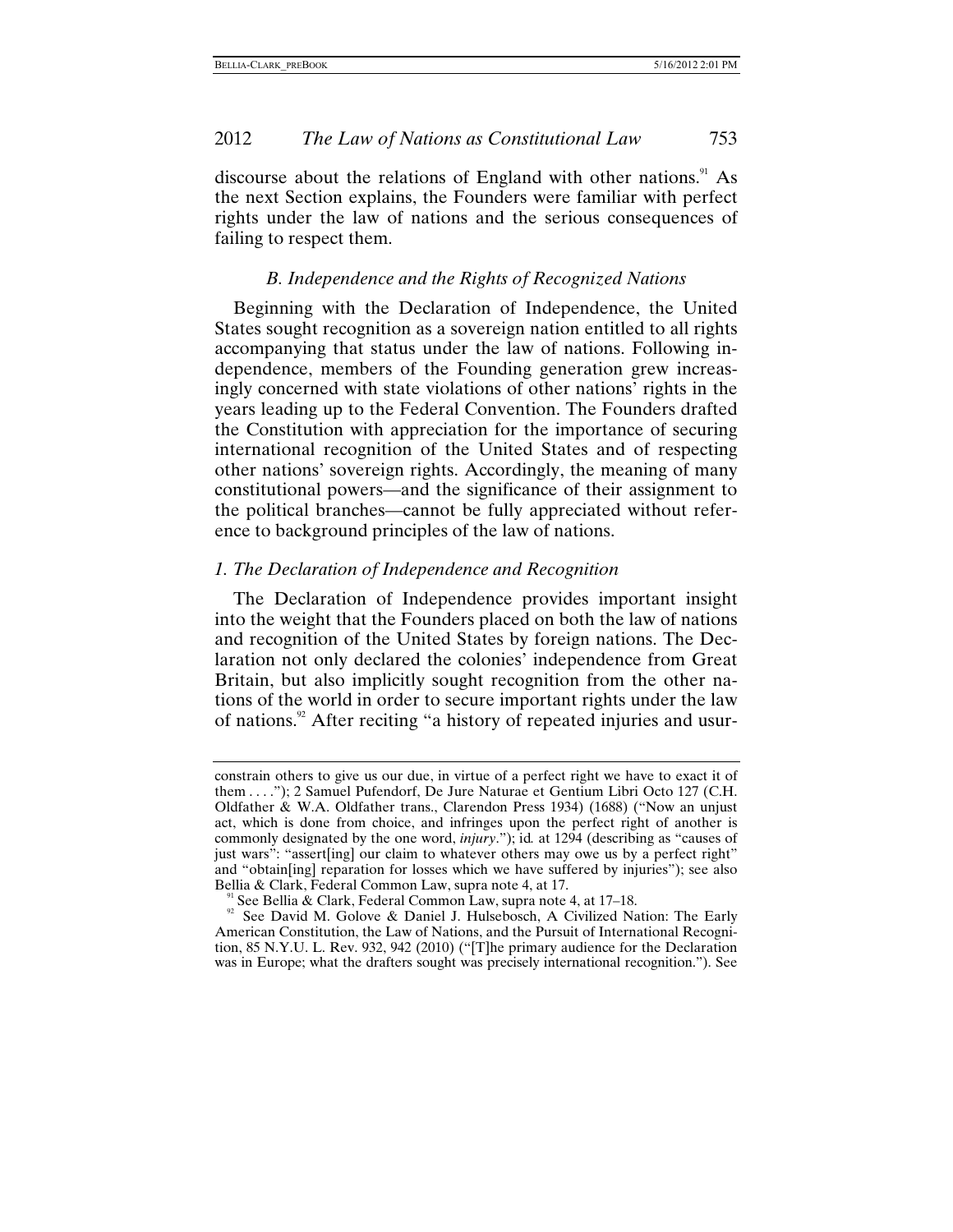pations["93](#page-26-0) by King George III against the colonies, the Declaration asserted:

That these United Colonies are, and of Right ought to be Free and Independent States; that they are Absolved from all Allegiance to the British Crown, and that all political connection between them and the State of Great Britain, is and ought to be totally dissolved; and that as Free and Independent States, they have full Power to levy War, conclude Peace, contract Alliances, establish Commerce, and to do all other Acts and Things which Independent States may of right do.<sup>94</sup>

The use of the phrase, "Free and Independent States," was a clear reference to the law of nations. If these "United States" achieved this status, then other nations would have to respect their rights to prevent and vindicate injuries by other nations ("Power to levy War" and "conclude Peace"), make treaties ("contract Alliances" and "establish Commerce"), enjoy neutral use of the high seas ("establish Commerce"), and exercise territorial sovereignty and diplomatic rights ("all other Acts and Things which Independent States may of right do").

Widespread and complete recognition of the United States as free and independent states would follow a protracted and uncertain path.<sup>95</sup> Eighteenth-century writers described recognition less as a positivistic act by other nations than as a self-evident status. As Vattel stated, "[e]very nation, every sovereign and independent state, deserves consideration and respect, because it makes an immediate figure in the grand society of the human-race."[96](#page-26-3) In the eighteenth century, European nations generally regarded recognition of existing states as "self-evident, quasi-automatic and only 'declaratory' in its effect."<sup>97</sup> It was less certain, however, how new

generally David Armitage, The Declaration of Independence: A Global History (2007) (describing the Declaration's international dimensions).

<span id="page-26-2"></span><span id="page-26-1"></span>

<span id="page-26-0"></span><sup>&</sup>lt;sup>93</sup> The Declaration of Independence para. 2 (U.S. 1776). <sup>94</sup> Id. para. 32. 95 See Golove & Hulsebosch, supra note 92, at 942–43 ("The founders knew that the recognition they received was tentative and uncertain in what it entailed and that it remained defeasible for a considerable period of time ....").

<span id="page-26-4"></span><span id="page-26-3"></span><sup>&</sup>lt;sup>96</sup> Vattel, supra note 67, bk. II, § 35, at 133.<br><sup>97</sup> Wilhelm G. Grewe, The Epochs of International Law 500 (Michael Byers trans. and rev., 2000) (1984).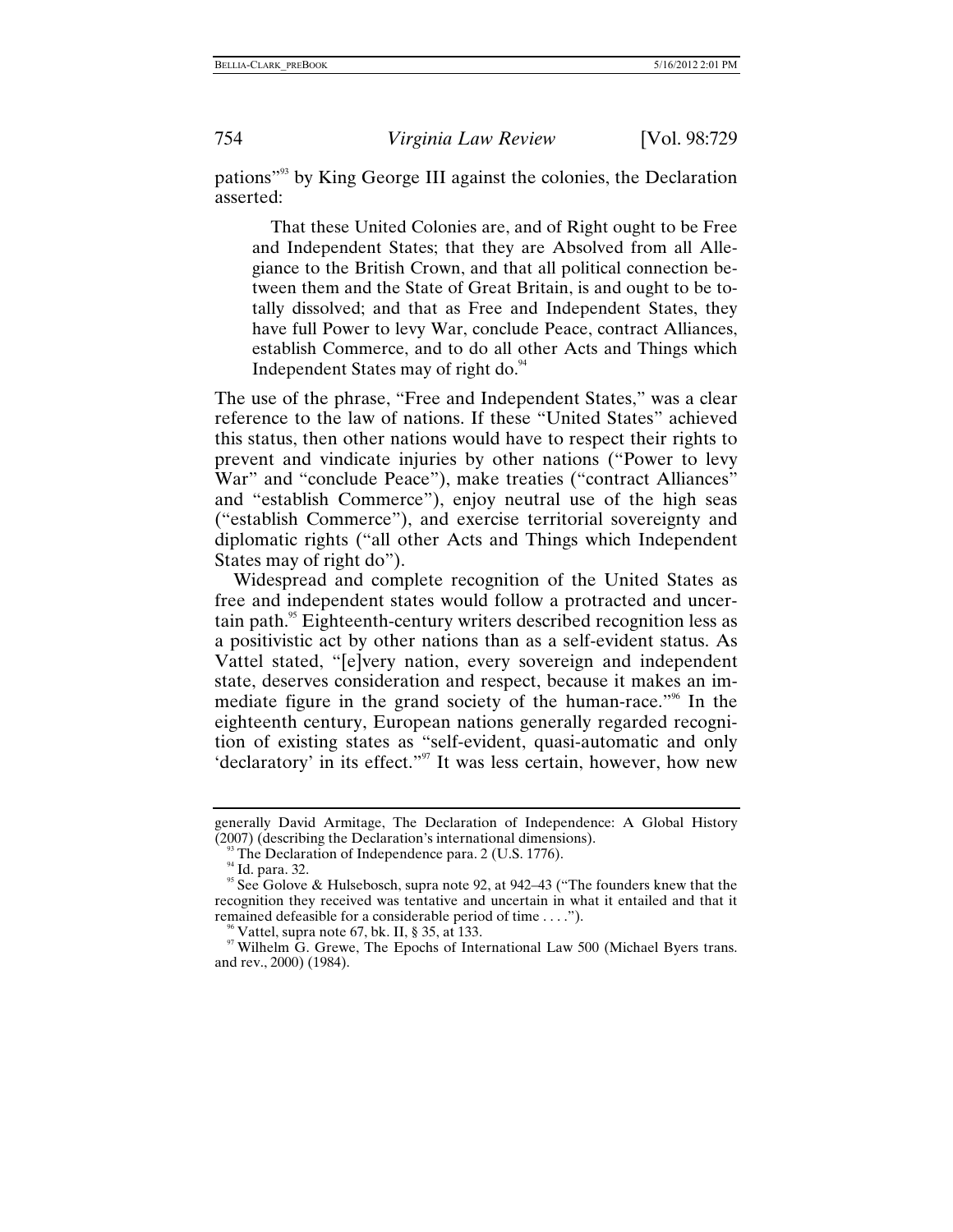states came to enjoy the right of recognition. As Professor David Armitage has explained, "the means by which new states might acquire that right, if they had not previously possessed it, became a central topic of international legal argument only in the late eighteenth century, partly in response to the issues of recognition raised by the Declaration of Independence itself."<sup>98</sup> Before the Declaration of Independence, nations and writers discussed recognition of new sovereigns according to a principle of "dynastic legitimacy"— "that new states could be formed only with the free consent of their legitimate parent sovereign, regardless of how a new state might actually justify its own establishment."<sup>99</sup> As explained, however, Vattel and other writers suggested that a nation could recognize a new sovereign on the basis of its "actual possession" of independent authority. The War of Independence (and later the French Revolution) tested the norm of dynastic legitimacy.<sup>100</sup> Given the competing concepts of dynastic legitimacy and effective possession, the Founders appreciated the political challenge of obtaining recognition for the United States, especially before Great Britain relinquished its claim to the colonies in 1782.

After declaring independence, U.S. delegates quickly sought recognition from several other nations. In September 1776, the Continental Congress appointed commissioners to request recognition of the states' independence and sovereignty from France. Congress directed the commissioners also to seek "a recognition of our independency and sovereignty" from other nations with representatives in the French court and "to conclude treaties of peace, amity, and commerce between their princes or states and us."<sup>101</sup> France eventually came to recognize the United States in 1778 by

<sup>&</sup>lt;sup>98</sup> Armitage, supra note 92, at 85–86.<br><sup>99</sup> Mikulas Fabry, Recognizing States: International Society and the Establishment of New States Since 1776, at 30, 41 (2010); see also Armitage, supra note 92, at 86 (explaining that before the Declaration of Independence, "discussions of state recognition in European public law had concerned individual rulers' rights of dynastic suc-

cession").<br><sup>100</sup> See Fabry, supra note 99, at 24–25.<br><sup>101</sup> Additional Instructions to Benjamin Franklin, Silas Deane, and Arthur Lee, Commissioners from the United States of America to the King of France (Oct. 16, 1776), *in* 2 The Revolutionary Diplomatic Correspondence of the United States 172, 172 (Francis Wharton ed., Washington, Gov't Printing Office 1889).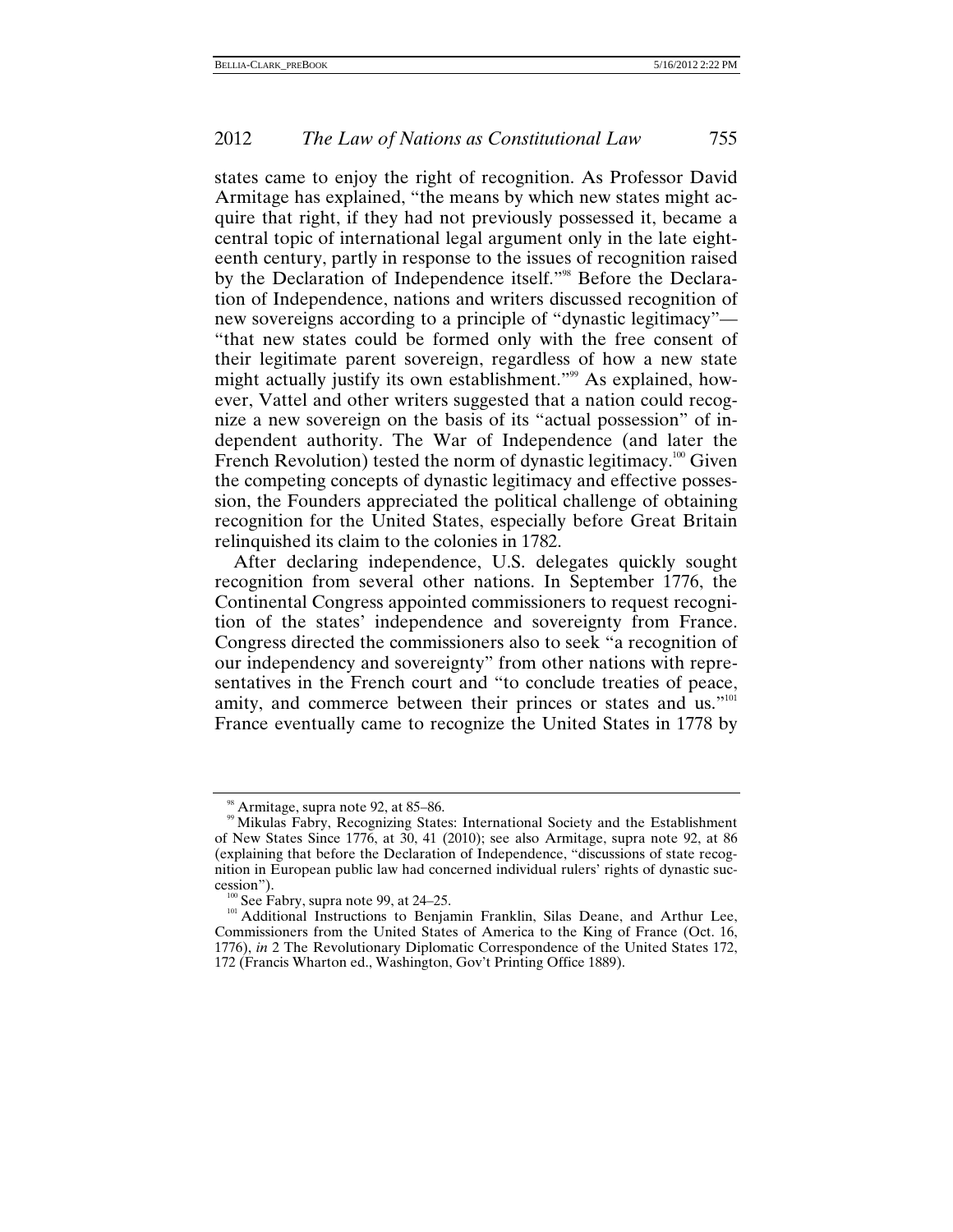making treaties of alliance and amity and commerce.<sup>102</sup> Because Britain denied the independence of the United States at this time, King George III described French recognition of the United States as "an aggression on the honour of his crown, and the essential interests of his kingdoms . . . subversive of the law of nations, and in-jurious to the rights of every sovereign power in Europe."<sup>[103](#page-28-1)</sup> "France responded by appealing to the 'incontestable principle of public law' that the fact of the effective possession of US independence was enough to justify the king to sign treaties with the United States without examining the legality of that independence."<sup>104</sup> In other words, France and Britain each drew on a different strain of the law of nations. Britain claimed that the United States was not entitled to *de jure* recognition because Britain had not yet renounced its dynastic rights, while France claimed that the United States was entitled to *de facto* recognition because it held effective possession of sovereignty.[105](#page-28-3) The United States also sought recognition from the Dutch Republic, Spain, and Russia. Of these, only the Dutch Republic would recognize the United States before Britain did so. By the time Britain took this step in 1782, the British cabinet had already conceded that U.S. independence was a

an open rupture between the sovereign and his subjects . . . a foreign nation . . . does not appear to violate its perfect obligations nor to deviate from the principles of neutrality, if, in adhering to the possession (without examining into its legality), it treats as . . . an independent nation, people who have declared, and still maintain themselves independent.

<span id="page-28-0"></span><sup>&</sup>lt;sup>102</sup> Treaty of Amity and Commerce, U.S.-Fr., Feb. 6, 1778, 8 Stat. 12; Treaty of Alliance, U.S.-Fr., Feb. 6, 1778, 8 Stat. 6.<br><sup>103</sup> Message from King George III to both Houses of Parliament (Mar. 17, 1778), *in* 

<span id="page-28-1"></span>The Annual Register, or a View of the History, Politics, and Literature, For the Year

<span id="page-28-2"></span><sup>&</sup>lt;sup>104</sup> Fabry, supra note 99, at 30 (quoting Observations of the Versailles Court in relation to the British Justificatory Memoir (1779), *in* 2 Sources Relating to the History of the Law of Nations 446, 448 (Wilhelm G. Grewe ed., 1988)). In 1789, the German jurist Georg Friedrich von Martens wrote that when there is

G.F. von Martens, A Compendium of the Law of Nations 80–81 (William Cobbett trans., London, Cobbett & Morgan 1802). Moreover, he continued, once the revolting party "has entered into the possession of the independence demanded, the dispute becomes the same as those which happen between independent states." Id. at 81. Thus, "any foreign prince has a right to lend assistance to the party whom he believes has justice on his side." Id.

<span id="page-28-3"></span> $\frac{105}{105}$  Fabry, supra note 99, at 30–31. For an extended discussion of Founding-era conceptions of de facto sovereignty, see Anthony J. Colangelo, "*De Facto* Sovereignty": *Boumediene* and Beyond, 77 Geo. Wash. L. Rev. 623, 641–53 (2009).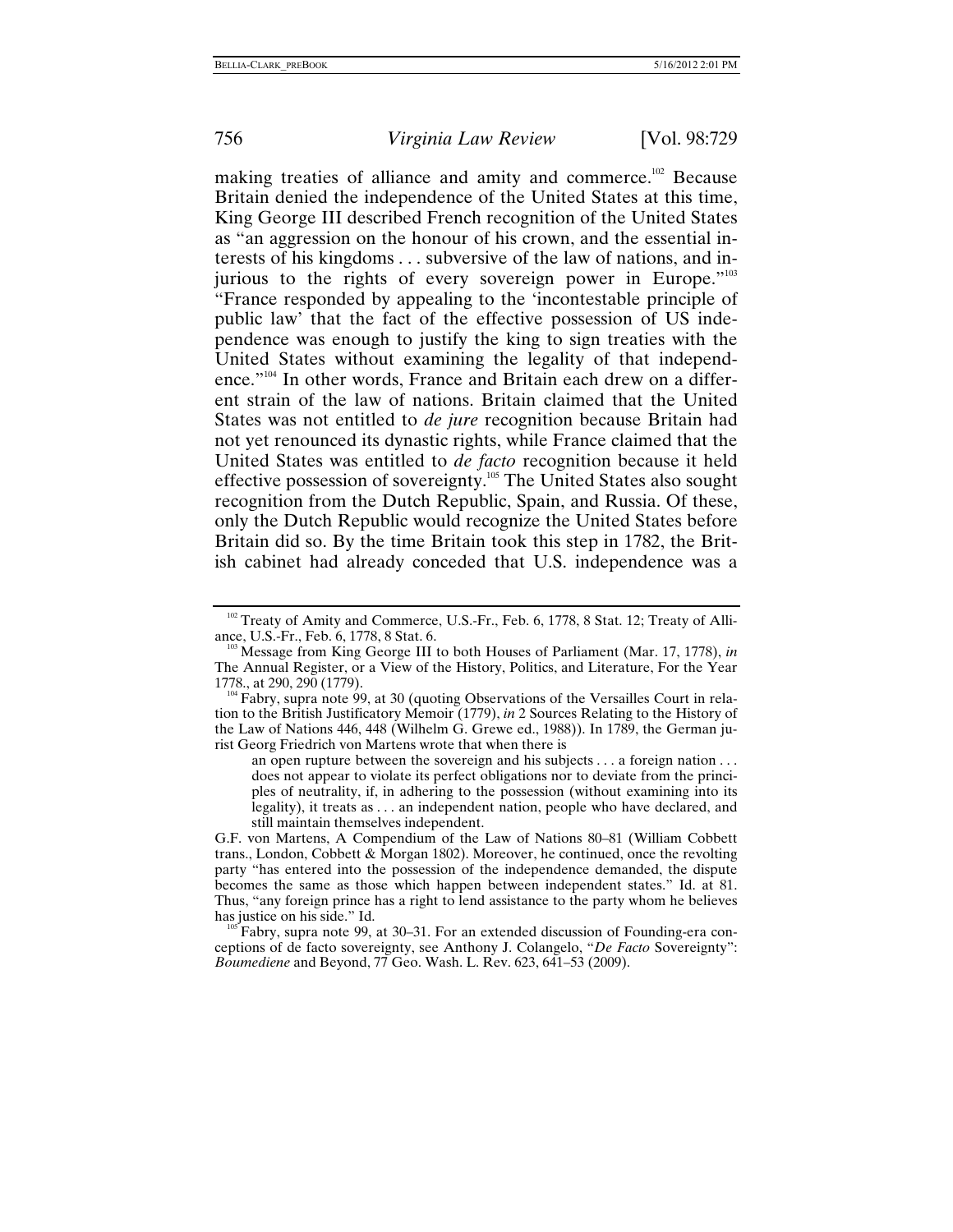foregone conclusion.[106](#page-29-0) Notwithstanding French and Dutch recognition of the United States, other nations adhered to the principle of dynastic legitimacy and did not recognize the United States before Britain did so. $107$ 

In November 1782, Britain formally acknowledged U.S. independence in the provisional peace treaty ending the War of Independence. Article I echoed the Declaration of Independence by providing that "His Britannic Majesty acknowledges the said United States . . . to be free, sovereign and independent States."<sup>[108](#page-29-2)</sup> Once Britain recognized the United States, other nations eventually followed suit. Sweden,<sup>109</sup> Prussia,<sup>110</sup> and Morocco<sup>111</sup> entered treaties of amity and commerce with the United States in 1783, 1785, and 1787, respectively. Moreover, Spain recognized the United States in 1783 when it formally received William Carmichael "as the *chargé des a'ffaires* of the United States."[112](#page-29-6) At the time of the Federal Convention, however, the United States was

<span id="page-29-0"></span><sup>&</sup>lt;sup>106</sup> See 1 The Revolutionary Diplomatic Correspondence, supra note 101, at 293–94 ("Foreign monarchs, more or less absolute, could not be expected to hurriedly recognize the independence of provinces which were still in the throes of war with a sovereign with whom these monarchs were at peace, and when to these monarchs revolution was a word in itself very unacceptable."); see also Fabry, supra note 99, at 32.

<span id="page-29-1"></span>Julius Goebel observed that "[i]t has been traditional among historians and publicists to regard the acknowledgment of the independence of the American colonies by France, if not as a perversion of the recognition principle, at least as a very fine example of premature recognition which presaged the growth of the de facto theory." Julius Goebel, Jr., The Recognition Policy of the United States 72 (1915). Goebel argued, however, that at the time French acknowledgment of U.S. independence was inextricably inter-related with its active intervention in the War of Independence and not "a clean-cut issue" of "simple recognition." Id. Intervention and recognition, he argued, could be disaggregated "only when there was an acknowledgment of independence by the parent state itself." Id. at 92. This was attributable in part "to the fact that the idea of legitimate right was not only a basic principle of European public law<br>but was a political reality which appeared to be indisputable." Id.

<span id="page-29-4"></span><span id="page-29-3"></span>

<span id="page-29-2"></span><sup>&</sup>lt;sup>108</sup> Provisional Articles, U.S.-Gr. Brit., art. I, Nov. 30, 1782, 8 Stat. 54.<br><sup>109</sup> Treaty of Amity and Commerce, U.S.-Swed., Apr. 3, 1783, 8 Stat. 60.<br><sup>110</sup> Treaty of Amity and Commerce, U.S.-Prussia, July–Sept. 1785, 8

<span id="page-29-5"></span>

<span id="page-29-6"></span><sup>&</sup>lt;sup>112</sup> See Letter from William Carmichael to Robert Livingston, U.S. Sec'y for Foreign Affairs (Feb. 21, 1783), *in* 6 The Revolutionary Diplomatic Correspondence, supra note 101, at 259, 259; Letter from William Carmichael to Robert Livingston, U.S. Sec'y for Foreign Affairs (Mar. 13, 1783), *in* 6 The Revolutionary Diplomatic Correspondence, supra note 101, at 294, 294; Letter from William Carmichael to Robert Livingston, U.S. Sec'y for Foreign Affairs (Aug. 30, 1783), *in* 6 The Revolutionary Diplomatic Correspondence, supra note 101, at 663, 663.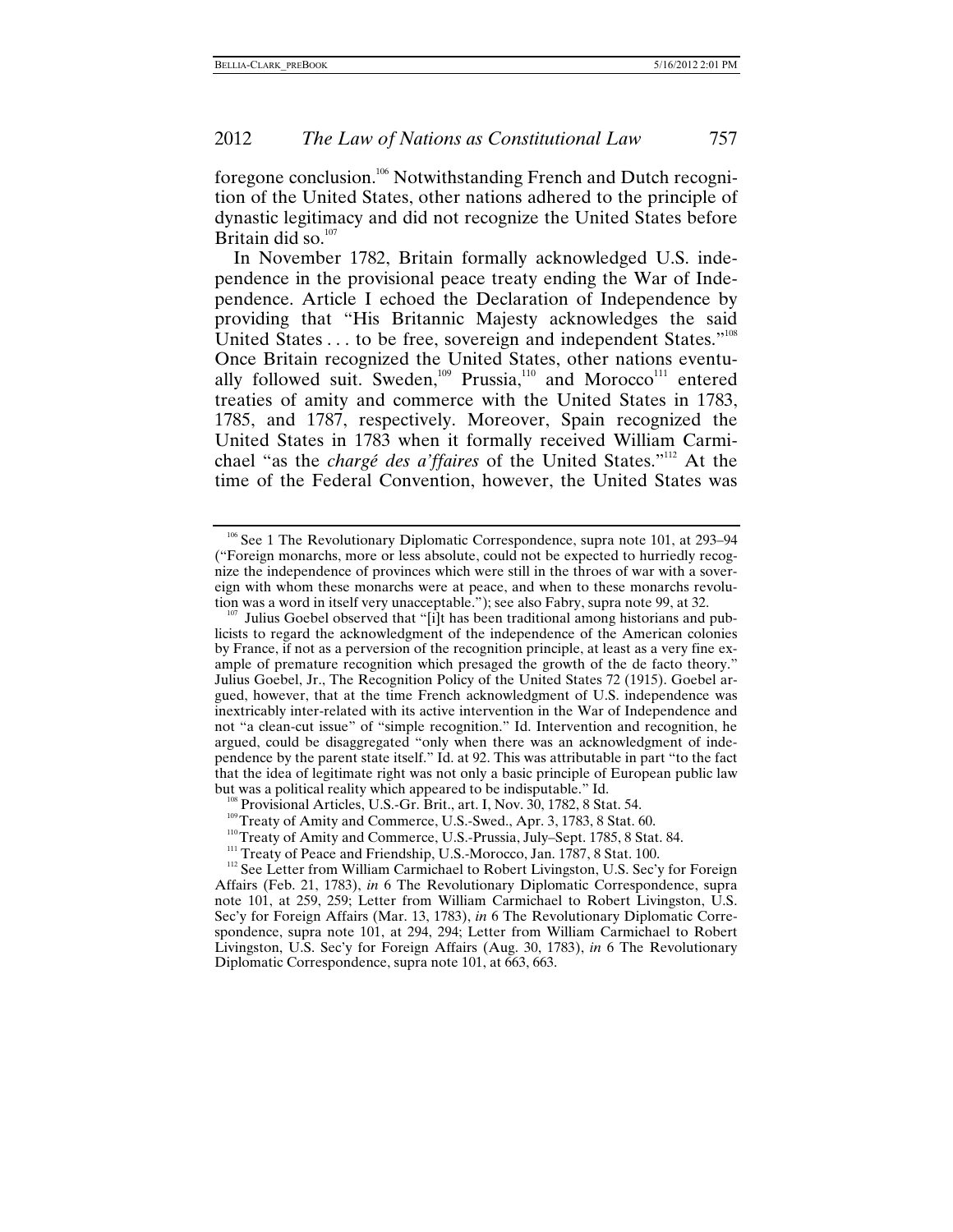<span id="page-30-0"></span>still seeking recognition from several other nations. Heading into the Convention, Americans familiar with the law of nations understood the significance of recognition and the rights to territorial sovereignty, diplomatic relations, and use of the high seas that it implied.[113](#page-30-1) Before it was recognized, "the United States could not sign international treaties, have diplomatic relations, form formal military alliances, raise foreign loans, join international organizations, or benefit from regularized trade and commerce."[114](#page-30-2) Moreover, until it was recognized, the United States "could not successfully claim protection of state rights as they were interpreted at the time."<sup>115</sup>

#### *2. State Offenses Against the Law of Nations*

The Founders also appreciated that violation of a recognized nation's sovereign rights could give the offended nation just cause for war under the law of nations. While the United States was seeking recognition from other nations in the 1780s, American states were notoriously violating other nations' rights secured by the law of nations[.116](#page-30-4) During the Articles of Confederation period, certain states failed to comply with the 1783 Treaty of Paris with Great Britain $117$ by impeding British creditors from recovering debts.<sup>118</sup> States violated the law of nations by failing to punish or otherwise redress acts of violence committed by their citizens against British subjects.<sup>119</sup> They interfered with the rights of ambassadors and mishan-

<span id="page-30-1"></span><sup>&</sup>lt;sup>113</sup> As James Duane—a prominent Federalist and future delegate to the New York ratifying convention—explained in 1784, "if we should not recognize the law of nations, neither ought the benefit of that law to be extended to us: and it would follow that our *commerce*, and our *persons*, in foreign parts, would be unprotected by the great sanctions, which it has enjoined." Arguments and Judgments of the Mayor's Court of the City of New York in a Cause Between Elizabeth Rutgers and Joshua

<span id="page-30-4"></span><span id="page-30-3"></span>

<span id="page-30-2"></span>Waddington, at xvii, 21, 23–24 (1786).<br><sup>114</sup> Fabry, supra note 99, at 35. 115 Id. 116 See generally Anthony J. Bellia Jr. & Bradford R. Clark, The Alien Tort Statute and the Law of Nations, 78 U. Chi. L. Rev. 445, 494–507 (2011) [hereinafter Bellia & Clark, Alien Tort Statute]; Bellia & Clark, Federal Common Law, supra note 4, at 29–

<span id="page-30-6"></span>

<span id="page-30-5"></span><sup>&</sup>lt;sup>117</sup> Definitive Treaty of Peace, U.S.-Gr. Brit., Sept. 3, 1783, 8 Stat. 80. <sup>118</sup> See Bellia & Clark, Alien Tort Statute, supra note 116, at 498–501 (describing such violations and their potential consequences).

<span id="page-30-7"></span> $\degree$  See id. at 501–03 (describing such violations and their potential consequences).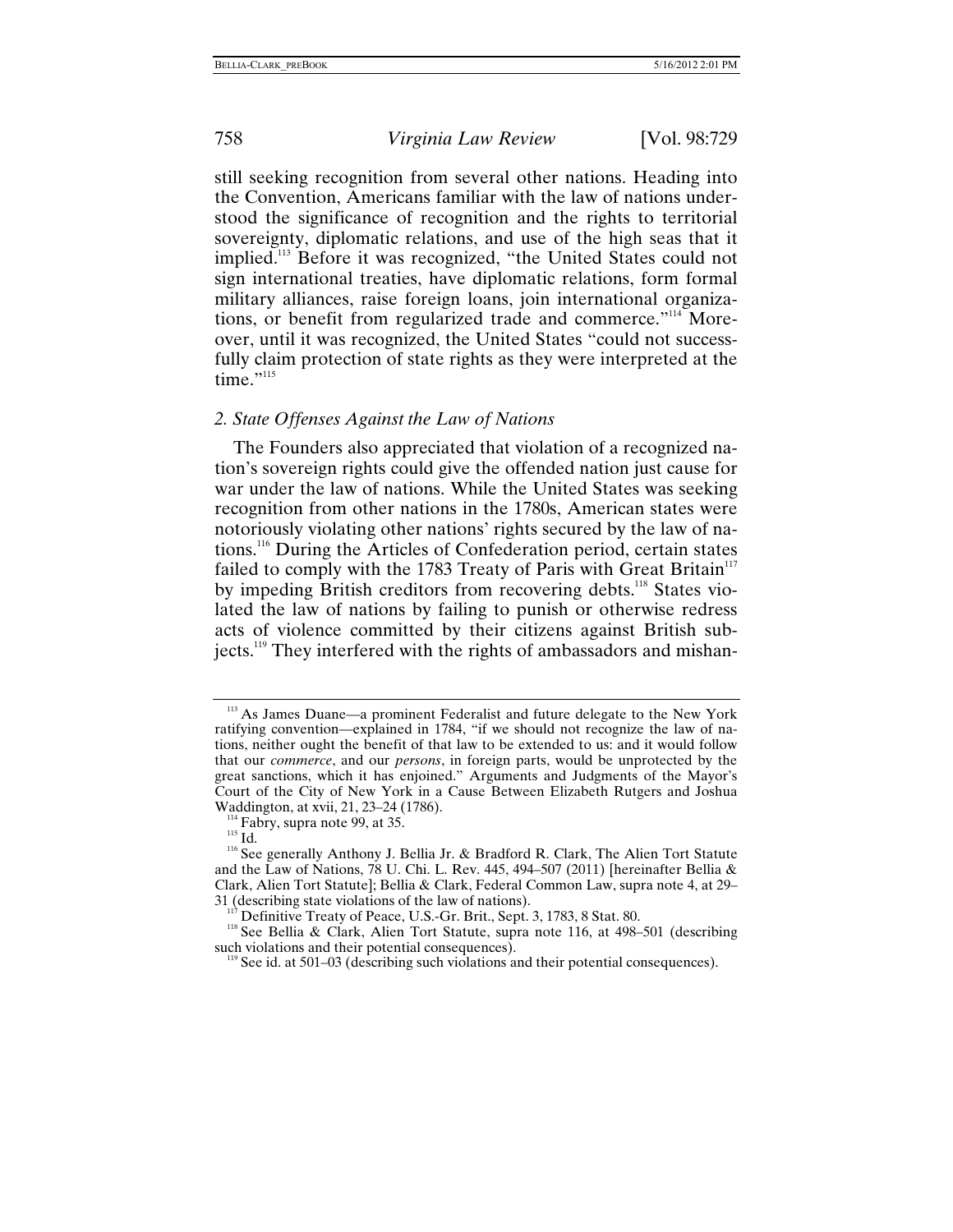dled cases involving other nations' free and neutral use of the high seas. The Continental Congress tried but was unable to stem the tide of law of nations violations by the states. $120$ 

Members of the Founding generation were well aware that such violations of other nations' sovereign rights undermined the United States' efforts to achieve greater recognition and risked triggering war against the United States. In April 1787, James Madison warned in his influential pamphlet, *Vices of the Political System of the United States*, that such violations posed grave dangers to the peace and security of the United States:

From the number of Legislatures, the sphere of life from which most of their members are taken, and the circumstances under which their legislative business is carried on, irregularities of this kind must frequently happen. Accordingly not a year has passed without instances of them in some one or other of the States. The Treaty of peace—the treaty with France—the treaty with Holland have each been violated. . . . The causes of these irregularities must necessarily produce frequent violations of the law of nations in other respects.

As yet foreign powers have not been rigorous in animadverting on us. This moderation however cannot be mistaken for a permanent partiality to our faults, or a permanent security agst. those disputes with other nations, which being among the greatest of public calamities, it ought to be least in the power of any part of the Community to bring on the whole. $^{121}$ 

When Edmund Randolph opened the Federal Convention of 1787, one of the first defects he identified with the Confederation was its inability to prevent or redress "acts against a foreign power contrary to the laws of nations."<sup>122</sup> He concluded that the Confederation "therefore [could not] prevent a war."[123](#page-31-3) A top priority of the Convention, then, was to devise a constitution that would en-

<span id="page-31-1"></span><span id="page-31-0"></span><sup>&</sup>lt;sup>120</sup> See id. at 494–506.<br><sup>121</sup> James Madison, Vices of the Political System of the United States (Apr. 1787), *reprinted in* 9 The Papers of James Madison 345, 349 (Robert A. Rutland et al. eds.,

<span id="page-31-2"></span><sup>1975).&</sup>lt;br><sup>122</sup> 1 The Records of the Federal Convention of 1787, at 24–25 (Max Farrand ed., 1966).

<span id="page-31-3"></span> $123$  Id. at 25.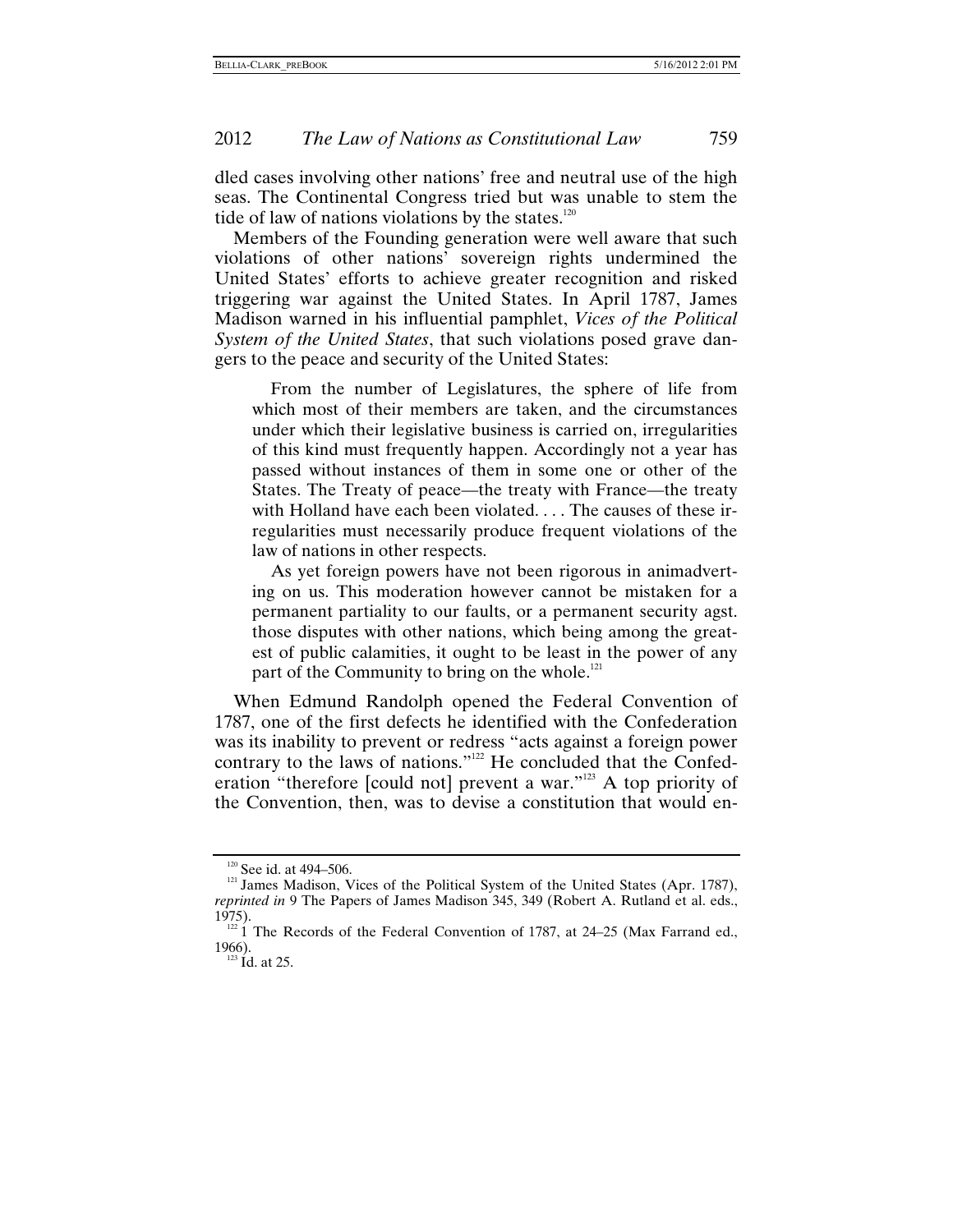<span id="page-32-0"></span>

able the United States to meet its obligations under the law of na-tions and to prevent unintended wars.<sup>[124](#page-32-1)</sup>

#### *C. Constitutional Incorporation of the Law of Nations*

The inability of the Confederation Congress to ensure that the United States met its obligations under the law of nations continued to be a matter of public interest and alarm while the Constitution was being drafted. This political background provides context for understanding the text of Articles I and II. In 1787, during the Federal Convention, a New York City constable entered the residence of Pieter Johan van Berckel, Dutch minister plenipotentiary to the United States, with a warrant to arrest a member of his household.<sup>125</sup> Van Berckel protested to John Jay, the American foreign affairs secretary, who in turn reported the complaint to Congress.[126](#page-32-3) Although the United States and the Netherlands had recognized each other, the Confederation was powerless to redress this violation of the latter's perfect rights. Jay reported that he could only refer the matter to "the Governor of the State of New York, to the End that such judicial Proceedings may be had on the Complaint  $\dots$  as Justice and the Laws of Nations may require." This outcome was not satisfactory to Jay and others, however, because it meant that the actions of any one American state could undermine friendly relations between another nation and the United States as a whole.

A primary goal of the Federal Convention was to adopt provisions that would empower the United States to maintain peace by meeting its obligations under the law of nations and, conversely, to give federal officials exclusive power to decide when to engage in hostilities with other nations. The Founders pursued those goals through express provisions; they explicitly assigned to the federal

<span id="page-32-1"></span><sup>&</sup>lt;sup>124</sup> As Professors David Golove and Daniel Hulsebosch recently explained, "[t]he fundamental purpose of the Federal Constitution was to create a nation-state that the European powers would recognize, in the practical and legal sense, as a 'civilized state' worthy of equal respect in the international community." Golove & Hulse-<br>bosch, supra note 92, at 935.

<span id="page-32-2"></span> $\frac{125}{33}$  34 Journals of the Continental Congress, 1774–1789, at 109 (Roscoe R. Hill ed., 1937).

<span id="page-32-3"></span> $\frac{126}{127}$  Id. at 109, 111.<br><sup>127</sup> Id. at 111.

<span id="page-32-4"></span>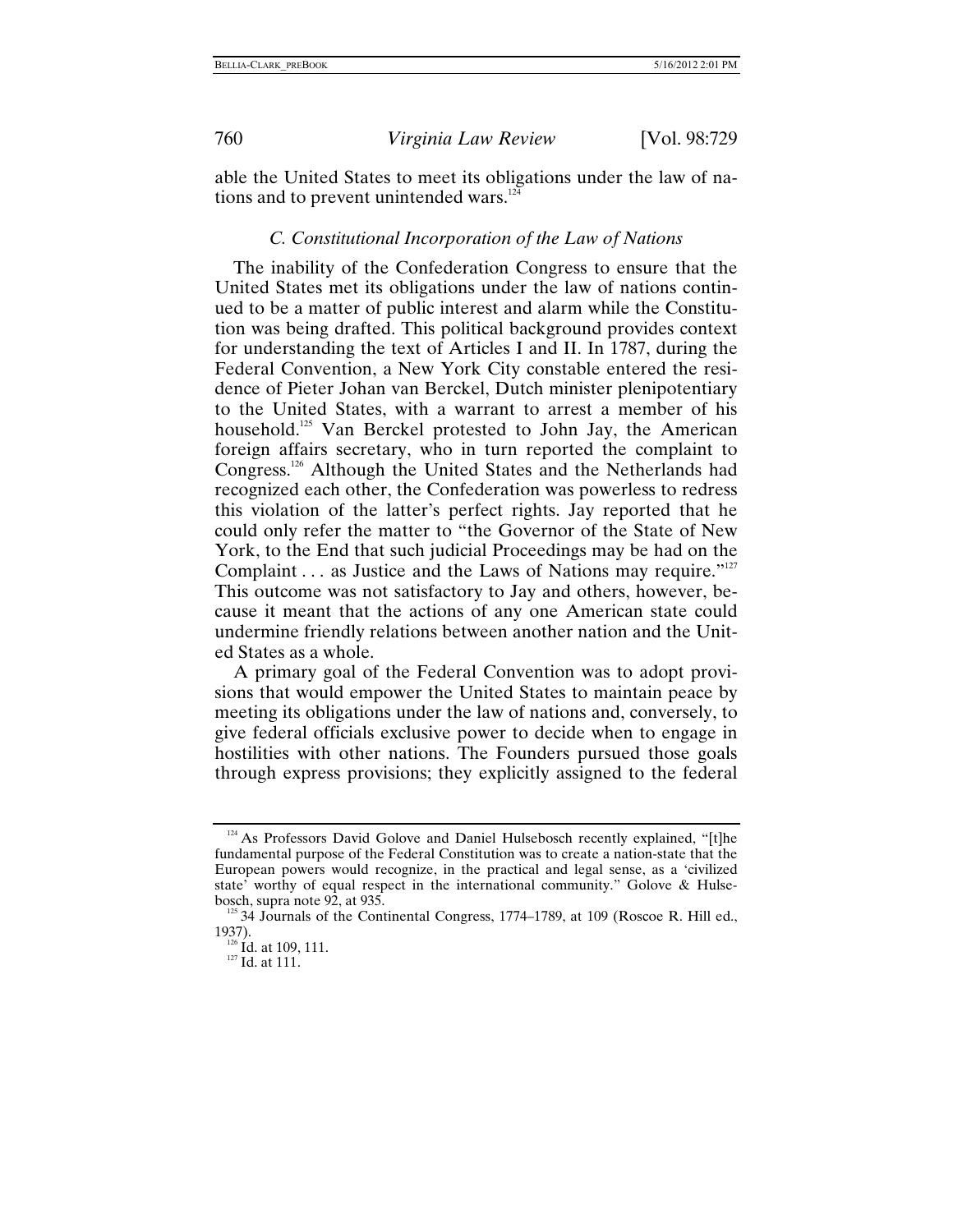political branches various foreign relations powers whose meaning could only be ascertained by reference to the law of nations.<sup>128</sup> In particular, they gave the political branches exclusive power to recognize foreign nations, signifying respect for their accompanying rights under the law of nations, and to decide when to make war, issue reprisals, and authorize captures against them. The full significance of these powers could only be understood by reference to certain background principles of the law of nations. In context, the Constitution's allocation of these powers to the political branches served to constrain courts and states from violating other nations' rights unless and until the political branches exercised their power to abrogate them. In other words, the new Constitution responded to state (including judicial) practices under the Articles of Confederation by specifically assigning foreign relations and war powers to the political branches and thereby denying states and courts the authority to negate or usurp those powers by violating the sovereign rights of foreign nations.

As Professor John Manning has explained, "when an enacted text establishes a new power and specifies a detailed procedure for carrying that power into effect, interpreters should read the resultant specification as exclusive.["129](#page-33-1) This interpretive convention "has deep roots in our constitutional tradition."[130](#page-33-2) Read in context, Articles I and II vested the federal political branches with exclusive authority to recognize foreign sovereigns, make war and peace, authorize captures, and issue letters of marque and reprisal against foreign nations. All of these powers, moreover, carried connotations under the law of nations.

<span id="page-33-0"></span><sup>&</sup>lt;sup>128</sup> See Anthony J. Bellia Jr. & Bradford R. Clark, The Political Branches and the Law of Nations, 85 Notre Dame L. Rev. 1795, 1801–02 (2010) [hereinafter Bellia & Clark, Political Branches] (describing the Constitution's allocation of important foreign relations powers to the federal government's political branches). This may explain why the Supremacy Clause does not mention the law of nations despite the Founders' desire to require states to comply with certain aspects of the law of nations. Because particular provisions of Articles I and II implicitly incorporate those aspects of the law of nations that the Founders wished to bind the states, the inclusion of those provisions in "[t]his Constitution" ensured the requisite federal supremacy. See U.S. Const. art. VI, cl. 2.

<span id="page-33-2"></span><span id="page-33-1"></span> $129$  Manning, Separation of Powers, supra note 9, at 2006. 130 Id. at 2006–07.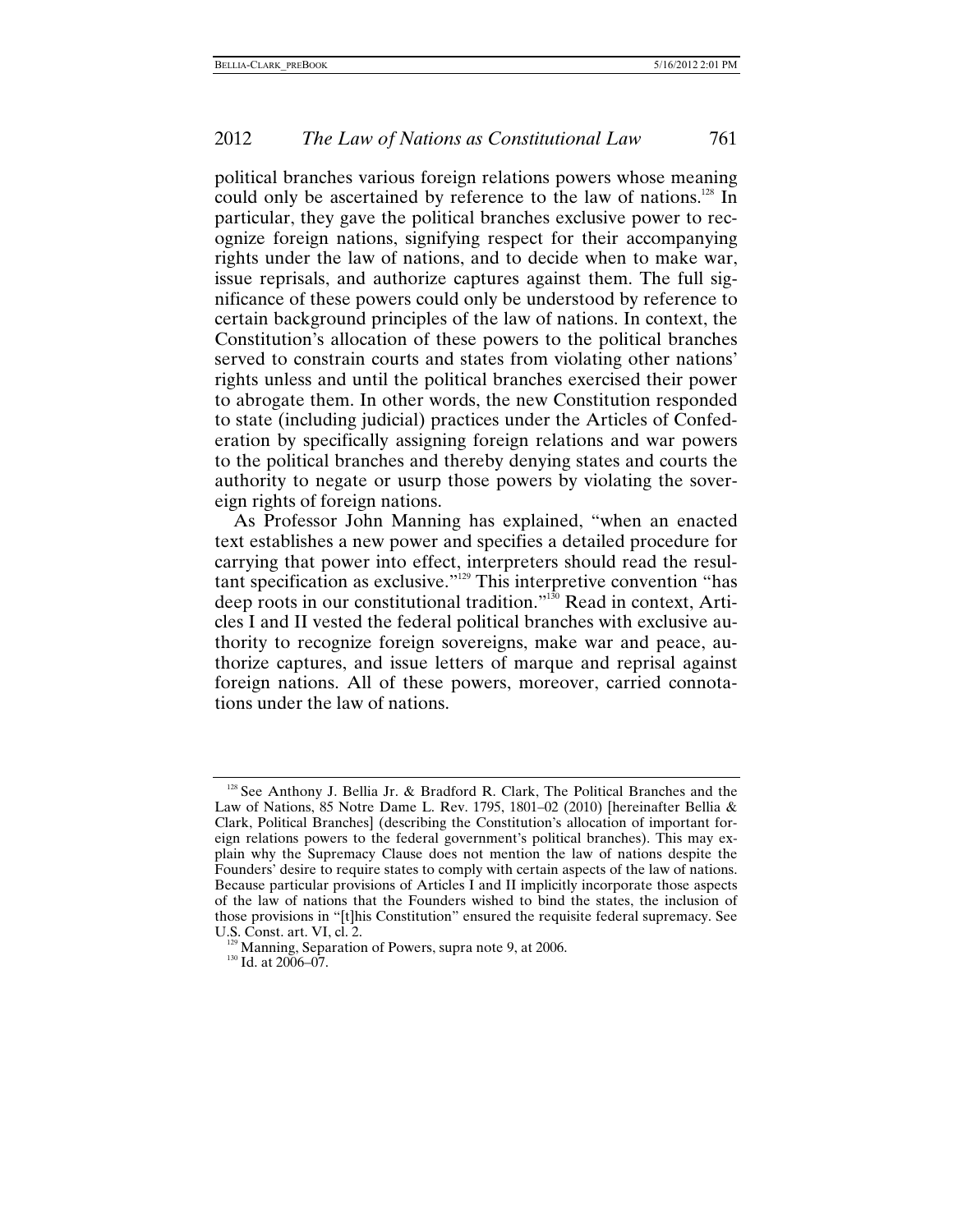First, the Constitution vested the federal political branches with the exclusive means of recognizing foreign sovereigns.[131](#page-34-0) At the time of the Founding, pre-existing European nations were presumed to be entitled to recognition as a matter of course. As the Founders understood from their own experience with independence, however, nations had to make political judgments about whether to recognize new or emerging nations and governments. The Constitution vested exclusive authority in the federal political branches over the means of recognition, including the powers to make treaties and to send and receive ambassadors. Recognition signified that one nation would respect the rights of another as a free and independent state under the law of nations. At the time, any violation by an American state or court of the perfect rights that traditionally accompanied recognition would contradict the political branches' decision to recognize the nation in question and usurp their exclusive power to determine on behalf of the United States whether, when, and how to abrogate those rights.

Second, the Constitution gave the federal political branches exclusive authority to make war, issue reprisals, and authorize captures.[132](#page-34-1) These exclusive powers to commence, conduct, escalate,

<span id="page-34-1"></span>Scholars have debated, however, the respective distribution of these powers between Congress and the President. See David J. Barron & Martin S. Lederman, The Commander in Chief at the Lowest Ebb—Framing the Problem, Doctrine, and Original Understanding, 121 Harv. L. Rev. 689, 800 (2008) (arguing that the Commander in Chief power is more than a legally insignificant title but not as expansive as modern Presidents claim); Raoul Berger, War-Making by the President, 121 U. Pa. L. Rev. 29, 82 (1972) (arguing that the Constitution allocated "virtually all of the war-making powers" to Congress rather than the President); Charles A. Lofgren, War-Making

<span id="page-34-0"></span><sup>&</sup>lt;sup>131</sup> Scholars have debated the respective powers of Congress and the President to recognize foreign sovereigns. See, e.g., David Gray Adler, The President's Recognition Power: Ministerial or Discretionary?, 25 Presidential Stud. Q. 267, 279–80 (1995) (arguing that the Constitution committed the recognition power to the President by virtue of the reception clause but that this function is ministerial); H. Jefferson Powell, The President's Authority over Foreign Affairs: An Executive Branch Perspective, 67 Geo. Wash. L. Rev. 527, 556–57 (1999) (arguing that the Constitution gives the President alone the recognition power and that this encompasses the authority free from legislative control to pursue executive policy objectives in the exercise of that power); Robert J. Reinstein, Recognition: A Case Study on the Original Understanding of Executive Power, 45 U. Rich. L. Rev. 801, 860–62 (2011) (arguing that the recognition power was not vested in the President by the Constitution under an originalist reading). We need not resolve these debates. The important point, for present purposes, is that the Constitution allocated these powers, in whatever combination, to the federal political branches exclusively, rather than to courts or states.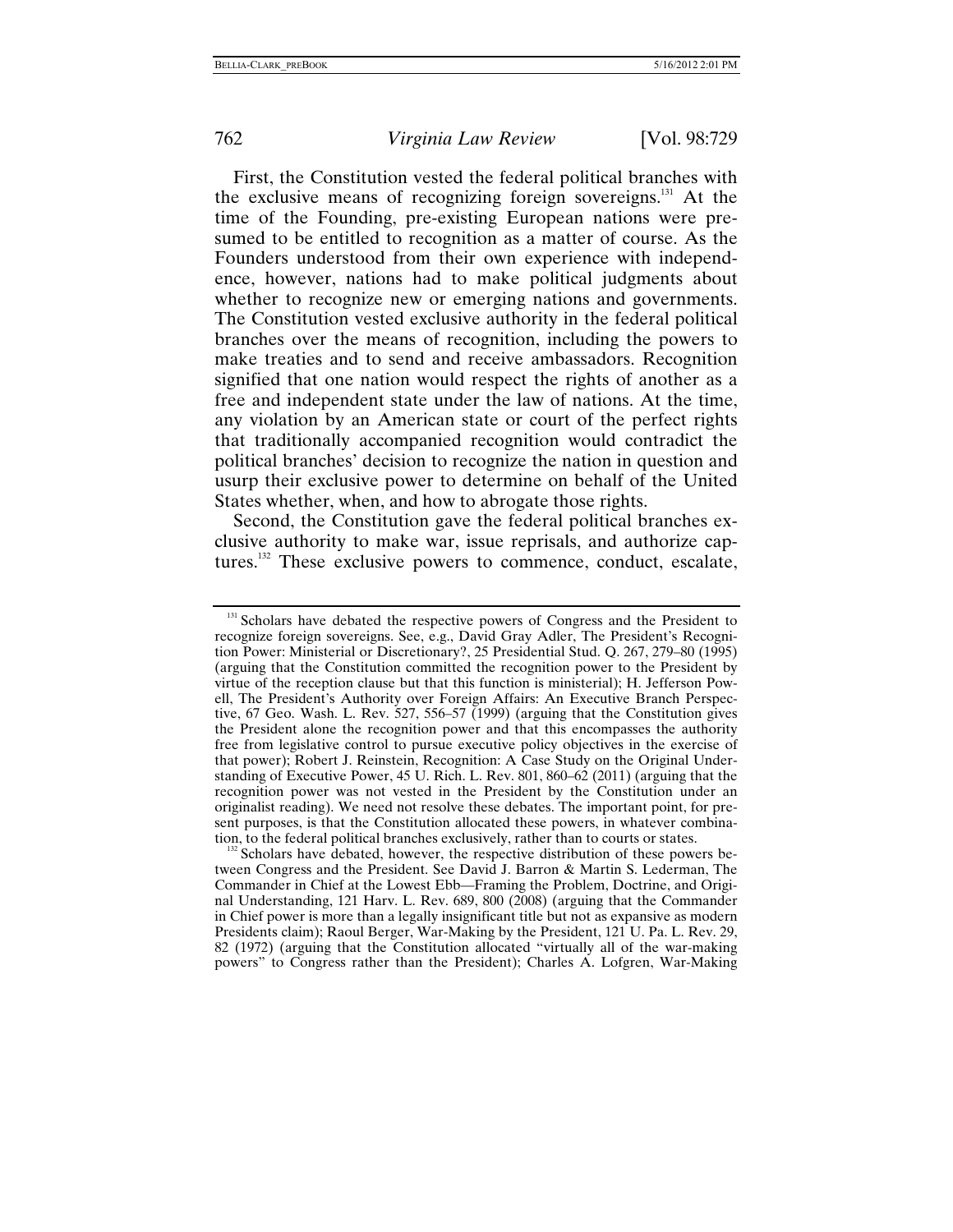and avoid hostilities with other nations reinforced the conclusion that the Constitution's allocation of power required states and courts to respect the perfect rights of recognized nations and to refrain from retaliating against foreign nations or their subjects without authorization from the political branches. Any violation of a foreign nation's perfect rights—by any part of the United States was an act of hostility that subjected the United States to possible reprisal or even war. Because the Constitution gave the political branches exclusive authority to initiate and conduct war—and prohibited states from engaging in war—the Constitution was reasonably understood in context to require states and courts to refrain from violating the perfect rights of foreign nations.

Under the Constitution: The Original Understanding, 81 Yale L.J. 672, 699–700 (1972) (arguing that the original understanding of the power "to declare War" encompassed the initiation of hostilities and that the power to issue letters of marque and reprisal constitutes evidence of this); Saikrishna B. Prakash & Michael D. Ramsey, The Executive Power over Foreign Affairs, 111 Yale L.J. 231, 355–56 (2001) (arguing that the Constitution textually divided all foreign affairs powers between the President and Congress); Saikrishna Bangalore Prakash, The Separation and Overlap of War and Military Powers, 87 Tex. L. Rev. 299, 301–02, 304 (2008) [hereinafter Prakash, Separation and Overlap] (arguing that the Constitution allocates some war powers exclusively to Congress and some concurrently to Congress and the President); Saikrishna Prakash, Unleashing the Dogs of War: What the Constitution Means by "Declare War," 93 Cornell L. Rev. 45, 50–51 (2007) [hereinafter Prakash, Declare War] (arguing that the power to declare war includes all commencements of hostilities and is exclusive to Congress under the original reading of the Constitution); Michael D. Ramsey, Textualism and War Powers, 69 U. Chi. L. Rev. 1543, 1546, 1548 (2002) [hereinafter Ramsey, Textualism and War Powers] (arguing that textual division of the executive power and the power to declare war allocated different, but substantial, war-related powers to both Congress and the President); Abraham D. Sofaer, The Power over War, 50 U. Miami L. Rev. 33, 33–34 (1995) (disagreeing with John Hart Ely about the President's capacity to act absent congressional authorization on the shared premise that Congress is the final repository of the power over war); William Michael Treanor, Fame, the Founding, and the Power to Declare War, 82 Cornell L. Rev. 695, 772 (1997) (arguing that the reason the Constitution allocated the war powers to Congress was to avoid presidential self-aggrandizement); Ingrid Brunk Wuerth, International Law and Constitutional Interpretation: The Commander in Chief Clause Reconsidered, 106 Mich. L. Rev. 61, 66 (2007) [hereinafter Wuerth, International Law] (arguing that international law can help interpret the Commander in Chief Clause). We need not enter these debates because the important point, for present purposes, is not the precise allocation of war powers between Congress and the President but the fact that, in some combination, they share these powers to the exclusion of federal courts or the states.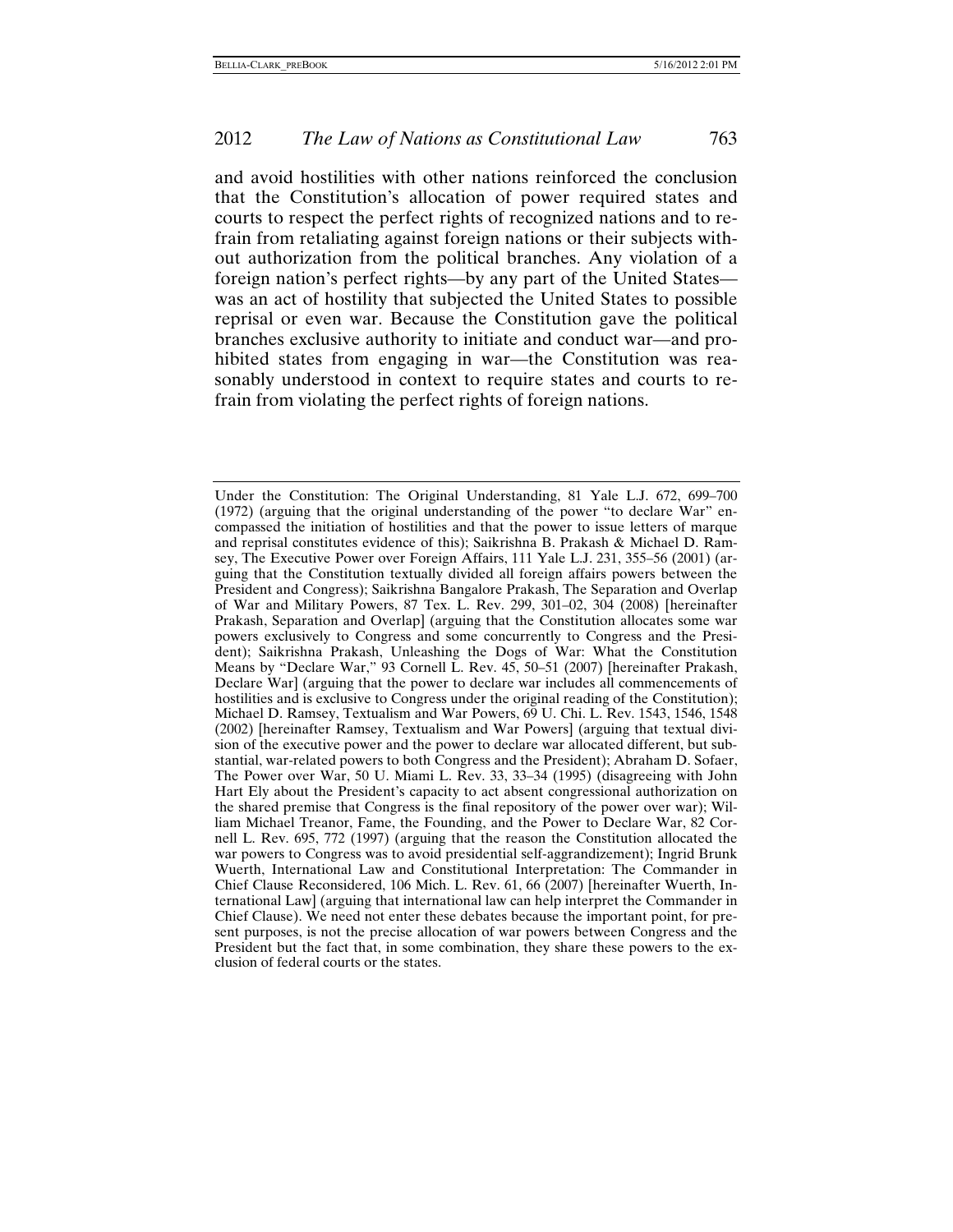#### *1. Political Branch Authority Over Recognition*

The Constitution empowers the federal political branches to send and receive ambassadors and to make treaties—the traditional means by which nations signified recognition of each other. There were legal consequences to recognition that reasonable people conversant with applicable legal conventions would have known and understood. In a sense, any text authorizing recognition of a foreign power incorporated such consequences by reference. Accordingly, the failure by courts or states to respect the sovereign rights of recognized foreign nations and governments would contradict the political branches' decision on behalf of the United States to accord this status.

As discussed, at the time of the Founding, writers on the law of nations described recognition of established sovereign states as merely declaratory of the pre-existing rights of such states under the law of nations[.133](#page-36-0) The Founders were well aware from their own experience, however, that recognition of new states or governments could involve delicate political judgments and positivistic acts of acknowledgment. France and the Dutch Republic recognized the United States before Britain did so, subjecting these nations to potentially serious political consequences. After Britain acknowledged the United States' independence in 1782, Sweden, Prussia, and Morocco proceeded to recognize the United States, but other nations, including Russia, refrained from doing so even up through the Federal Convention. In whatever form, recognition was understood by both the conferring and the receiving nation to be an acknowledgment that the state in question was entitled to certain rights under the law of nations.

The Constitution gave the federal political branches exclusive power to exercise the means by which one nation signified its recognition of another. At the time of the Founding, one such means was to make treaties of amity and commerce. Sending and receiving ambassadors also indicated recognition.<sup>134</sup> In England, the

<span id="page-36-1"></span><span id="page-36-0"></span><sup>&</sup>lt;sup>133</sup> See supra notes 96–97 and accompanying text.<br><sup>134</sup> See Adler, supra note 66, at 146–49 (arguing that recognition was a precondition to receiving foreign ministers based on a factual determination rather than presidential discretion as to foreign policy). Arguably, acts of Congress appropriating money to pay the expenses and salary of an ambassador to a country seeking recognition could also constitute an act of recognition. See Julius Goebel, Jr., The Recognition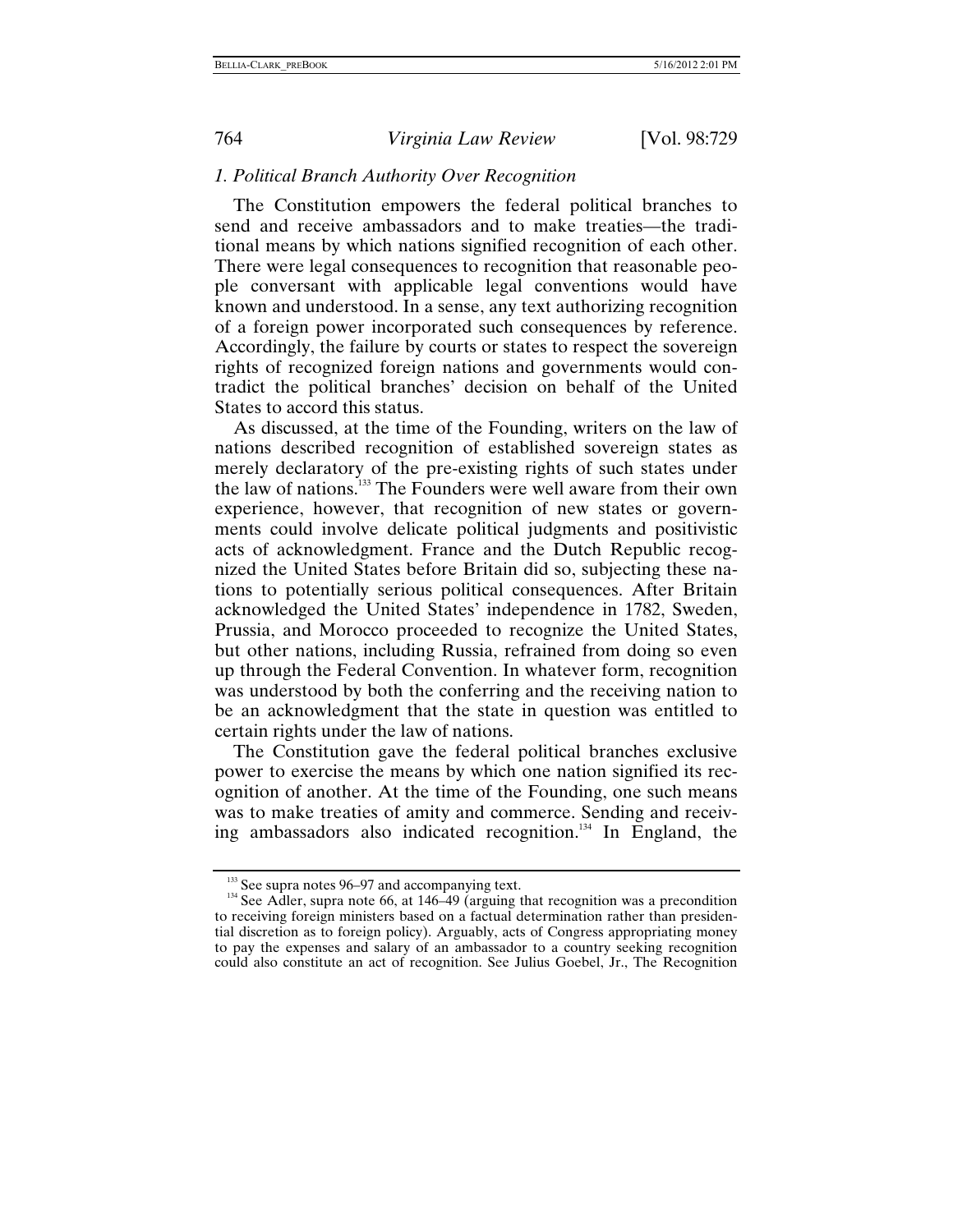Crown had "the sole power of sending ambassadors to foreign states, and receiving ambassadors at home."<sup>135</sup> Moreover, the Crown also had the exclusive "prerogative to make treaties, leagues, and alliances with foreign states and princes."[136](#page-37-1) The Constitution assigned both of these powers exclusively to the political branches. Article II provides that the President "shall have Power, by and with the Advice and Consent of the Senate, to make Treaties."[137](#page-37-2) Moreover, Article II provides that the President "shall nominate, and by and with the Advice and Consent of the Senate, shall appoint Ambassadors, other public Ministers and Consuls"<sup>[138](#page-37-3)</sup> and that "he shall receive Ambassadors and other public Ministers.["139](#page-37-4) The allocation of these precise powers to the political branches and the specification of detailed procedures for making treaties and appointing ambassadors implied that federal courts could not exercise them.

The Constitution's specification of these powers and procedures suggests a negative implication that states were disabled from exercising them as well. Article I, Section 10 confirms this implication. Under the Articles of Confederation, states reserved the authority to exercise certain powers of the Confederation Congress if Congress consented to such acts, including making treaties and sending and receiving embassies.<sup>140</sup> The states also reserved limited authority to exercise certain powers of the Confederation Congress, such as the power to make war if invaded or in imminent danger and to issue letters of marque and reprisal during war.<sup>141</sup> Article I, Section 10 of the Constitution further curtailed state authority by expressly providing that states absolutely may not exercise certain powers of the political branches, may exercise others only with congressional

<span id="page-37-1"></span>

<span id="page-37-6"></span>

Policy of the United States 131–33 (1915) (recounting the early nineteenth-century debate over recognition of South American governments and whether to send minis-

<span id="page-37-2"></span>

<span id="page-37-3"></span>

<span id="page-37-5"></span><span id="page-37-4"></span>

<span id="page-37-0"></span>ters to the new nations).<br>
<sup>135</sup> 1 William Blackstone, Commentaries \*254.<br>
<sup>136</sup> Id. at \*257.<br>
<sup>137</sup> U.S. Const. art. II, § 2, cl. 2.<br>
<sup>138</sup> Id.<br>
<sup>139</sup> Id. § 3.<br>
<sup>140</sup> "No State, without the Consent of the united States i send any embassy to, or receive any embassy from, or enter into any conference, agreement, alliance or treaty with any King, prince or state." Articles of Confederation of 1777, art. VI.<br> $_{141}^{141}$  Id.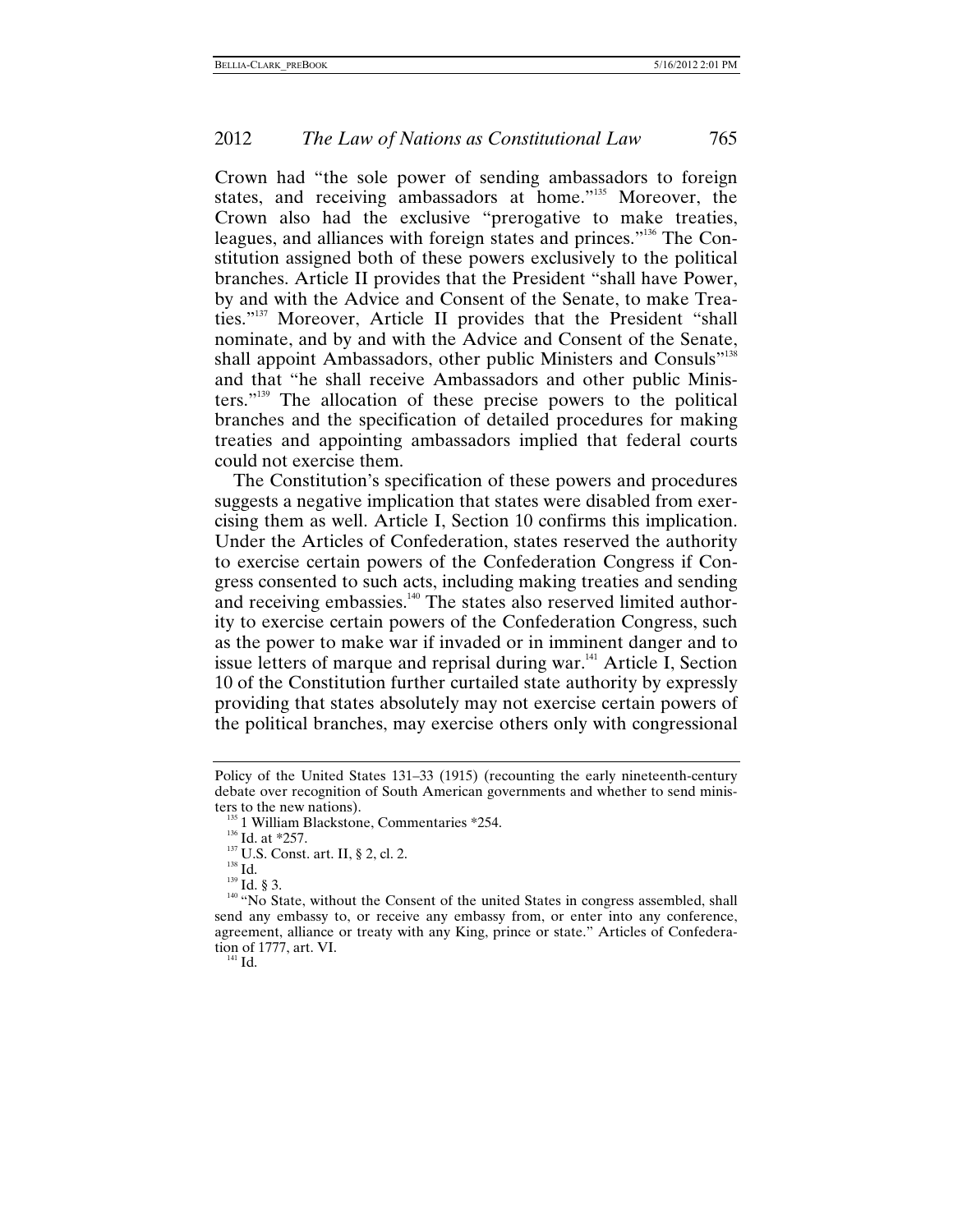consent, and may exercise still others only in limited circumstances. Specifically, Article I, Section 10 provides in absolute terms that "[n]o State shall enter into any Treaty, Alliance, or Confederation; [or] grant Letters of Marque and Reprisal."<sup>142</sup> It further provides that:

No State shall, without the Consent of Congress, lay any Duty of Tonnage, keep Troops, or Ships of War in time of Peace, enter into any Agreement or Compact with another State, or with a foreign Power, or engage in War, unless actually invaded, or in such imminent Danger as will not admit of delay.<sup>143</sup>

Thus, Article I, Section 10 makes clear that states may not enter treaties with other nations, a traditional means of recognition. Interestingly, Article I, Section 10 does not address the power to send and receive ambassadors, which, under the Articles of Confederation, states only could do with the consent of Congress. Absent its consent, the Confederation Congress had "the sole and exclusive right and power  $\dots$  of sending and receiving ambassadors."<sup>144</sup> Although Section 10 does not expressly prohibit states from sending and receiving ambassadors, the conferral of this power on the political branches necessarily implied exclusivity. Without power to make treaties, agreements, or compacts with foreign nations, a power of embassy in states would have been futile. More fundamentally, the states' exercise of such a power would have been "absolutely and totally *contradictory* and *repugnant*" to the vesting of such authority in the political branches.[145](#page-38-3) Because the Founders understood that the "union will undoubtedly be answerable to foreign powers for the conduct of its members,["146](#page-38-4) permitting states to

<span id="page-38-1"></span>

<span id="page-38-3"></span><span id="page-38-2"></span>

<span id="page-38-0"></span><sup>&</sup>lt;sup>142</sup> U.S. Const. art. I, § 10, cl. 1.<br><sup>143</sup> Id. cl. 3.<br><sup>144</sup> Articles of Confederation of 1777, art. IX.<br><sup>145</sup> The Federalist No. 32, supra note 65, at 200 (Alexander Hamilton) (explaining that the Constitution conferred exclusive federal power and alienated state sovereignty "where it granted an authority to the Union, to which a similar authority in the States would be absolutely and totally *contradictory* and *repugnant*"); see also The Federalist No. 82, supra note 65, at 553–54 (Alexander Hamilton) (stating that "where an authority is granted to the union with which a similar authority in the states would be utterly incompatible," such authority is "exclusively delegated to the federal head").<br><sup>146</sup> The Federalist No. 80, supra note 65, at 536 (Alexander Hamilton).

<span id="page-38-4"></span>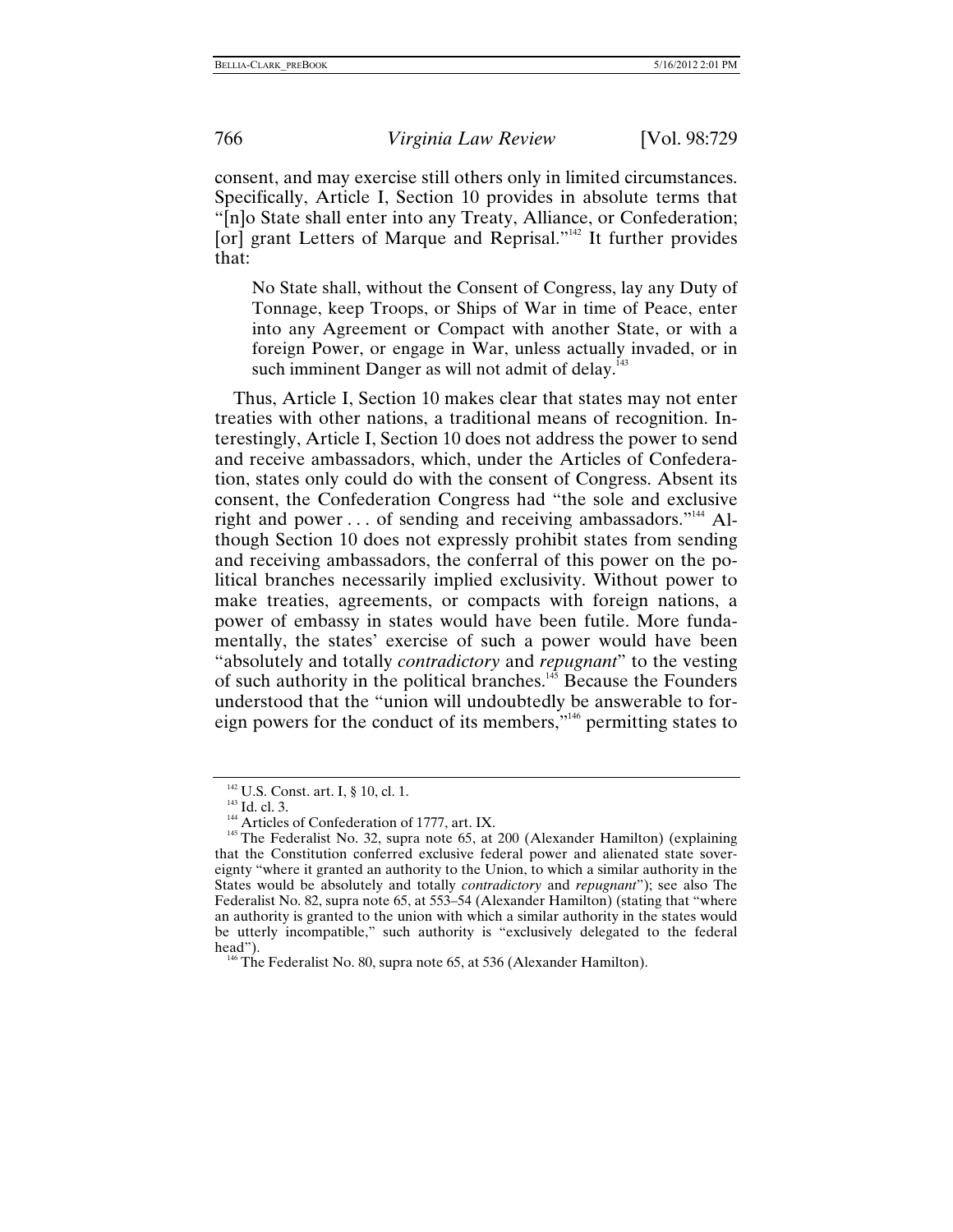exchange ambassadors with foreign states "would necessarily un-dermine the foreign relations of the United States as a whole."<sup>[147](#page-39-0)</sup>

When the political branches exercised their power to make treaties, send and receive ambassadors, or engage in other formal acts of recognition, they were signifying that the United States would recognize and respect the other nation's sovereign rights under the law of nations. This was the essential meaning of recognition under well-known principles of the law of nations. To the Founders, the power to recognize foreign nations in treaties or by sending and receiving ambassadors would have been incomplete (if not nonsensical) if its exercise by the political branches did not connote a commitment on behalf of the entire United States (including its courts and states) to respect the recognized nation's rights under the law of nations. Accordingly, the political branches' exercise of their constitutional powers to recognize foreign nations constrained states and courts from violating the perfect rights of such nations.

Consider the United States' relationship with France, the first nation to recognize the United States as a free and independent sovereign. The 1778 Treaty of Amity and Commerce—in which France first recognized the United States and the United States affirmed its recognition of France—provided that "[t]here shall be a firm, inviolable and universal peace" between the two nations.<sup>[148](#page-39-1)</sup> That year, the United States received its first accredited envoy from France, Conrad Alexandre Gérard de Rayneval. In 1789, Elénor-François-Elie, Comte de Moustier, served as minister plenipotentiary to the United States. The United States' recognition of France committed the United States to a friendly relationship with France, under which both nations would respect the rights of the other under the law of nations. This commitment forbade recurrence of incidents like the van Berckel affair, in which the State of New York had violated the rights of the Dutch Ambassador, and the Confederation Congress had been powerless to counteract the violation. Under the Constitution, continued recognition of France would have preempted any state law authorizing action in violation of the rights of French ambassadors. Such pre-

<span id="page-39-0"></span><sup>&</sup>lt;sup>147</sup> Bradford R. Clark, Federal Common Law: A Structural Reinterpretation, 144 U. Pa. L. Rev. 1245, 1298 (1996).

<span id="page-39-1"></span> $P^8$  Treaty of Amity and Commerce, U.S.-Fr., art. I, Feb. 6, 1778, 8 Stat. 12.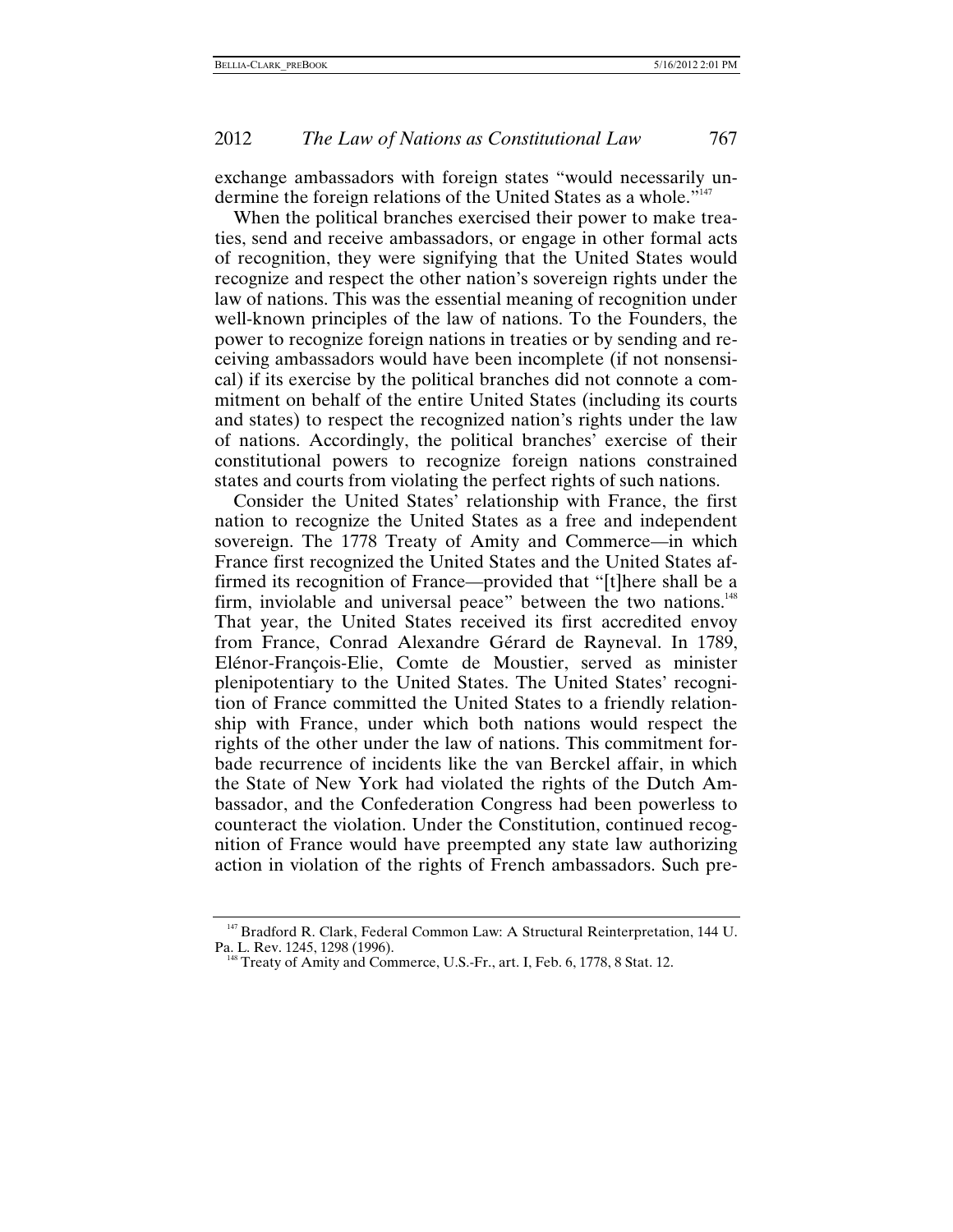emption, moreover, would have facilitated state common law actions against state officials by depriving them of the defense that their actions were authorized by law.[149](#page-40-0) In addition, Congress could—and did—subject state officers who violated the rights of ambassadors to federal criminal liability under its power to define and punish offenses against the law of nations.<sup>150</sup> As Vattel explained, "[t]o admit a minister, to acknowledge him in such quality, is engaging to grant him the most particular protection, and that he shall enjoy all possible safety."<sup>151</sup> It is impossible to understand the meaning and effect of the political branches' constitutional power to "receive ambassadors" without resort to this background principle of the law of nations.

The constitutional protection that recognition afforded other nations extended beyond the rights of received ambassadors in residence. In late 1789, France recalled its minister plenipotentiary to the United States so he could undertake another assignment. Imagine that a U.S. state with a grievance against France organized an effort to seize the ship carrying him back to France and return him to the United States to stand trial for alleged wrongdoing. The capture would have violated the law of nations by interfering with France's right to peaceful use of the high seas and by subjecting France to state-sanctioned acts of violence against its citizens and officials. Even if, strictly speaking, the state was not violating the rights of a received public minister when it held him in jail, the capture and detention would have contradicted the political branches' constitutional power to recognize other nations. Alternatively, imagine that a U.S. state organized an effort to capture the French King (or any French subject for that matter) in French territory. The capture would have violated France's perfect right to territorial sovereignty, among other principles of the law of nations[.152](#page-40-3) By recognizing France, the political branches signified that the United States would respect her perfect rights. Any state or judicial act

<span id="page-40-0"></span><sup>&</sup>lt;sup>149</sup> Cf. Bradford R. Clark, The Eleventh Amendment and the Nature of the Union, 123 Harv. L. Rev. 1817, 1904–07 (2010) (describing the analogous operation of the Constitution in common law civil actions to strip officers of the defense that they were acting pursuant to the law).

<span id="page-40-3"></span><span id="page-40-2"></span>

<span id="page-40-1"></span><sup>&</sup>lt;sup>150</sup> Crimes Act of 1790, ch. 9, § 28, 1 Stat. 112, 118.<br><sup>151</sup> 2 Vattel, supra note 67, bk. IV, § 82, at 142.<br><sup>152</sup> As Vattel explained, recognized nations enjoyed this perfect right under the law of nations. See supra notes 324–325 and accompanying text.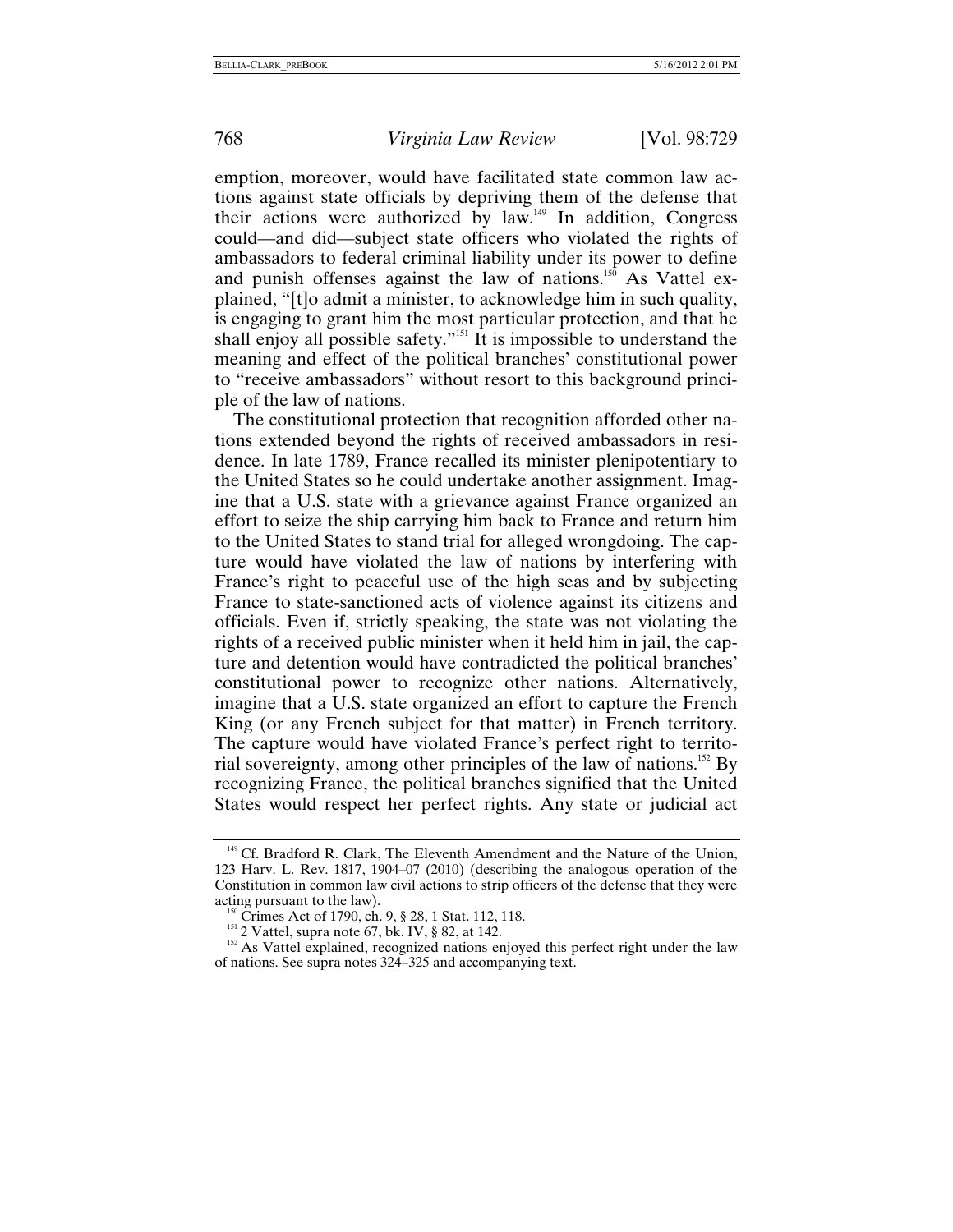that violated another nation's perfect rights—for example, by interfering with rights of ambassadors, neutral use of the high seas, or territorial sovereignty—would have countermanded recognition, given the offended nation just cause for war, and (as discussed below) possibly amounted to an unauthorized reprisal.

#### *2. Political Branch Authority Over War and Peace*

The Constitution's allocation of war powers to the federal political branches implicitly prohibited courts and states from violating the perfect rights of foreign sovereigns under the law of nations. When the Constitution was adopted, violations of a nation's perfect rights gave that nation just cause for war, and could signal the start of an undeclared war. The assignment of exclusive powers to the political branches denied the states and courts the power to commit the nation to war. The law of nations reinforced this assignment by providing background rules that, if followed by states and courts, would avoid giving other nations just cause for war against the United States.

In England, the Crown had "the sole prerogative of making war and peace" because "the right of making war . . . [was] vested in the sovereign power.["153](#page-41-0) The Constitution assigns Congress and the President the powers to make and conduct war. Article I gives Congress numerous powers over war-making, including to "declare War, grant Letters of Marque and Reprisal, and make Rules concerning Captures on Land and Water;"<sup>154</sup> "raise and support Armies";[155](#page-41-2) "provide and maintain a Navy;"[156](#page-41-3) "provide for calling forth the Militia to ... repel Invasions;"<sup>157</sup> "provide for organizing, arming, and disciplining, the Militia";<sup>158</sup> and "make all Laws which shall be necessary and proper for carrying into Execution the foregoing Powers, and all other Powers vested by this Constitution in the Government of the United States, or in any Department or Officer thereof."[159](#page-41-6) Moreover, Article II grants the President certain

<span id="page-41-0"></span><sup>&</sup>lt;sup>153</sup> Blackstone, supra note 135, at \*257.<br><sup>154</sup> U.S. Const. art. I, § 8, cl. 11.<br><sup>155</sup> Id. cl. 12.<br><sup>156</sup> Id. cl. 13.<br><sup>157</sup> Id. cl. 15. <sup>158</sup> Id. cl. 16. <sup>159</sup> Id. cl. 18.

<span id="page-41-1"></span>

<span id="page-41-2"></span>

<span id="page-41-3"></span>

<span id="page-41-4"></span>

<span id="page-41-6"></span><span id="page-41-5"></span>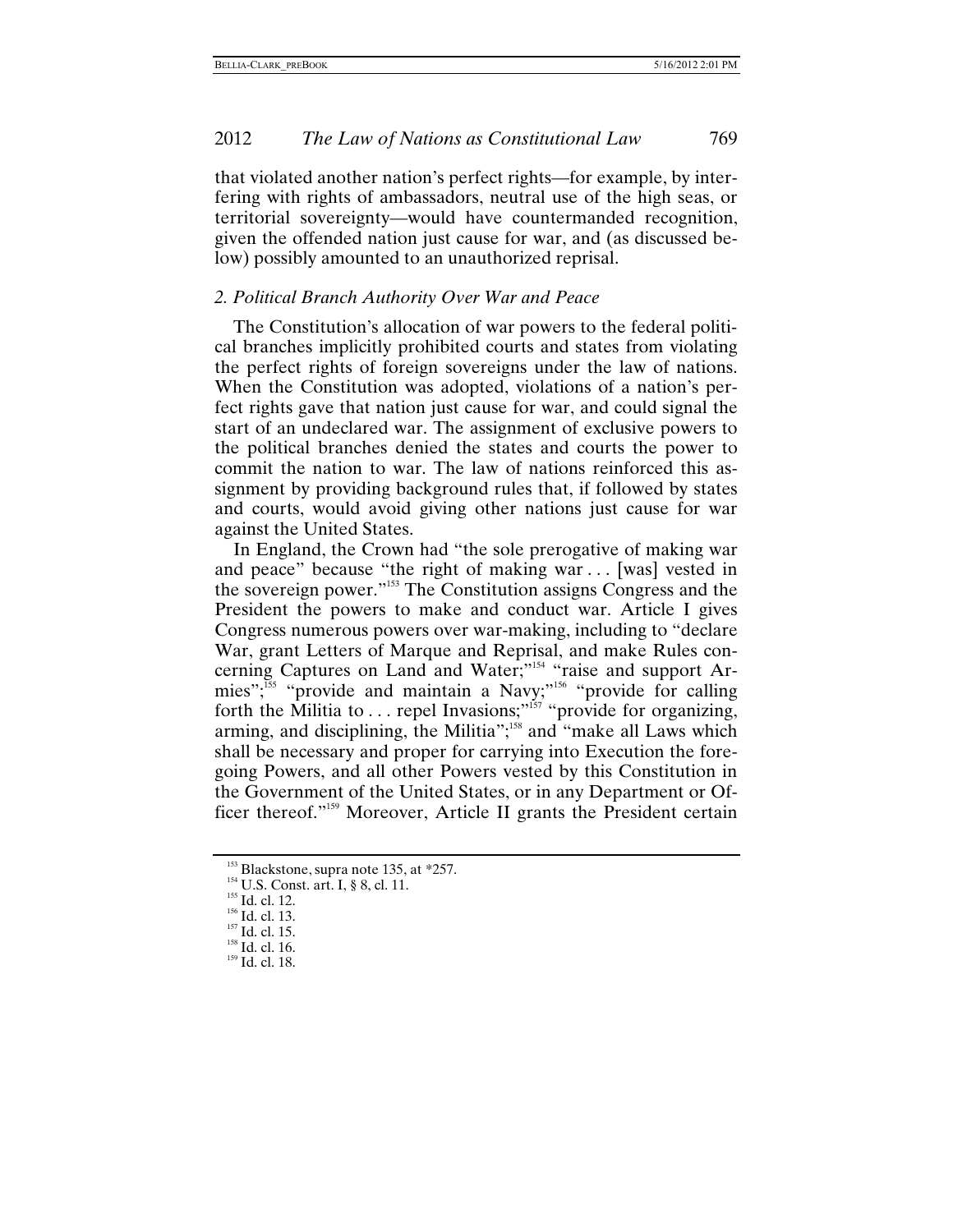war powers, providing that "[t]he executive Power shall be vested in a President of the United States of America;"<sup>160</sup> that "[t]he President shall be Commander in Chief of the Army and Navy of the United States, and of the Militia of the several States, when called into the actual Service of the United States;"161 and that the President "shall take Care that the Laws be faithfully executed."162 The allocation of these powers to the political branches—combined with the specific lawmaking procedures by which the Constitution requires Congress to exercise many of them—suggests that they were meant to be exclusive of judicial exercise.<sup>163</sup> Moreover, Article I, Section 10 expressly provides that states may engage in war only when "actually invaded, or in such imminent Danger as will not admit of delay."164 The Constitution also vests the political branches with authority to establish peace with other nations. As explained, the Constitution gives the political branches exclusive authority to make treaties and to send and receive the ambassadors and public ministers who would negotiate such instruments.<sup>165</sup>

At the time of the Founding, it was well established that wars could be declared or undeclared. As Matthew Hale noted, "[a] war that is *non solemniter denuntiatum*"—that is, one arising "when two nations slip suddenly into a war without any solemnity"—was the kind of war that "ordinarily happeneth among us."<sup>166</sup> Such a conflict was "a real, tho not solemn war."<sup>167</sup> For example, even though England had not issued a formal declaration of war against

<sup>160</sup> Id. art. II, § 1, cl. 1.<br><sup>161</sup> Id. § 2, cl. 1.<br><sup>162</sup> Id. § 3.<br><sup>163</sup> See supra note 132 and accompanying text.<br><sup>164</sup> U.S. Const. art. I, § 10, cl. 3.<br><sup>165</sup> See supra note 131 and accompanying text.<br><sup>166</sup> 1 Matthew Ha Crown 163 (London, E. & R. Nutt, & R. Gosling 1736). 167 Id. Bacon's Abridgement explained, citing Hale,

A general War . . . is of two Kinds; . . . 1. *Bellum solemniter denunciatum*. 2. *Bellum non solemniter denunciatum*. The first is, when War is solemnly declared or proclaimed by our King . . . . *2dly*, When a Nation slips suddenly into a War without any Solemnity . . . and hereupon a real though not a solemn War may and hath formerly arisen . . . .

4 Matthew Bacon, A New Abridgment of the Law 175 (Dublin, Luke White, 6th ed. 1793). For a discussion of how "the existence of war could be either a 'matter of record,'... or simply a 'question of fact," in light of these sources, see Philip Hamburger, Beyond Protection, 109 Colum. L. Rev. 1823, 1935 (2009).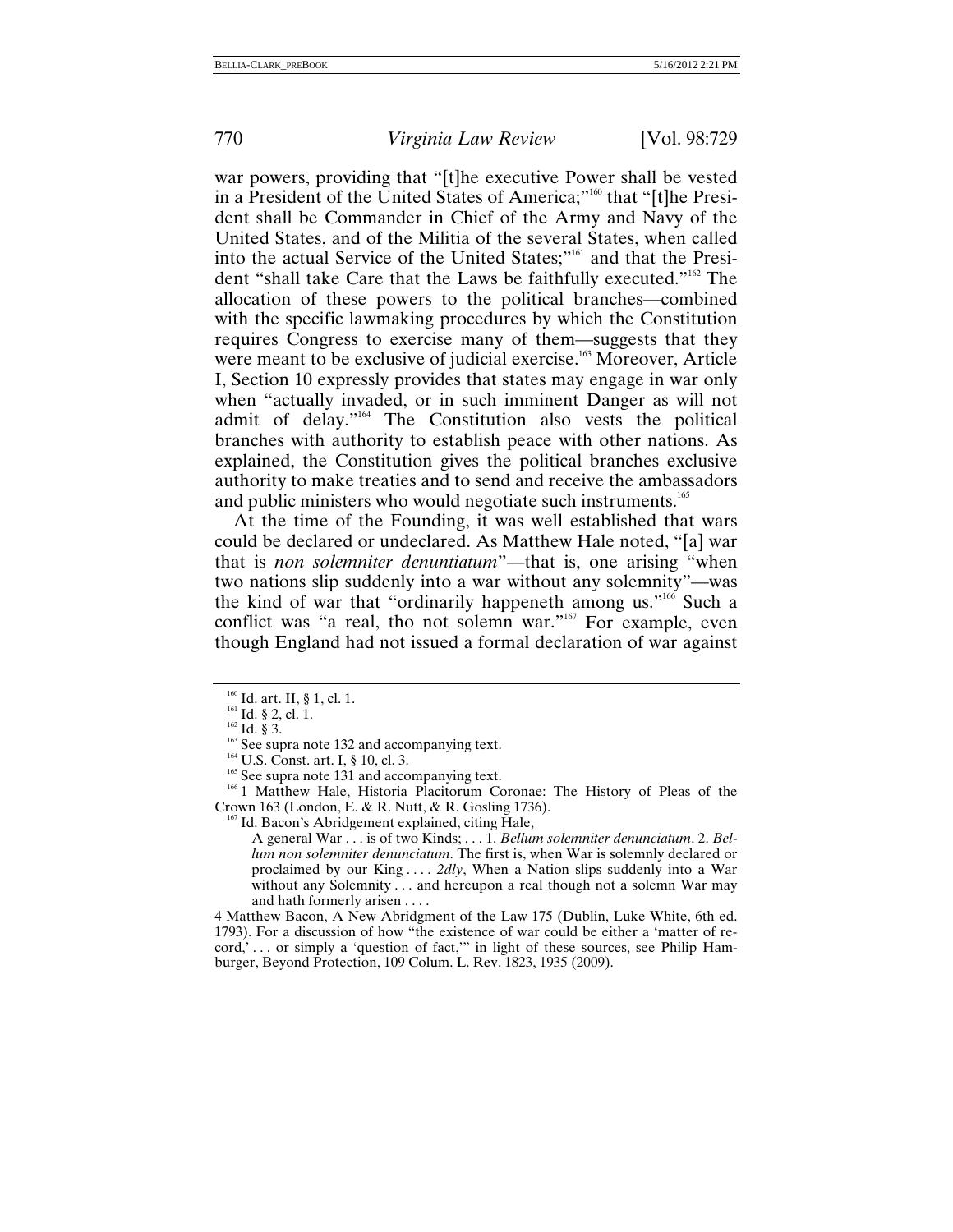the North American colonies in 1776, the Declaration of Independence listed as a grievance against the King that he has been "waging War against us."<sup>[168](#page-43-0)</sup>

Scholars have long debated whether the Declare War Clause gives Congress exclusive authority to initiate conflict with other nations, or whether the President has some share of that power under the Executive Power, Commander in Chief, and Take Care Clauses. Some scholars argue that the Declare War Clause gives Congress power to confer formal declared status on wars but that the President has some authority to commence undeclared wars.<sup>[169](#page-43-1)</sup> Others contend categorically that only Congress may commence war, $170$  declared or undeclared, or at least that Congress alone may commence offensive wars.[171](#page-43-3) Regardless of how one resolves these questions, a reasonably informed member of the Founding generation would have understood the Constitution's allocation of war powers to the political branches collectively to preclude courts and states from potentially triggering a war by violating the perfect rights of foreign sovereigns under the law of nations.

Consider first the view that the Declare War Clause gives Congress exclusive power to initiate U.S. conflict with other nations. Professor Saikrishna Prakash has argued that "[i]n the context of the Constitution, the grant of 'declare war' power means that only Congress can decide whether the United States will wage war."<sup>[172](#page-43-4)</sup> Accordingly, he contends, "declare war" was a broad phrase encompassing "a number of hostile actions short of general warfare.<sup>"173</sup> "In particular, it became common to regard as a declaration of war any words or actions that signaled that a nation had decided to wage war. These signals could be formal or informal" and could include "ambassadorial dismissals," "aiding a nation at war," "permitting [private parties] to take the enemy's naval ves-

<span id="page-43-1"></span><span id="page-43-0"></span><sup>&</sup>lt;sup>168</sup> The Declaration of Independence para. 25 (U.S. 1776).<br><sup>169</sup> See, e.g., Philip Bobbitt, War Powers: An Essay on John Hart Ely's *War and Responsibility: Constitutional Lessons of Vietnam and its Aftermath*, 92 Mich. L. Rev.

<span id="page-43-3"></span><span id="page-43-2"></span><sup>&</sup>lt;sup>170</sup> Prakash, Declare War, supra note 132.<br><sup>171</sup> See, e.g., Michael D. Ramsey, The President's Power to Respond to Attacks, 93<br>Cornell L. Rev. 169, 169–70 (2007).

<span id="page-43-5"></span><span id="page-43-4"></span><sup>&</sup>lt;sup>172</sup> Prakash, Declare War, supra note 132, at 50. <sup>173</sup> Id. at 49.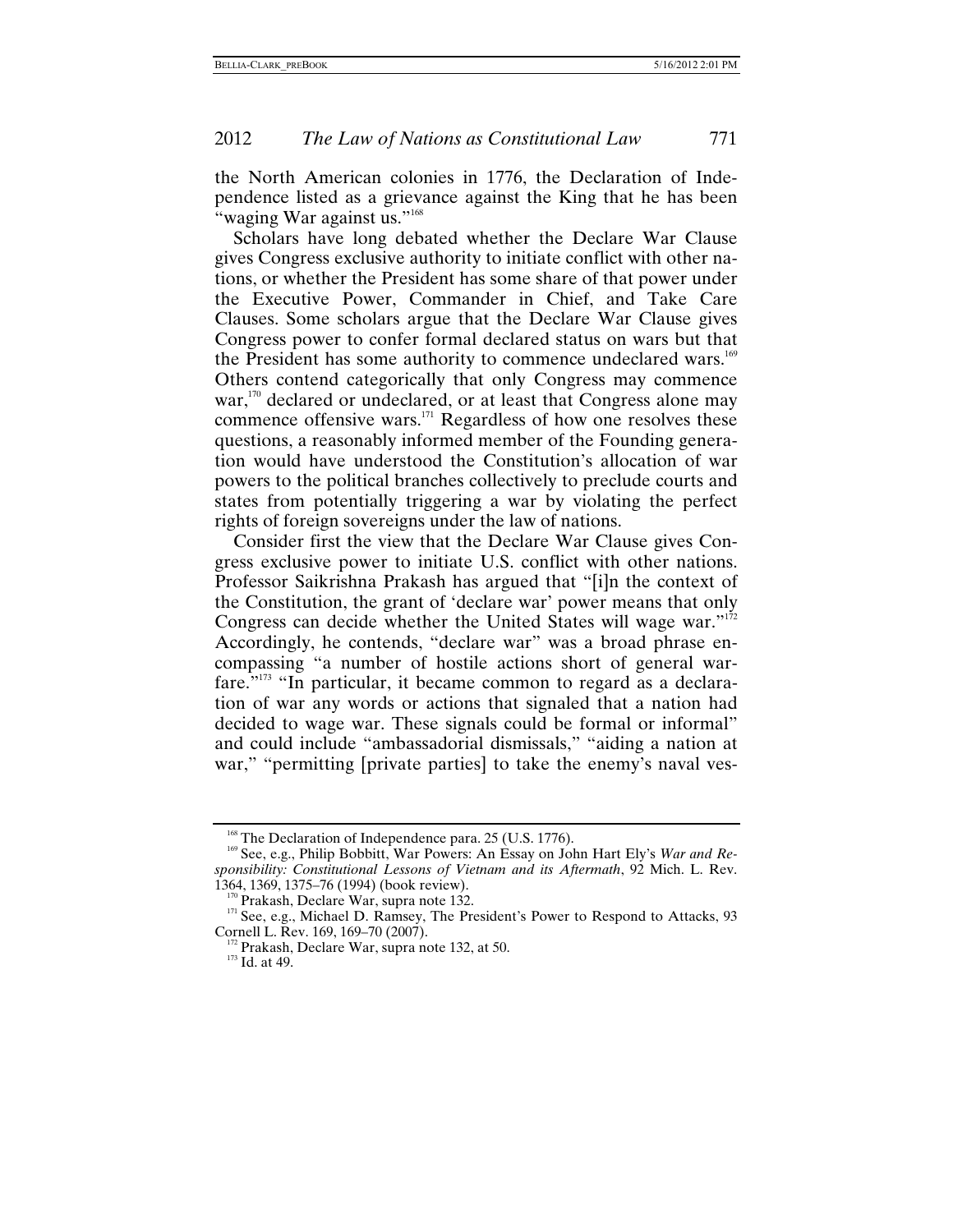sels," or seizing foreign vessels.<sup>174</sup> Some of these signals were not only overt political acts of hostility but also clear law of nations violations, such as seizing foreign vessels. These acts violated other nations' perfect rights, giving them just cause for war and thus possibly inviting hostilities. Under Prakash's theory, certain conduct constituting a violation of the perfect rights of a foreign sovereign—including rights to conduct diplomatic relations, to territorial sovereignty, to use the high seas, and to peaceable enjoyment of security—could constitute an informal declaration of war by signaling hostility and giving the aggrieved nation just cause for waging war against the United States. If Prakash is correct, then the Declare War Clause may be understood to constrain the ability of states and courts to provoke hostilities by violating the perfect rights of foreign sovereigns.

If, on the other hand, the power to declare war was intended not to give Congress exclusive power to initiate conflict (but rather, perhaps, to confer a more limited power to classify an armed conflict as a formal war<sup>175</sup>), the constitutional powers governing war arguably still incorporated other sovereigns' perfect rights under the law of nations. Several scholars have argued that the President has authority under the Constitution to initiate armed conflict under the Executive Power, Commander in Chief, and Take Care Clauses.<sup>176</sup> No scholar appears to contend, however, that the Constitution originally was understood to allow states or the federal judiciary to initiate armed conflict. Indeed, Article I expressly forbids a state to "engage in War, unless actually invaded, or in such imminent Danger as will not admit of delay."<sup>177</sup> It is thus reasonable to understand the combined Article I and II powers of Congress and the President to initiate conflict with foreign nations and the Article I prohibition on states from engaging in war—to constrain states (and courts) from taking actions that quite predictably would have invited other nations to wage war against the United States under the law of nations.

<span id="page-44-3"></span><span id="page-44-2"></span><span id="page-44-1"></span>

<span id="page-44-0"></span><sup>&</sup>lt;sup>174</sup> Id. at 53–54, 78–79.<br><sup>175</sup> See, e.g., Bobbitt, supra note 169, at 1375–76.<br><sup>176</sup> See, e.g., id. at 1373–74; John C. Yoo, The Continuation of Politics by Other Means: The Original Understanding of War Powers, 84 Calif. L. Rev. 167, 198 (1996). <sup>177</sup> U.S. Const. art. I, § 10, cl. 3.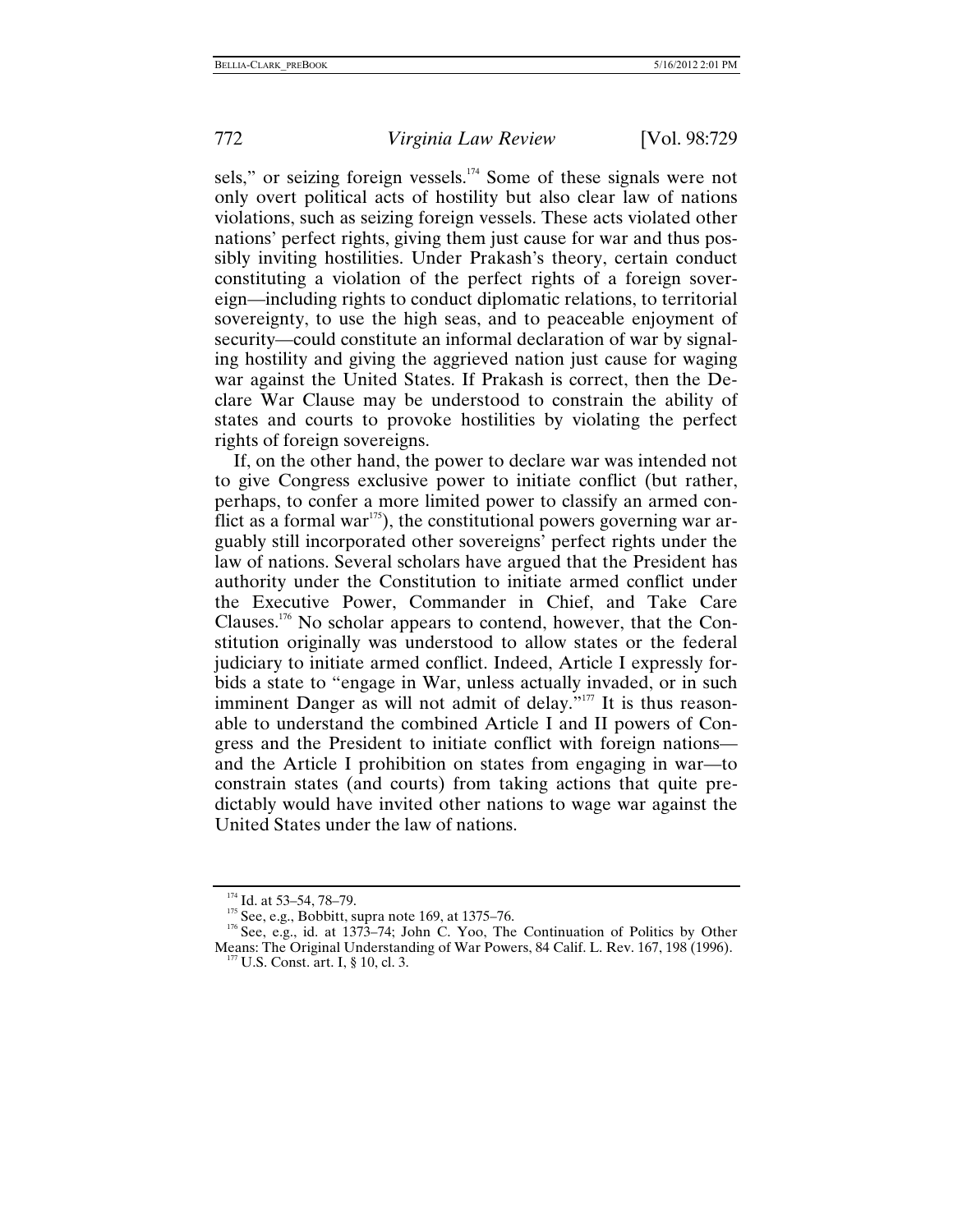#### *3. Political Branch Authority Over Reprisals and Captures*

A similar argument applies to Congress's power to make reprisals against other nations. In England, the power to issue letters of marque and reprisal was a prerogative of the King.<sup>178</sup> Article I grants Congress power not only "[t]o declare War," but also to "grant Letters of Marque and Reprisal, and make Rules concerning Captures on Land and Water."[179](#page-45-1) These powers—all integrally dependent upon the law of nations for their content—appear in the same clause, following the clause that grants Congress the power "[t]o define and punish Piracies and Felonies committed on the high Seas, and Offences against the Law of Nations."<sup>180</sup> Article I also expressly forbids states from issuing letters of marque and reprisal.[181](#page-45-3) Under the Articles of Confederation, Congress had "the sole and exclusive right and power . . . of establishing rules for deciding in all cases, what captures on land or water shall be legal," and "of granting letters of marque and reprisal in times of peace.["182](#page-45-4) The Articles prohibited the states from issuing "letters of marque or reprisal, except it be after a declaration of war by the united States in congress assembled."<sup>183</sup> Article I, Section 10 of the Constitution changed that background division of powers by categorically excluding states from issuing such letters.

By the eighteenth century, the phrase "letter of marque and reprisal" had generally come to refer to a sovereign act authorizing a private vessel, citizen, or public forces to capture foreign property as satisfaction for an injury committed by the foreign state or its subjects.<sup>184</sup> As Vattel explained:

<span id="page-45-1"></span>

<span id="page-45-3"></span><span id="page-45-2"></span>

<span id="page-45-4"></span>

<span id="page-45-6"></span><span id="page-45-5"></span>

<span id="page-45-0"></span><sup>&</sup>lt;sup>178</sup> Blackstone, supra note 135, at \*257–59.<br><sup>179</sup> U.S. Const. art. I, § 8, cl. 11.<br><sup>180</sup> Id. cl. 10.<br><sup>181</sup> Id. § 10, cl. 1.<br><sup>181</sup> Id. § 10, cl. 1.<br><sup>182</sup> Articles of Confederation of 1777, art. IX, para. 1.<br><sup>182</sup> Id. art gotten Power, 134 U. Pa. L. Rev.  $1035$ ,  $1044-45$  (1986) (explaining that "by the eighteenth century, letters of marque and reprisal referred primarily to sovereign utilization of private forces, and sometimes public forces, to injure another state . . . [and] was used interchangeably with the terms reprisal, privateer, and commission"); Ramsey, Textualism and War Powers, supra note 132, at 1599 ("In the eighteenth century, marque and reprisal referred specifically to the seizure of foreign property in satisfaction of a specific injury committed by the foreign state.").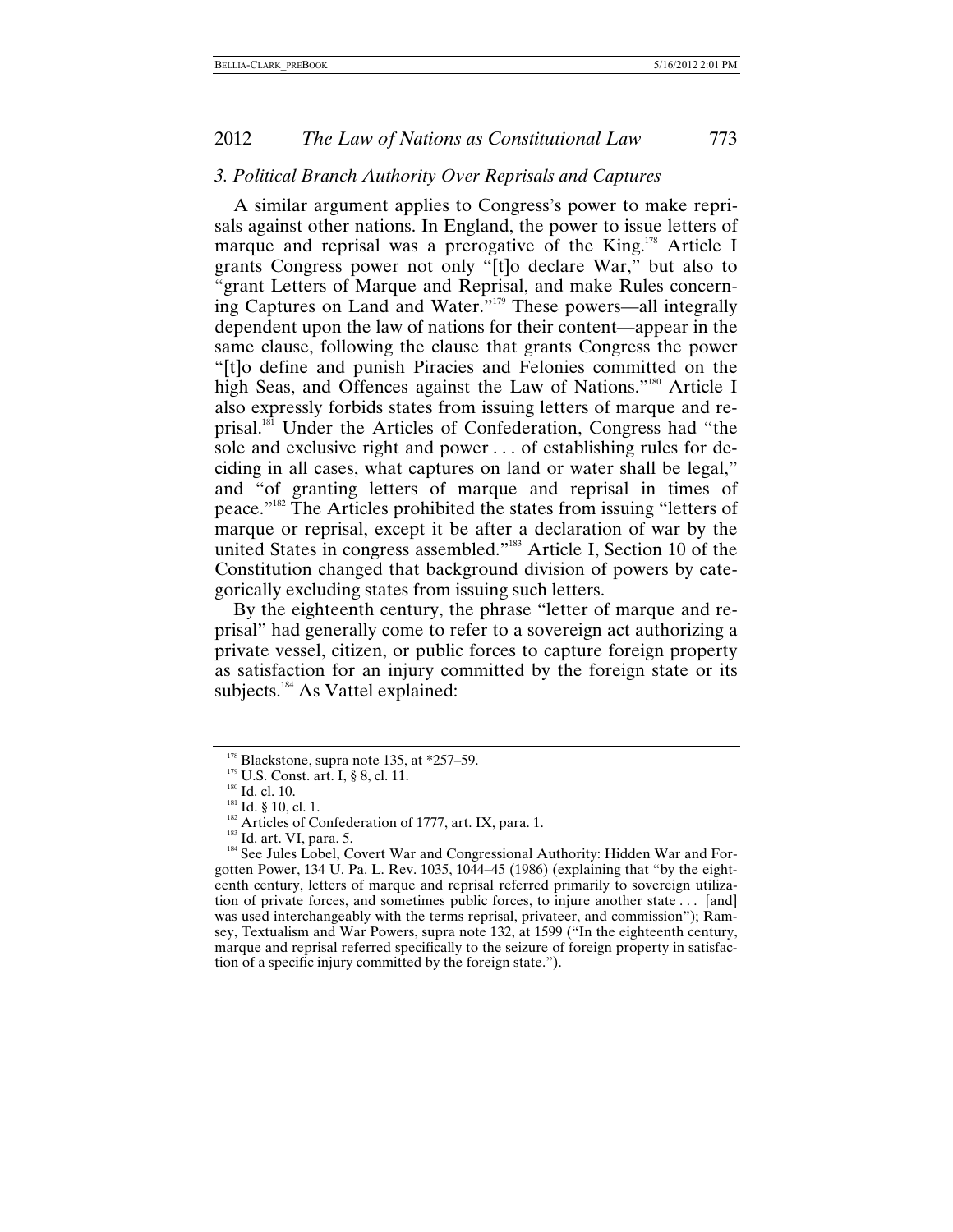Reprisals are used between nation and nation to do justice to themselves, when they cannot otherwise obtain it. If a nation has taken possession of what belongs to another; if it refuses to pay a debt, to repair an injury, or to make a just satisfaction, the other may seize what belongs to it  $\ldots$  [or] arrest some of the citizens, and not release them till [it has] received intire satisfaction.<sup>185</sup>

Other writers on the law of nations known to members of the Founding generation expressed the same general understanding.<sup>[186](#page-46-1)</sup> Blackstone described letters of marque and reprisal similarly in his well-known *Commentaries on the Laws of England*. Such letters

are grantable by the law of nations, whenever the subjects of one state are oppressed and injured by those of another; and justice is denied by that state to which the oppressor belongs. In this case letters of marque and reprisal (words used as synonymous; and signifying, the latter a taking in return, the former the passing the frontiers in order to such taking) may be obtained, in order to seize the bodies or goods of the subjects of the offending state, until satisfaction be made, wherever they happen to be found.<sup>[187](#page-46-2)</sup>

Vattel, Blackstone, and other writers emphasized that only a sovereign could order reprisals under the law of nations. "It . . . belongs only to sovereigns," Vattel explained, "to use and order reprisals."[188](#page-46-3) For Blackstone, it was "obvious" that only the "sover-

<span id="page-46-1"></span><span id="page-46-0"></span><sup>&</sup>lt;sup>185</sup> Vattel, supra note 67, bk. II, §§ 342, 351, at 249, 252.<br><sup>186</sup> See 2 Burlamaqui, supra note 90, at 180 (7th ed., corrected, 1830) ("By reprisals then we mean *that imperfect kind of war, or those acts of hostility, which sovereigns exercise against each other* . . . *by seizing the persons or effects of the subjects of a foreign commonwealth, that refuseth to do us justice; with a view to obtain security, and to recover our right, and in case of refusal, to do justice to ourselves, without any other interruption of the public tranquillity*."); Grotius, supra note 70, at 542 (describing "[a]nother kind of forcible Execution . . . *Reprisals among divers Nations*, called so by our modern Lawyers, which the *Saxons* and *English* call *Withernam*, and the *French* . . . *Letters of Mark* . . . ") (internal citations omitted); Wolff, supra note 70, § 589, at 302 ("Reprisals are defined as the taking away of the goods of citizens of another nation or even of the ruler of a state in satisfaction of a right or by way of pledge.").<br><sup>187</sup> Blackstone, supra note 135, at \*259; see also Joseph Story, Commentaries on the

<span id="page-46-2"></span>Constitution of the United States bk. III, § 688, at 490 (Carolina Academic Press 1987) (1833) (describing the grant of letters of marque and reprisals as a "hostile measure for unredressed grievances . . . most generally the precursor of an appeal to arms by general hostilities").

<span id="page-46-3"></span> $88$  Vattel, supra note 67, bk. II, § 346, at 250.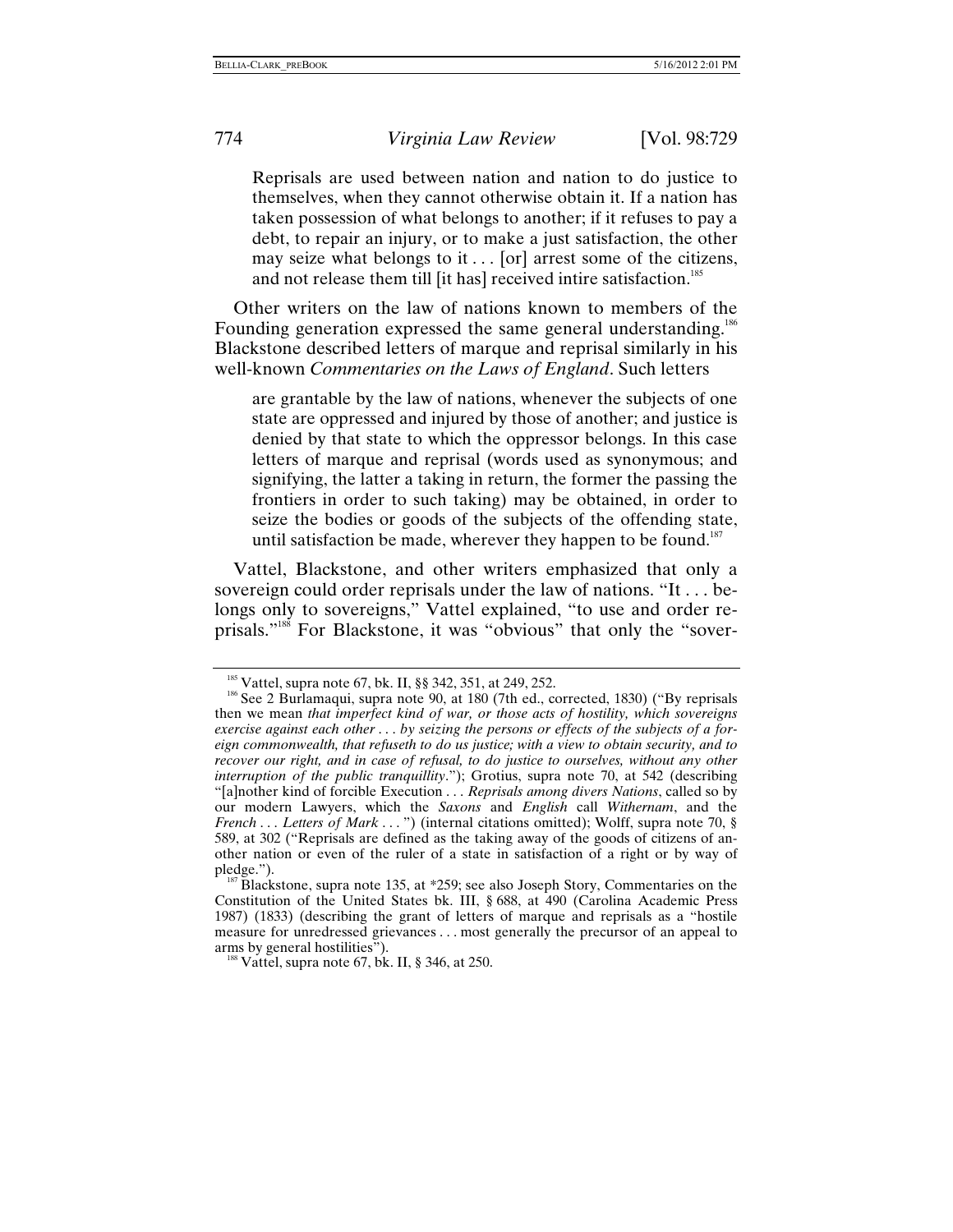eign power" may "determine when reprisals may be made; else every private sufferer would be a judge in his own cause."<sup>189</sup> Moreover, if private individuals could make reprisals without authorization of the sovereign, they could lead the sovereign into war without its consent. Reprisals had long been understood as a possible means for nations to resolve their disputes without resorting to war. Vattel explained that

as the law of humanity prescribes to nations no less than to individuals, the mildest measures, when they are sufficient to obtain justice; whenever a sovereign can, by the way of reprisals, procure a just recompence, or a proper satisfaction, he ought to make use of this method, which is less violent, and less fatal than war.<sup>190</sup>

That said, reprisals often did lead to war, as writers on the law of nations observed. Burlamaqui wrote that "[a]s reprisals are acts of hostility, and often the prelude or forerunner of a complete and perfect war, it is plain that none but the sovereign can lawfully use this right, and that the subjects can make no reprisals, but by his order and authority."[191](#page-47-1) 

Against this background, Article I gave Congress power to issue letters of marque and reprisal during war or peace and denied this power to the states.[192](#page-47-2) Under the Articles of Confederation, Congress had the power "of granting letters of marque and reprisal in times of peace,"<sup>193</sup> but states also had the power to grant letters af-

<span id="page-47-0"></span><sup>&</sup>lt;sup>189</sup> Blackstone, supra note 135, at \*259. See also Vattel, supra note 67, bk. II, § 346, at 250 (explaining that "[i]t then belongs only to sovereigns to use and order reprisals" because "[s]overeigns transact their affairs between themselves, they carry on business with each other directly, and can only consider a foreign nation as a society of men who have only one common interest").

<span id="page-47-1"></span><sup>&</sup>lt;sup>190</sup> Vattel, supra note 67, bk. II, § 354, at 253.<br><sup>191</sup> 2 Burlamaqui, supra note 90, at 182 (7th ed., corrected 1830); see also 2 Samuel von Pufendorf, De Officio Hominis et Civis Juxta Legem Naturalem Libri Duo 140 (Frank Gardner Moore trans., Oxford Univ. Press 1927) (1688) (stating that reprisals

<span id="page-47-2"></span> $192$  For discussions of why Article I was framed to give Congress this power, see Lobel, supra note 184, at 1060 (explaining that the shift from "make war" to "declare war" in Article I "made it necessary to include the use of force in time of peace among the enumerated congressional powers"); Wuerth, International Law, supra note 132, at 92–93 ("The change [from 'make war'] to 'Declare War,' therefore, made necessary the specific allocation of marque and reprisals powers to Congress."). 193 Articles of Confederation of 1777, art IX, para. 1.

<span id="page-47-3"></span>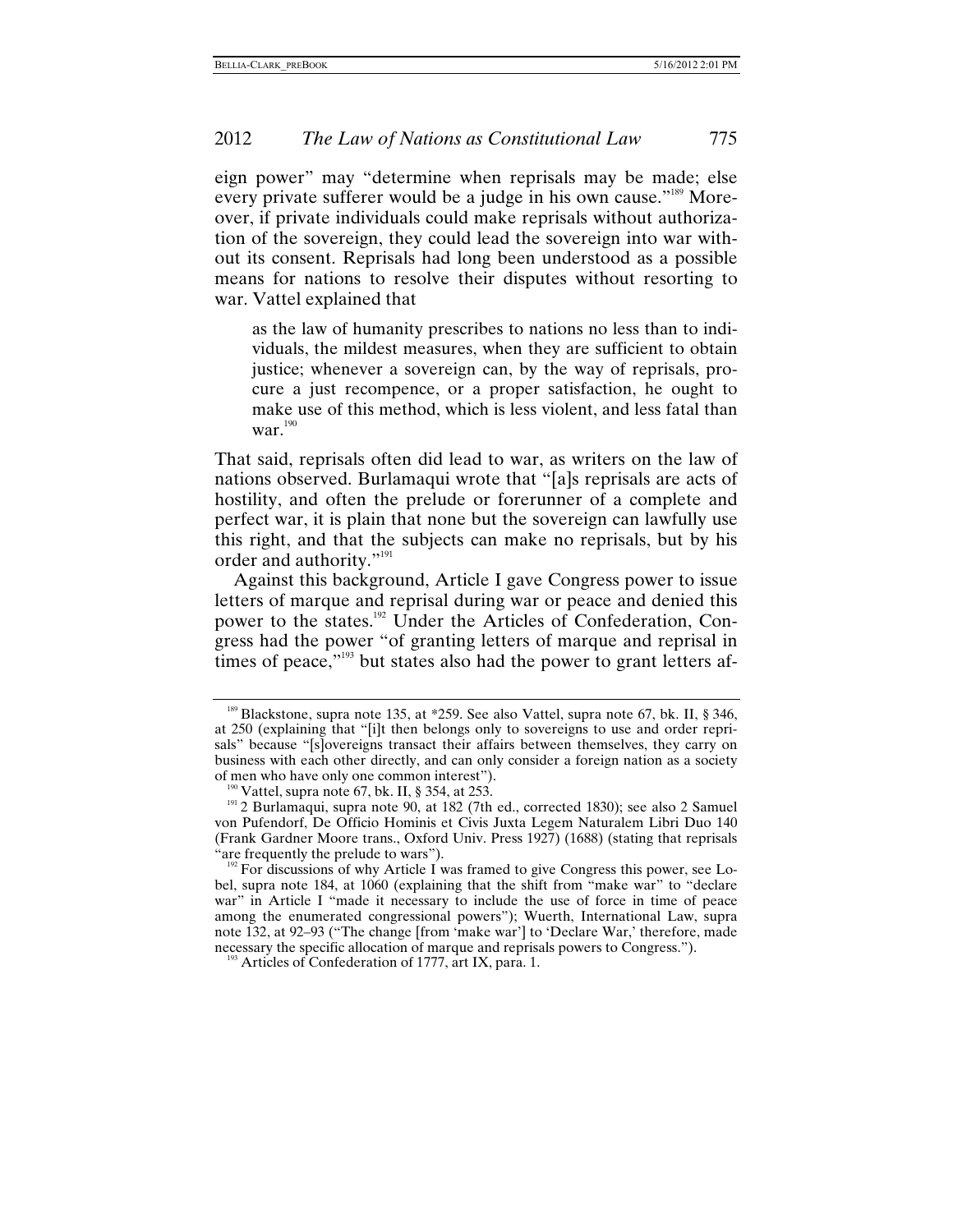ter a declaration of war.<sup>194</sup> The Constitution granted Congress exclusive power to issue any and all letters of marque and reprisal, expressly forbidding states from doing so. At the Federal Convention, Elbridge Gerry suggested a provision be "inserted concerning letters of marque" in addition to Congress's power to "declare war" because "he thought [such letters were] not included in the power of war."[195](#page-48-1) In other words, the power to issue letters of marque and reprisal was necessary because the power to order reprisals during peacetime was not encompassed by the power to declare war. Madison expressed the same understanding of this power in *The Federalist No. 44*, explaining that under the Constitution letters of marque and reprisal "must be obtained, as well during war as previous to its declaration, from the government of the United States."[196](#page-48-2) Joseph Story echoed this explanation in his *Commentaries on the Constitution*. Although Congress's Article I power to declare war may have included "the incidental power to grant letters of marque and reprisal," he explained, "the express power 'to grant letters of marque and reprisal' may not have been thought wholly unnecessary, because it is often a measure of peace, to prevent the necessity of a resort to war.["197](#page-48-3) On this understanding, the reprisal power gave Congress a way to avenge wrongs committed or sanctioned by a foreign nation by means short of war.

James Madison emphasized the necessity that the power to issue all reprisals, including during peacetime, be exclusively vested in Congress. Exclusive congressional authority to issue all reprisals "is fully justified by the advantage of uniformity in all points which relate to foreign powers; and of immediate responsibility to the nation in all those, for whose conduct the nation itself is to be responsible."<sup>198</sup> Members of the Founding generation well appreciated

<span id="page-48-1"></span><span id="page-48-0"></span><sup>&</sup>lt;sup>194</sup> Id. art. VI, para. 5. 195 2 The Records of the Federal Convention of 1787, at 326 (Max Farrand ed., 1911).<br><sup>196</sup> The Federalist No. 44, supra note 65, at 299 (James Madison).<br><sup>197</sup> Story, supra note 187, §§ 572–73, at 411–12; see also 1 James Kent, Commentaries

<span id="page-48-2"></span>

<span id="page-48-3"></span>on American Law \*61 (O.W. Holmes, Jr. ed., 12th ed., Boston, Little, Brown & Co. 1873) (stating that "[r]eprisals by commission, or letters of marque and reprisal . . . is another mode of redress for some specific injury, which is considered to be compatible with a state of peace").<br><sup>198</sup> The Federalist No. 44, supra note 65, at 299 (James Madison).

<span id="page-48-4"></span>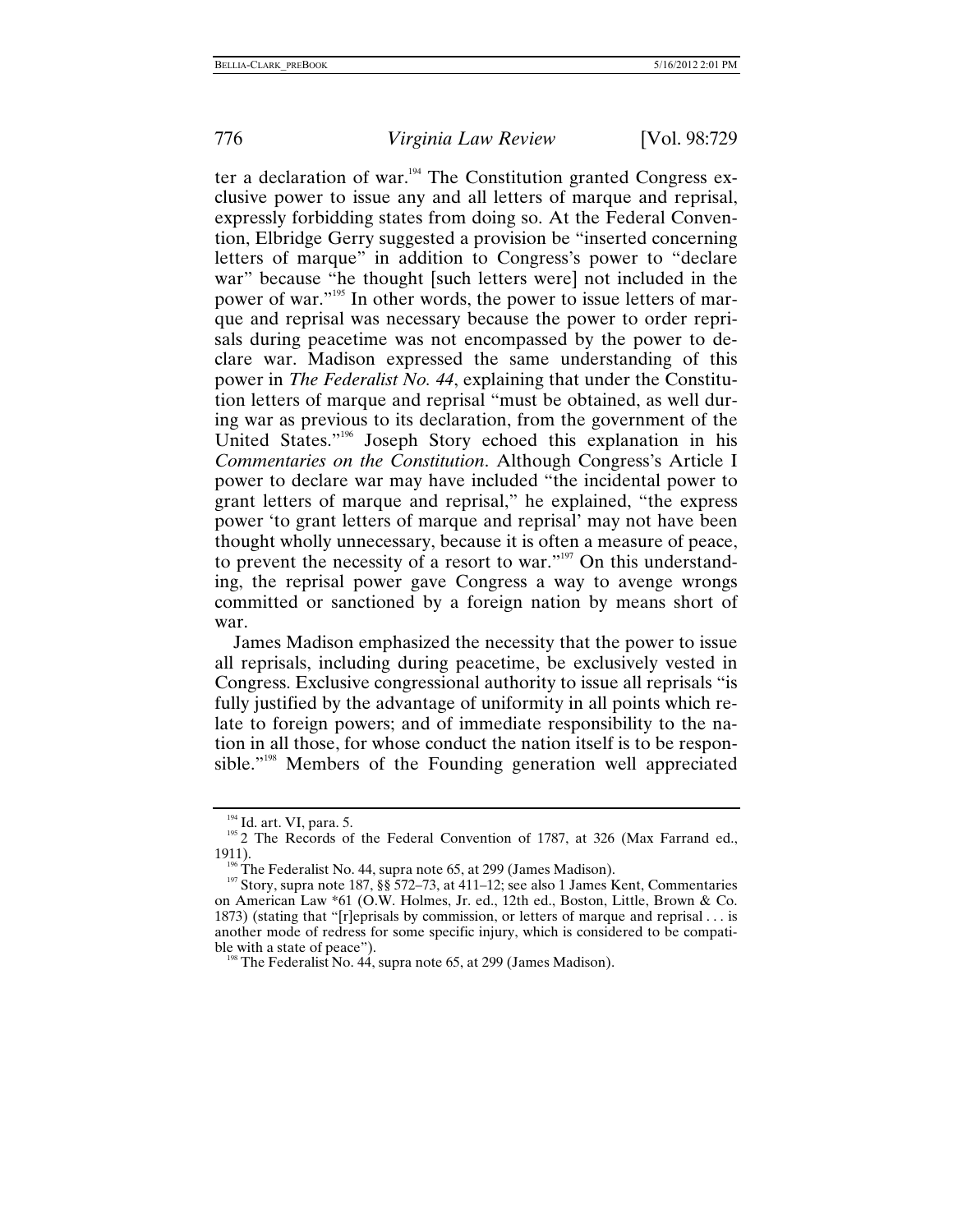that, if not managed carefully, reprisals could lead to war. Thomas Jefferson recognized this danger in 1793 during his tenure as Secretary of State:

[T]he making of [a] reprisal on a nation is a very serious thing. Remonstrance & refusal of satisfaction ought to precede; & when reprisal follows it is considered as an act of war, & never yet failed to produce it in the case of a nation able to make war.—Besides, if the case were important enough to require reprisal, & ripe for that step, Congress must be called on to take it; the right of reprisal being expressly lodged with them by the constitution,  $\&$  not with the executive.<sup>[199](#page-49-0)</sup>

In addressing Congress's reprisal power, St. George Tucker explained in his famous edition of *Blackstone's Commentaries* that if "the several states possess[ed] the power of declaring war, or of commencing hostility without the consent of the whole, the union could never be secure of peace."<sup>200</sup> Moreover, "since the whole confederacy is responsible for any such act, it is strictly consonant with justice and sound policy, that the whole should determine on the occasion which may justify involving the nation in a war."<sup>201</sup> By giving Congress exclusive power to authorize reprisals against foreign nations on behalf of the United States, the Constitution prohibited states or courts from taking justice into their own hands.<sup>202</sup>

<span id="page-49-0"></span><sup>&</sup>lt;sup>199</sup> Thomas Jefferson, Opinion on "The Little Sarah" (May 16, 1793), *in* 7 The Works of Thomas Jefferson 332, 335 (Paul Leicester Ford ed., 1904).

<span id="page-49-1"></span><sup>&</sup>lt;sup>200</sup> 1 St. George Tucker, Blackstone's Commentaries: With Notes of Reference to the Constitution and Laws of the Federal Government of the United States and of the Commonwealth of Virginia app. 140, 271 (Philadelphia, William Young Birch &

<span id="page-49-3"></span><span id="page-49-2"></span><sup>&</sup>lt;sup>201</sup> Id.<br><sup>202</sup> Scholars have debated whether the reprisal power gave Congress exclusive authority to launch any form of limited hostilities short of war or only a very specific form of limited hostilities. Compare Lobel, supra note 184, at 1060–61 ("By including the marque and reprisal clause in article I, section 8, the Framers attempted to insure that Congress would always be the branch to authorize armed hostilities against foreign nations, even if those hostilities were launched in time of peace."), and Lofgren, supra note 132, at 697 ("[W]hile one cannot pretend that the matter is beyond all doubt, it seems plain that knowledge of the theory and practice of war and reprisal would have helped convince a late-eighteenth century American that the Constitution vested Congress with control over the commencement of war, whether declared or undeclared."), with Ramsey, Textualism and War Powers, supra note 132, at 1599 ("The marque and reprisal power was, in short, a specific form of limited hostilities."),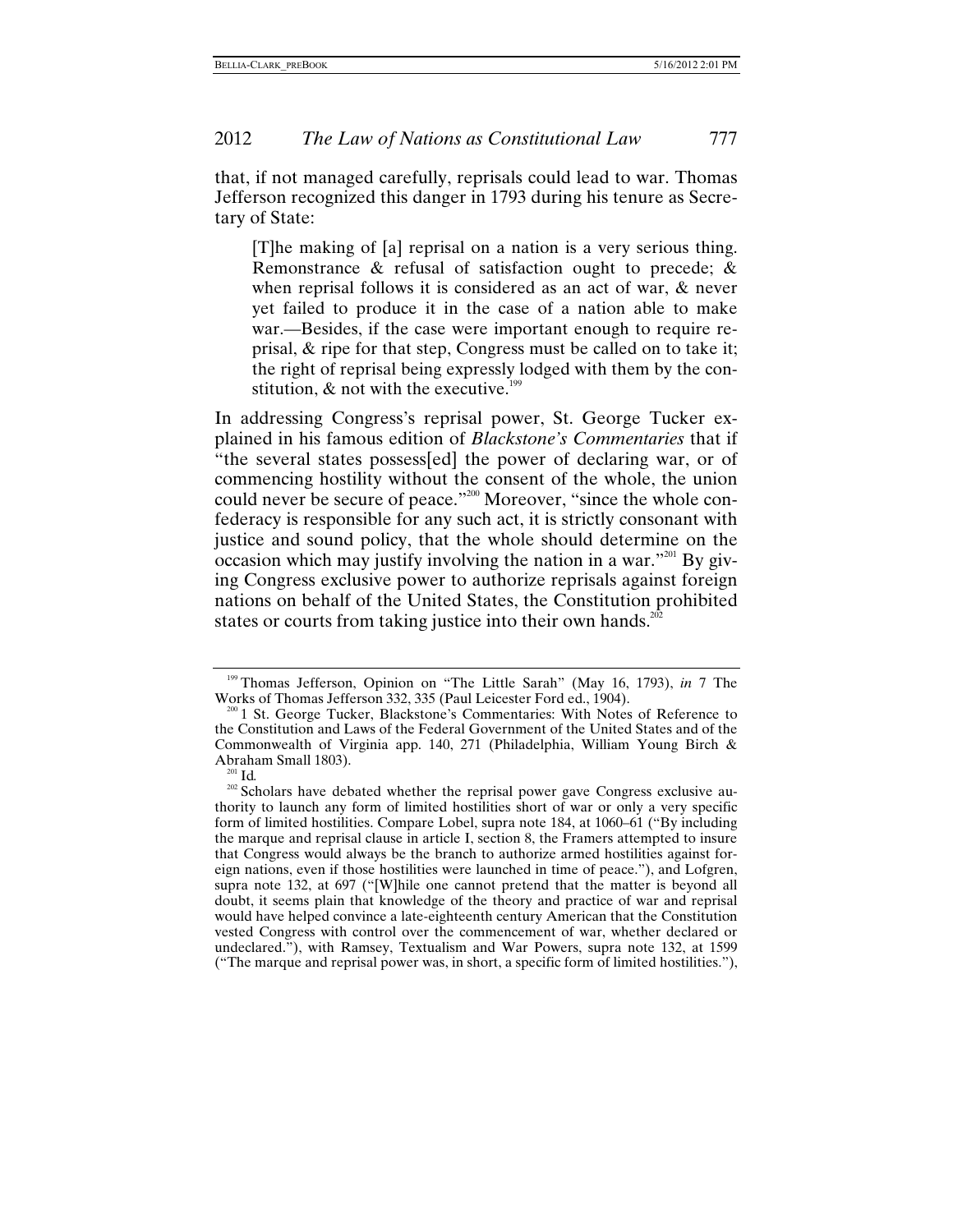In addition to authorizing Congress to issue letters of marque and reprisal, Article I authorized Congress to "make Rules concerning Captures on Land and Water." This clause empowered Congress to make laws regulating the taking of enemy and neutral property.[203](#page-50-0) The original meaning of the Captures Clause is disputed in some respects. Scholars have debated whether this provision gave Congress power to authorize captures only during declared war or during peacetime as well, and whether "captures" included captures of persons as well as property.<sup>204</sup> In an extensive study, Professor Ingrid Wuerth has argued "that the Captures Clause gave Congress the power to determine what moveable property could be taken by public and private armed forces as prize, and the power to control the adjudication and division of such property. $v^{205}$  Notwithstanding these debates, there is no question that the Captures Clause forbade states from authorizing captures during war, for to do so would be to "engage in war" in violation of Article I, Section 10. Moreover, as explained, Article I's conferral of exclusive power on Congress to issue letters of marque and reprisal forbade states from authorizing the capture of foreign property during peacetime.<sup>[206](#page-50-3)</sup>

<span id="page-50-0"></span>

<span id="page-50-1"></span>gress's powers under the Captures Clause).<br><sup>204</sup> See Sidak, supra note 202, at 465–67; Aaron D. Simowitz, The Original Under-<br>standing of the Capture Clause, 59 DePaul L. Rev. 121, 122 (2009).

<span id="page-50-2"></span><sup>205</sup> Ingrid Wuerth, The Captures Clause, 76 U. Chi. L. Rev. 1683, 1735 (2009) [here-inafter Wuerth, Captures Clause].

and J. Gregory Sidak, The Quasi War Cases—and Their Relevance to Whether "Letters of Marque and Reprisal" Constrain Presidential War Powers, 28 Harv. J. L. & Pub. Pol'y 465, 480 (2005) ("[T]here is no evidence that the Framers intended for the phrase 'letters of marque and reprisal' to serve as a shorthand for all conceivable forms of hostility that were not predicated on a prior declaration of war."). This debate concerns the respective powers of Congress and the President to initiate hostilities on behalf of the United States. We need not enter this debate because, for our purposes, the important point is that Articles I and II vested these powers in the federal political branches (whatever the respective division between them) and not in states or courts.<br><sup>203</sup> See Prakash, Separation and Overlap, supra note 132, at 319–20 (describing Con-

<span id="page-50-3"></span> $\mathscr{C}$  It has been argued that Congress's Article I power "[t]o define and punish Piracies and Felonies committed on the high Seas, and Offenses against the Law of Nations," U.S. Const. art. I, § 8, cl. 10, also included an authorization to make reprisals against other nations. Professor Andrew Kent has argued that "an eighteenth-century audience could well have understood [this] power to be available not only to punish individuals by enacting domestic regulatory statutes, but also to . . . punish foreign nations by deploying a wide range of national coercive powers." J. Andrew Kent, Con-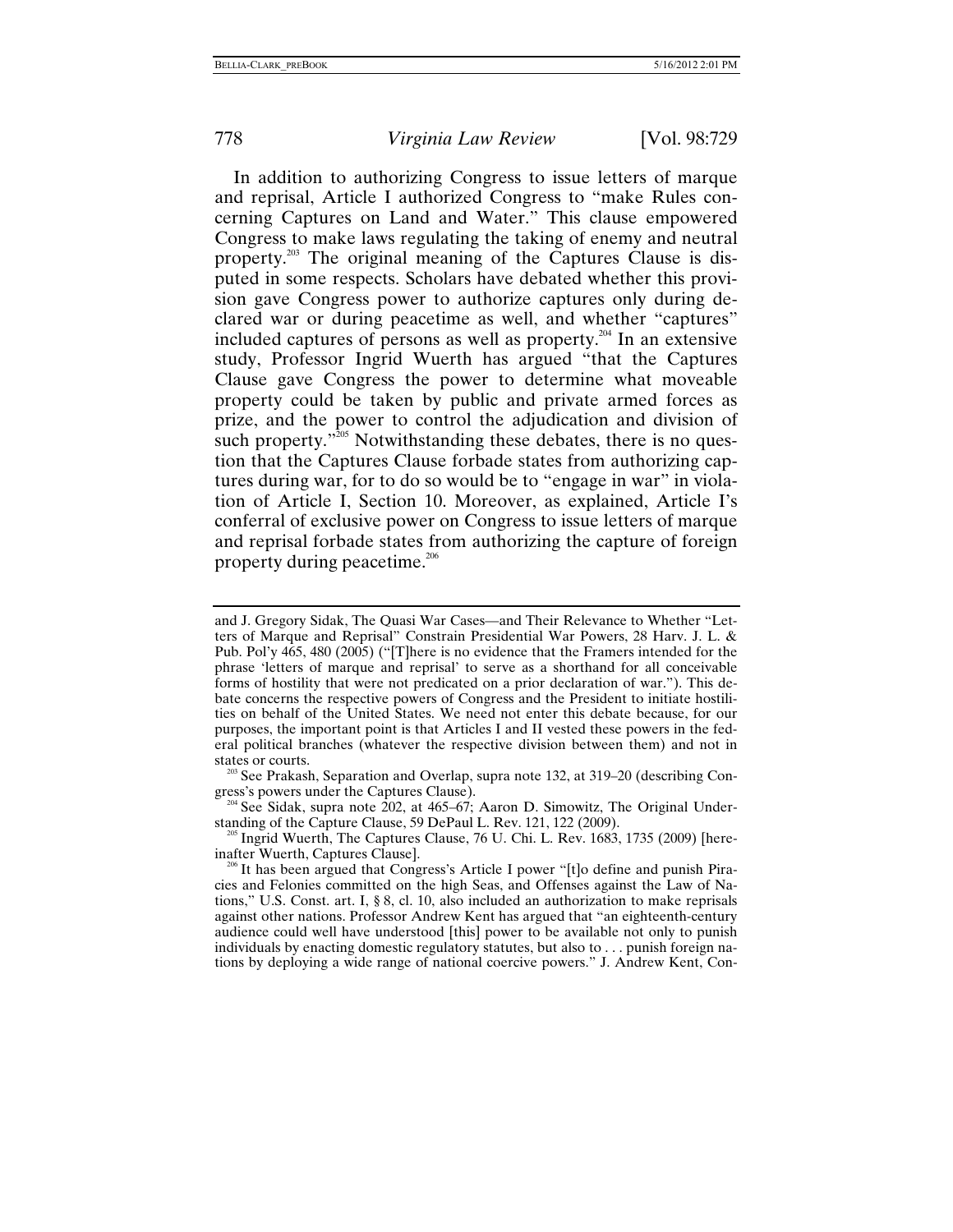#### \* \* \*

In sum, the Constitution's conferral on the political branches of war, reprisal, and capture powers—understood in light of background principles of the law of nations—were reasonably understood to constrain states and federal courts from taking certain actions without political branch authorization. This allocation of powers was designed to enable the United States to comply with its commitments under the law of nations, and the law of nations itself helped to reinforce and define this allocation of powers. From this perspective, the reasonable import of the Constitution's exclusive allocation of war powers to Congress and the President is that courts and states were prohibited from engaging in acts of war or acts that would give foreign nations just cause to wage war against the United States, such as violating nations' perfect rights under the law of nations. Likewise, the reasonable import of the Constitution's exclusive assignment of reprisal and capture powers to Congress is that courts and states lack constitutional power to sanction reprisals and captures unauthorized by Congress. If these matters were at all unclear at the time of the Founding, the Supreme Court quickly decided a series of cases on the assumption that the Constitution's assignment of recognition, war, reprisal, and capture powers generally required courts to uphold political branch authority by respecting the traditional rights of foreign sovereigns under the law of nations.

#### III. THE SUPREME COURT'S APPLICATION OF THE LAW OF NATIONS

From the beginning of the Republic, the Supreme Court has relied on principles derived from the law of nations to determine and uphold the allocation of foreign relations powers both among the branches of the federal government and between the federal government and the states. The relative constitutional powers of the political branches and the courts have played a role in shaping many of the Court's decisions protecting rights of foreign sover-

gress's Under-Appreciated Power to Define and Punish Offenses Against the Law of Nations, 85 Tex. L. Rev. 843, 852 (2007). As Professor Wuerth has argued, "this is likely why James Madison thought the Captures Clause was redundant to the Offenses Clause—the latter gave Congress a *general* power to act against countries that violated the law of nations, the former was a more specific power that could be used for the same purpose." Wuerth, Captures Clause, supra note 205, at 1737.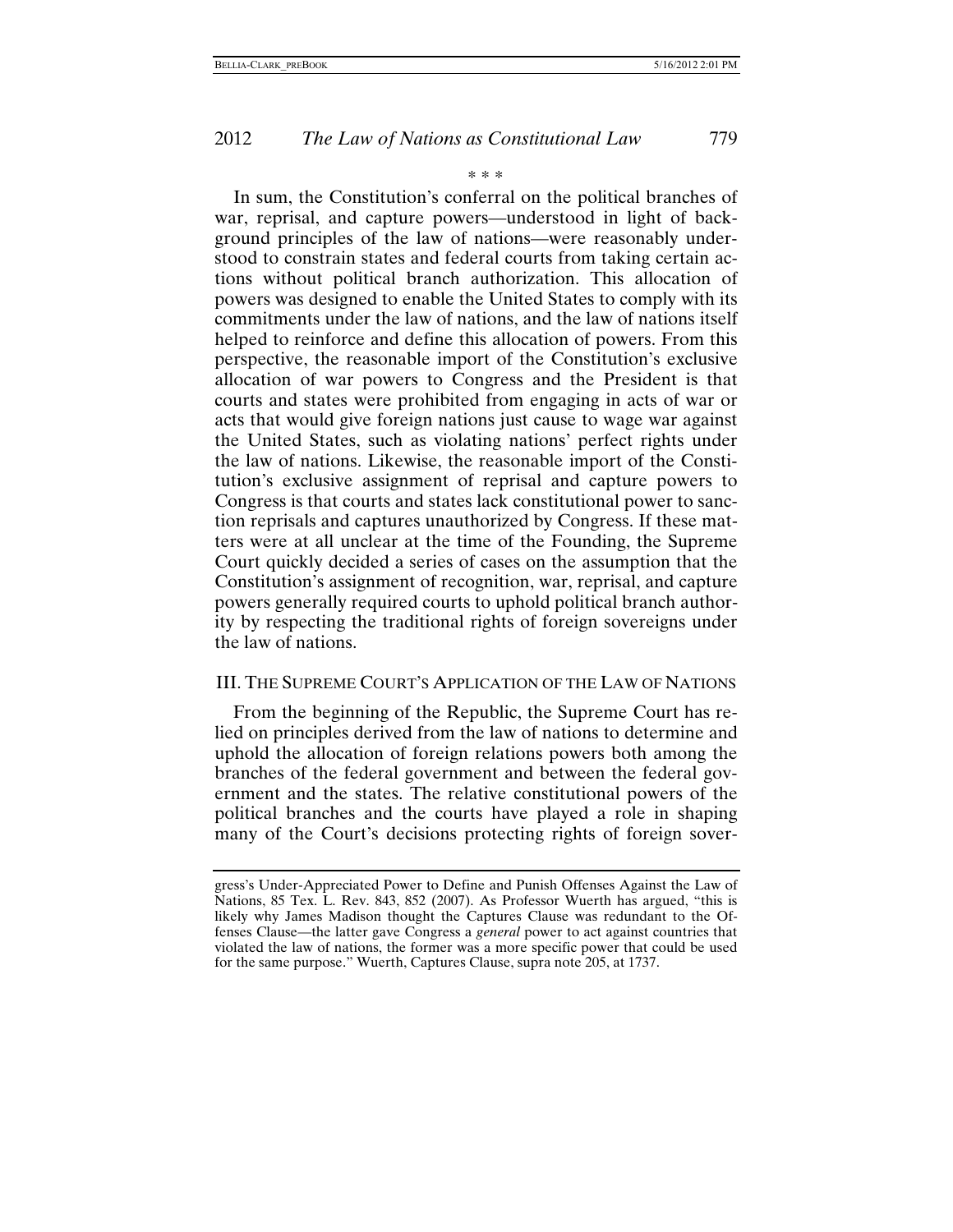eigns.<sup>207</sup> First, the Court has suggested that when the United States formally recognizes a foreign nation, judicial denial of sovereign rights incident to recognition would violate the Constitution's allocation of powers to the political branches. Second, from the beginning, the Court understood the Constitution to reserve for the political branches the decision whether to risk initiating or escalating a war by denying foreign nations their traditional rights under the law of nations. Third, the Court has respected the authority of the political branches to decide whether to override the rights of a foreign nation in retaliation for alleged violations of U.S. rights. This line of analysis is consistent with the Constitution's vesting of exclusive authority to issue reprisals in Congress. To be sure, not all of the Court's cases frame their argument in the constitutional terms we identify here. Indeed, as the discussion below suggests, a number of them make no mention of the Constitution at all. Accordingly, we do not contend that our approach is compelled by the cases. Rather, we believe that many cases support our approach, all are consistent with that approach, and none contradicts it.

This Part examines a range of decisions from the early Republic through the present, explaining how each applied the law of nations in a manner consistent with the Constitution's exclusive allocation of recognition, war, capture, and reprisal powers to the political branches. In some opinions, especially from the Marshall Court, the Court rested its decision explicitly on this allocation of powers. For example, in 1808 in *Rose v. Himely*, [208](#page-52-1) the Court explained that it was for the political branches, not the courts, to recognize a breakaway colony from France as a new independent state. As long as the political branches continued to recognize France's sovereignty over the colony, courts would respect "that exclusive dominion which every nation possesses within its own

<span id="page-52-0"></span><sup>&</sup>lt;sup>207</sup> One might wonder whether these decisions simply applied traditional principles of the law of state-state relations as general law in the same way that federal courts applied the law merchant in *Swift v. Tyson*, 41 U.S. (16 Pet.) 1 (1842), and preceding cases. As we explain, however, the Supreme Court applied traditional principles of the law of state-state relations in many cases in order to uphold specific constitutional powers assigned to the political branches—either expressly or as necessary implica-

<span id="page-52-1"></span> $68$  U.S. (4 Cranch) 241 (1808), overruled in part by Hudson v. Guestier, 10 U.S. (6 Cranch) 281, 284–85 (1810).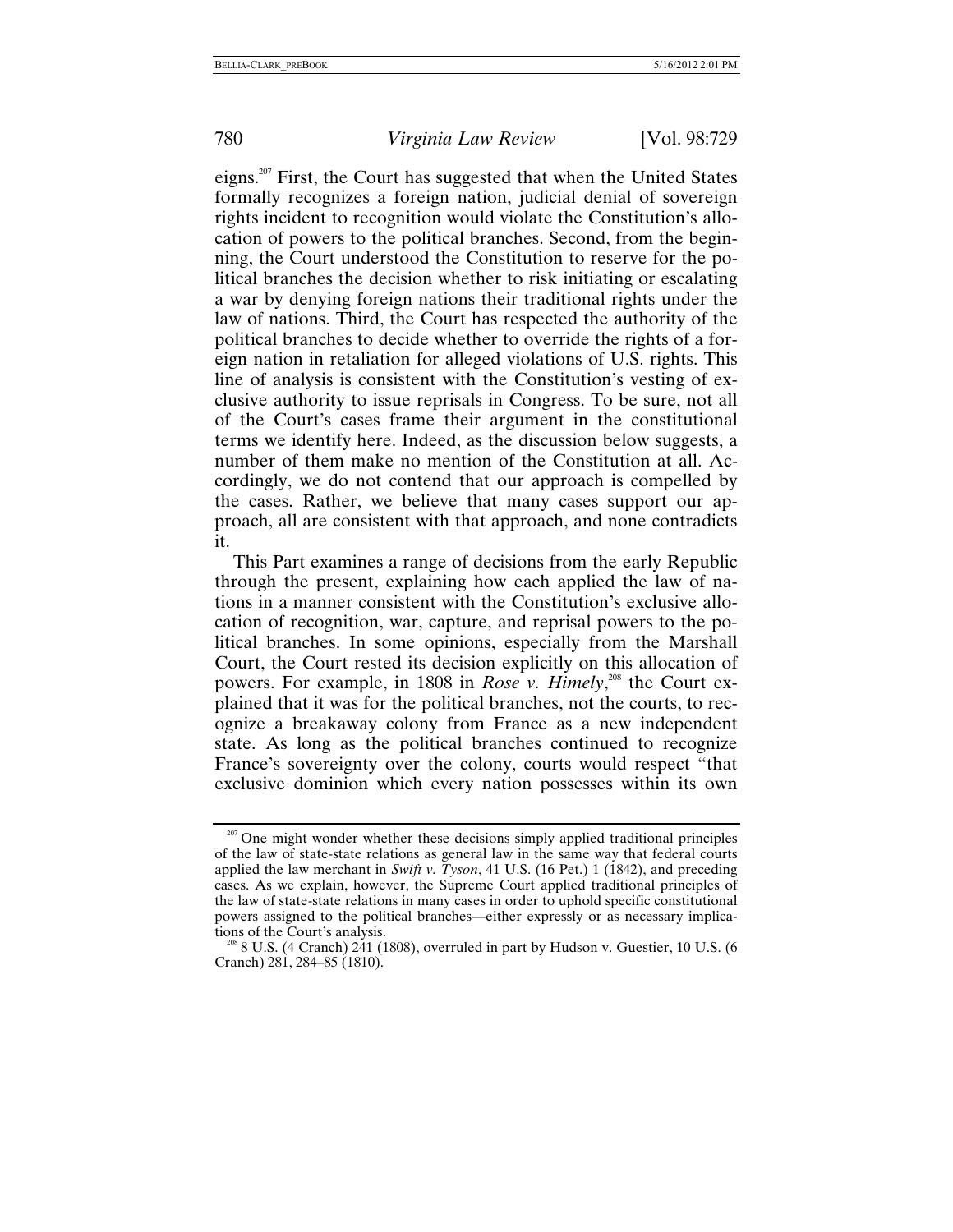territory" under the law of nations.<sup>209</sup> In other cases, the Court applied the law of nations to avoid usurping the powers of the political branches to retaliate against other nations through war or reprisals. In 1815 in *The Nereide*,<sup>210</sup> for instance, the Marshall Court upheld neutral rights of Spain under the law of nations because it was "decidedly of opinion that reciprocating to the subjects of a nation, or retaliating on them, its unjust proceedings towards our citizens, is a political not a legal measure. It is for the consideration of the government not of its Courts."<sup>211</sup>

Over time, the Court invoked the specific powers of the political branches less explicitly in applying traditional principles derived from the law of nations. In some cases, the Constitution's allocation of powers to the political branches provided an important line of analysis in the Court's opinion. In other cases, the Court protected traditional rights of foreign sovereigns under the law of nations without referring to the Constitution's allocation of powers but nonetheless acted in a manner consistent with that allocation. In the twentieth century, the Court sometimes returned to the practice of invoking the constitutional powers of the political branches to justify application of traditional principles of the law of nations. For example, in *United States v. Pink*<sup>212</sup>, the Court determined that New York's failure to apply the act of state doctrine derived from traditional principles of the law of nations—to an act of the Soviet Union "amount[ed] in substance to a rejection of a part of the policy underlying recognition by this nation of Soviet Russia," and stated that "[s]uch power is not accorded a State in our constitutional system."<sup>2</sup>

This Part does not attempt to prove that the Court has relied in every case applying the law of nations on a specific Article I or II power as an express basis for doing so. Rather, in each case, the ruling under the law of nations at a minimum reinforced—if not expressly invoked—the allocation of war and foreign relations power established by the constitutional text.

<span id="page-53-1"></span>

<span id="page-53-0"></span><sup>&</sup>lt;sup>209</sup> Id. at 272–74.<br><sup>210</sup> 13 U.S. (9 Cranch) 388 (1815).<br><sup>211</sup> Id. at 422.<br><sup>212</sup> 315 U.S. 203 (1942).<br><sup>213</sup> Id. at 233.

<span id="page-53-2"></span>

<span id="page-53-3"></span>

<span id="page-53-4"></span>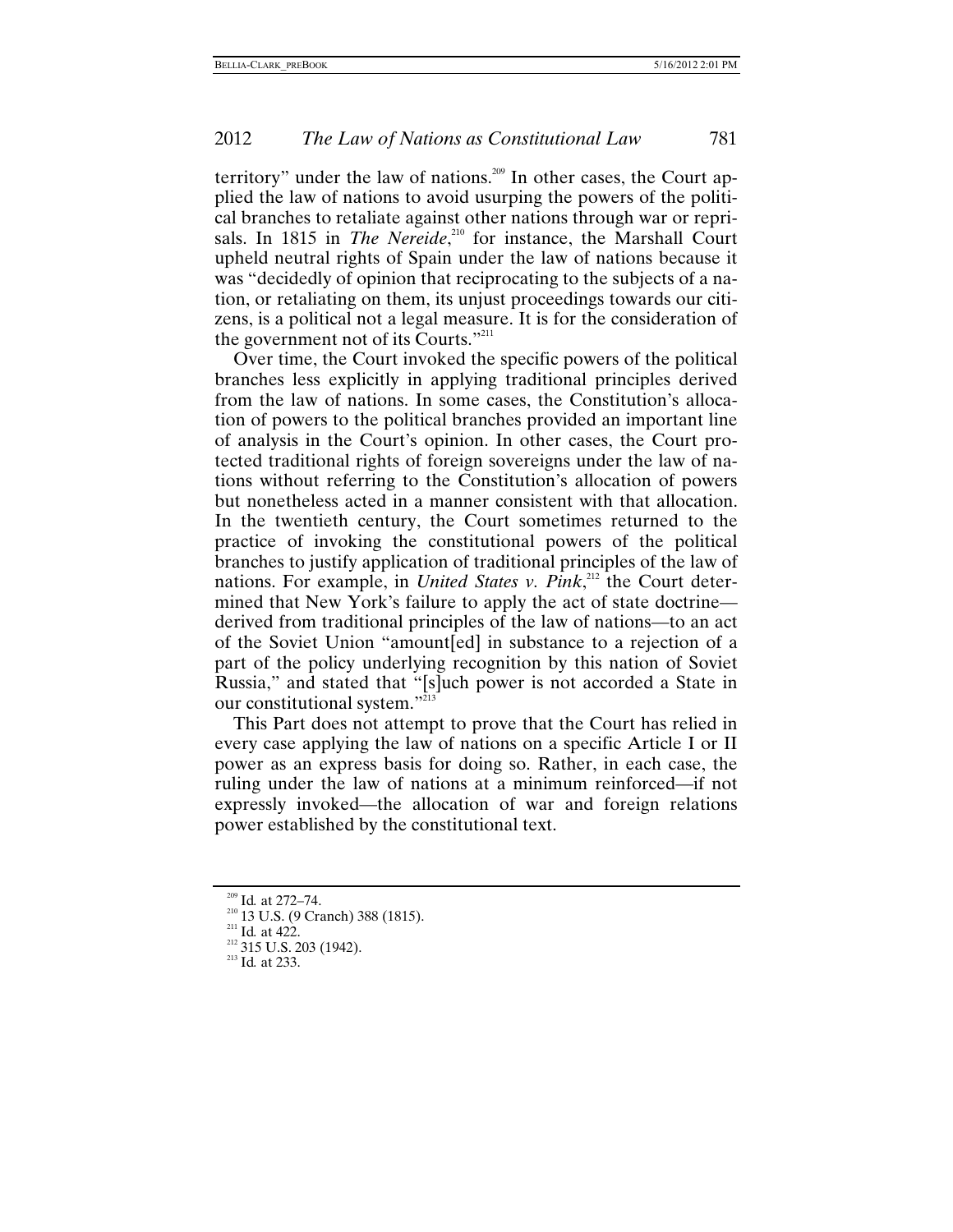#### *A. Early Supreme Court Cases*

Soon after ratification of the Constitution, the Supreme Court heard cases implicating the traditional rights of foreign nations in U.S. courts. In these early cases, the Justices recognized the likelihood that failure to uphold the rights of a foreign sovereign under the law of nations would precipitate conflict with the offended sovereign without authorization from the political branches. Although the Court did not refer expressly to specific Article I and II powers in these initial cases, the Court's adherence to such rights served to uphold political branch recognition of a foreign nation, to avoid giving that nation just cause for war against the United States, and to preserve Congress's power to authorize reprisals. In the ensuing decades, the Marshall Court would explain more explicitly that the Constitution's allocation of powers required the judiciary to apply certain principles of the law of nations until abrogated by the political branches.

In 1795, in *United States v. Peters*, [214](#page-54-0) the Supreme Court applied an established rule of the law of nations favoring France's territorial sovereignty to reject a claim that France had violated U.S. rights under the law of nations.<sup>215</sup> Although the Court did not explicitly invoke the Constitution's allocation of recognition and war powers to the political branches, this allocation appears to have influenced the Court's decision. As explained, France was the first European nation to recognize the United States when the two nations entered into a Treaty of Amity and Commerce and a Treaty of Alliance in 1778.<sup>216</sup> The United States henceforth received an official ambassador from France, and, following the French Revolution, President Washington recognized the new French government in 1793 by receiving Citizen Genet.<sup>217</sup> These events were well known, especially to members of the Supreme Court, who received a request from the Washington administration to provide advice regarding the United States' obligations toward France under the

<span id="page-54-1"></span>

<span id="page-54-3"></span><span id="page-54-2"></span>

<span id="page-54-0"></span><sup>&</sup>lt;sup>214</sup> 3 U.S. (3 Dall.) 121 (1795).<br><sup>215</sup> Id. at 126–27.<br><sup>216</sup> See supra notes 102, 148 and accompanying text.<br><sup>217</sup> See Julius Goebel, Jr., The Recognition Policy of the United States 105–12 (1915).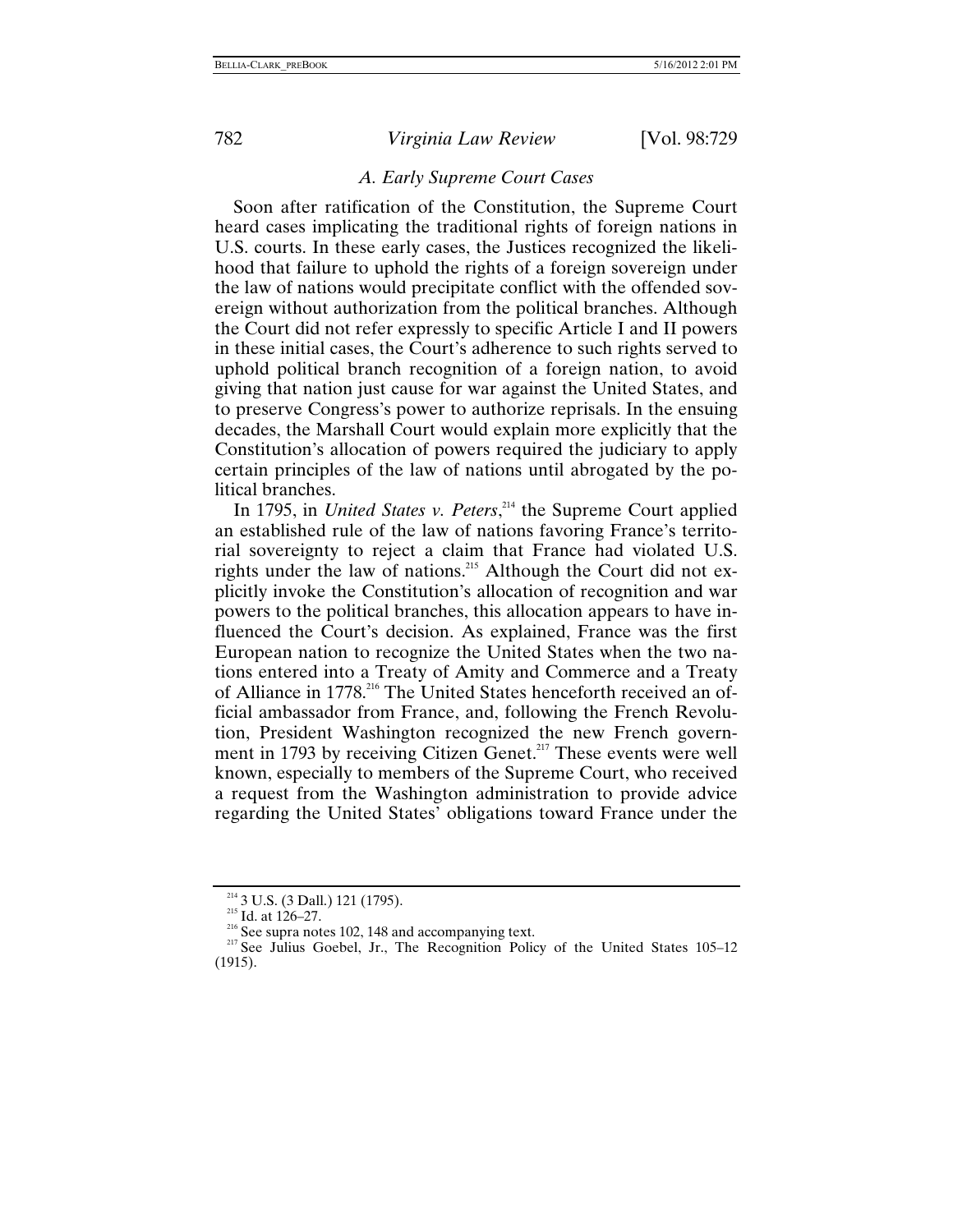law of nations.<sup>218</sup> Chief Justice Jay famously declined this request, citing "strong arguments against the propriety of our extrajudicially deciding the questions.["219](#page-55-1)

*Peters* presented the Supreme Court with an actual case that raised questions involving U.S. obligations towards France under the law of nations. The question presented was whether a United States district court could assess damages against the *Cassius*, a vessel commissioned by France to cruise against enemy ships. James Yard, a Philadelphia merchant, charged in his libel that the *Cassius*, now at port in Philadelphia, had violated the law of nations by capturing his neutral U.S. vessel on the high seas and taking it to France where it was adjudicated to be a lawful prize. $220$  The Supreme Court issued a writ of prohibition divesting the U.S. district court of jurisdiction on the ground that the exercise of such jurisdiction would violate the law of nations:

[B]y the laws of nations, the vessels of war of belligerent powers, duly by them authorized, to cruize against their enemies, and to make prize of their ships and goods, may, in time of war, arrest and seize the vessels belonging to the subjects or citizens of neutral nations, and bring them into the ports of the sovereign under whose commission and authority they act, there to answer for any breaches of the laws of nations, concerning the navigation of neutral ships, in time of war; and the said vessels of war, their commanders, officers and crews, are not amenable before the tribunals of neutral powers for their conduct therein  $\dots$ <sup>221</sup>

Under the law of nations, warring powers had the right to make prizes of their adversaries' ships, goods, and effects captured at

<span id="page-55-0"></span><sup>&</sup>lt;sup>218</sup> Letter from Thomas Jefferson to the Chief Justice and Judges of the Supreme Court of the United States (July 18, 1793), *reprinted in* 6 The Writings of Thomas Jef-

<span id="page-55-1"></span> $\beta$ <sup>19</sup> Letter from Chief Justice Jay and Associate Justices to President Washington (Aug. 8, 1793), *reprinted in* 3 The Correspondence and Public Papers of John Jay 488, 488 (Henry P. Johnston ed., New York, G.P. Putnam's Sons 1891) [hereinafter Jay, Public Papers]. 220 *Peters*, 3 U.S. (3 Dall.) at 130–31. 221 Id*.* at 129–30; see also Penhallow v. Doane, 3 U.S. (3 Dall.) 54, 91 (1795) (stating

<span id="page-55-2"></span>

that prize cases are "determined by the law of nations" and that "[a] prize court is, in effect, a court of all the nations in the world, because all persons, in every part of the world, are concluded by its sentences"); 6 The Documentary History of the Supreme Court of the United States, 1789–1800, at 719–27 (Maeva Marcus et al. eds., 1998).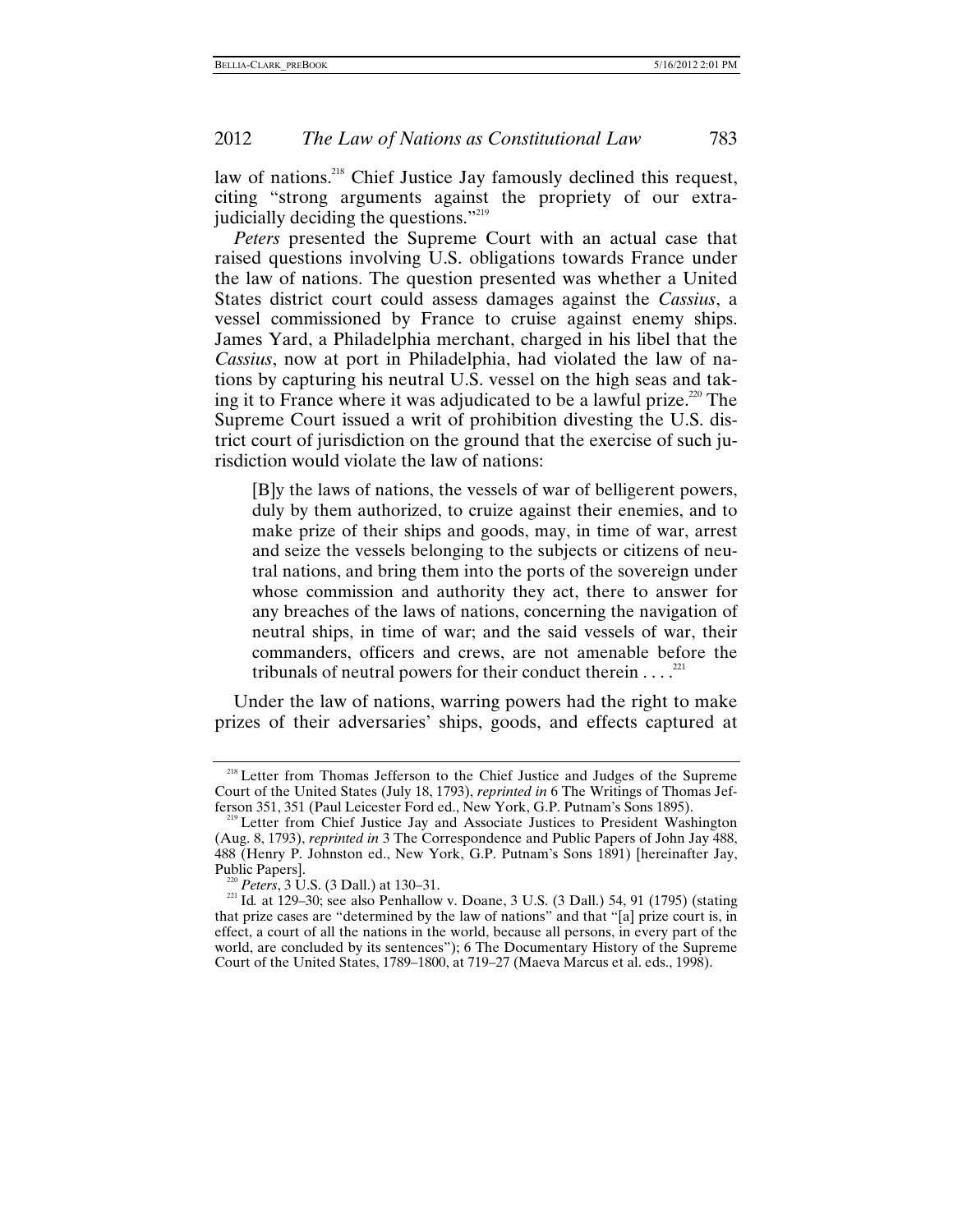sea.<sup>222</sup> In the eighteenth and early nineteenth centuries, nations authorized privateers to capture enemy ships and obtain title by bringing captures to admiralty courts in the captor's nation for adjudication. $223$  Such courts not only transferred title if the prize was lawful, but also remedied abuses when neutral ships were captured improperly.<sup>224</sup> Either way, such prize determinations constituted official acts taken within a nation's territory, and the law of nations required the courts of other nations to treat them as conclusive.<sup>[225](#page-56-3)</sup> Because the law of nations precluded judicial review elsewhere, the only way for the victims of erroneous determinations to obtain redress was to convince their government to espouse their claims on behalf of the nation or to authorize reprisals.<sup>226</sup> As Justice Joseph Story would explain in his *Commentaries on the Constitution*, "[i]f justice be . . . denied [by the capturing nation's courts], the nation itself becomes responsible to the parties aggrieved," and the nation to which the aggrieved parties belong "may vindicate their rights, either by a peaceful appeal to negotiation, or by a resort to arms." $227$ 

<span id="page-56-5"></span>Story, supra note 187, § 865, at 615; see also Thomas H. Lee, The Supreme Court of the United States as Quasi-International Tribunal: Reclaiming the Court's Original

<span id="page-56-2"></span><span id="page-56-1"></span>

<span id="page-56-0"></span><sup>&</sup>lt;sup>222</sup> Clark, supra note 147, at 1334.<br><sup>223</sup> Id.<br><sup>224</sup> See id. at 1335 ("[B]ecause 'a nation was responsible for the actions of its [privateers]' . . . it was essential to the public peace and the amicable relations of nations that prize courts adhere closely to the law of nations  $\dots$ ") (quoting William R. Casto, The Origins of Federal Admiralty Jurisdiction in an Age of Privateers, Smugglers, and Pirates, 37 Am. J. Legal Hist. 117, 124 (1993)).

<span id="page-56-3"></span><sup>&</sup>lt;sup>225</sup> See *Peters*, 3 U.S. (3 Dall.) at 129 (stating that "by the laws of nations, and the treaties subsisting between the United States and the Republic of France, the trial of prizes taken on the high seas, without the territorial limits and jurisdiction of the United States, and brought within the dominions and jurisdiction of the said Republic, for legal adjudication, by vessels of war belonging to the sovereignty of the said Republic, acting under the same, and of all questions incidental thereto, does of right, and exclusively, belong to the tribunals and judiciary establishments of the said Republic, and to no other tribunal, or tribunals, court, or courts, whatsoever") (emphasis

<span id="page-56-4"></span><sup>&</sup>lt;sup>226</sup> Espousal was based on the fiction that "an injury to an alien was also an injury to the alien's country of origin." Andrea K. Bjorklund, Reconciling State Sovereignty and Investor Protection in Denial of Justice Claims, 45 Va. J. Int'l L. 809, 822 (2005). This fiction "facilitated the elevation of a dispute to the state-to-state level recognized under international law." Id.; see also Henry Paul Monaghan, Article III and Supranational Judicial Review, 107 Colum. L. Rev. 833, 851 (2007) (discussing the historical importance of espousal).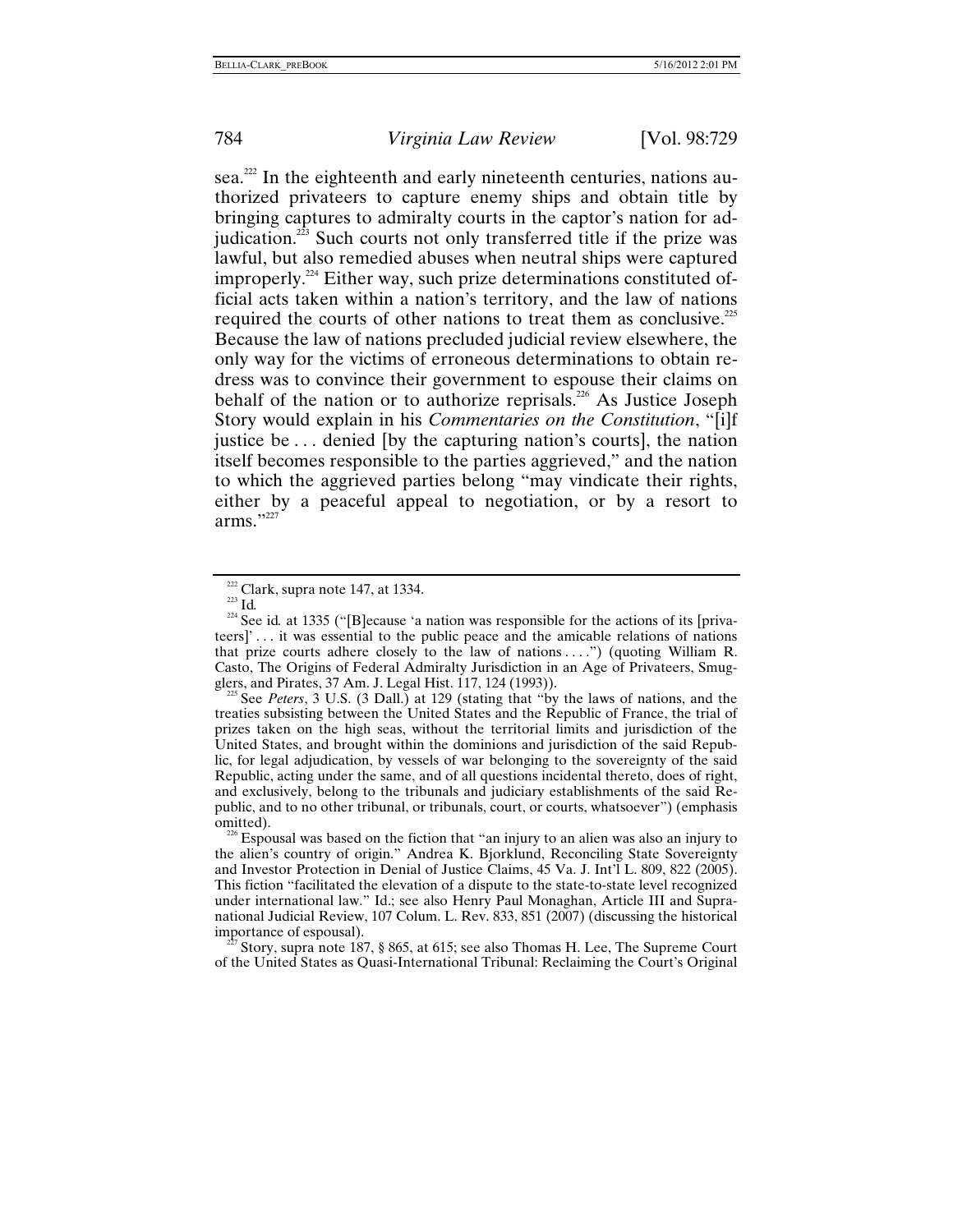This background sheds light on why the *Peters* Court perceived this suit to threaten both the peace of the United States and the prerogatives of its government. The Court described Yard's suit as, to begin with, "contriving and intending to disturb the peace and harmony subsisting between the United States and the French Republic.["228](#page-57-0) This assertion presumably rested on well-known principles of the law of nations that gave France just cause to retaliate against the United States if it violated France's territorial integrity. The Court also characterized the district court proceedings as "in contempt of the government of the United States, against the laws of nations, and the treaties subsisting between the United States and the French Republic, and against the laws and customs of the United States."[229](#page-57-1) This sentence presupposes that, unless the political branches chose to retaliate or provoke war with France, courts were bound to give effect to the incidents of recognition.

Indeed, a decision against the rights of France could reasonably have been taken to stand "in contempt" of three specific powers of the political branches—recognition, war, and reprisal. First, a judicial inquiry into the legality of the capture would have contradicted the decision of "the government of the United States" to recognize France and its government.<sup>230</sup> Second, a decision at odds with a French prize court could have triggered hostilities by overriding an official act of the French government taken within its own territory. Finally, absent clear congressional authorization, a judicial remedy against a French ship for France's alleged violation of the United States' neutral rights could reasonably have been understood to usurp the exclusive Article I power of Congress to decide whether and when to make reprisals against other nations.

In another 1795 decision, *Talbot v. Jansen*, [231](#page-57-3) the Supreme Court considered whether Ballard, a U.S. citizen, and Talbot, an alleged French citizen, had lawfully captured a private vessel owned by citizens of the Netherlands.<sup>232</sup> The evidence indicated that Ballard

and Exclusive Jurisdiction over Treaty-Based Suits by Foreign States Against States,

<span id="page-57-2"></span><span id="page-57-1"></span>

<span id="page-57-0"></span><sup>104</sup> Colum. L. Rev. 1765, 1855–56 (2004) (explaining espousal).<br>
<sup>228</sup> Peters, 3 U.S. (3 Dall.) at 130 (emphasis omitted).<br>
<sup>229</sup> Id. at 131 (emphasis omitted).<br>
<sup>230</sup> Id.; see also Vattel, supra note 67, bk. II, §§ 79–84, gation to respect the perfect rights of others to govern within their own domains). <sup>231</sup> 3 U.S. (3 Dall.) 133 (1795). <sup>232</sup> Id. at 133–34.

<span id="page-57-3"></span>

<span id="page-57-4"></span>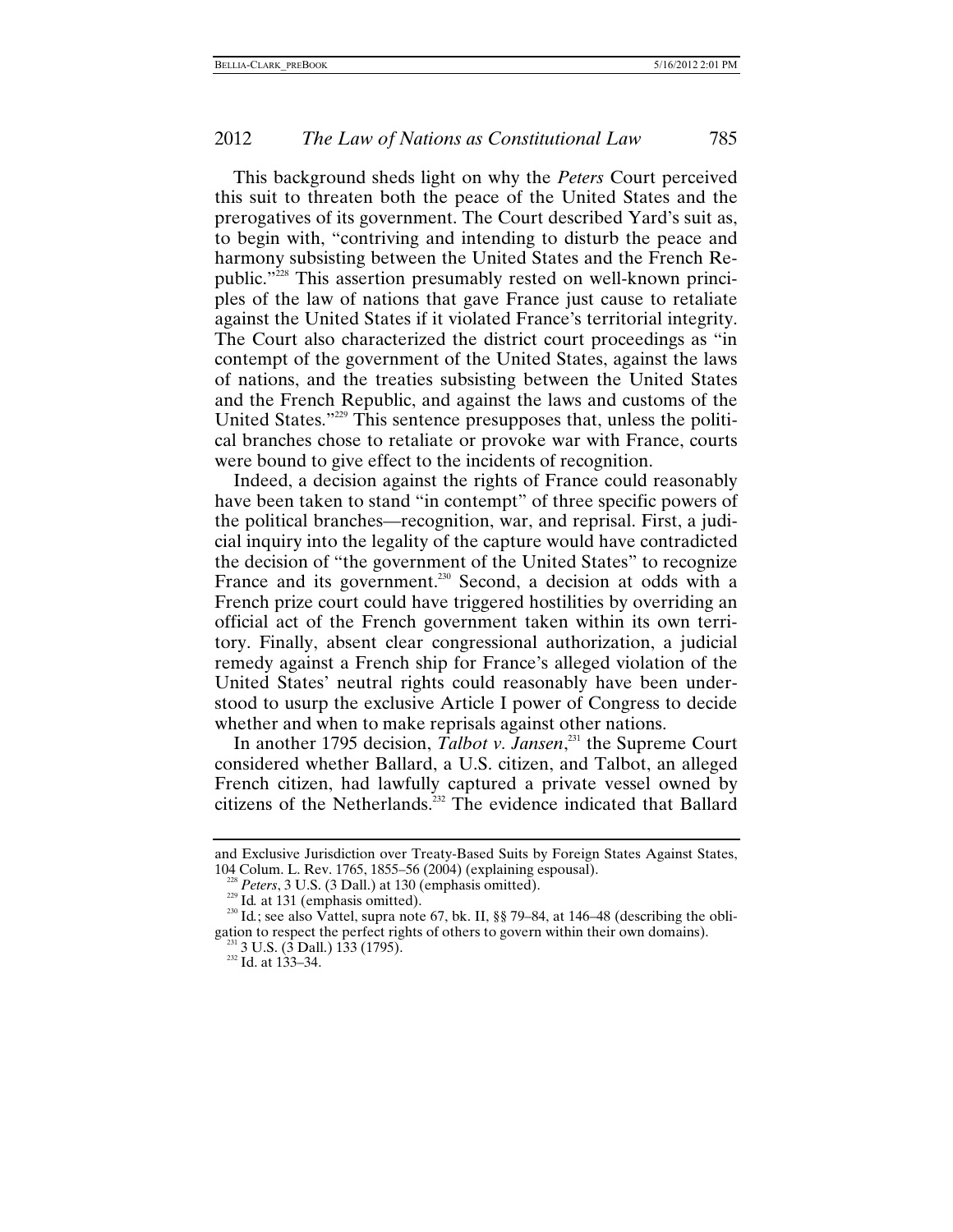made the capture, and that Talbot had outfitted Ballard's U.S. vessel with armaments.<sup>233</sup> The Court determined that the capture violated the Netherlands' right to neutral use of the high seas and that restitution was required.<sup>234</sup> The Netherlands was the second European nation to recognize the United States in 1781, and the two nations entered into a Treaty of Amity and Commerce in 1782.<sup>235</sup> If not redressed, the erroneous capture of a Dutch ship by a U.S. citizen would have violated the Netherlands' rights as a recognized sovereign nation and given it just cause for war against the United States. $236$ 

Writing in seriatim, the Justices applied the law of nations to disapprove the capture. Justice Paterson found the capture, if made by Ballard alone, to be "altogether unjustifiable" because it was of a vessel of a country "at peace" with the United States.<sup>237</sup> The question, therefore, was whether Talbot could detain the vessel pursuant to a French commission. Justice Paterson explained that under the law of nations, Talbot, though French, could not use a United States vessel to capture the ship of a nation "friendly" with the United States: "The principle deducible from the law of nations, is plain;—you shall not make use of our neutral arm, to capture vessels of your enemies, but of our friends. If you do, and bring the captured vessels within our jurisdiction, restitution will be awarded."<sup>[238](#page-58-5)</sup>

Justice Iredell similarly explained that courts must apply the law of nations to redress acts of hostility that the political branches have not authorized against foreign nations: "[N]o hostilities of any kind, except in necessary self-defence, can lawfully be practised by

<span id="page-58-1"></span>

<span id="page-58-3"></span><span id="page-58-2"></span>

<span id="page-58-0"></span><sup>&</sup>lt;sup>233</sup> Id. at 155, 157 (opinion of Paterson, J.).<br><sup>234</sup> Id. at 169–70 (order).<br><sup>235</sup> See Treaty of Amity and Commerce, U.S.-Neth., Oct. 8, 1782, 8 Stat. 32.<br><sup>236</sup> *Talbot*, 3 U.S. (3 Dall.) at 154–57 (opinion of Paterson, note 67, §§ 279–81, at 113–14; 2 Vattel, supra note 67, bk. III, §§ 103–04, at 36–37 (describing rights of neutrality as perfect rights).

<span id="page-58-5"></span><span id="page-58-4"></span><sup>&</sup>lt;sup>237</sup> *Talbot*, 3 U.S. (3 Dall.) at 154 (opinion of Paterson, J.). <sup>238</sup> Id. at 156–57. Justice Cushing agreed in principle. Since Ballard was an American citizen and France had not commissioned this capture, "shall not the property, which he has thus taken from a nation at peace with the United States, and brought within our jurisdiction, be restored to its owners?" Id. at 168–69 (opinion of Cushing, J.) (emphasis omitted). Chief Justice Rutledge also agreed with his colleagues that the capture violated the law of nations, explaining, in addition, that the Court had jurisdiction of the cause on the basis of admiralty. Id. at 169 (opinion of Rutledge, C.J.).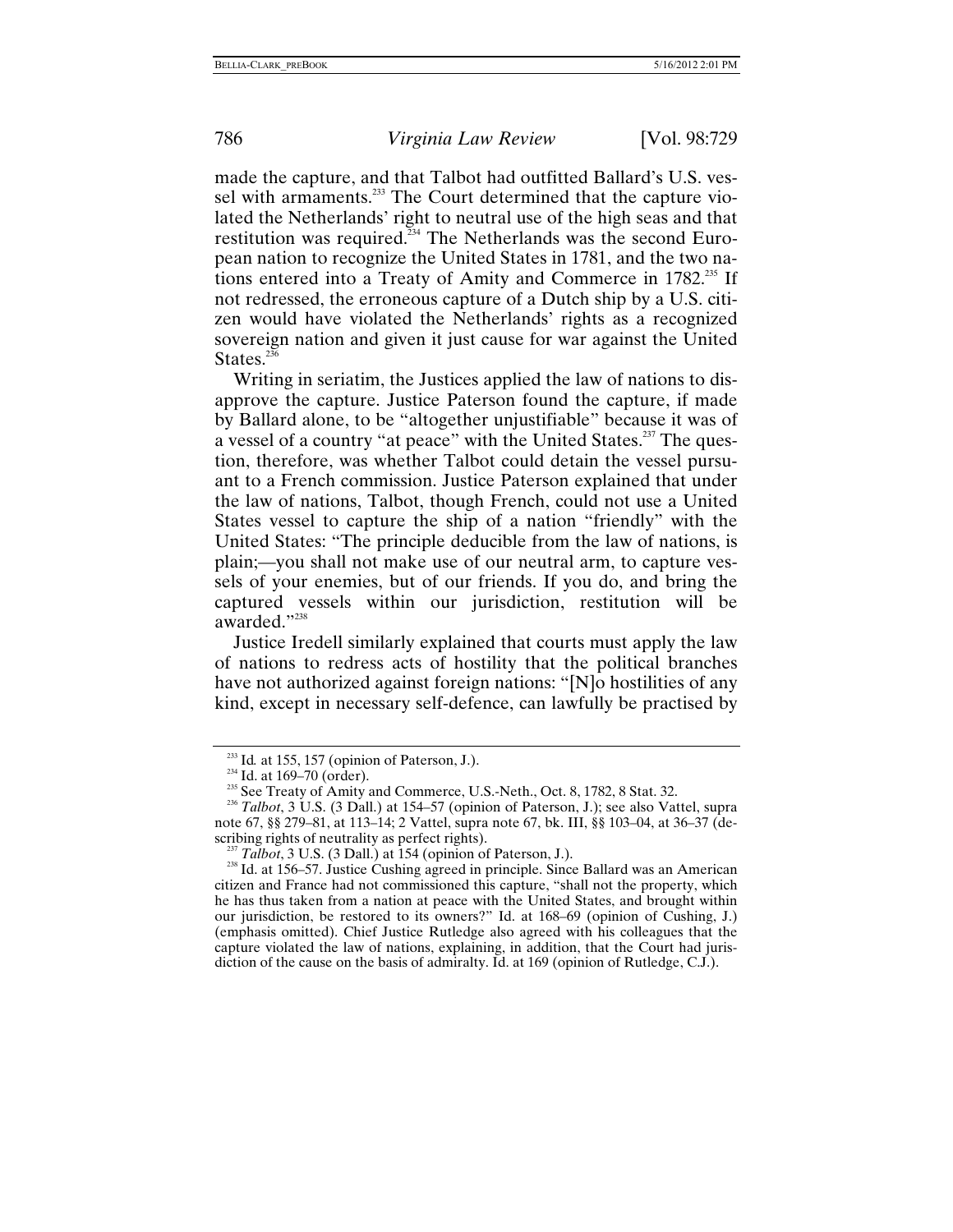one individual of a nation, against an individual of any other nation at enmity with it, but in virtue of some public authority.["239](#page-59-0) In an oft-cited passage, Justice Iredell concluded that the unauthorized capture of a neutral vessel by a United States citizen was "so palpable a violation of our own law (I mean the common law, of which the law of nations is a part  $\dots$ ) as well as of the law of nations generally; that I cannot entertain the slightest doubt, but that[,] . . . *prima facie*, the District Court had jurisdiction."<sup>240</sup> Although he invoked the law of nations and the common law,<sup>241</sup> Justice Iredell also recognized that the Constitution required the Court to uphold neutral rights under the law of nations in the absence of the exercise of "some public authority" by "the government" abrogating such rights and risking war with another country. Stressing the power of "the government" to conduct foreign relations, he explained that "[e]ven in the case of one enemy against another enemy . . . there is no colour of justification for any offensive hostile act, unless it be authorised by some act of the government giving the public constitutional sanction to it."<sup>242</sup> As in *Peters*, the relationship between the law of nations and the constitutional allocation of power was implicit, but the substantive fit between the two bodies of law is both clear and telling. In subsequent years, the Marshall Court had occasion to describe more explicitly the connection between the traditional rights of foreign sovereigns under the law of nations and the Constitution's allocation of war and foreign relations powers to the political branches.

<span id="page-59-0"></span><sup>&</sup>lt;sup>239</sup> Id. at 158, 160 (opinion of Iredell, J.). Like Justice Paterson, Justice Iredell noted that to sanction this capture because it was made under pretense of a French commission would be "insulting to the French Republic, which, from a regard to its own honour and a principle of justice, would undoubtedly disdain all piratical assistance." Id.

<span id="page-59-2"></span><span id="page-59-1"></span>

at 159 (emphasis omitted).<br><sup>240</sup> Id. at 161.<br><sup>241</sup> At the time *Talbot* was decided, some public officials in the United States believed that the United States had a municipal common law, which, like English common law, incorporated certain principles of the law of nations. See Bellia & Clark, Federal Common Law, supra note 4, at 47–55. In *United States v. Hudson*, 11 U.S. (7 Cranch) 32, 32 (1812), the Supreme Court held that there was no municipal common law of the United States. The decision in *Talbot*, however, did not rest exclusively upon belief in a municipal common law of the United States incorporating the law of nations principles the Court applied. As explained, Justice Iredell also (if not primarily) rested his opinion upon the Constitution's allocation of foreign relations powers to the political branches. See 3 U.S. (3 Dall.) at 163–64 (opinion of Iredell, J.). 242 *Talbot*, 3 U.S. (3 Dall.) at 160–61 (opinion of Iredell, J.).

<span id="page-59-3"></span>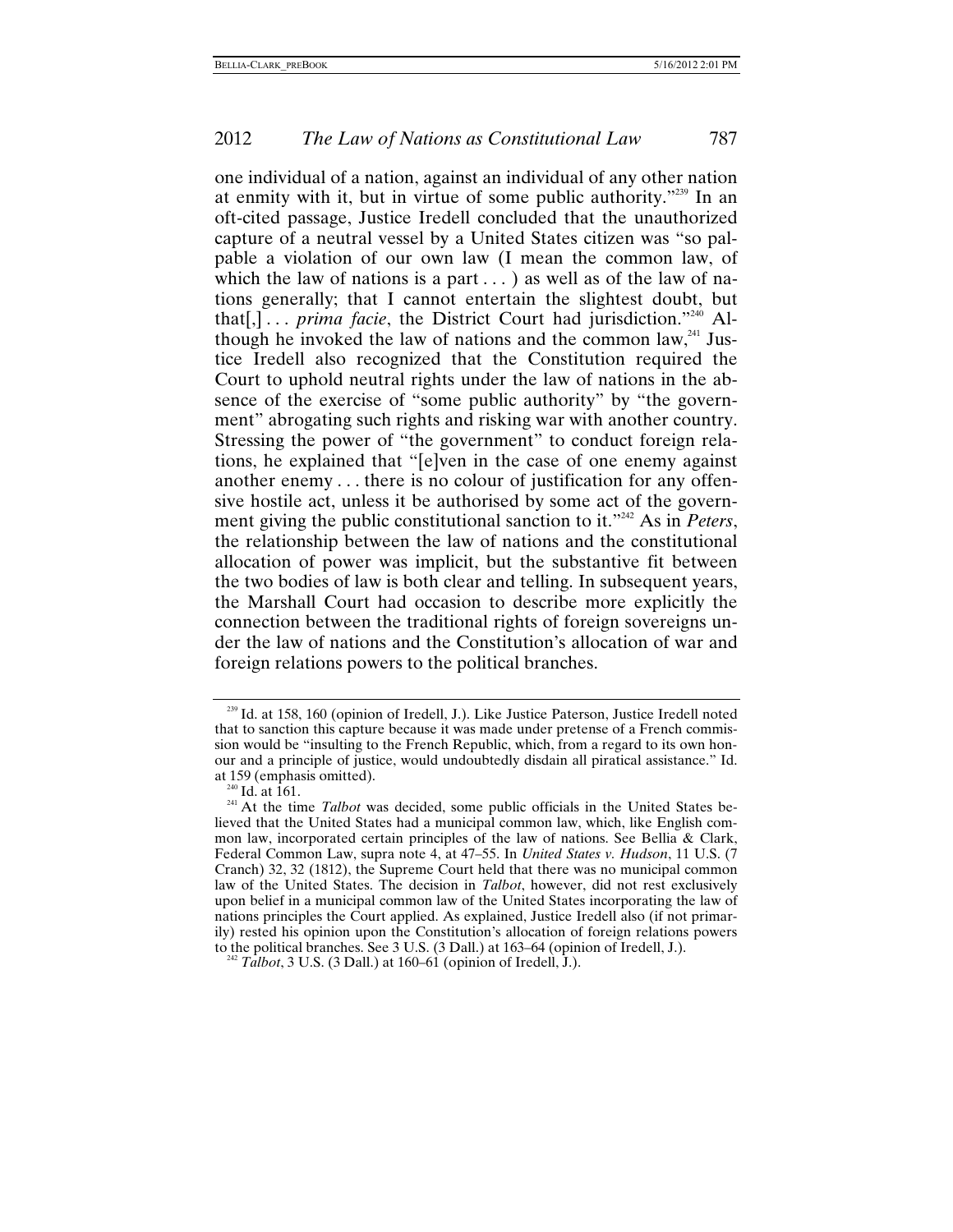#### *B. The Marshall Court Decisions*

The Marshall Court faced several questions regarding the proper application of the law of nations in U.S. courts. Two themes emerged from the Court's decisions. First, the Court sought to uphold the rights of established foreign sovereigns and avoid premature judicial recognition of breakaway nations. These steps avoided sparking hostilities with foreign states and reserved sensitive decisions to the political branches. Second, the Court developed several additional doctrines ensuring that the political branches rather than the courts made any decision that contradicted the rights associated with recognition, amounted to a form of reprisal, or risked generating hostilities with foreign states.

#### *1. Upholding the Rights of Foreign States*

The Marshall Court routinely applied the law of nations to uphold the rights of established foreign states under the law of nations. After the United States declared its independence from Great Britain in 1776 and claimed to possess the rights of independent states, various territories and colonies belonging to France and Spain sought to establish their own independence. These developments presented courts with novel questions as they strove to apply the law of nations in a manner consistent with the Constitution's allocation of powers. The Supreme Court quickly established that the Constitution gave the political branches the exclusive power to decide whether and when to recognize breakaway territories as free and independent states. According to the Court, this conclusion followed not only from the recognition power, but also from the war power because premature recognition by the judiciary risked embroiling the United States in hostilities with European powers.

In 1808 in *Rose v. Himely*, the Marshall Court determined that the Constitution's allocation of the recognition power to the political branches required courts to uphold the traditional rights of recognized foreign sovereigns under the law of nations and deny such rights to an unrecognized colony seeking independence.<sup>243</sup> The dispute began when a French privateer captured cargo in interna-

<span id="page-60-0"></span><sup>243</sup> 8 U.S. (4 Cranch) at 272.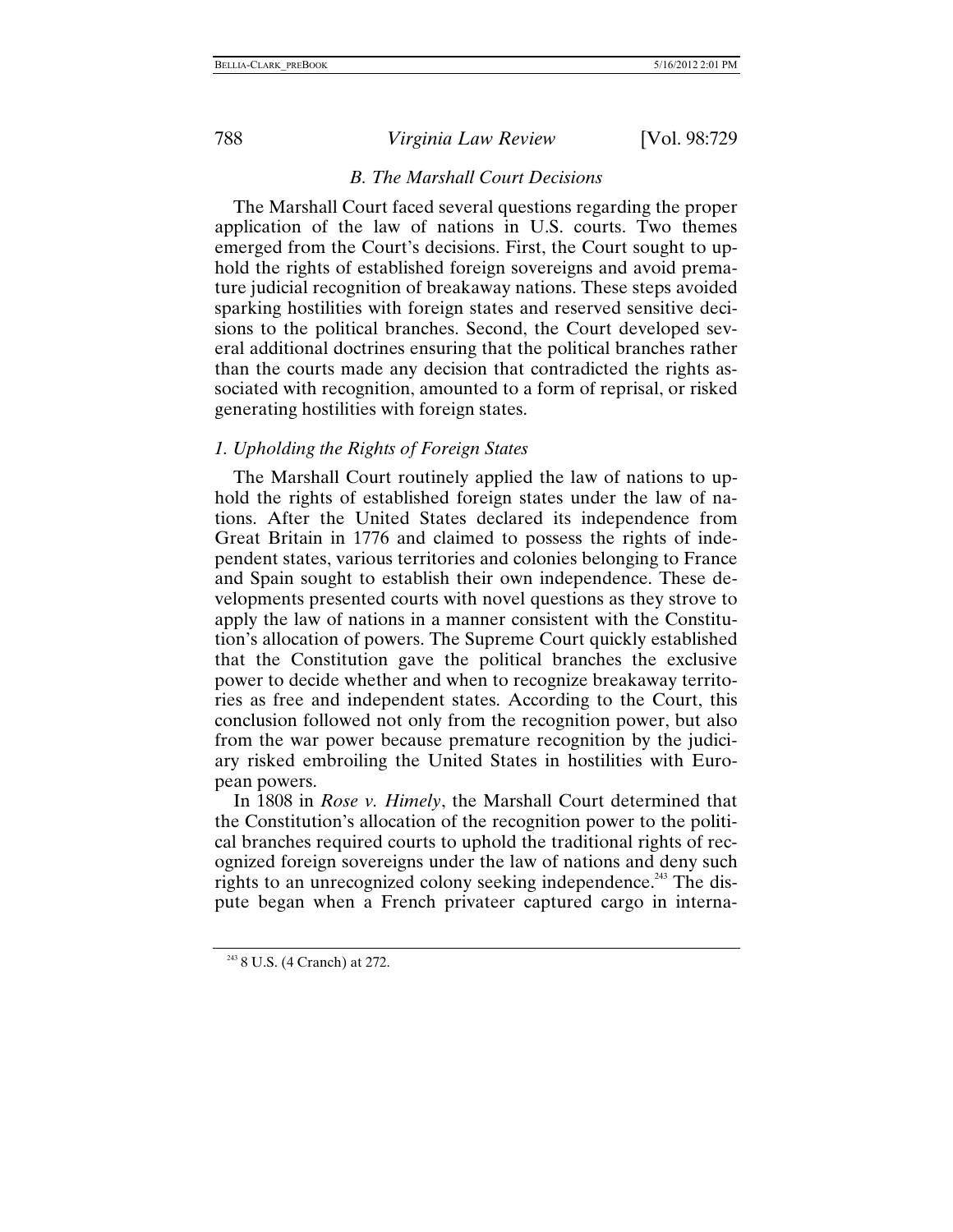tional waters shipped from the French colony of Santo Domingo.<sup>[244](#page-61-0)</sup> The privateer sold the cargo in Cuba to a purchaser who brought it to South Carolina. The original owner filed a libel there to recover the goods. While this action was pending, a tribunal sitting in Santo Domingo pronounced a sentence of condemnation in absentia, and the purchaser defended his title on the basis of this decree.<sup>245</sup> The question before the Court was whether U.S. courts had to give effect to the foreign judgment.

To answer this question, which depended on the character of the foreign tribunal, the Court thought it necessary to consider "the relative situation of St. Domingo and France."<sup>546</sup> Santo Domingo had been a colony of France and declared its independence in 1804. At the time of suit, however, "France still asserted her claim of sovereignty, and had employed a military force in support of that claim."<sup>247</sup> Under principles of dynastic legitimacy,<sup>248</sup> [Fra](#page-61-4)nce remained the recognized sovereign. The purchaser of the cargo, however, invoked the principle of effective possession described by Vattel, and argued that Santo Domingo, "having declared itself a sovereign state, and having thus far maintained its sovereignty by arms, must be considered and treated by other nations as sovereign in fact.["249](#page-61-5) The Court rejected this argument on the ground that the government of the United States—rather than its courts—must decide whether and when to recognize a breakaway colony as an independent nation:

[T]he language of [Vattel] is obviously addressed to sovereigns, not to courts. It is for governments to decide whether they will consider St. Domingo as an independent nation, and until such decision shall be made, or France shall relinquish her claim, courts of justice must consider the ancient state of things as remaining unaltered, and the sovereign power of France over that colony as still subsisting[.](#page-61-6)<sup>250</sup>

<span id="page-61-2"></span><span id="page-61-1"></span>

<span id="page-61-4"></span><span id="page-61-3"></span>

<span id="page-61-0"></span><sup>&</sup>lt;sup>244</sup> Id. at 241.<br><sup>245</sup> Id. at 241–42.<br><sup>246</sup> Id. at 272 (emphasis omitted).<br><sup>247</sup> Id.<br><sup>248</sup> See supra notes 99–107 and accompanying text.<br><sup>249</sup> *Rose*, 8 U.S. (4 Cranch) at 272.<br><sup>250</sup> Id. (emphasis omitted).

<span id="page-61-5"></span>

<span id="page-61-6"></span>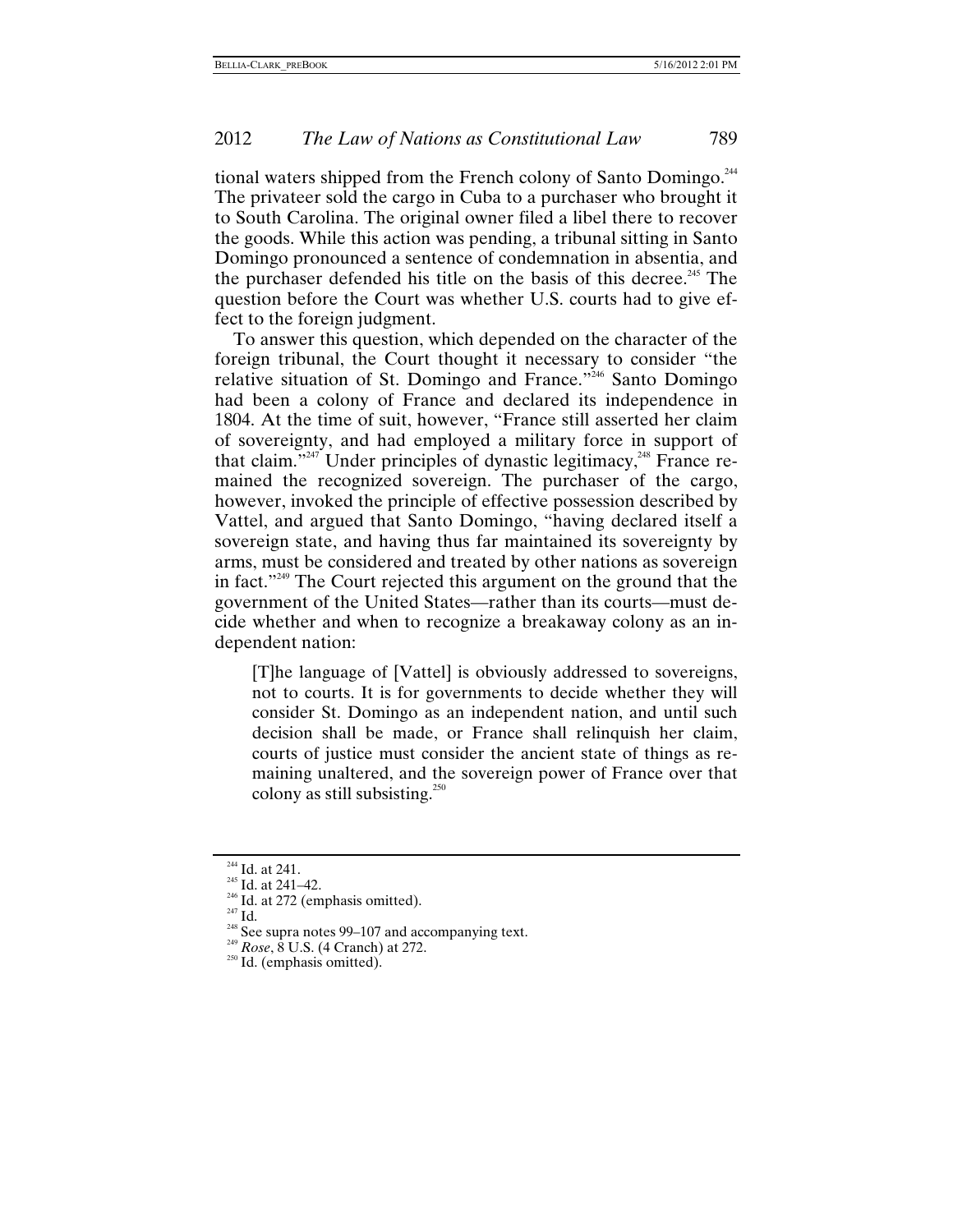A premise of this conclusion was that judicial recognition of Santo Domingo as an independent nation—while France still claimed sovereignty—would contradict the United States' recognition of France and risk war with that nation. Recognition of France necessarily implied that the United States would respect "that exclusive dominion which every nation possesses within its own territory.["251](#page-62-0) Failure to respect France's sovereignty over all of its territory would have violated that nation's perfect rights under the law of nations and given it just cause for war. Accordingly, the Court concluded that decisions regarding when and how to recognize Santo Domingo as an independent nation must be made by the political branches rather than the courts. $252$ 

The Court applied the same principle in subsequent cases. In 1818 in *Gelston v. Hoyt* (another case involving Santo Domingo), Justice Story stated on behalf of the Court that "[n]o doctrine is better established, than that it belongs exclusively to governments to recognise new states in the revolutions which may occur in the world."<sup>253</sup> Accordingly, "until such recognition, either by our own government, or the government to which the new state belonged, courts of justice are bound to consider the ancient state of things as remaining unaltered."<sup>254</sup>

The same year, Chief Justice Marshall observed in *United States v. Palmer* that "questions which respect the rights of a part of a foreign empire, which asserts, and is contending for its independence," are "generally rather political than legal in their character."[255](#page-62-4) Under the Constitution's allocation of powers, he explained, such questions are for the political branches rather than the courts to decide:

<span id="page-62-1"></span>

<span id="page-62-0"></span><sup>&</sup>lt;sup>251</sup> Id. at 274.<br><sup>252</sup> The Court ultimately ruled in favor of the original owner because the ship "was captured more than *ten* leagues from the coast of St. Domingo, [and] was never carried within the jurisdiction of the tribunal of that colony." Id. at 276. "If the court of St. Domingo had jurisdiction of the case, its sentence is conclusive." Id. In this case, however, because the court of Santo Domingo never obtained jurisdiction over the goods, the Court concluded that "the proceedings are *coram non judice*, and must be disregarded." Id. 253 16 U.S. (3 Wheat.) 246, 324 (1818). Here, as Justice Iredell had in *Talbot*, Justice

<span id="page-62-2"></span>Story used the phrase "the government" to refer to the political branches of the federal government as contradistinguished from the judiciary.

<span id="page-62-4"></span><span id="page-62-3"></span>

<sup>&</sup>lt;sup>254</sup> Id. 255 16 U.S. (3 Wheat.) 610, 626, 634 (1818).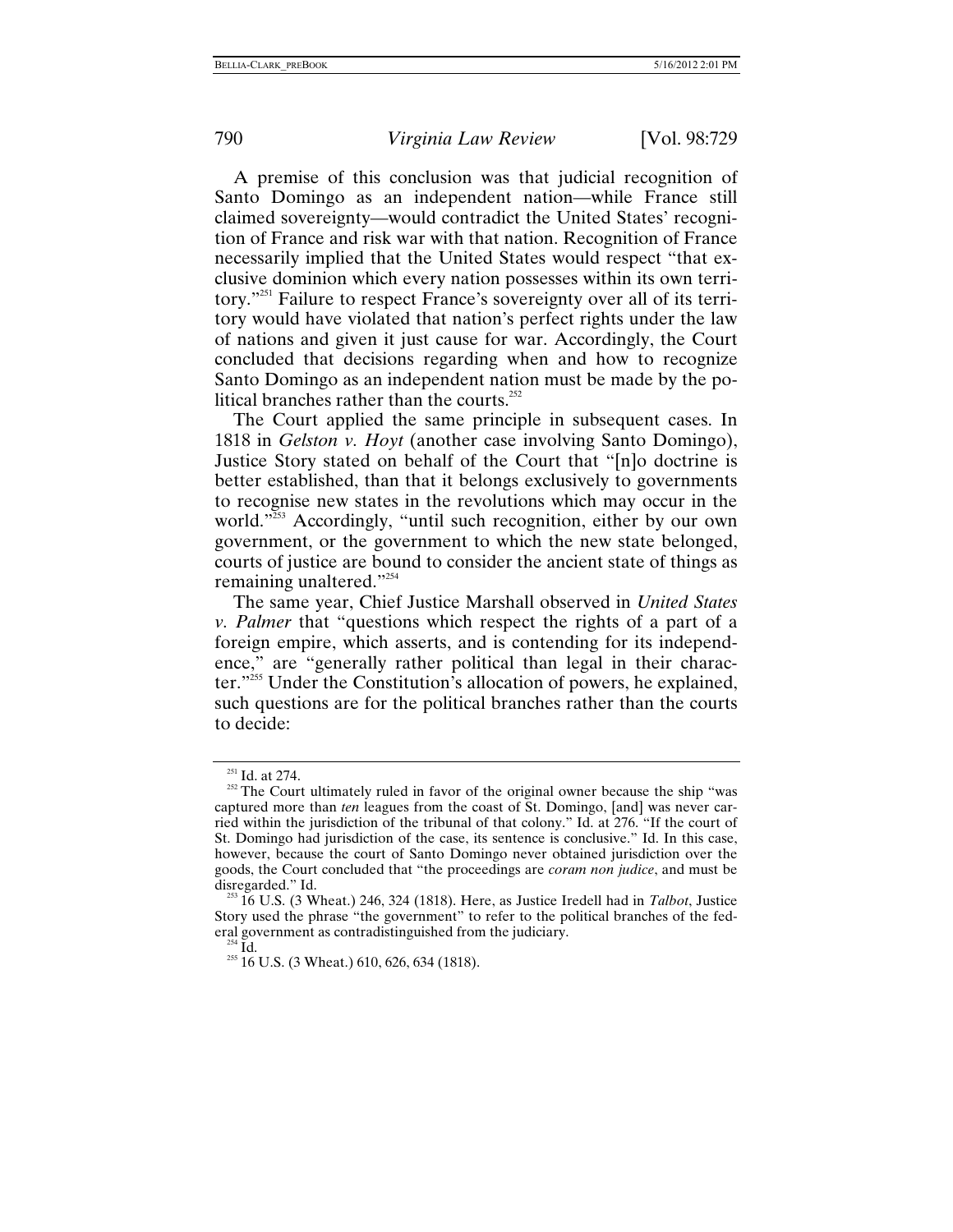They belong more properly to those who can declare what the law shall be; who can place the nation in such a position with respect to foreign powers as to their own judgment shall appear wise; to whom are entrusted all its foreign relations; than to that tribunal whose power as well as duty is confined to the application of the rule which the legislature may prescribe for it. In such contests a nation may engage itself with the one party or the other—may observe absolute neutrality—may recognize the new state absolutely—or may make a limited recognition of it.<sup>[256](#page-63-0)</sup>

In accordance with these principles, the Court made clear the following year in *The Divina Pastora* that the Constitution required it to apply the law of nations to uphold recognition determinations by the political branches. When "the government of the United States ... recognize<sup>[s]</sup> the existence of a civil war between Spain and her colonies, but remain[s] neutral, the Courts of the Union are bound to consider as lawful, those acts which war authorizes, and which the new governments in South America may direct against their enemy."<sup>257</sup> Conversely, when "the Government of the United States" has not "acknowledged the existence of any Mexican republic or state at war with Spain," the Court cannot "consider as legal, any acts done under the flag and commission of such republic or state."[258](#page-63-2) Such cases underscored the Marshall Court's position that the proceedings of U.S. courts with respect to foreign nations "depend . . . entirely on the course of the government."<sup>[259](#page-63-3)</sup>

<span id="page-63-0"></span><sup>&</sup>lt;sup>256</sup> Id. at 634. In accordance with this view, Chief Justice Marshall, sitting as a Circuit Justice, opined a year earlier that because "our executive had never recognized the independence of Buenos Ayres [from Spain], it was not competent to the court to pronounce its independence." United States v. Hutchings, 26 F. Cas. 440, 442 (Mar-

<span id="page-63-3"></span><span id="page-63-2"></span>

<span id="page-63-1"></span>shall, Circuit Justice, C.C.D. Va. 1817) (No. 15,429).<br><sup>257</sup> The Divina Pastora, 17 U.S. (4 Wheat.) 52, 63–64 (1819).<br><sup>258</sup> The Nueva Anna, 19 U.S. (6 Wheat.) 193, 193–94 (1821).<br><sup>259</sup> Palmer, 16 U.S. (3 Wheat.) at 634–35 the political question doctrine, particularly the idea that courts will not adjudicate cases involving "a textually demonstrable constitutional commitment of the issue to a coordinate political department." Baker v. Carr, 369 U.S. 186, 217 (1962). Whether one chooses to characterize these decisions as political question cases or constitutional decisions, however, the essential inquiry remains the same. As Professor Wechsler has observed, "all the [political question] doctrine can defensibly imply is that the courts are called upon to judge whether the Constitution has committed to another agency of government the autonomous determination of the issue raised, a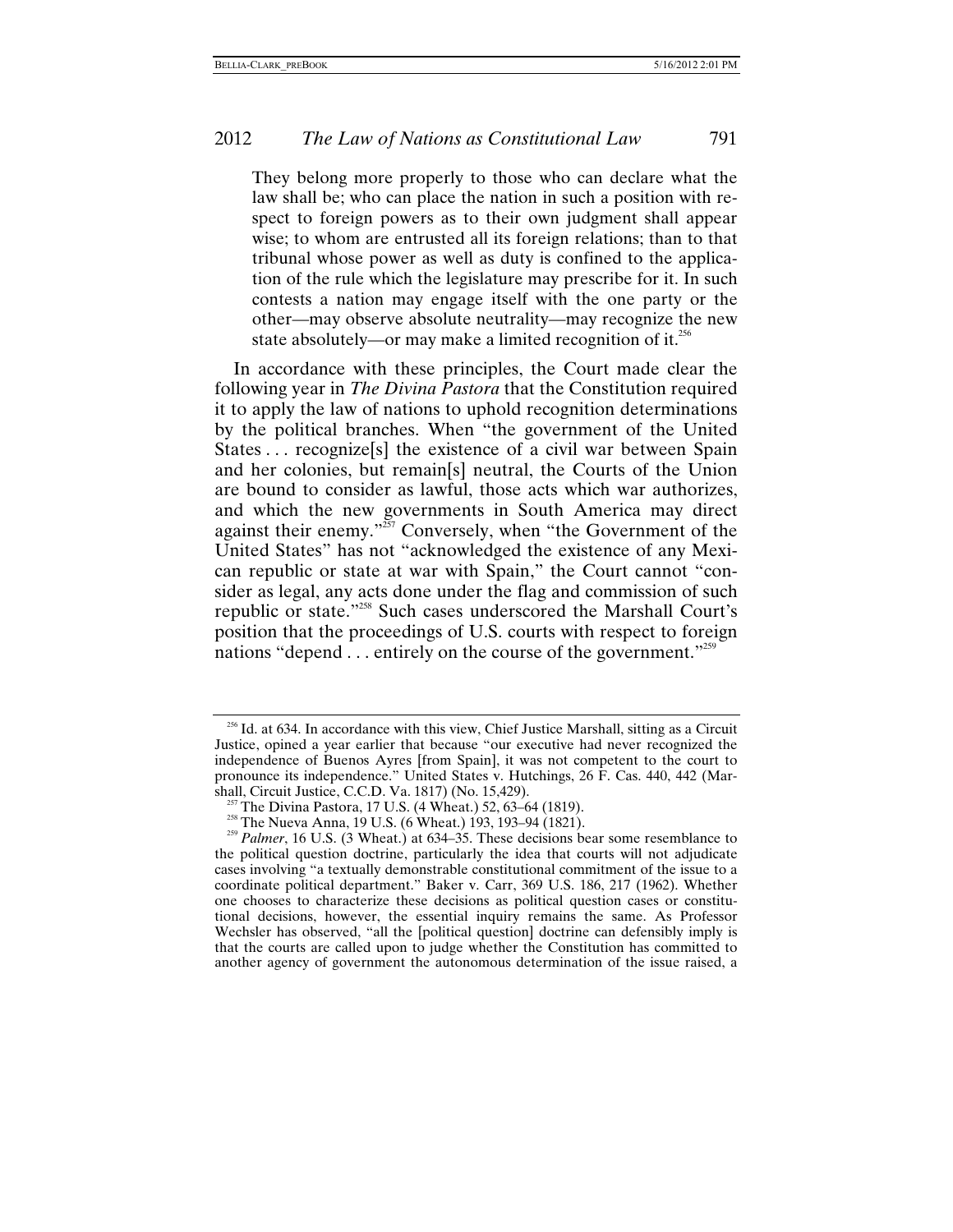#### *2. Preserving Exclusive Political Branch Prerogatives*

In addition to upholding the rights of recognized foreign states under the law of nations, the Marshall Court developed several doctrines designed to ensure that the political branches—rather than courts—made sensitive decisions either to abrogate another nation's rights under the law of nations or to take actions apt to trigger or escalate hostilities with another nation.

First, the Supreme Court adopted a clear statement requirement designed to ensure that the political branches acted knowingly and intentionally in abrogating the rights of foreign nations, and that courts would not inadvertently abrogate such rights. A clear statement requirement erred in favor of upholding the rights of foreign sovereigns because erroneous abrogation of such rights would contradict recognition and could even lead to war. *Murray v. The*  Schooner Charming Betsy<sup>260</sup> is illustrative. During the undeclared hostilities with France, Congress enacted the Non-Intercourse Act of 1800, prohibiting commercial intercourse between residents of the United States and residents of any French territory.<sup>261</sup> The Court construed this Act not to authorize seizure of an Americanbuilt Danish vessel purchased from an American captain at a Danish island and used by an American-born Danish burgher to conduct trade with a French island.<sup>262</sup> Seizure of the vessel would have violated the right of Denmark—a recognized sovereign—to engage in neutral commerce. Chief Justice Marshall, writing for the Court, began by observing that a federal statute "ought never to be construed to violate the law of nations if any other possible construction remains, and consequently can never be construed to violate neutral rights, or to affect neutral commerce, further than is warranted by the law of nations as understood in this country."<sup>263</sup> He determined that the Non-Intercourse Act did not plainly express such an intent: "If it was intended that any American vessel sold to a neutral should, in the possession of that neutral, be liable to the

finding that itself requires an interpretation." Herbert Wechsler, Toward Neutral Principles of Constitutional Law, 73 Harv. L. Rev. 1, 7–8 (1959).<br><sup>260</sup> 6 U.S. (2 Cranch) 64 (1804).<br><sup>261</sup> Non-Intercourse Act, ch. 10, § 1, 2 Stat. 7, 8 (1800) (expired 1801).<br><sup>262</sup> Charming Betsy, 6 U.S. (2 Cranch) at 6

<span id="page-64-0"></span>

<span id="page-64-1"></span>

<span id="page-64-3"></span><span id="page-64-2"></span>United States in 1792, and the United States received Denmark's ambassador in 1801.<br><sup>263</sup> Id. at 118.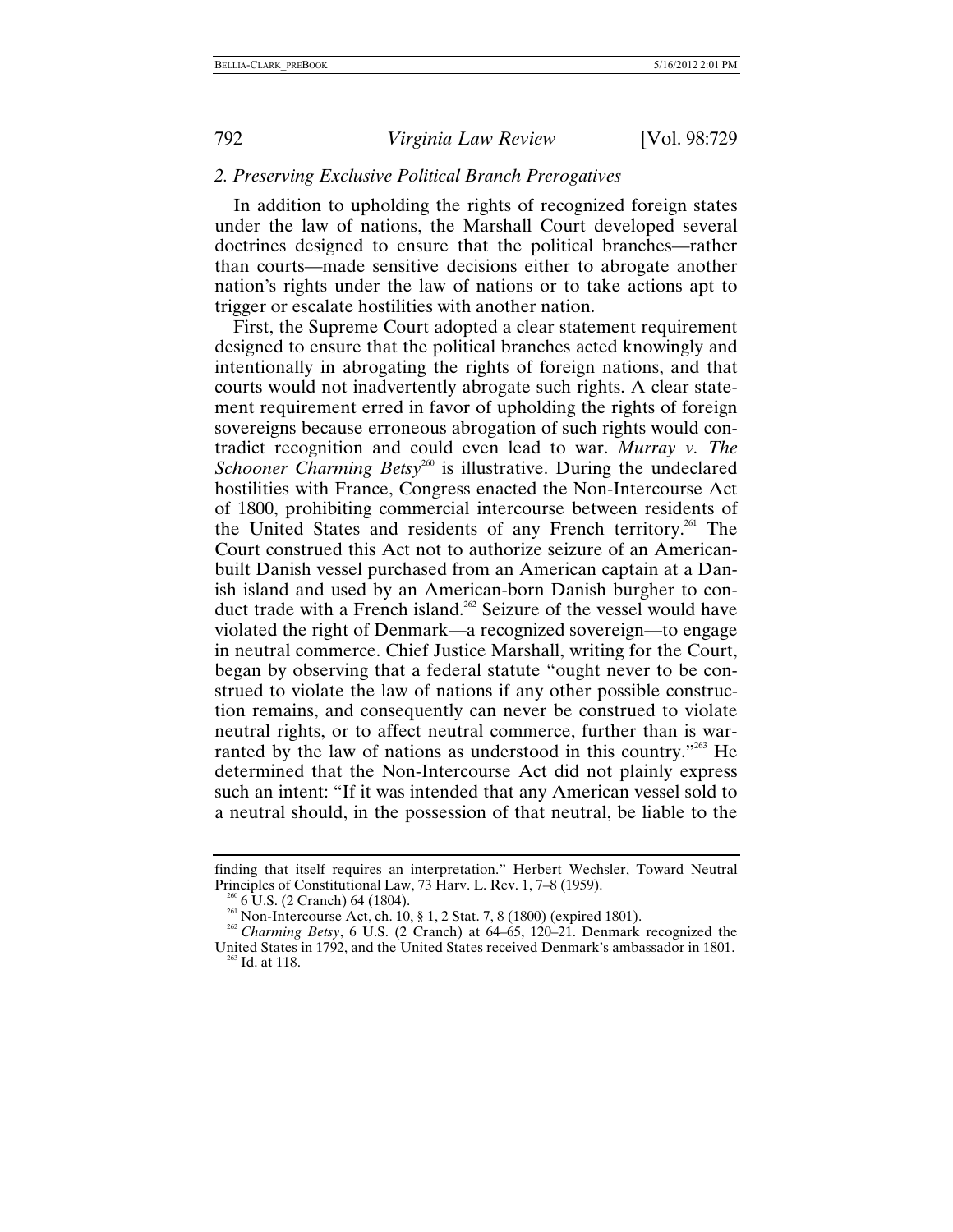commercial disabilities imposed on her while she belonged to citizens of the United States, such extraordinary intent ought to have been plainly expressed."<sup>[264](#page-65-0)</sup>

The Court did not invoke Articles I and II in its analysis, but the whole point of the canon was to ensure that the political branches—rather than courts—made the "extraordinary" decision to abrogate another country's rights under the law of nations. Although the Court did not spell out the potential adverse consequence of such abrogation (war), this aspect of the law of nations was well known at the time. From this perspective, a clear statement requirement prevented courts from usurping at least two powers assigned by the Constitution to the political branches. First, a judicial decision interfering with neutral rights would have contradicted the political branches' recognition of Denmark by denying rights associated with recognition. Second, a judicial decision interfering with Denmark's perfect right to engage in neutral commerce may have usurped the political branches' exclusive authority to initiate war by generating hostilities between the United States and Denmark[.265](#page-65-1) The *Charming Betsy* canon prevented courts from interpreting ambiguous statutes to interfere with other nations' established rights unless Congress and the President clearly manifested their intention to do so.

In *The Schooner Exchange v. McFaddon*, the Court applied a similar clear statement requirement to uphold a usage of nations exempting foreign warships from a nation's territorial jurisdiction.<sup>266</sup> The Court based its decision to adhere to this usage on the Constitution's allocation of powers. The case began when the original owners of a French warship anchored in the port of Philadelphia initiated a libel to recover the vessel on the grounds that French nationals had "violently and forcibly taken" the ship from them on the high seas "in violation of the rights of the libellants, and of the law of nations."<sup>267</sup> Because "no sentence or decree of condemnation had been pronounced against her, by any [French] court of competent jurisdiction," the law of nations did not pre-

<span id="page-65-1"></span>

<span id="page-65-0"></span><sup>&</sup>lt;sup>264</sup> Id. at 119 (emphasis omitted).<br><sup>265</sup> See 2 Vattel, supra note 67, bk. III, §§ 111–12, at 39–40 (recognizing the perfect right of a neutral nation to engage in neutral trade).<br><sup>266</sup> 11 U.S. (7 Cranch) 116, 146–47 (1812).<br><sup>267</sup> Id. at 117.

<span id="page-65-2"></span>

<span id="page-65-3"></span>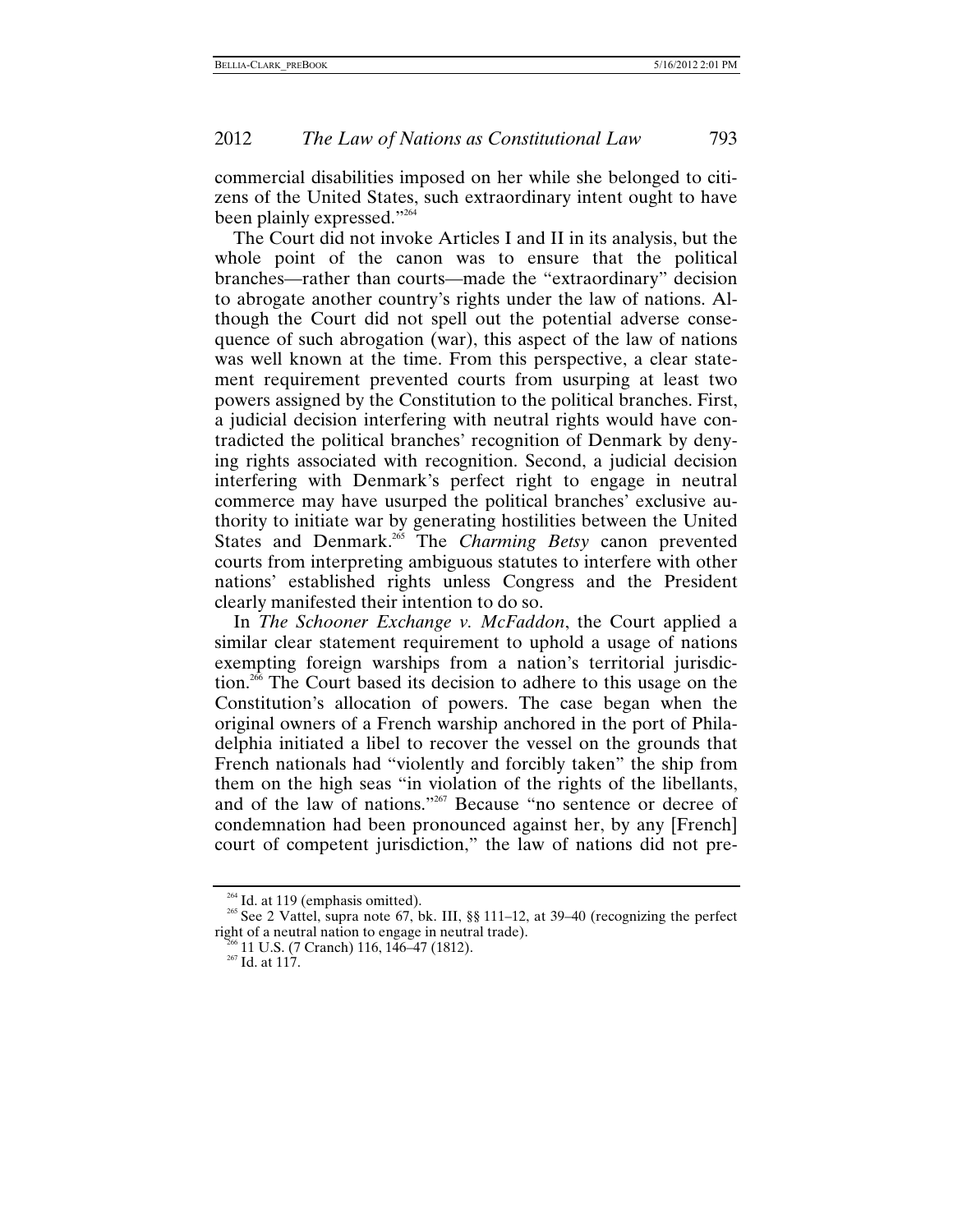clude an inquiry into title (as was the case in *Peters*).<sup>268</sup> Accordingly, as stated by the Court, the question was "whether an American citizen can assert, in an American court, a title to an armed national vessel [of another country], found within the waters of the United States."<sup>[269](#page-66-1)</sup>

Some background—including the expedited disposition of the case—helps to illuminate the Supreme Court's decision. The plaintiffs filed their libel against the French warship in the district court on August 24, 1811, claiming that it had been illegally seized from them on the high seas. In response, the U.S. Attorney "(at the instance of the executive department of the government of the United States, as it is understood,) filed a *suggestion*" of immunity with the court.<sup>270</sup> This suggestion was based, in part, on "the political relations between the United States and France."<sup>271</sup> According to the U.S. Attorney,

[I]n as much as there exists between the United States of America and Napoleon, emperor of France . . . a state of peace and amity; the public vessels of [France]... may freely enter the ports and harbors of the said United States, and at pleasure depart therefrom without seizure, arrest, detention or molesta- $\arctan^{272}$ 

The district court agreed and dismissed the case on October 4, 1811 on the ground that "a public armed vessel of a foreign sovereign, in amity with our government, is not subject to the ordinary judicial tribunals of the country."<sup>273</sup> The circuit court reversed this determination on October 28, 1811, and the U.S. Attorney appealed to the Supreme Court.<sup>274</sup> Because this was "a cause in which the sovereign right claimed by NAPOLEON, the reigning emperor of the French, and the political relations between the United States and France, were involved," the Court accepted the Attorney

<span id="page-66-0"></span><sup>&</sup>lt;sup>268</sup> Id. at 117, 146–47.<br><sup>269</sup> Id. at 135.<br><sup>270</sup> Id. at 117–18.<br><sup>271</sup> Id. at 116.<br><sup>272</sup> Id. at 118. <sup>273</sup> Id. at 119–20.<br><sup>274</sup> Id. at 120.

<span id="page-66-1"></span>

<span id="page-66-2"></span>

<span id="page-66-3"></span>

<span id="page-66-4"></span>

<span id="page-66-5"></span>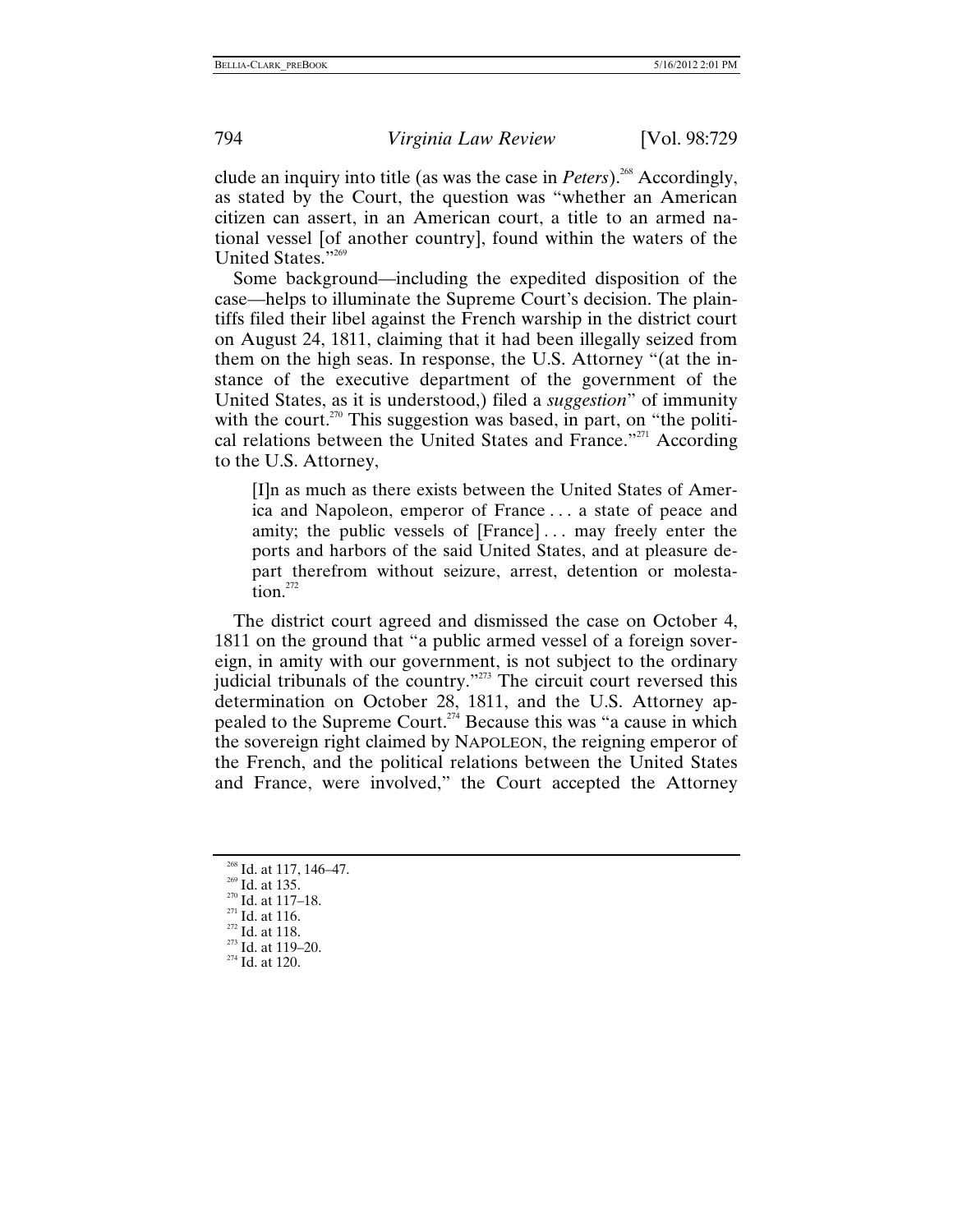General's request that the case be heard "in preference to other causes which stood before it on the docket."<sup>[275](#page-67-0)</sup>

The case was argued on February 24,  $1812^{276}$  At argument, the U.S. Attorney maintained that the Constitution's allocation of powers compelled reversal. In his view, "[i]f the courts of the United States should exercise such a jurisdiction[,] it will amount to a judicial declaration of war."<sup>277</sup> Indeed, he went so far as to argue that the judiciary's exercise of jurisdiction in a case of this nature "will absorb all the functions of government, and leave nothing for the legislative or executive departments to perform."[278](#page-67-3) Presumably because of the threat this case posed to U.S.-French relations, the Supreme Court handed down its decision in favor of immunity just one week after argument, on March 3,  $1812.^{279}$ 

The Supreme Court made clear that its decision to uphold the immunity of foreign warships was a consequence of the Constitution's allocation of powers. The Court began by explaining that immunity for foreign warships in the United States could not derive its "validity from an external source" because the "jurisdiction of the nation within its own territory is necessarily exclusive and absolute."[280](#page-67-5) Thus, such immunity "must be traced up to the consent of the nation itself" in conformity with "those principles of national and municipal law by which it ought to be regulated."[281](#page-67-6) In this case, the Court suggested that the United States' consent could be inferred from the practice of nations toward foreign warships an "implication" that only "the sovereign power of the nation" could destroy.<sup>282</sup>

The Court's decision thus appeared to rest on the Constitution's allocation of war and reprisal powers to the political branches. A judicial decision upholding seizure of a French warship almost certainly would have triggered hostilities with France. If the "sovereign power" to authorize such a seizure and thereby commence hostilities rested solely with the political branches, then courts

<span id="page-67-0"></span><sup>&</sup>lt;sup>275</sup> Id. at 116 (emphasis omitted).<br><sup>276</sup> Id.<br><sup>277</sup> Id. at 126.<br><sup>278</sup> Id. at 135.<br><sup>280</sup> Id. at 136.<br><sup>281</sup> Id. at 135–36.<br><sup>281</sup> Id. at 146.

<span id="page-67-1"></span>

<span id="page-67-2"></span>

<span id="page-67-3"></span>

<span id="page-67-4"></span>

<span id="page-67-5"></span>

<span id="page-67-7"></span><span id="page-67-6"></span>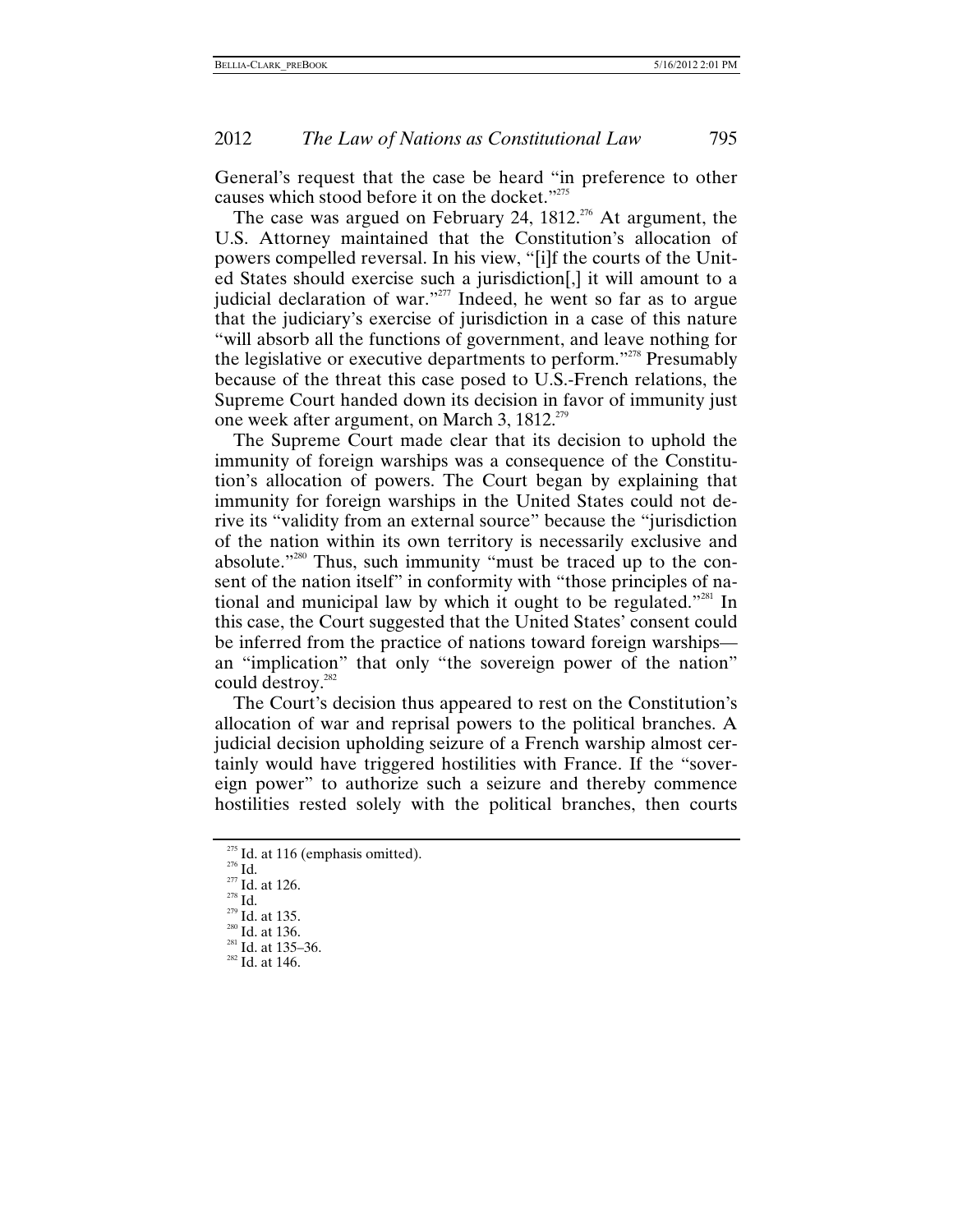would have to treat warships as immune from process until the political branches instructed otherwise. Chief Justice Marshall acknowledged that, "[w]ithout doubt, the sovereign of the place is capable of destroying" the immunity suggested by the practice of nations.<sup>283</sup> "He may claim and exercise jurisdiction either by employing force, or by subjecting such vessels to the ordinary tribunals.["284](#page-68-1) The first method would involve the use of force (including a reprisal), and the second would involve the exercise of legislative power. Because the political branches had taken neither course, courts had to consider "national ships of war, entering the port of a friendly power open for their reception, ... as exempted by the consent of [the sovereign] power from its jurisdiction."[285](#page-68-2) A contrary decision would have risked military retaliation by France.

Perhaps for this reason, the Supreme Court again took the added precaution of requiring the political branches to express any contrary instructions clearly. Congress had arguably conferred jurisdiction over libel suits like this one by vesting the district courts with general admiralty jurisdiction. The Court, however, construed the Judiciary Act narrowly not to confer jurisdiction over warships. According to the Court, "until [the sovereign] power be exerted *in a manner not to be misunderstood*, the sovereign cannot be considered as having imparted to the ordinary tribunals a jurisdiction, which it would be a breach of faith to exercise."<sup>286</sup>

Significantly, Chief Justice Marshall also rejected counsel's argument that courts should deny immunity in this case because France's initial seizure of the vessel violated U.S. rights under the law of nations. In keeping with the Constitution's assignment of the reprisal power to Congress, he found "great weight" in the argument "that the sovereign power of the nation is alone competent to avenge wrongs committed by a sovereign, that the questions to which such wrongs give birth are rather questions of policy than of law, [and] that they are for diplomatic, rather than legal discussion.["287](#page-68-4) In other words, the *Schooner Exchange* Court understood

<span id="page-68-1"></span>

<span id="page-68-2"></span>

<span id="page-68-4"></span><span id="page-68-3"></span>

<span id="page-68-0"></span><sup>&</sup>lt;sup>283</sup> Id.<br><sup>284</sup> Id. 285 Id. at 145–46.<br><sup>286</sup> Id. at 146 (emphasis added). <sup>287</sup> Id.; see also The Nereide, 13 U.S. (9 Cranch) 388 (1815), discussed infra notes 299–301 and accompanying text.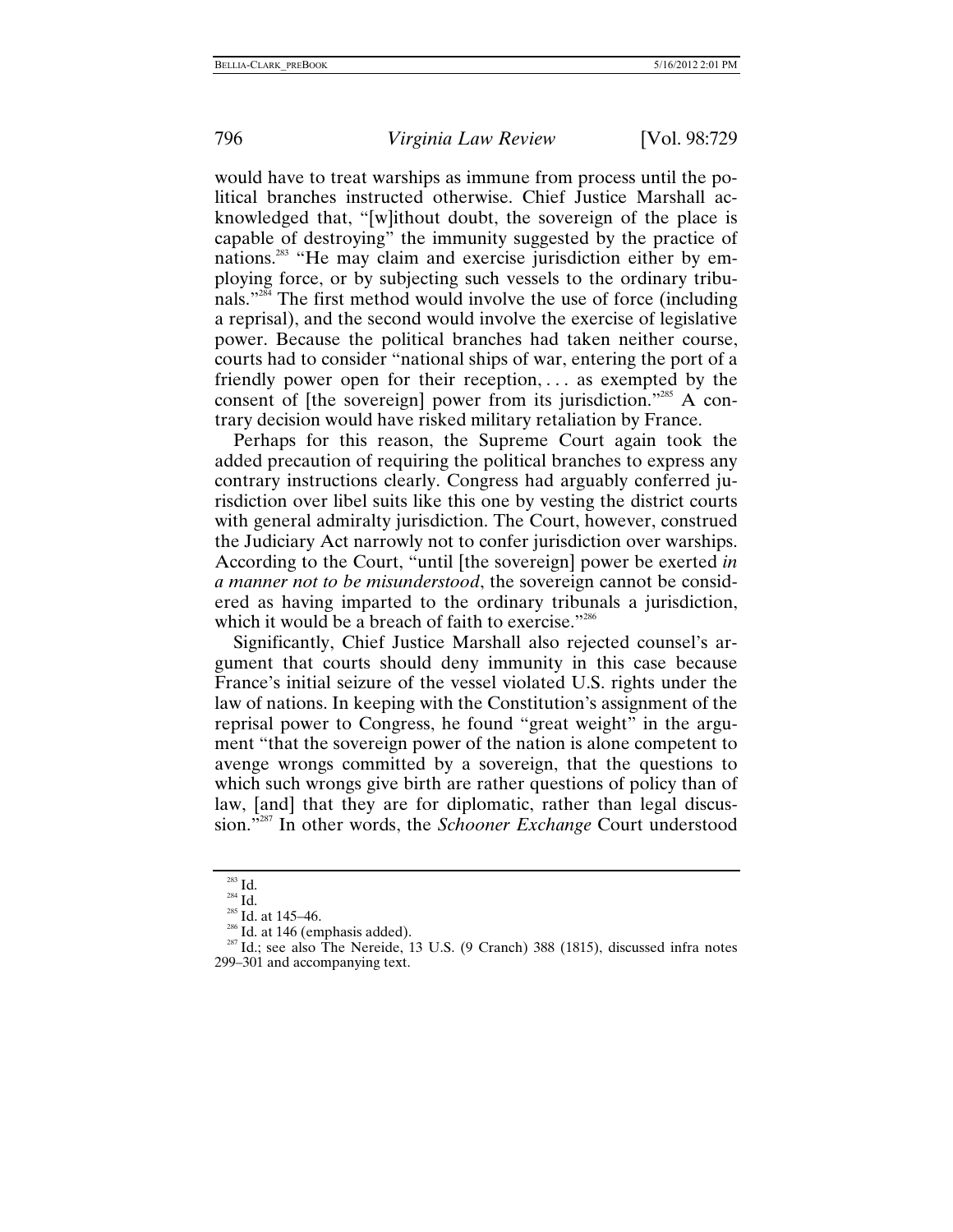the Constitution to assign the political branches—rather than courts—the responsibility for deciding whether and when to take action against a foreign sovereign in response to its improper seizure of the ship in question.

The Marshall Court again preserved the exclusive powers of the political branches to conduct war and make rules regarding captures in *Brown v. United States*. [288](#page-69-0) In *Brown*, the Court considered whether the U.S. Attorney for the District of Massachusetts could lawfully confiscate British property (550 tons of pine timber scheduled to be shipped from the United States to Great Britain) found within the United States when the War of 1812 broke out with England. The Act of Congress declaring war against Britain authorized the President to issue commissions to privateers to capture British vessels and goods on the high seas, but said nothing about the property of British subjects found on land.<sup>289</sup> Apparently acting without the President's knowledge or approval, the U.S. At-torney filed a libel to condemn the timber as enemy property.<sup>[290](#page-69-2)</sup>

Chief Justice Marshall had "no doubt" that the United States had "power" to confiscate this property under the law of nations: "That war gives to the sovereign full right to take the persons and confiscate the property of the enemy wherever found, is conceded.["291](#page-69-3) But Marshall rejected any suggestion that this principle of the law of nations "constitutes a rule which acts directly upon the thing itself by its own force, and not through the sovereign power."<sup>292</sup> "[W]ar is not an absolute confiscation of this property, but simply confers the right of confiscation" upon the sovereign.<sup>[293](#page-69-5)</sup> A sovereign's decision to exercise this right "depends on political considerations which may continually vary.["294](#page-69-6)

The Constitution, Marshall explained, gives Congress—rather than courts—the power to decide whether the United States will confiscate enemy property during war: "from the structure of our

<span id="page-69-2"></span><span id="page-69-1"></span>

<span id="page-69-0"></span><sup>&</sup>lt;sup>288</sup> 12 U.S. (8 Cranch) 110 (1814).<br><sup>289</sup> Act of June 18, 1812, ch. 102, 2 Stat. 755.<br><sup>290</sup> *Brown*, 12 U.S. (8 Cranch) at 121–22. Marshall specifically noted that the U.S. Attorney did not seem to have "made the seizure under any instructions from the president of the United States." Id.<br><sup>291</sup> Id. at 122.<br><sup>292</sup> Id. at 128.<br><sup>293</sup> Id. at 123.<br><sup>294</sup> Id. at 128.

<span id="page-69-3"></span>

<span id="page-69-4"></span>

<span id="page-69-5"></span>

<span id="page-69-6"></span>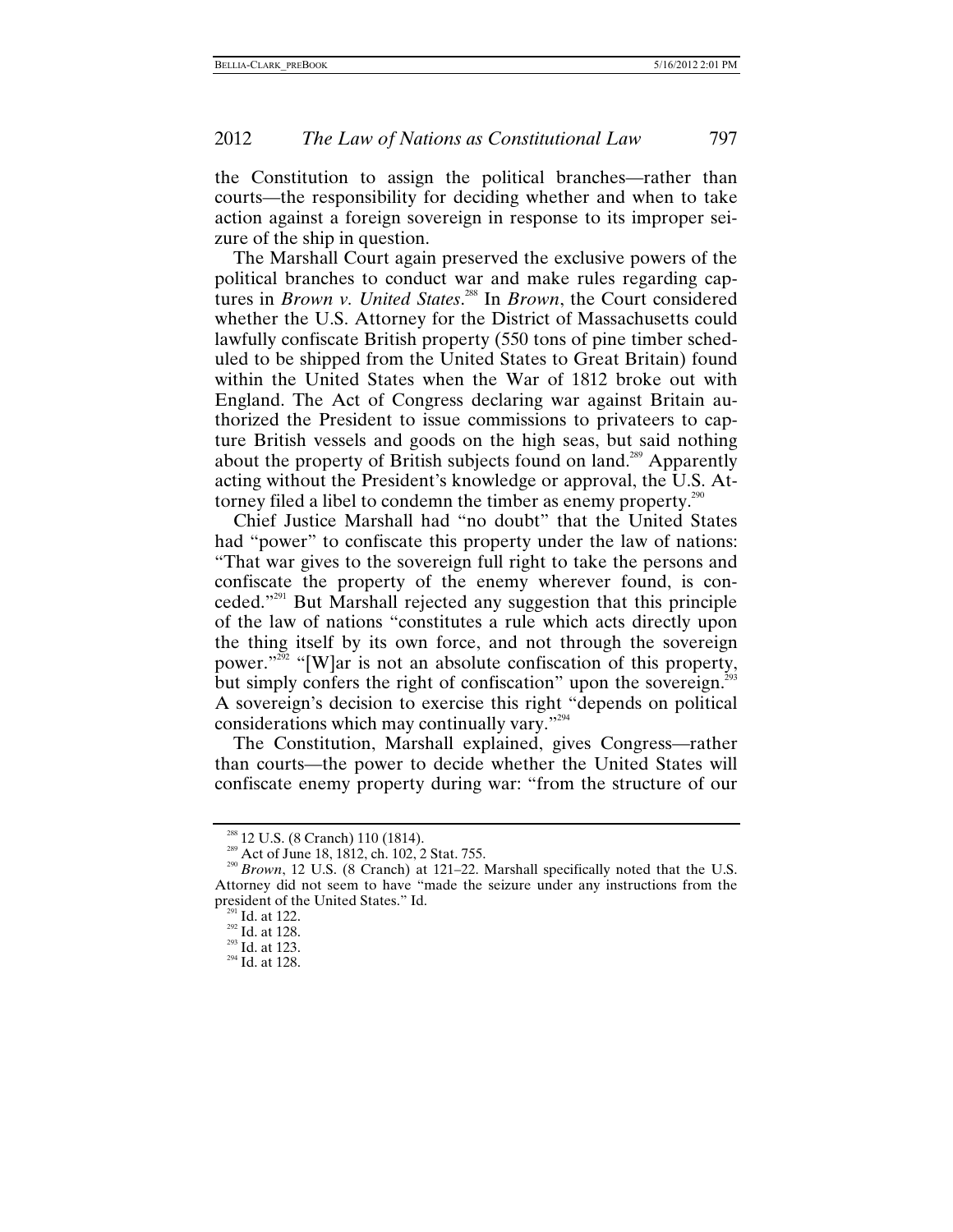government, proceedings to condemn the property of an enemy found within our territory at the declaration of war, can be sustained only upon the principle that they are instituted in execution of some existing law  $\ldots$ ."<sup>295</sup> "Like all other questions of policy," the question whether to confiscate enemy property found within the United States, "is proper for the consideration of a department which can modify it at will; not for the consideration of a department which can pursue only the law as it is written. It is proper for the consideration of the legislature, not of the executive or judiciary."[296](#page-70-1) Thus, "until that will shall be expressed, no power of condemnation can exist in the Court.["297](#page-70-2)

Understood against background principles of the law of nations, *Brown* rested on the Constitution's allocation of war powers, particularly the power to make rules governing wartime captures. Recognition of Great Britain did not render the property of its citizens immune from capture during war. To the contrary, the law of nations clearly permitted the United States to capture enemy property on land during a war. Any decision to do so, however, would have escalated the war, encouraged Britain to confiscate American property in England, and made peace harder to achieve. Given these consequences for the conduct of the war with Great Britain, it is not surprising that the Court understood the Constitution to require Congress—rather than courts—to make the decision to authorize such captures and risk such consequences.<sup>298</sup>

Finally, the Supreme Court again upheld the exclusive powers of the political branches to retaliate against other nations in *The Nereide*<sup>299</sup> a well-known prize case from 1815. The question was whether a United States privateer should be held liable for violating the neutral rights of Spain by capturing goods belonging to a neutral (Spanish) individual found on an enemy (English) vessel. The privateer urged the Court to uphold his capture of Spanish property on the ground that "Spain . . . would subject American

<span id="page-70-1"></span>

<span id="page-70-3"></span><span id="page-70-2"></span>

<span id="page-70-0"></span><sup>&</sup>lt;sup>295</sup> Id. at 123.<br><sup>296</sup> Id. at 129.<br><sup>297</sup> Id. at 123.<br><sup>298</sup> We take no position here on the relative constitutional powers of Congress and the President in this context. See Bellia & Clark, Political Branches, supra note 128, at 1810–20 (describing the Supreme Court's shifting understanding of the relative powers of Congress and the President to depart from the law of nations). <sup>299</sup> 13 U.S. (9 Cranch) 388 (1815).

<span id="page-70-4"></span>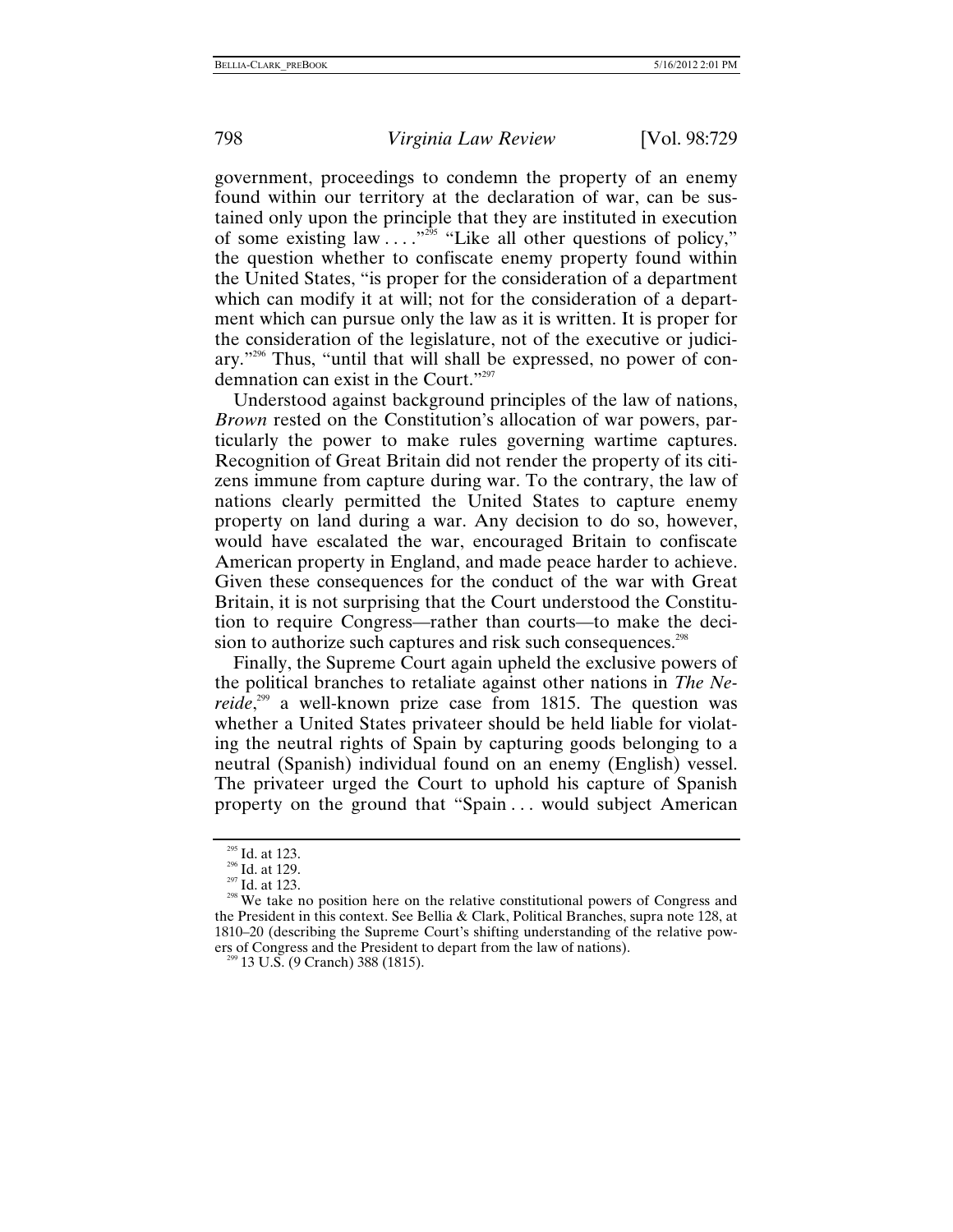property, under similar circumstances, to confiscation."<sup>300</sup> In rejecting this claim, the Court made plain that the Constitution entrusted the political branches with the exclusive power of deciding whether and how to retaliate against a nation or its subjects for their misconduct:

[T]he Court is decidedly of opinion that reciprocating to the subjects of a nation, or retaliating on them, its unjust proceedings towards our citizens, is a political not a legal measure. It is for the consideration of the government not of its Courts. The degree and the kind of retaliation depend entirely on considerations foreign to this tribunal. It may be the policy of the nation to avenge its wrongs in a manner having no affinity to the injury sustained, or it may be its policy to recede from its full rights and not to avenge them at all. It is not for its Courts to interfere with the proceedings of the nation and to thwart its views. It is not for us to depart from the beaten track prescribed for us, and to tread the devious and intricate path of politics. $301$ 

The Constitution vests the power to authorize reprisals and captures in Congress, not courts. Accordingly, the Court explained, "[i]f it be the will of the government to apply to Spain any rule respecting captures which Spain is supposed to apply to us, the government will manifest that will by passing an act for the purpose. Till such an act be passed, the Court is bound by the law of nations which is a part of the law of the land." $302$  In this context, the Captures Clause—in addition to the political branches' recognition, war, and reprisal powers—operated to make the law of nations "part of the law of the land." This constitutional allocation of powers required courts to follow the law of nations absent abrogation by the political branches.

#### *C. Modern Supreme Court Jurisprudence*

In the eighteenth century, prize cases provided frequent opportunities for courts to consider the rights of foreign sovereigns under the law of nations. The Marshall Court upheld such rights in order

<span id="page-71-0"></span> $\frac{300}{301}$  Id. at 422–23.<br> $\frac{302}{302}$  Id. at 423.

<span id="page-71-1"></span>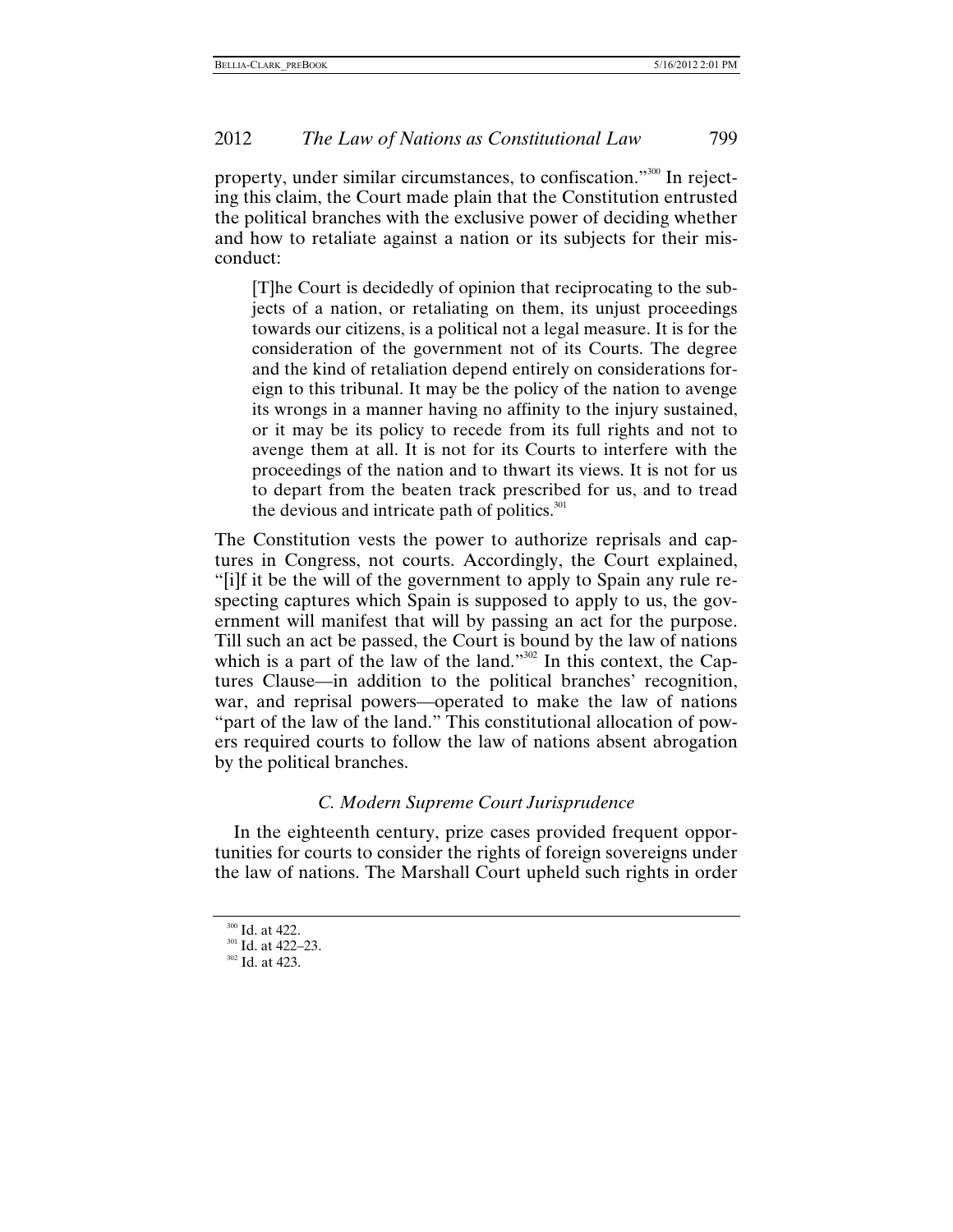to allow the political branches to decide whether, when, and how to depart from such rights in the exercise of their specific constitutional powers over recognition, war, reprisal, and capture. Privateers were rarely used after the War of 1812, and prize cases formed an increasingly small portion of the Supreme Court's docket. This did not mean, however, that the Court heard no cases involving the traditional rights of foreign sovereigns under the law of nations. In the first half of the twentieth century, the Court continued to uphold such rights in various contexts, especially in act of state cases. In several cases, the Court indicated that it was upholding the rights of foreign sovereigns in order to avoid usurping constitutional powers of the political branches, especially the recognition power. In other cases, the Court was less explicit about its rationale, but nonetheless upheld traditional sovereign rights in ways that avoided interference with the political branches' recognition and war powers. In the second half of the twentieth century, the Court continued to uphold the traditional rights of recognized foreign states, but expressed a more general separation-of-powers rationale for doing so.

### *1.* The Paquete Habana

The Supreme Court decided a significant prize case at the beginning of the twentieth century, *The Paquete Habana*. [303](#page-72-0) This case has been widely discussed in debates regarding the status of customary international law in U.S. courts because of its iconic statement, echoing the *Nereide*, that "[i]nternational law is part of our law."<sup>[304](#page-72-1)</sup> The case may be understood, however, as little more than a continuation of the Marshall Court's tradition of upholding the rights of foreign sovereigns in U.S. courts until the political branches direct otherwise. During the Spanish-American War, U.S. naval forces established a blockade near Cuba and captured two Spanish fishing vessels attempting to reach Havana. The vessels were brought to Florida where the district court, sitting in admiralty, condemned the vessels and cargoes as prizes of war.<sup>305</sup> The question before the Supreme Court was whether "the fishing smacks were

<span id="page-72-0"></span> $\frac{303}{304}$  175 U.S. 677 (1900).<br> $\frac{304}{305}$  Id. at 714.

<span id="page-72-1"></span>

<span id="page-72-2"></span>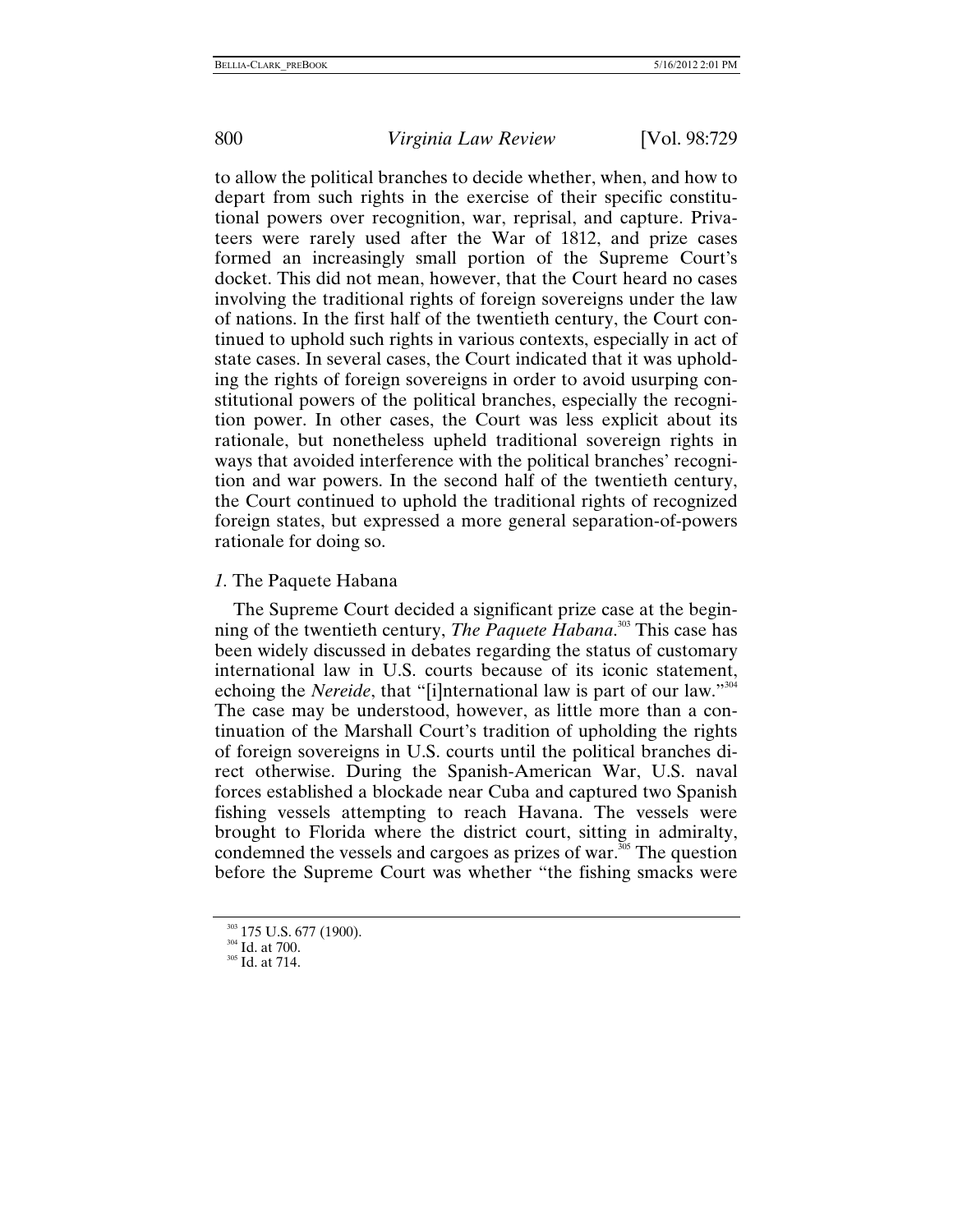subject to capture by the armed vessels of the United States during the recent war."[306](#page-73-0) Although coastal fishing vessels were not traditionally exempt from capture under the law of nations, the Court found that the exemption had "gradually ripen[ed] into a rule of international law."<sup>307</sup> The Court applied this new rule to restore the captured vessels and their cargo to their original owners.

After reviewing the practice of nations (including the United States), $308$  the Court explained in a famous passage that it would follow international law to decide "questions of right" in the absence of any "controlling executive or legislative act or judicial decision" to the contrary. $309$  According to the Court:

International law is part of our law, and must be ascertained and administered by the courts of justice of appropriate jurisdiction, as often as questions of right depending upon it are duly presented for their determination. For this purpose, where there is no treaty, and no controlling executive or legislative act or judicial decision, resort must be had to the customs and usages of civilized nations; and, as evidence of these, to the works of jurists and commentators, who by years of labor, research and experience, have made themselves peculiarly well acquainted with the subjects of which they treat.<sup>310</sup>

After reviewing the relevant decisions and commentary in detail, the Court concluded that "it is an established rule of international law, founded on considerations of humanity . . . [and] mutual convenience . . . that coast fishing vessels . . . are exempt from capture as prize of war."<sup>311</sup>

Those who argue that *The Paquete Habana* should be understood to apply customary international law as federal common law have struggled to explain the Court's repeated claim that the President could override it unilaterally through a "controlling ex-

<span id="page-73-2"></span><span id="page-73-1"></span>

<span id="page-73-0"></span><sup>&</sup>lt;sup>306</sup> Id. at 686.<br><sup>307</sup> Id.<br><sup>308</sup> The Court pointed to early American adherence to the exemption in its treaties of 1785, 1799, and 1828 with Prussia, and stressed that "[i]n the war with Mexico in 1846, the United States recognized the exemption of coast fishing boats from capture." Id. at 690–91, 696.<br><sup>309</sup> Id. at 700.<br><sup>310</sup> Id. <sup>311</sup> Id. at 708.

<span id="page-73-3"></span>

<span id="page-73-4"></span>

<span id="page-73-5"></span>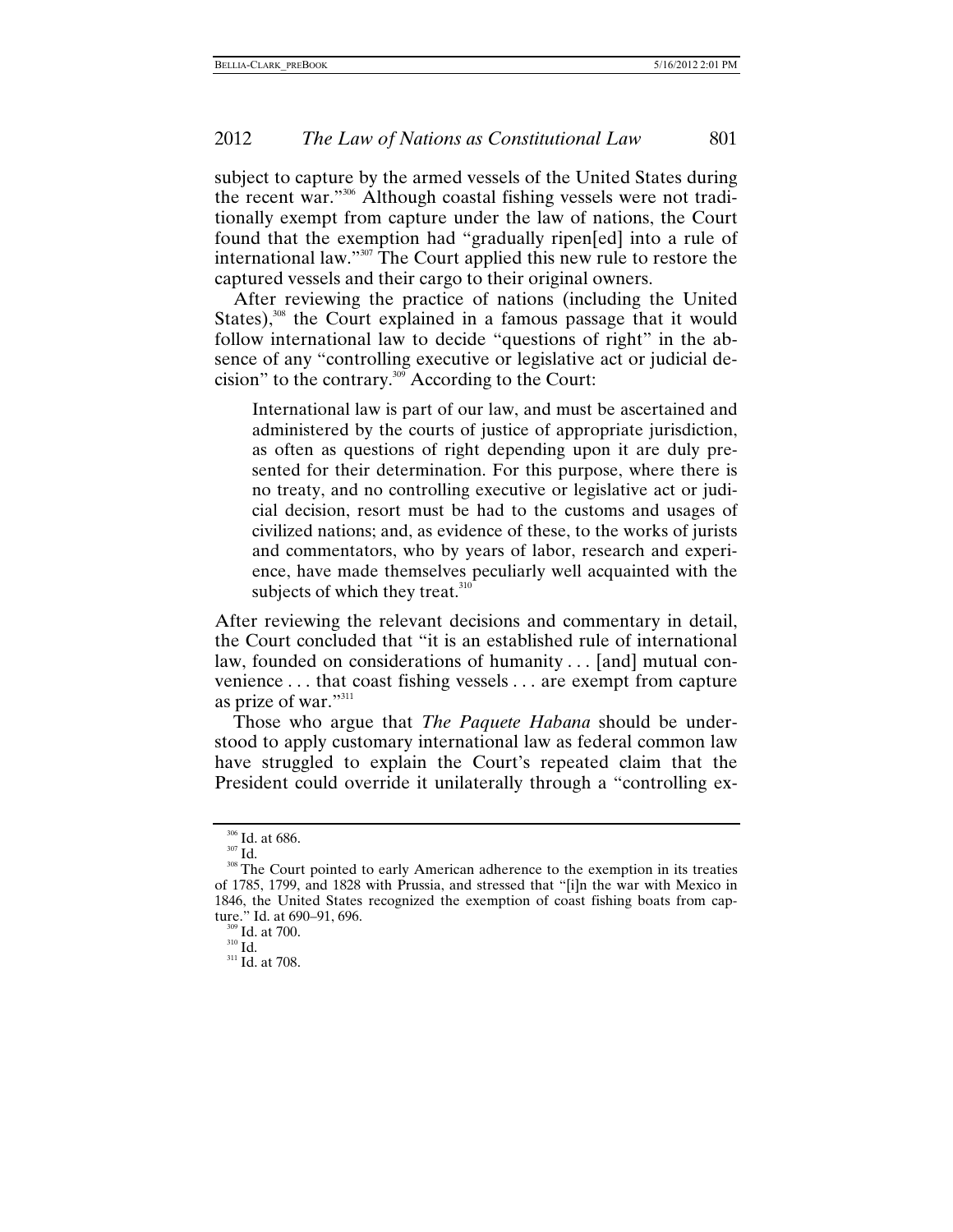ecutive act."[312](#page-74-0) The Court's claim makes sense, however, if its decision rests not on federal common law, but on the Constitution's allocation of powers to the political branches to declare, conduct, and escalate war. The Court suggested that U.S. courts should apply a rule of international law exempting fishing vessels from capture as a kind of default rule until the political branches decide otherwise in the exercise of their respective constitutional powers: "This rule of international law is one which prize courts, administering the law of nations, are bound to take judicial notice of, and to give effect to, in the absence of any treaty or other public act of their own government in relation to the matter.["313](#page-74-1) Tellingly, the Court analogized the case to *Brown v. United States*: [314](#page-74-2) *Brown* "appears to us to repel any inference that coast fishing vessels, which are exempt by the general consent of civilized nations from capture, and which no act of Congress or order of the President has expressly authorized to be taken and confiscated, must be condemned by a prize court."[315](#page-74-3) This statement suggests that—as in *Brown*—the Court was sensitive to the Constitution's allocation of powers. If, as the Court found, the law of nations had developed to grant Spanish fishing vessels immunity from capture, then a judicial decision to violate Spain's rights by permitting such captures could have escalated or prolonged hostilities between the two nations. As the Court recognized, Congress and the President—in the exercise of their constitutional powers to wage war and make captures might well decide to abrogate Spain's rights by subjecting Spanish fishing boats to confiscation. But, in the absence of clear instructions to this effect from the political branches, the Court refused to take it upon itself to override Spain's rights under the law of nations and risk escalation of the war.

<span id="page-74-0"></span><sup>312</sup> See, e.g., Michael J. Glennon, Can the President Do No Wrong?, *in* Agora: May the President Violate Customary International Law?, 80 Am. J. Int'l L. 913, 923, 927, 930 (1986) (arguing that "*The Paquete Habana* provides no support for exempting the President" from customary international law); Stephens, supra note 2, at 398 (arguing for "the federal status of customary international law" but accepting that "executive actions override inconsistent customary law").

<span id="page-74-1"></span><sup>&</sup>lt;sup>313</sup> *The Paquete Habana*, 175 U.S. at 708.<br><sup>314</sup> 12 U.S. (8 Cranch) 110 (1814).<br><sup>315</sup> *The Paquete Habana*, 175 U.S. at 711.

<span id="page-74-2"></span>

<span id="page-74-3"></span>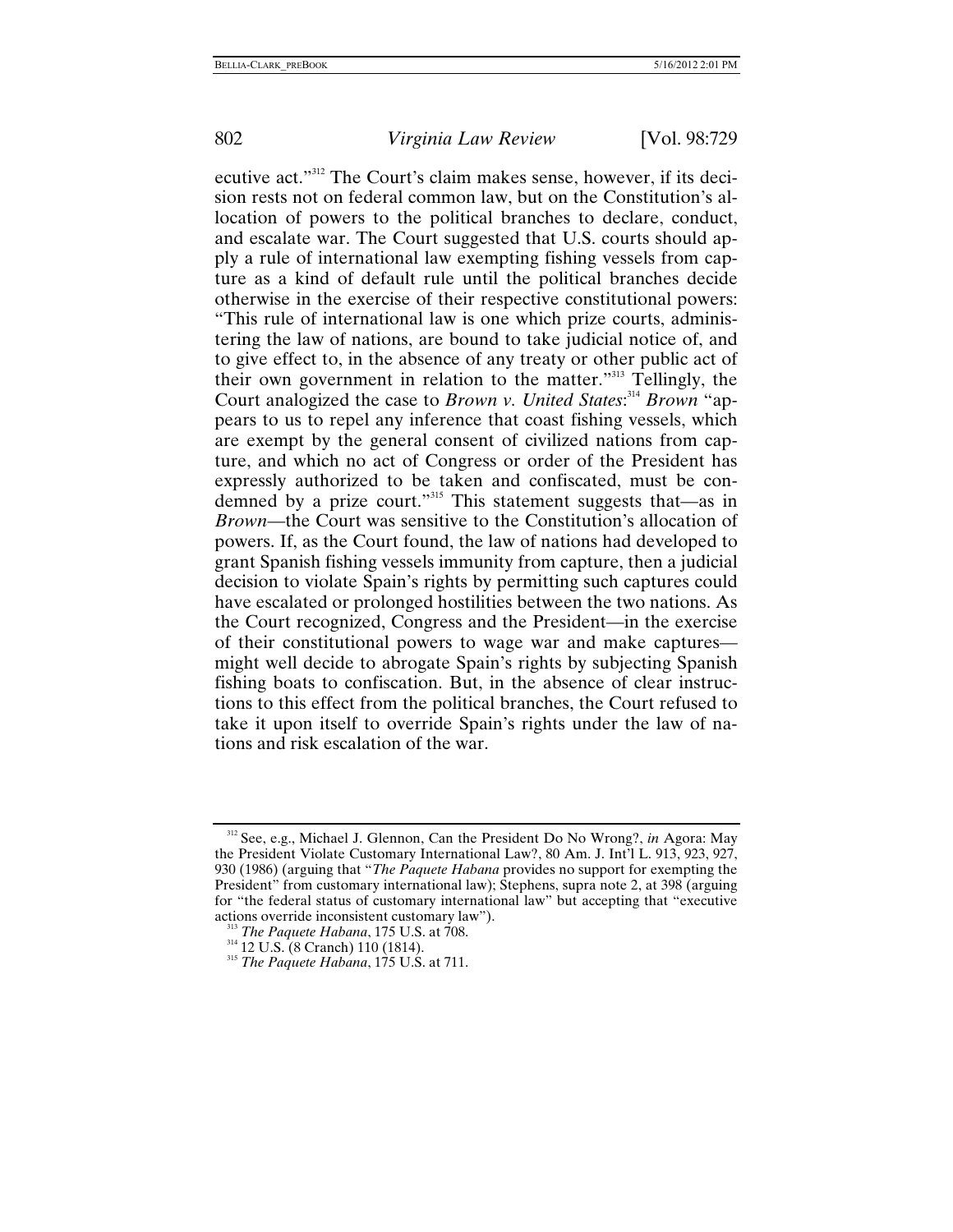#### *2. The Act of State Doctrine*

As prize cases receded into history, an important series of cases emerged that similarly called upon the Supreme Court to decide the extent to which the Constitution's allocation of powers required courts to uphold the traditional rights of foreign sovereigns under the law of nations, particularly the right to territorial sovereignty. In keeping with the Marshall Court tradition, the Court often tied its decisions in these cases to the recognition power and, more broadly, to the Constitution's allocation of powers to the political branches.

## *a. The Venezuelan Revolution*

The first significant case, *Underhill v. Hernandez*, [316](#page-75-0) arose at the end of the nineteenth century. In early 1892, a revolution began in Venezuela seeking to replace the existing government.<sup>317</sup> General Hernandez "was carrying on military operations in support of the revolutionary party."[318](#page-75-2) George Underhill was a U.S. citizen performing government contracts in Venezuela when the revolution began. Underhill sought to leave the country, but was detained and coerced to operate the city's waterworks for several months by General Hernandez and his forces before being allowed to leave.<sup>[319](#page-75-3)</sup> Underhill subsequently sued Hernandez for damages in New York federal court. The court dismissed the case on the ground that Hernandez was acting as a military commander representing a de facto government, and the court of appeals affirmed.

The Supreme Court affirmed on the basis of what has come to be known as the act of state doctrine—a doctrine that derives from traditional principles of territorial sovereignty under the law of nations and that follows from the Constitution's allocation of recognition and war powers to the political branches. Preliminarily, the Court described the obligations of third-party nations to warring factions in civil wars:

<span id="page-75-0"></span><sup>&</sup>lt;sup>316</sup> 168 U.S. 250 (1897).<br><sup>317</sup> Id. at 250–51.<br><sup>318</sup> Id. at 254.<br><sup>319</sup> Id. at 251, 254.

<span id="page-75-1"></span>

<span id="page-75-2"></span>

<span id="page-75-3"></span>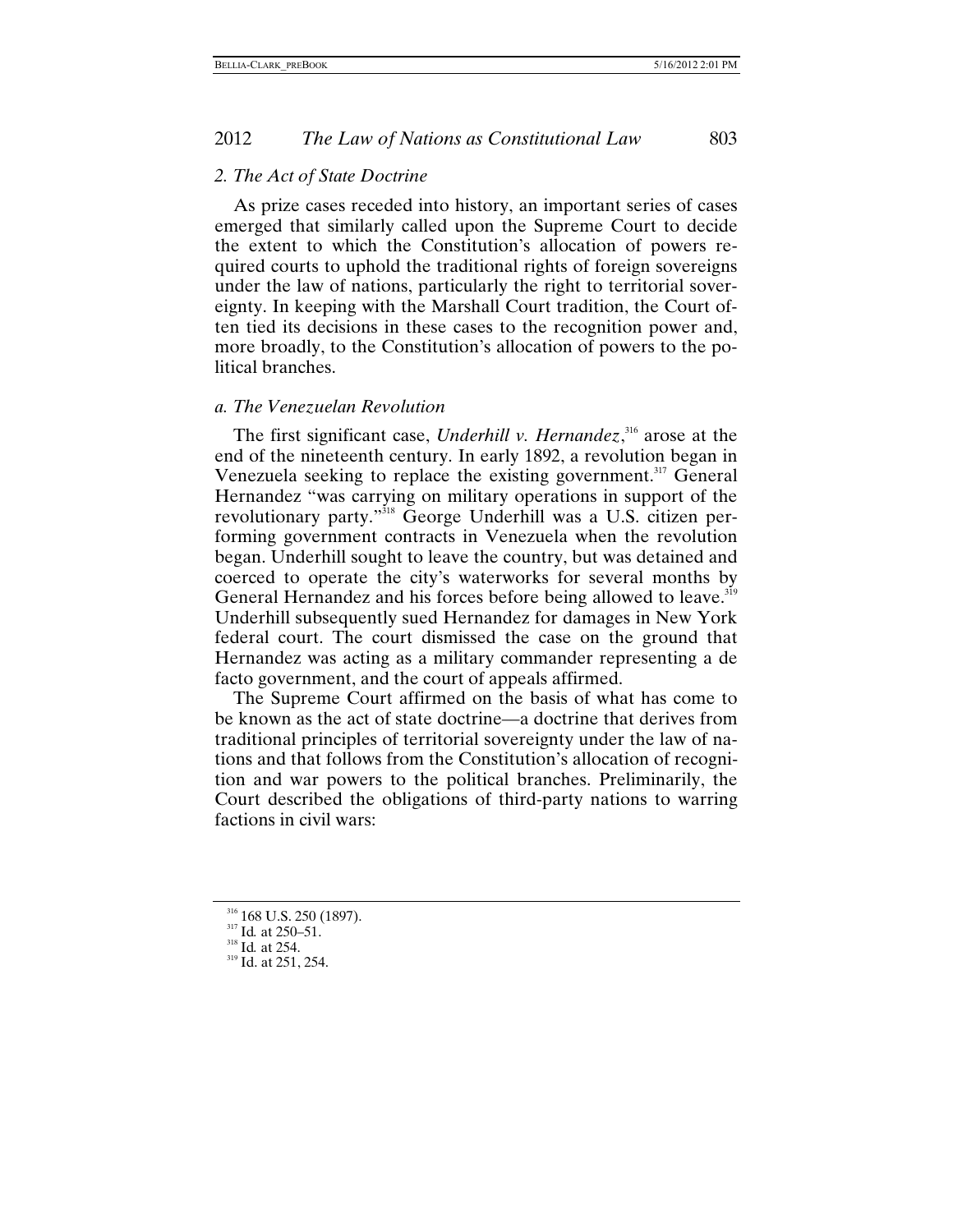Where a civil war prevails, that is, where the people of a country are divided into two hostile parties, who take up arms and oppose one another by military force, generally speaking foreign nations do not assume to judge of the merits of the quarrel. If the party seeking to dislodge the existing government succeeds, and the independence of the government it has set up is recognized, then the acts of such government from the commencement of its existence are regarded as those of an independent nation.<sup>320</sup>

Writers on the law of nations had long recounted that third-party nations generally would not judge the merits of civil wars but rather would effectively consider each faction a separate sovereign for the duration of the war (and the prevailing party as such after the war). $321$ 

In accordance with these principles, the Court explained that, "[t]he acts complained of were the acts of a military commander representing the authority of the revolutionary party as a govern-ment, which afterwards . . . was recognized by the United States."<sup>[322](#page-76-2)</sup> The Court applied the act of state doctrine to validate the acts retroactively and dismiss the case. In doing so, the Court explained that any redress for such acts must be obtained through the actions of the political branches rather than the courts:

Every sovereign State is bound to respect the independence of every other sovereign State, and the courts of one country will not sit in judgment on the acts of the government of another done within its own territory. Redress of grievances by reason of such acts must be obtained through the means open to be availed of by sovereign powers as between themselves. $323$ 

The act of state doctrine, as described in this passage, has deep roots in the traditional rights of nations to territorial sovereignty. As Vattel explained, "[o]f all the rights that can belong to a nation, sovereignty is, doubtless, the most precious, and that which others ought the most scrupulously to respect, if they would not do it an injury.["324](#page-76-3) Accordingly, no "foreign power [may] take cognizance of

<span id="page-76-1"></span>

<span id="page-76-0"></span><sup>&</sup>lt;sup>320</sup> Id. at 252–53.<br><sup>321</sup> See 2 Vattel, supra note 67, bk. III, § 293, at 109–10.<br><sup>322</sup> *Underhill*, 168 U.S. at 254.<br><sup>323</sup> Id. at 252.<br><sup>324</sup> Vattel, supra note 67, bk. II, § 54, at 138.

<span id="page-76-2"></span>

<span id="page-76-3"></span>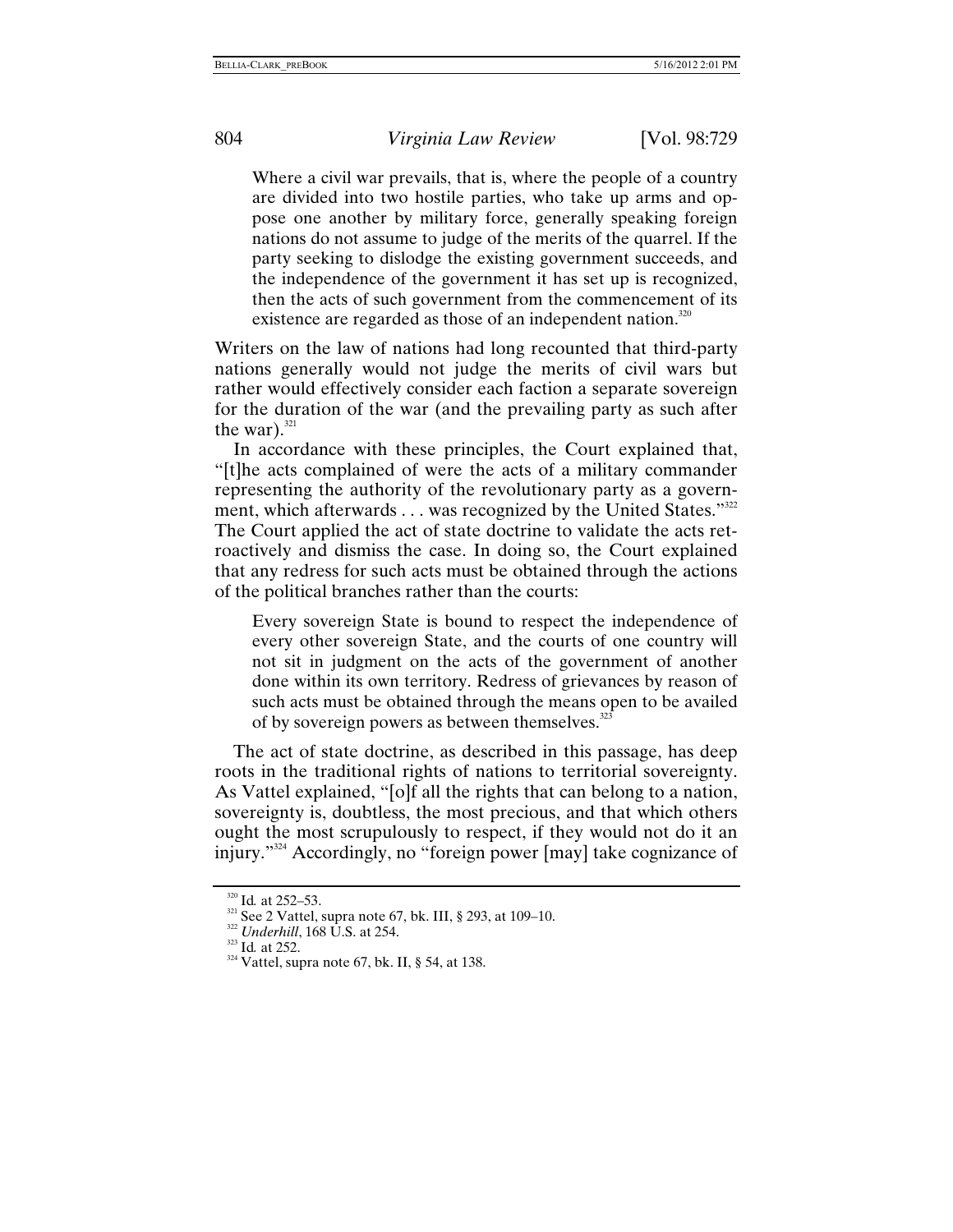the administration of this sovereign, to set himself up for a judge of his conduct, and to oblige him to alter it."<sup>325</sup>

The *Underhill* Court's formulation of the act of state doctrine upheld not only territorial sovereignty under the law of nations, but also the Constitution's allocation of recognition and war powers to the political branches by requiring *courts* to respect the territorial sovereignty of recognized foreign states. The Court began with the traditional principle of the law of nations that "[e]very sovereign State is bound to respect the independence of every other sovereign State."[326](#page-77-1) The analysis then shifted to separation of powers and the role of courts. The Court declared that "the courts of one country will not sit in judgment on the acts of the government of another done within its own territory."<sup>327</sup> In this case, the government in question had been "recognized by the United States,"<sup>328</sup> and therefore judicial scrutiny of its acts would have contradicted recognition by denying the territorial sovereignty that recognition acknowledged. Moreover, during civil war, "[t]he immunity of individuals from suits brought in foreign tribunals for acts done within their own States, in the exercise of governmental authority, whether as civil officers or as military commanders, must necessarily extend to the agents of governments ruling by paramount force as matter of fact."<sup>329</sup> This principle was consistent with writings on the law of nations, and ensured that—even in the absence of recognition—courts would not risk war by interfering with the territorial sovereignty of foreign states. Both of these rationales supported the Court's conclusion that Underhill could not obtain redress by litigating in U.S. courts, but only by persuading the political branches to pursue "the means open to be availed of by sovereign powers as between themselves," such as diplomatic negotiations, reprisal, or even war. $330$ 

- <span id="page-77-1"></span>
- <span id="page-77-0"></span><sup>325</sup> Id. § 55, at 138.<br><sup>326</sup> *Underhill*, 168 U.S. at 252.<br><sup>327</sup> Id.<br><sup>328</sup> Id. at 253.<br><sup>329</sup> Id. at 252.<br><sup>330</sup> Id.
- <span id="page-77-2"></span>
- <span id="page-77-3"></span>
- <span id="page-77-4"></span>
- <span id="page-77-5"></span>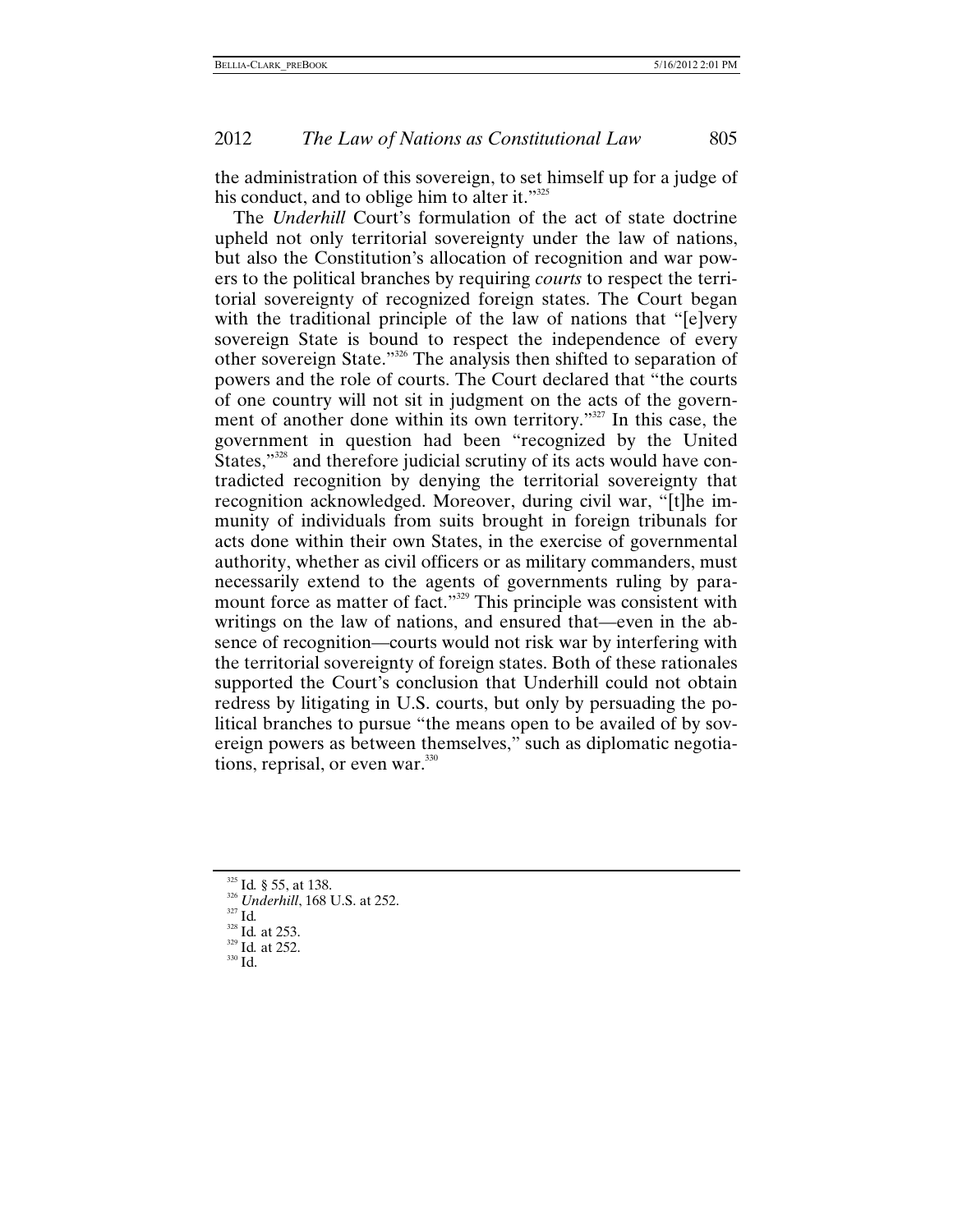#### *b. The Russian Revolution*

The Supreme Court continued to apply the act of state doctrine on numerous occasions.[331](#page-78-0) Two decisions arising out of the United States' recognition of the Soviet Union underscore the constitutional dimensions of the doctrine and its ability to preempt contrary state law. Although these decisions are usually treated as establishing presidential power to make sole executive agreements with the force of federal law, the President's recognition power and the act of state doctrine were integral to the Court's holdings. *United States v. Belmont*<sup>332</sup> and *United States v. Pink*<sup>[333](#page-78-2)</sup> upheld a sole executive agreement made by President Roosevelt as part of his decision to recognize the Soviet Union in 1933. These cases are often cited for the proposition that such agreements—at least in conjunction with recognition of a foreign government—preempt contrary state law.[334](#page-78-3) Careful examination of *Belmont* and *Pink*, however, suggests that the President's exercise of his independent constitutional power to recognize the Soviet Union—rather than the mere fact of his agreement to do so—served to displace state law by triggering the act of state doctrine.<sup>335</sup> Although commentators often cite *Banco Nacional de Cuba v. Sabbatino*[336](#page-78-5) as the first decision to proclaim that the act of state doctrine preempts contrary state law[,337](#page-78-6) *Belmont* and *Pink* established this principle decades earlier.

<span id="page-78-4"></span>just as treaties are." Am. Ins. Ass'n v. Garamendi, 539 U.S. 396, 416–17 (2003).<br><sup>335</sup> See Bradford R. Clark, Domesticating Sole Executive Agreements, 93 Va. L.<br>Rev. 1573, 1637–52 (2007) [hereinafter Clark, Domesticating].

<span id="page-78-6"></span><span id="page-78-5"></span> $\frac{336}{377}$  See Bradlev & Goldsmith, Customary International Law, supra note 3, at 859 (noting that "*Sabbatino* stated that the act of state doctrine is a rule of federal common law binding on the states"); Curtis A. Bradley, Jack L. Goldsmith, & David H. Moore, *Sosa*, Customary International Law, and the Continuing Relevance of *Erie*,

<span id="page-78-0"></span><sup>331</sup> See Oetjen v. Cent. Leather Co., 246 U.S. 297, 303 (1918); Ricaud v. Am. Metal Co., 246 U.S. 304, 309 (1918); Am. Banana Co. v. United Fruit Co., 213 U.S. 347, 356 (1909).<br><sup>332</sup> 301 U.S. 324, 330 (1937).<br><sup>333</sup> 315 U.S. 203, 230 (1942).<br><sup>334</sup> Both opinions contain language to this effect. See *Pink*, 315 U.S. at 230–31 (stat-

<span id="page-78-1"></span>

<span id="page-78-2"></span>

<span id="page-78-3"></span>ing that "state law must yield when it is inconsistent with, or impairs the policy or provisions of, a treaty or of an international compact or agreement"); *Belmont*, 301 U.S at 327 (stating that "no state policy can prevail against the international compact here involved"). The Supreme Court subsequently relied on *Belmont* and *Pink* to support the proposition that "valid executive agreements are fit to preempt state law,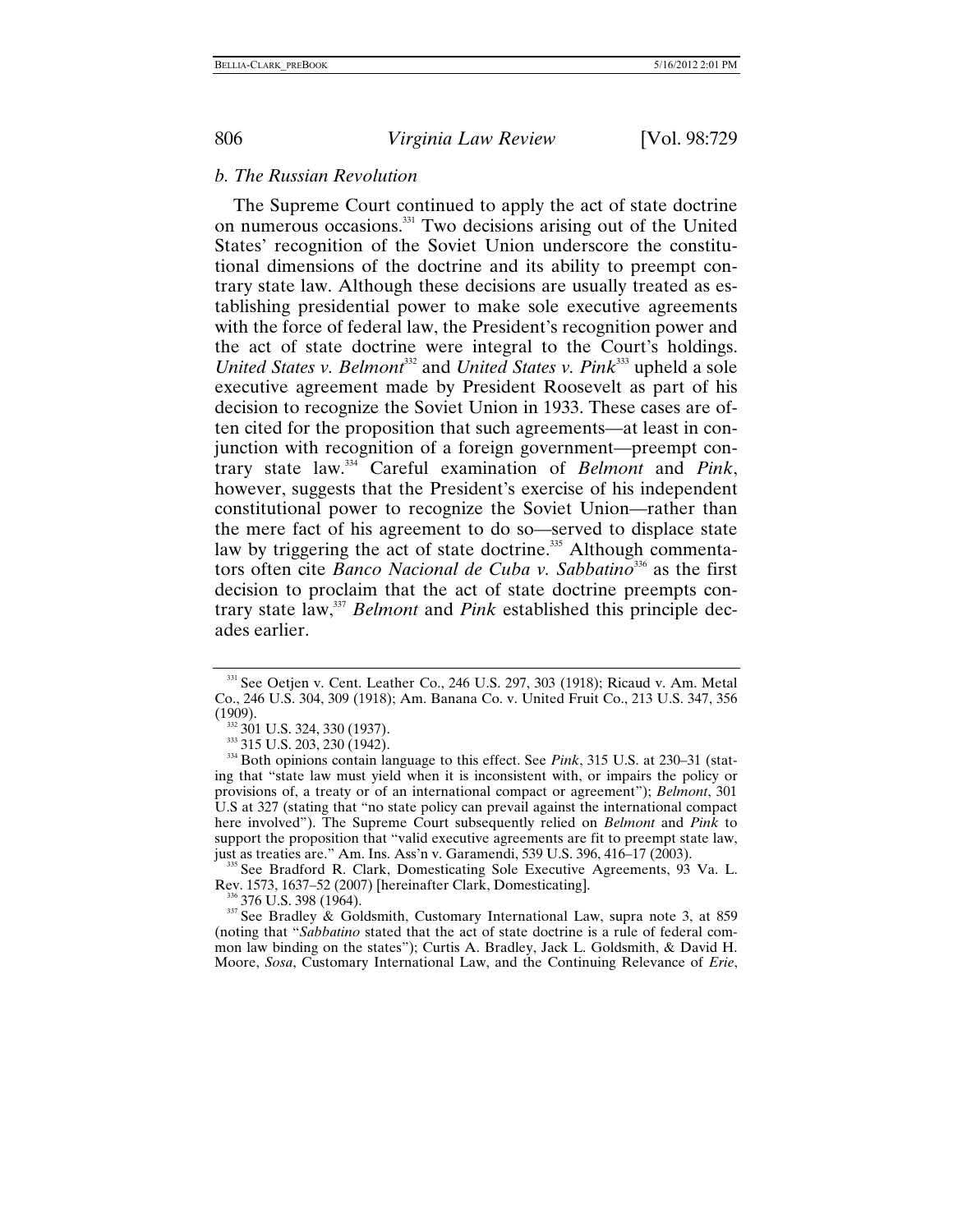On July 5, 1917, the United States recognized the Provisional Russian Government as the successor to the Imperial Russian Government, which disbanded after the Tsar abdicated in February of that year. In October, the Bolsheviks overthrew the Provisional Government, but the United States continued to recognize the latter as the de jure government of Russia. In 1918 and 1919, the de facto Russian government nationalized Russian corporations and all of their property, wherever located.<sup>338</sup> Many of these companies did business and kept funds abroad, especially in New York and London. In the ensuing years, courts struggled with litigation among various classes of claimants due to "the hazards and embarrassments growing out of the confiscatory decrees of the Russian Soviet Republic."[339](#page-79-1) These hazards and embarrassments were compounded prior to 1933 because the United States continued to recognize the long-defunct Provisional Russian Government. Accordingly, courts allowed the defunct government to sue on behalf of Russia because "courts may not independently make inquiry as to who should or should not be recognized."[340](#page-79-2)

On November 16, 1933, President Roosevelt recognized the government of the Union of Socialist Soviet Republics as part of an exchange of diplomatic letters with Maxim Litvinov.<sup>341</sup> Under the so-called Litvinov Agreement, the Soviet Union "released and assigned to the United States" all amounts due to the Soviet Union from American nationals, "with the understanding that the Soviet Government was to be duly notified of all amounts realized by the

<sup>120</sup> Harv. L. Rev. 869, 879 (2007) [hereinafter Bradley et al., *Sosa*] (stating that *Sabbatino* "held that the act of state doctrine . . . is a rule of federal common law binding on the states"); Jack L. Goldsmith, Federal Courts, Foreign Affairs, and Federalism, 83 Va. L. Rev. 1617, 1627 (1997) ("The Supreme Court first applied the doctrine [of the federal common law of foreign relations] in *Banco Nacional de Cuba v. Sabbatino*."); Jack L. Goldsmith, The New Formalism in United States Foreign Relations Law, 70 U. Colo. L. Rev. 1395, 1406 (1999) (suggesting that *Sabbatino* changed prior understandings by making clear that the act of state doctrine must be treated as pre-

<span id="page-79-0"></span>See *Belmont*, 301 U.S. at 326; cf. *Pink*, 315 U.S. at 210–11 (describing nationalization of Russian insurance companies).<br>  $^{339}$  People v. Russian Reinsurance Co., 175 N.E. 114, 115 (N.Y. 1931).<br>  $^{340}$  Lehigh Valley R.R. Co. v. Russia, 21 F.2d 396, 400 (2d Cir. 1927).<br>  $^{341}$  Exchange of Communicati

<span id="page-79-1"></span>

<span id="page-79-2"></span>

<span id="page-79-3"></span>Maxim B. Litvinov, People's Commissar for Foreign Affairs of the Union of Soviet Socialist Republics (Nov. 16, 1933), *in* 28 Am. J. Int'l L. 2, 2–3 (Supp. 1934).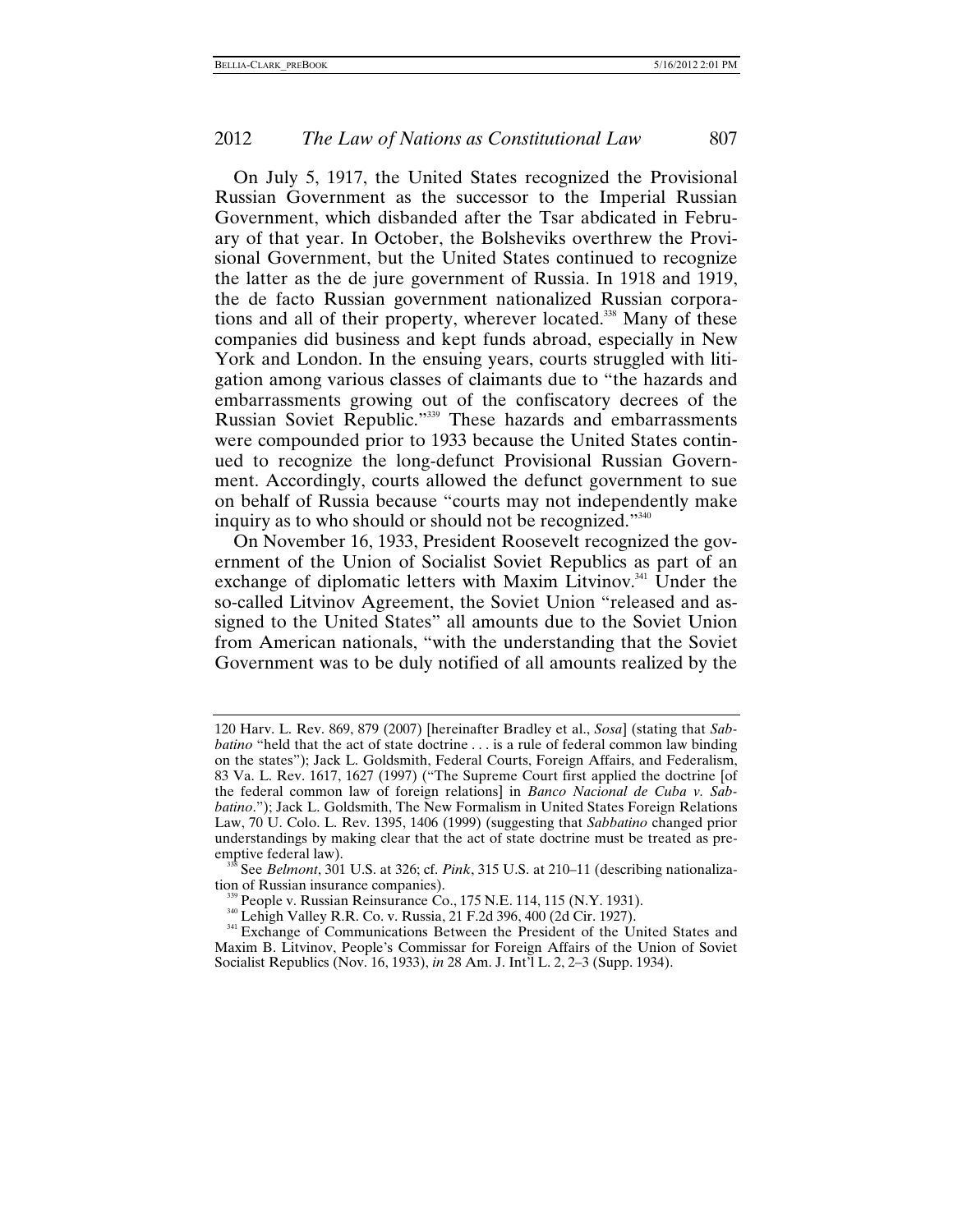United States from such release and assignment."[342](#page-80-0) Following this assignment, the United States (as assignee of the Soviet Union's interest) sued August Belmont, a private banker doing business in New York, in federal court to recover money deposited with him prior to 1918 by Petrograd Metal Works, a Russian corporation.<sup>[343](#page-80-1)</sup>

The district court dismissed the complaint, and the Second Circuit affirmed. The court of appeals distinguished between "property physically located within Russian territory" and "property outside [Russia's] own territory."[344](#page-80-2) With respect to the former class of property, the court acknowledged "that after recognition of the Soviet government by the executive branch of our own government, the courts of this country must enforce titles and rights valid according to Russian law with respect to such property."[345](#page-80-3) With respect to property found in New York, however, the court considered itself free to apply "the policy of New York,"[346](#page-80-4) which declined "to enforce confiscatory decrees with respect to property located [in the state] at the date of the decree." $347$  The court determined Belmont's debt to the Russian corporation to be property located within New York, and accordingly concluded that neither the confiscating government—nor the United States as its assignee—could claim valid title.<sup>[348](#page-80-6)</sup>

The Supreme Court reversed. The Court began its analysis by broadly stating that "we are of opinion that no state policy can prevail against the international compact here involved."<sup>349</sup> The Court explained that "[t]he recognition, establishment of diplomatic relations, the assignment, and agreements with respect thereto, were all parts of one transaction, resulting in an international compact between the two governments."<sup>350</sup> The effect of recognition was central to the Court's decision. "[W]ho is the sovereign of a territory," the Court explained, "is not a judicial question, but one the determination of which by the political departments conclusively

<span id="page-80-2"></span><span id="page-80-1"></span>

<span id="page-80-0"></span><sup>&</sup>lt;sup>342</sup> Belmont, 301 U.S. at 326.<br><sup>343</sup> Id. at 325–26.<br><sup>344</sup> United States v. Belmont, 85 F.2d 542, 543 (2d Cir. 1936).<br><sup>345</sup> Id. at 544.<br><sup>347</sup> Id. at 543.<br><sup>348</sup> Id. at 543-44.<br><sup>348</sup> Belmont, 301 U.S. at 327.<br><sup>350</sup> Id. at 33

<span id="page-80-4"></span><span id="page-80-3"></span>

<span id="page-80-5"></span>

<span id="page-80-6"></span>

<span id="page-80-8"></span><span id="page-80-7"></span>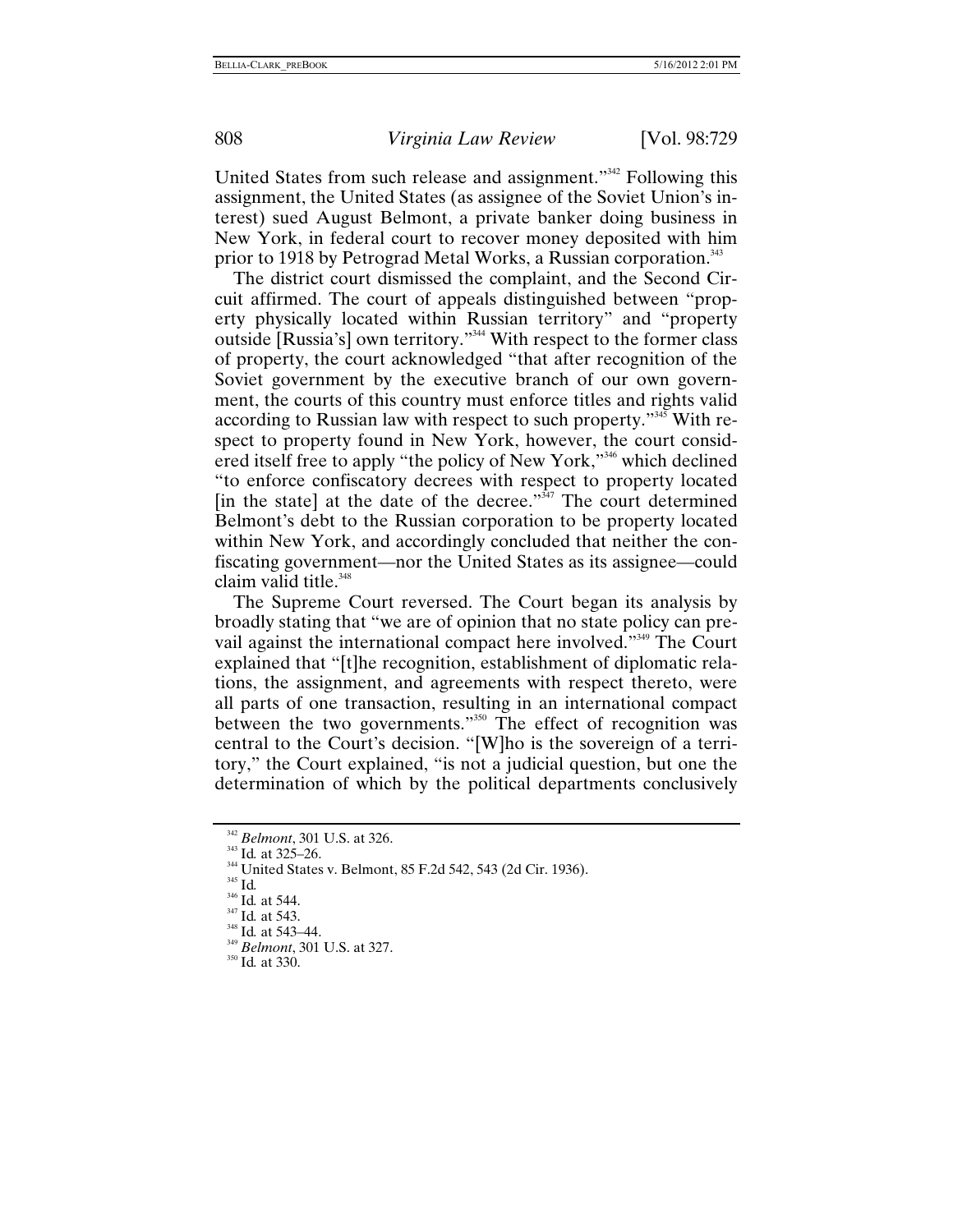binds the courts; and . . . recognition by these departments is retroactive and validates all actions and conduct of the government so recognized from the commencement of its existence."<sup>351</sup> Having described the effect of recognition, the Court took "judicial notice of the fact that coincident with the assignment set forth in the complaint, the President recognized the Soviet Government."[352](#page-81-1) "The effect of this [recognition] was to validate, so far as this country is concerned, all acts of the Soviet Government here involved . . . . "<sup>[353](#page-81-2)</sup> Thus, the Court suggested, "the international compact here involved" preempted state law because it included *recognition* of the Soviet Union.<sup>354</sup>

Recognition, in turn, triggered the act of state doctrine and required courts to respect the territorial sovereignty of the Soviet Union by upholding the acts of its (recognized) government taken within its own territory. In applying the act of state doctrine to preempt state law, the Court recited the general principle "that every sovereign state must recognize the independence of every other sovereign state; and that the courts of one will not sit in judgment upon the acts of the government of another, done within its own territory."[355](#page-81-4) Because the President recognized the Soviet government, the Constitution required the Court to treat all acts of the Soviet government as valid, including its confiscation of all Russian corporations. The Court thus rejected the lower courts' distinction based on the location of the corporation's property as "irrelevant."[356](#page-81-5) No state power "can be interposed as an obstacle to the effective operation of a federal constitutional power"—here the rec-

<span id="page-81-2"></span><span id="page-81-1"></span>

<span id="page-81-0"></span><sup>&</sup>lt;sup>351</sup> Id. at 327–28 (citing Oetjen v. Cent. Leather Co., 246 U.S. 297, 303 (1918)).<br><sup>352</sup> Id. at 330.<br><sup>353</sup> Id. Professor Joseph Dellapenna agrees that *Belmont* held "that the act of state doctrine, as federal law, displaced any inconsistent state policy." Joseph W. Dellapenna, Deciphering the Act of State Doctrine, 35 Vill. L. Rev. 1, 19 (1990). Professor Michael Ramsey, by contrast, concludes that the act of state doctrine "does not appear relevant to any issue raised in the case" because the property in question was located in New York when it was confiscated. Michael D. Ramsey, Executive Agreements and the (Non)Treaty Power, 77 N.C. L. Rev. 133, 147 n.52 (1998). Ramsey's analysis misses the mark because the *Belmont* Court "understood the act of state doctrine to apply not on the basis of the situs of the debt, but on the basis of the situs of the Russian corporation." Clark, Domesticating, supra note 335, at 1643.<br><sup>354</sup> *Belmont*, 301 U.S. at 327.<br><sup>355</sup> Id. (citing *Underhill*, 168 U.S. at 252).<br><sup>356</sup> Id. at 332.

<span id="page-81-3"></span>

<span id="page-81-5"></span><span id="page-81-4"></span>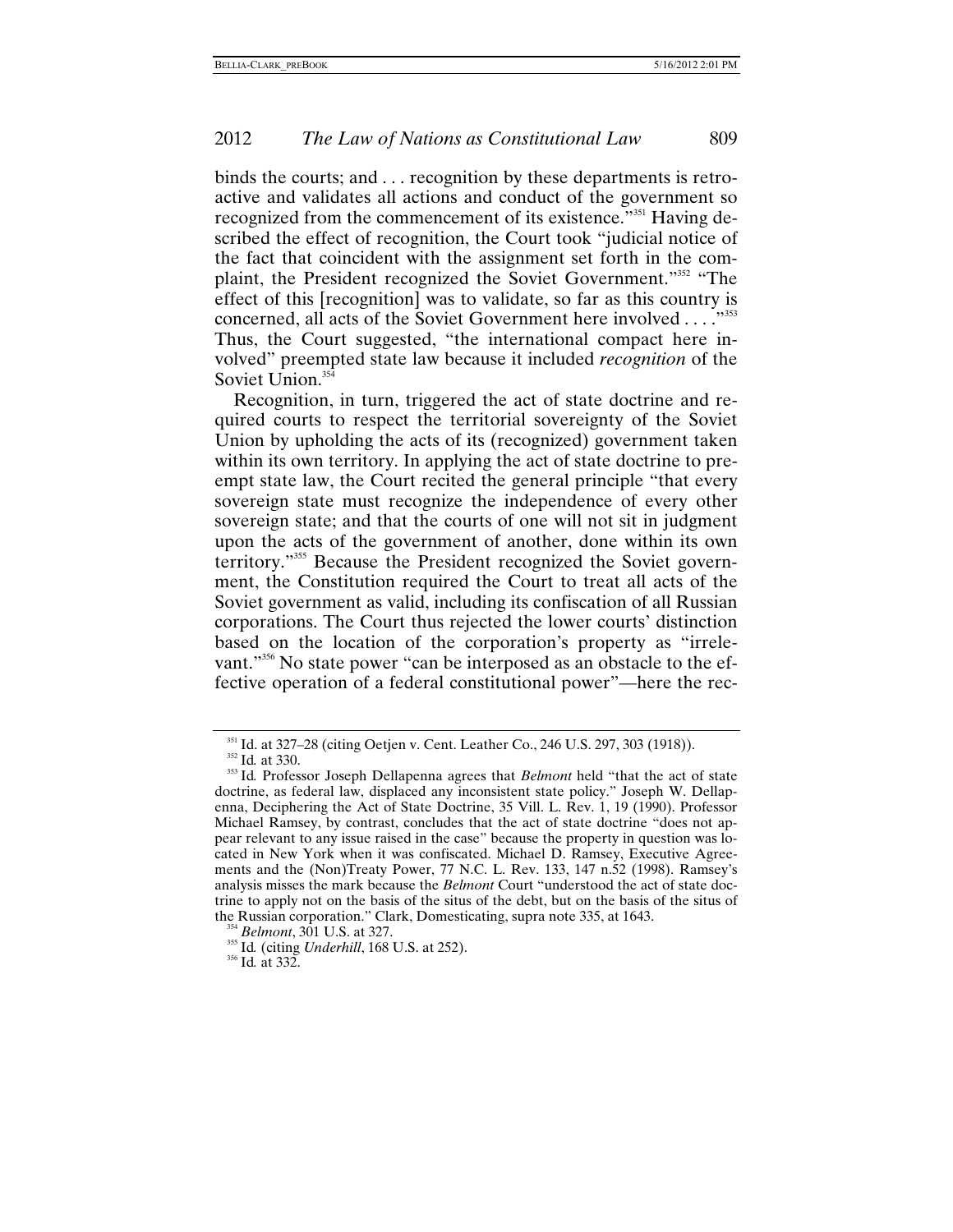ognition power exercised through the medium of an international compact. $3$ 

Five years later, in *United States v. Pink*, the Supreme Court again confronted state resistance to Soviet confiscations. The First Russian Insurance Company was incorporated under the laws of the former Empire of Russia and opened a New York branch in 1907.<sup>358</sup> Pursuant to New York law, the company maintained reserves in New York with the Superintendent of Insurance to secure the payment of claims resulting from its New York operations.<sup>[359](#page-82-2)</sup> Although the Soviet Union nationalized all Russian insurance companies (including First Russian) in 1918 and 1919, the New York branch continued to do business until 1925, when the Superintendent of Insurance took possession of its assets pursuant to a court order.<sup>360</sup> The Superintendent paid all claims of domestic creditors of the New York branch and had a surplus of more than one million dollars.<sup>361</sup>

Pursuant to the Litvinov assignment, the United States brought suit in state court seeking to recover all remaining funds held by the Superintendent.<sup>362</sup> The trial court dismissed the complaint, and the New York Court of Appeals affirmed<sup>363</sup> based on an earlier decision in which the Court of Appeals reasoned that property deposited with the state by the New York branch of a Russian insurance company "has always been in the custody of the State," and "[a]t no time could the insurance company or the Russian government have transferred it to Russia."<sup>364</sup> On this view, the property remained "subject exclusively to the laws of the State," and the United States as assignee had no greater right to the property than its assignor under state law.<sup>365</sup>

<span id="page-82-1"></span>

<span id="page-82-2"></span>

<span id="page-82-3"></span>

<span id="page-82-4"></span>

<span id="page-82-5"></span>

<span id="page-82-7"></span><span id="page-82-6"></span>

<span id="page-82-0"></span><sup>&</sup>lt;sup>357</sup> Id.<br><sup>358</sup> Pink, 315 U.S. at 210.<br><sup>359</sup> Id.<br><sup>360</sup> Id. at 211.<br><sup>361</sup> Id. at 213.<br><sup>361</sup> Id. at 213.<br><sup>363</sup> United States v. Pink, 32 N.E. 2d 552, 552 (N.Y. 1940) (per curiam).<br><sup>364</sup> Moscow Fire Ins. Co. v. Bank of N.Y. 1939). 365 Id*.* at 768. The Supreme Court affirmed the judgment in *Moscow Fire* by an

<span id="page-82-8"></span>equally divided vote. See United States v. Moscow Fire Ins. Co., 309 U.S. 624 (1940) (per curiam).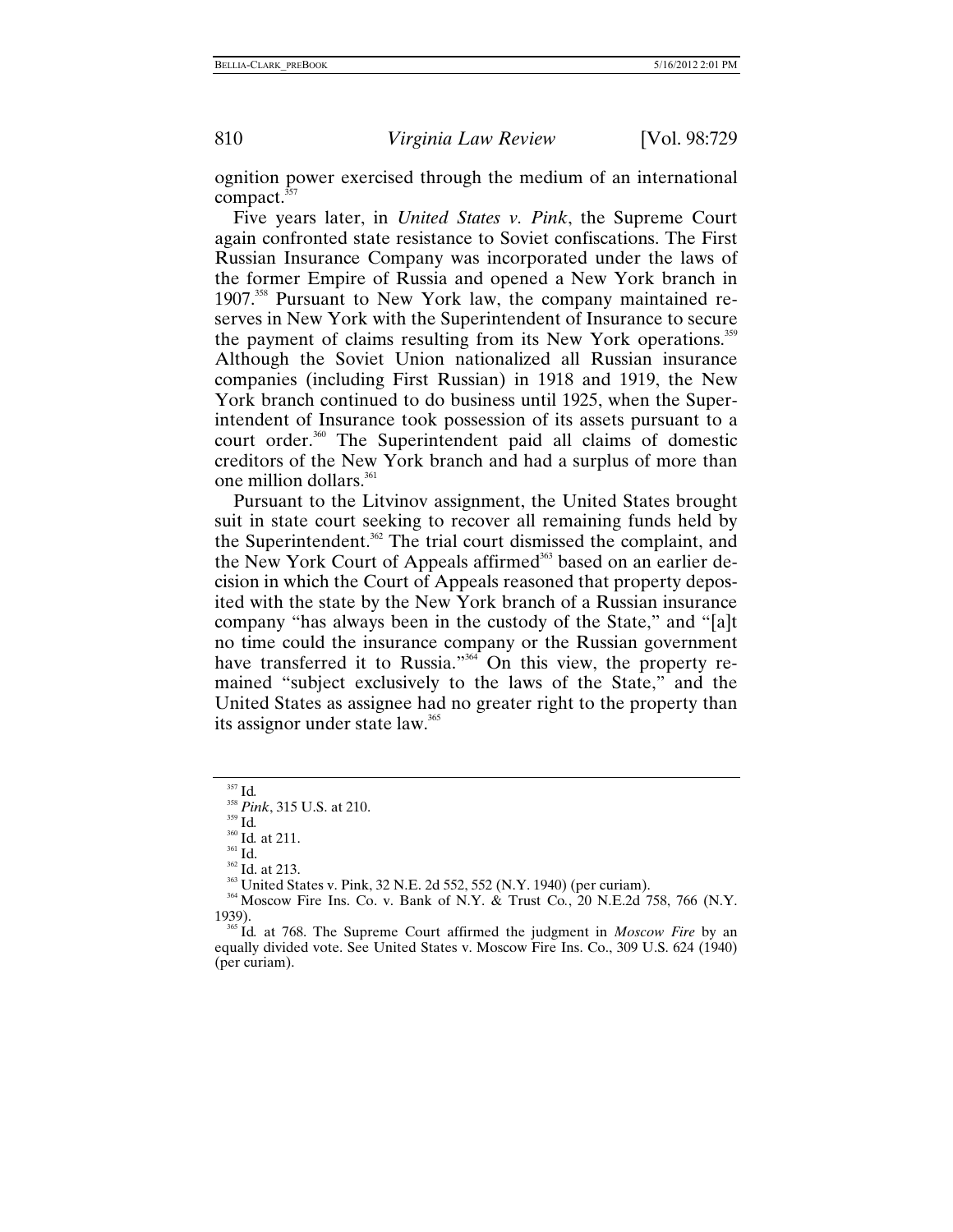The Supreme Court reversed in *Pink*. As in *Belmont*, the Court relied primarily on the legal effect of the President's recognition of the Soviet Union to validate that nation's earlier confiscation of the Russian company. That confiscation, once validated by recognition, gave the Soviet Union—as the successor to the corporation—the right to recover the company's property wherever located. The Court stated that "the *Belmont* case is . . . determinative of the present controversy, unless the stake of the foreign creditors in this liquidation proceeding and the provision which New York has provided for their protection call for a different result."<sup>366</sup> Holding that New York could not elevate the claims of foreign creditors over those of the United States (as assignee of the Russian company's claim) without negating the effect of the President's recognition and violating the act of state doctrine, the Court made clear that the doctrine binds not only the courts (as a matter of the Constitution's separation of powers), but also the states (as a matter of the Constitution's division of powers). According to *Pink*, New York courts violated the act of state doctrine (and the Soviet Union's territorial sovereignty) by refusing "to give effect or recognition in New York to acts of the Soviet Government which the United States by its policy of recognition agreed no longer to question.["367](#page-83-1) *Pink* explicitly tied the supremacy of the act of state doctrine over contrary state law to the President's exercise of his recognition power: "The action of New York in this case amounts in substance to a rejection of a part of the policy underlying recognition by this nation of Soviet Russia. Such power is not accorded a State in our constitutional system."<sup>[368](#page-83-2)</sup>

Id. at 230. In oft-quoted language that might suggest broad executive power to make non-treaty agreements with other nations, the Court also stated that "state law must yield when it is inconsistent with, or impairs the policy or provisions of, a treaty or of an international compact or agreement." Id. at 230–31. In context, however, this language should be understood to refer to agreements like the one at issue in *Pink*—that is, an executive agreement made in the exercise of the President's independent consti-

<span id="page-83-2"></span><span id="page-83-1"></span>

<span id="page-83-0"></span><sup>&</sup>lt;sup>366</sup> *Pink*, 315 U.S. at 226.<br><sup>367</sup> Id. at 231.<br><sup>368</sup> Id. at 233. In addition, the Court explained,

<sup>[</sup>i]t was the judgment of the political department that full recognition of the Soviet Government required the settlement of all outstanding problems including the claims of our nationals. Recognition and the Litvinov Assignment were interdependent. We would usurp the executive function if we held that that decision was not final and conclusive in the courts.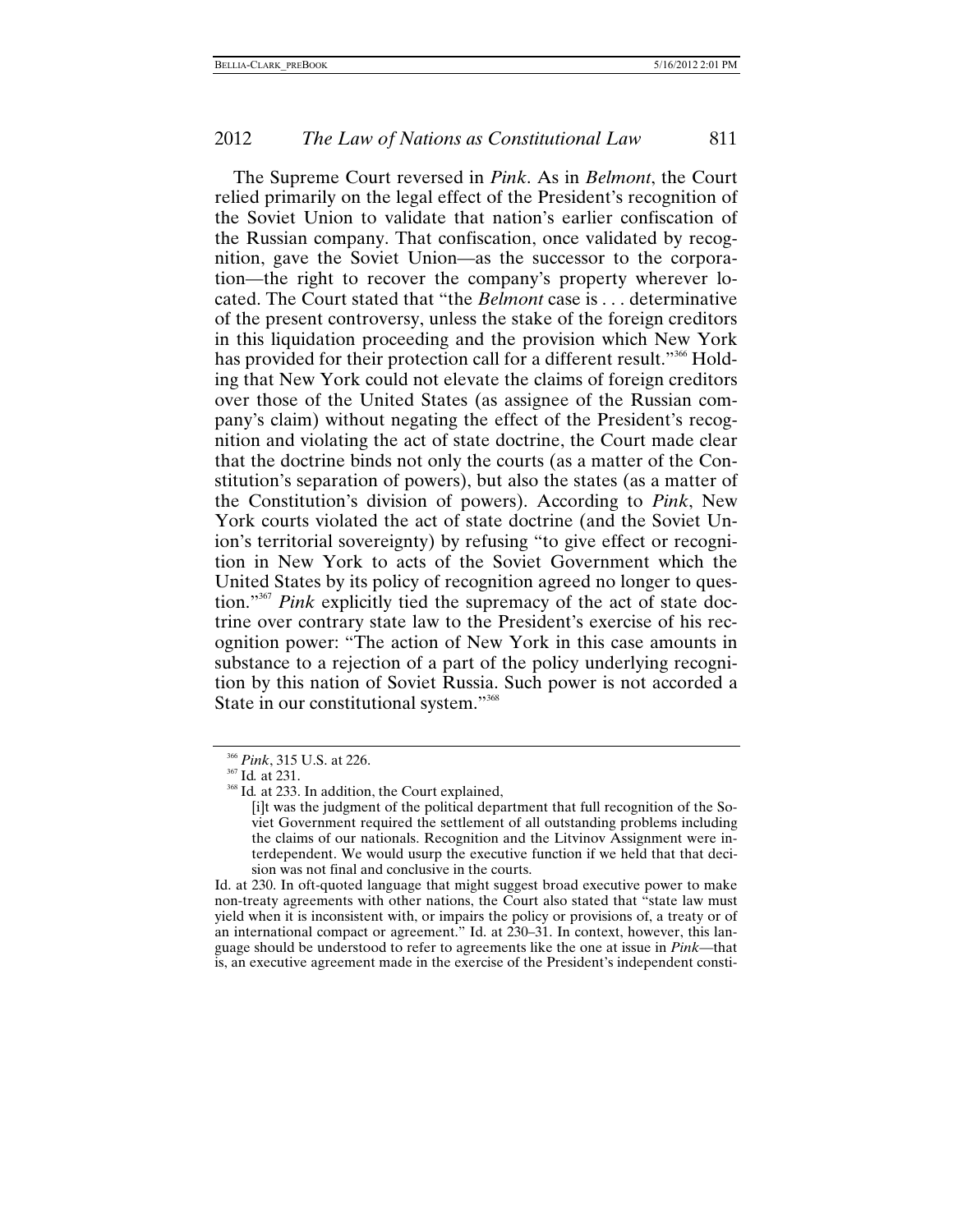### *c. The Cuban Revolution*

The United States first recognized Cuba's independence from Spain in 1898.<sup>369</sup> Following the revolution of 1959, the United States severed diplomatic relations in 1961, but continued to recognize Cuba and maintain a naval base at Guantanamo Bay pursuant to a 1903 agreement. *Sabbatino* was a diversity suit that arose out of the new Cuban government's nationalization of sugar companies located in Cuba and owned in part by American citizens.<sup>370</sup> The parties asked the Court to decide whether Cuba or the original owner was entitled to the proceeds of sugar sold by the company after the expropriation. $371$  The original owner alleged that the expropriation violated an emerging norm of customary international law, but Cuba maintained that the act of state doctrine precluded the judiciary from examining the validity of its action. The Supreme Court sided with Cuba and held that, as a matter of federal law, courts may

not examine the validity of a taking of property within its own territory by a foreign sovereign government, extant and recognized by this country at the time of suit, in the absence of a treaty or other unambiguous agreement regarding controlling legal principles, even if the complaint alleges that the taking violates customary international law.<sup>[372](#page-84-3)</sup>

The Court cited *Belmont* and *Pink*, among other cases, as prece-dent for judicial adherence to the act of state doctrine.<sup>[373](#page-84-4)</sup> The Court acknowledged that it might have avoided determining whether the act of state doctrine operates as federal law because "New York has enunciated the act of state doctrine in terms that echo those of federal decisions."[374](#page-84-5) Nonetheless, it proceeded to explain why "the scope of the act of state doctrine must be determined according to federal law."[375](#page-84-6)

tutional powers, such as the recognition power. See Clark, Domesticating, supra note

<span id="page-84-0"></span><sup>&</sup>lt;sup>359</sup> 31 Cong. Rec. 4062–64 (1898).<br><sup>370</sup> 376 U.S. at 400–03.<br><sup>371</sup> Id. at 400–01.<br><sup>372</sup> Id. at 428.<br><sup>373</sup> Id. at 416–17.<br><sup>374</sup> Id. at 424.<br><sup>375</sup> Id. at 427.

<span id="page-84-1"></span>

<span id="page-84-2"></span>

<span id="page-84-3"></span>

<span id="page-84-4"></span>

<span id="page-84-5"></span>

<span id="page-84-6"></span>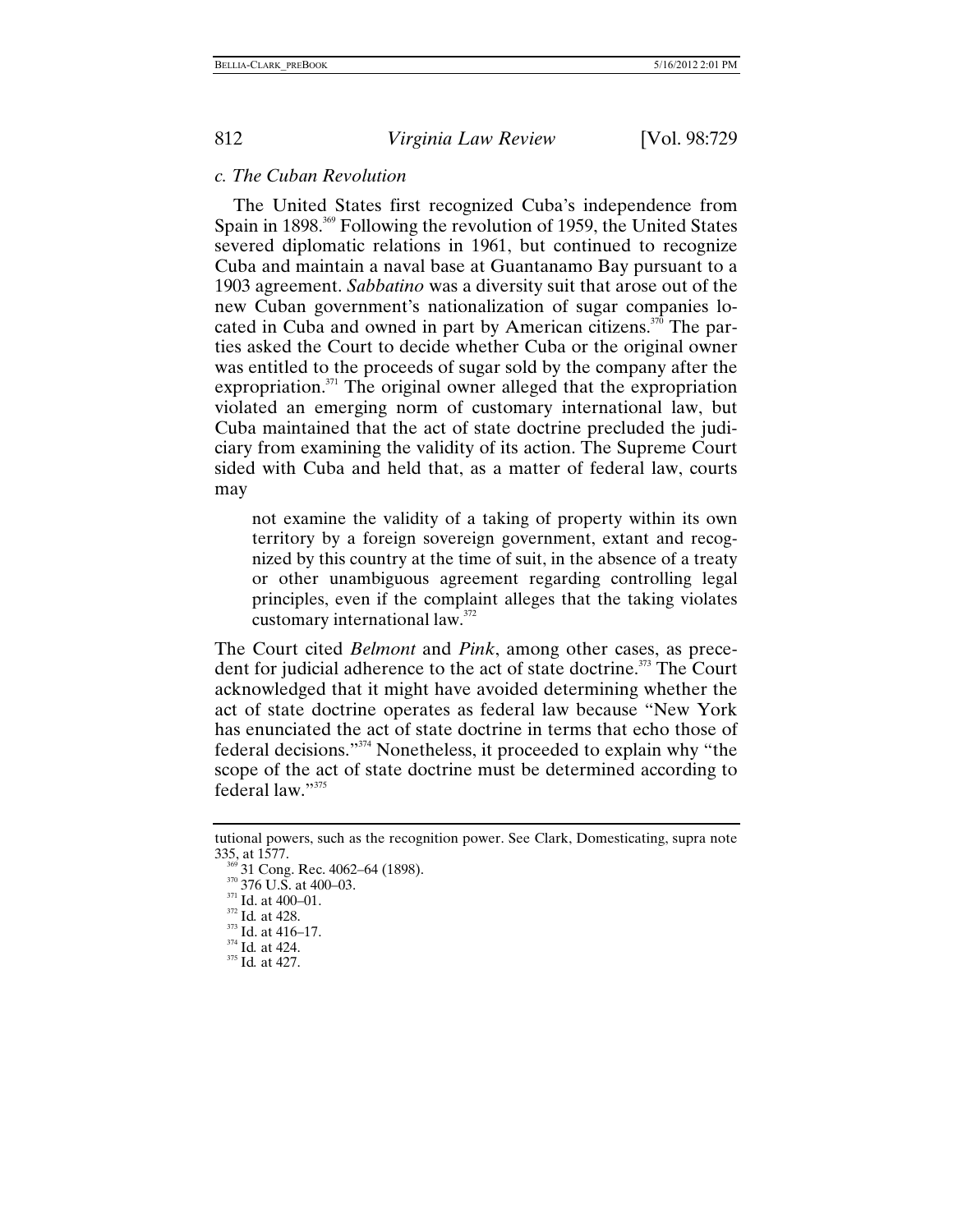The Court grounded the act of state doctrine primarily in the Constitution's allocation of powers to the political branches. In particular, by specifying that the doctrine applies only to the acts of a foreign government "extant and recognized by this country at the time of suit," the Court tied the act of state doctrine to the Constitution's allocation of the recognition power to the political branches of the federal government. Since the Founding, recognition signified that the United States would respect a foreign state's territorial sovereignty under the law of nations. To be sure, the political branches retained the ability to override a foreign state's territorial sovereignty in the exercise of their constitutional powers. But the act of state doctrine ensured that courts would not do so in the absence of authorization from the political branches. Historically, the doctrine not only upheld recognition, but also ensured that courts would not unilaterally give a foreign nation just cause for war by violating its perfect right to territorial sovereignty. Thus, in the nineteenth century and early twentieth century, the Court could have justified the act of state doctrine by reference to the Constitution's specific allocation of both recognition and war pow-ers to Congress and the President.<sup>[376](#page-85-0)</sup>

By 1964, however, international law had begun to recognize exceptions to territorial sovereignty. Moreover, by this time interference with territorial sovereignty was no longer considered just cause for war. Accordingly, the *Sabbatino* Court openly acknowledged that "international law does not require application of the [act of state] doctrine,"<sup>377</sup> and that "[m]ost of the countries render-

<span id="page-85-0"></span><sup>&</sup>lt;sup>376</sup> Even at that time, however, the Constitution did not disable courts from examining the acts of foreign states when the political branches authorized them to do so. See id. at 423 (stating that the "text of the Constitution does not require the act of state doctrine" in the sense of "irrevocably remov[ing] from the judiciary the capacity to review the validity of foreign acts of state"). In such cases, adjudication would not undermine the Constitution's allocation of powers because the political branches rather than the courts would make the crucial decision to override territorial sovereignty. For example, soon after *Sabbatino*, Congress enacted a statute authorizing the judiciary to examine Cuba's acts of expropriation. See Foreign Assistance Act of 1964, Pub. L. No. 88-633, § 301(d)(4), 78 Stat. 1009, 1013 (codified as amended at 22 U.S.C. §  $2370(e)(2)$  (2006)). Accordingly, on remand, the judiciary applied the statute to defeat Cuba's claim to the proceeds from expropriated sugar. Banco Nacional de Cuba v. Farr, 383 F.2d 166, 178 (2d Cir. 1967). 377 *Sabbatino*, 376 U.S. at 421.

<span id="page-85-1"></span>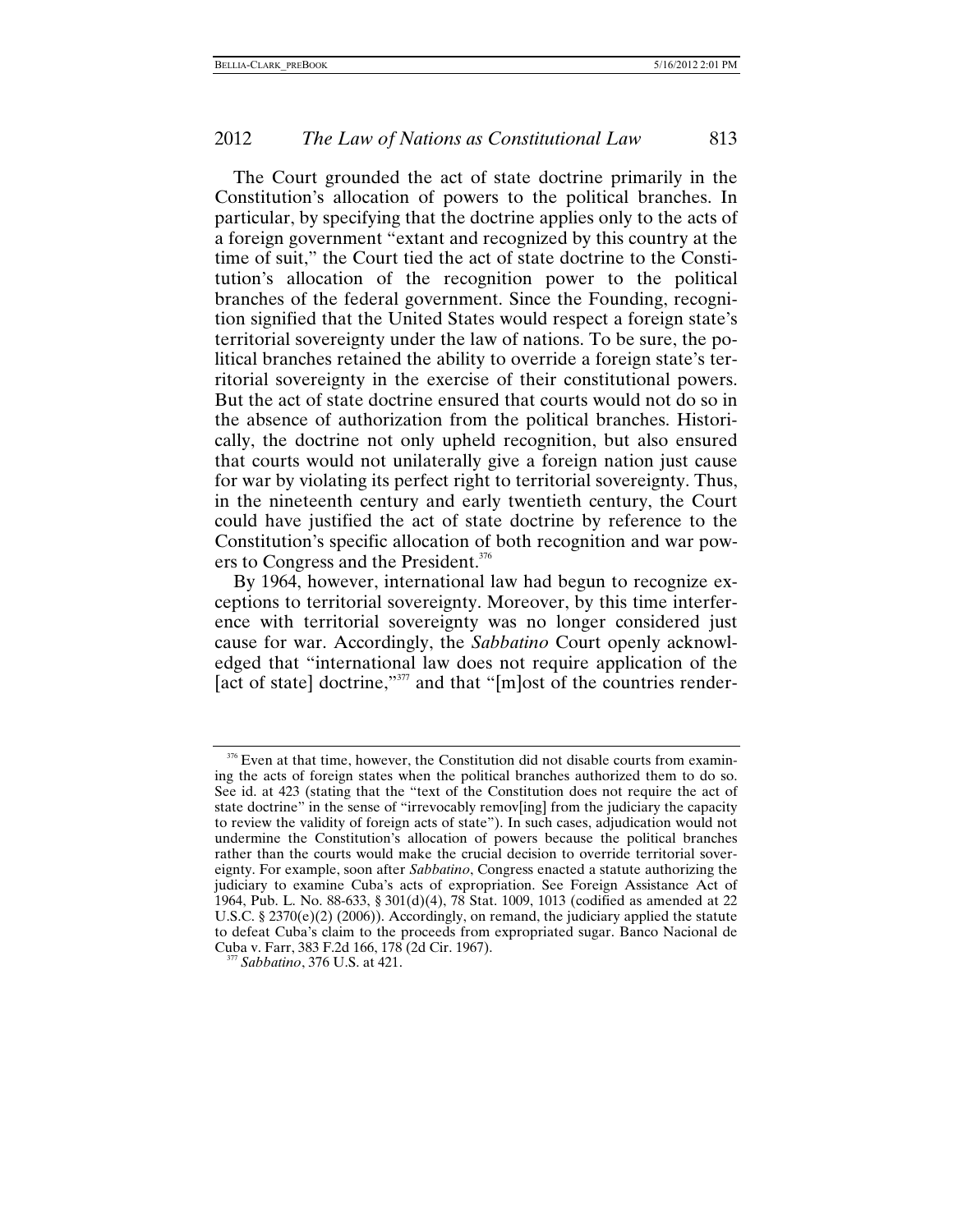ing decisions on the subject fail to follow the rule rigidly.["378](#page-86-0) Despite this development, the Court understood the Constitution to require U.S. courts to continue to apply the act of state doctrine strictly.<sup>379</sup> Recall that the original owners of the sugar companies urged the Court to recognize an exception to the doctrine on the ground that uncompensated takings by foreign sovereigns violated modern norms of customary international law.<sup>380</sup> In response, the Court acknowledged "that United States courts apply international law as part of our own *in appropriate circumstances*."<sup>381</sup> Although the Court did not define "appropriate circumstances," it cited *Ware v. Hylton*,<sup>[382](#page-86-4)</sup> *The Nereide*,<sup>383</sup> and *The Paquete Habana*<sup>[384](#page-86-6)</sup> for this proposition. In *The Nereide* and *The Paquete Habana*, as we explained, the Court applied the law of nations to uphold the political branches' exclusive powers to retaliate and make war against other nations[.385](#page-86-7) In *Hylton*, the Court applied the Paris Peace Treaty of 1783 as federal law.[386](#page-86-8) *Sabbatino*, which involved a request to apply a non-traditional rule of customary international law limiting a nation's authority to act within its own territory, presented different circumstances than any of these cases. The original owner of the confiscated property asked the Court to redress an act of a foreign nation committed in its own territory, not to respect that nation's territorial sovereignty. In these different circumstances, the Court rejected the original owner's invitation to apply the asserted principle of international law. Although the Court seemed skeptical that international law had evolved as far as the original owner claimed, it did not pause to determine whether international law in fact prohibited such conduct by Cuba. Instead, the Court indicated

<span id="page-86-1"></span>

<span id="page-86-0"></span><sup>378</sup> Id*.* <sup>379</sup> The *Sabbatino* Court held that state and federal courts must continue to apply the doctrine "in its traditional formulation." Id*.* at 401. That formulation flatly "precludes the courts of this country from inquiring into the validity of the public acts a recognized foreign sovereign power committed within its own territory." Id.

<span id="page-86-3"></span>

<span id="page-86-4"></span>

<span id="page-86-5"></span>

<span id="page-86-6"></span>

<span id="page-86-8"></span><span id="page-86-7"></span>

<span id="page-86-2"></span><sup>&</sup>lt;sup>380</sup> Id. at 406–07, 428–30.<br><sup>381</sup> Id. at 423 (emphasis added).<br><sup>382</sup> 3 U.S. (3 Dall.) 199 (1796).<br><sup>383</sup> 13 U.S. (9 Cranch) 388 (1815).<br><sup>384</sup> 175 U.S. 677 (1900).<br><sup>385</sup> See supra Subsections III.B.2 & III.C.1.<br><sup>386</sup> See 3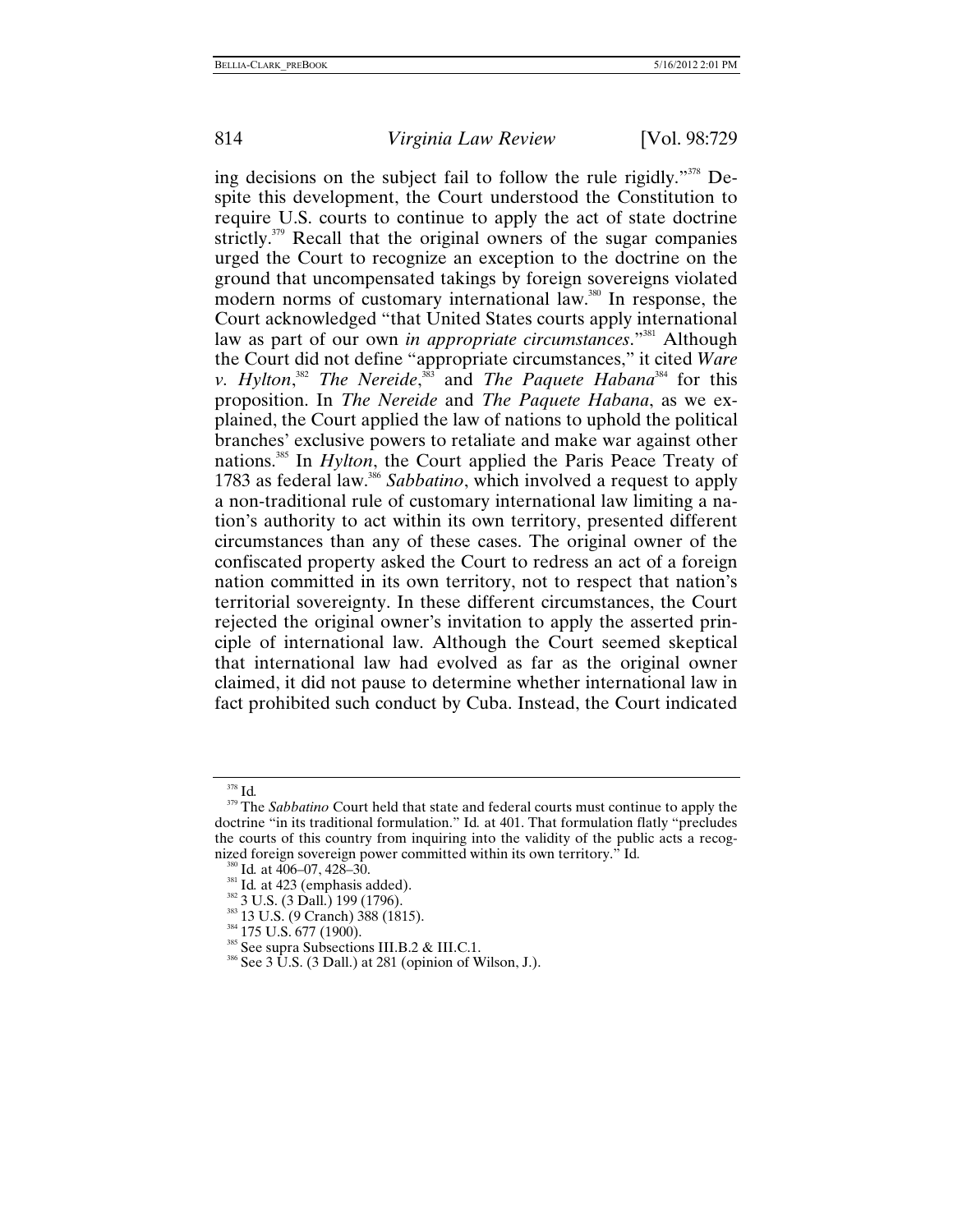"that the act of state doctrine is applicable even if international law has been violated."<sup>[387](#page-87-0)</sup>

In reaching this conclusion, the Court emphasized that the "act of state doctrine does ... have 'constitutional' underpinnings."<sup>[388](#page-87-1)</sup> These underpinnings, the Court explained, relate to the Constitution's general allocation of foreign relations powers between the political branches and the courts. The act of state doctrine "arises out of the basic relationships between branches of government in a system of separation of powers,"<sup>389</sup> and "its continuing vitality depends on its capacity to reflect the proper distribution of functions between the judicial and political branches of the Government on matters bearing upon foreign affairs."[390](#page-87-3) The doctrine reflects the judiciary's "strong sense . . . that its engagement in the task of passing on the validity of foreign acts of state may hinder rather than further this country's pursuit of goals both for itself and for the community of nations as a whole."<sup>391</sup> In other words, it implements "a basic choice regarding the competence and function of the Judiciary and the National Executive in ordering our relationships with other members of the international community.["392](#page-87-5) The Court saw the act of state doctrine as implementing not only the Constitution's allocation of foreign relations powers to the political branches rather than the judiciary, but also the Constitution's assignment of foreign affairs powers to the federal government rather than the states. Accordingly, in keeping with its application of the act of state doctrine to preempt state law in *Belmont* and *Pink*, the Court declared the doctrine to be "a principle of decision binding on federal and state courts alike."<sup>[393](#page-87-6)</sup>

Although the *Sabbatino* Court described the act of state doctrine as having "constitutional underpinnings," the Court did not rest its decision upon specific constitutional provisions. Instead, the Court

<span id="page-87-1"></span>

<span id="page-87-2"></span>

<span id="page-87-3"></span>

<span id="page-87-5"></span><span id="page-87-4"></span>

<span id="page-87-0"></span><sup>&</sup>lt;sup>387</sup> *Sabbatino*, 376 US. at 431.<br><sup>388</sup> Id. at 423.<br><sup>390</sup> Id. at 427–28.<br><sup>391</sup> Id. at 423.<br><sup>392</sup> Id. at 425. The Court suggested that any remedy for wrongs created by foreign acts of state lies not with the judiciary, but "along the channels of diplomacy" conducted by the executive. Id. at 418 (quoting Shapleigh v. Mier, 299 U.S. 468, 471  $(1937))$ .<br><sup>393</sup> Id. at 427.

<span id="page-87-6"></span>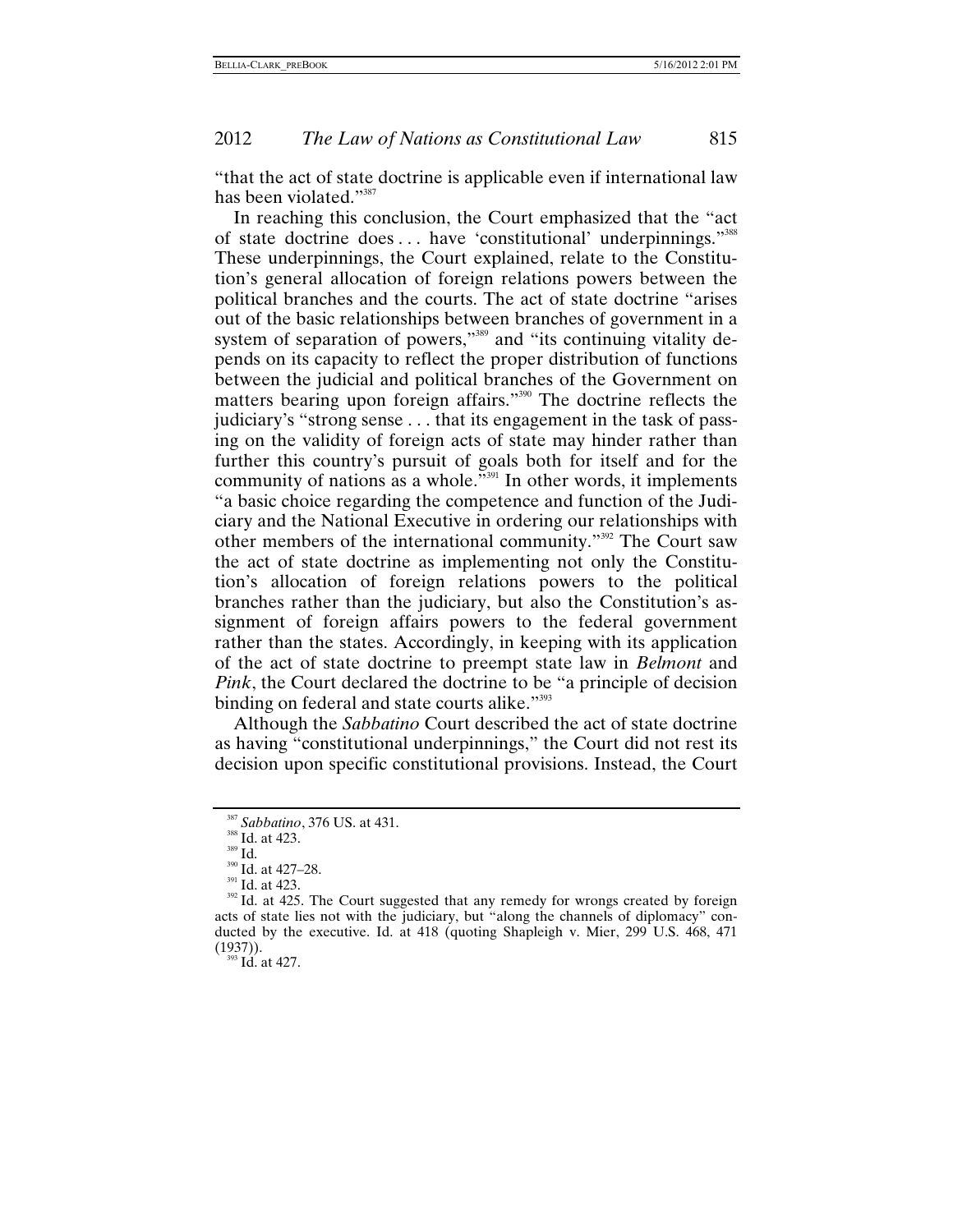appears to have invoked "a freestanding separation of powers doctrine,["394](#page-88-0) supported by federal interests akin to those supporting the application of federal law to "water apportionment and boundary disputes."[395](#page-88-1) *Sabbatino* would not have been without precedent, however, if it had gone beyond general notions of separation of powers and grounded its decision to adhere to the act of state doctrine in one or more specific constitutional provisions.

One possible approach would have been to conclude that the meaning of the recognition and war powers is static, and was fixed at the Founding when territorial sovereignty was a perfect right. On this theory, only the political branches, not courts, may decide when to override the traditional rights of foreign sovereigns. In other words, notwithstanding the relaxation of territorial sovereignty under international law, the Constitution's allocation of recognition and war powers to the political branches continues to require courts to adhere to the act of state doctrine today. The Court did not articulate or attempt to defend this argument. Moreover, it seems unlikely that the Founders expected the law of nations to remain static. To the contrary, there is evidence that they thought such law might change over time. $396$ 

The *Sabbatino* Court, however, suggested two other possible rationales for adhering to the act of state doctrine that relate to specific political branch powers under Articles I and II. One possible rationale is that, although traditional notions of territorial sovereignty have weakened over time, they remain deep-seated. Thus, although unlikely to provoke a war, any departure should still be

<span id="page-88-0"></span><sup>&</sup>lt;sup>394</sup> Manning, Separation of Powers, supra note 9, at 1944. As Professor Manning has explained, reliance on freestanding separation of powers is problematic because there is no single historical baseline for understanding "separation of powers." Id. Rather, the separation of powers reflected in our Constitution is the result of "many particular decisions about how to allocate and condition the exercise of federal power." Id. at

<span id="page-88-1"></span><sup>1945. 395</sup> *Sabbatino*, 376 U.S. at 427; see also id. at 427 n.25 ("Various constitutional and statutory provisions indirectly support this determination . . . by reflecting a concern for uniformity in this country's dealings with foreign nations and indicating a desire to give matters of international significance to the jurisdiction of federal institutions.").

<span id="page-88-2"></span><sup>&</sup>lt;sup>6</sup> See U.S. Const. art. I, § 8, cl. 10 (granting Congress power to *define* and punish offenses against the law of nations); William S. Dodge, The Historical Origins of the Alien Tort Statute: A Response to the "Originalists," 19 Hastings Int'l & Comp. L. Rev. 221, 242 (1996) (arguing that "the Founding Generation . . . expected the law of nations to evolve").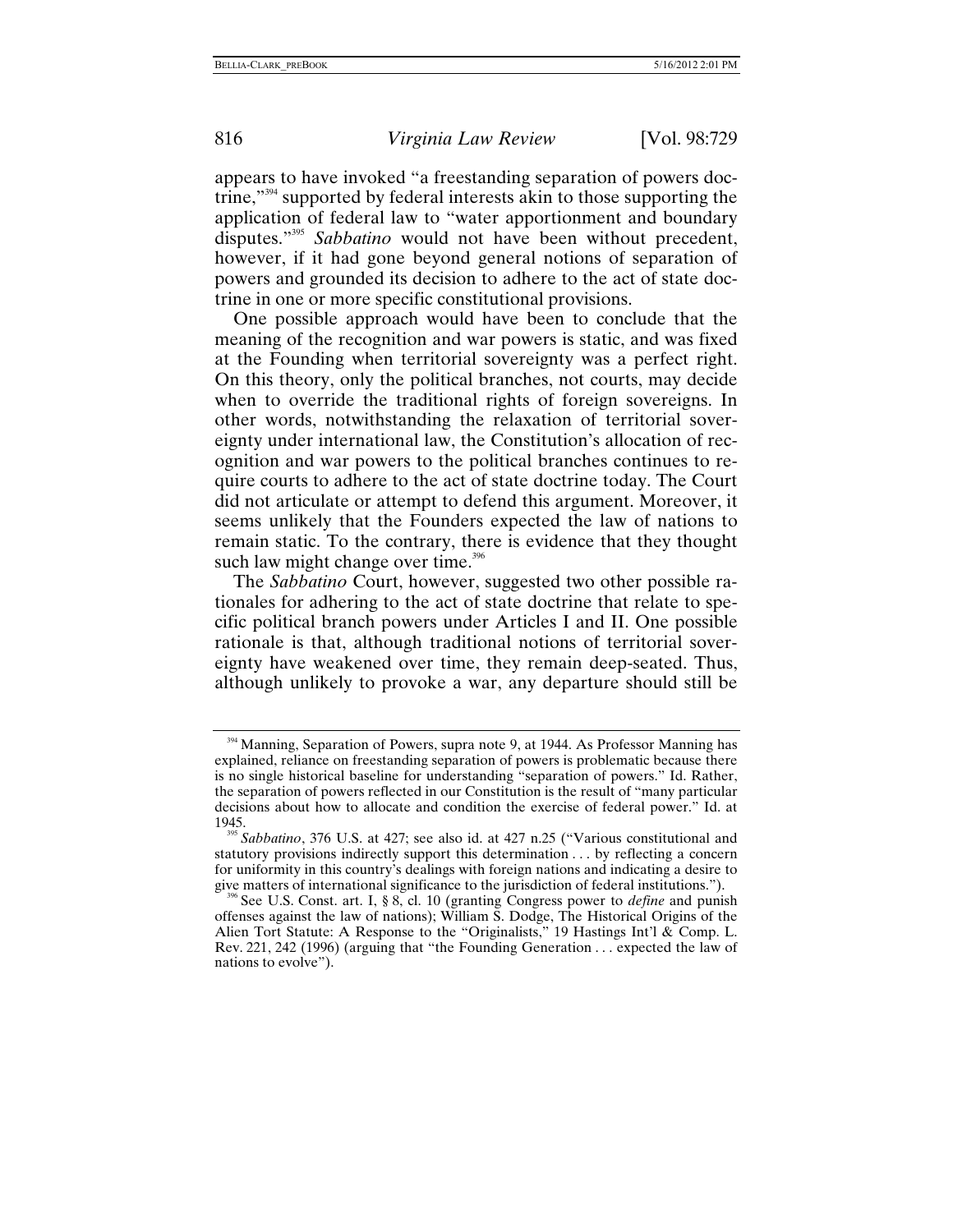authorized by the political branches because it could interfere with the President's exercise of his constitutional powers. The *Sabbatino* Court made an argument along these lines:

Such decisions would, if the acts involved were declared invalid, often be likely to give offense to the expropriating country; since the concept of territorial sovereignty is so deep seated, any state may resent the refusal of the courts of another sovereign to accord validity to acts within its territorial borders. Piecemeal dispositions of this sort involving the probability of affront to another state could seriously interfere with negotiations being carried on by the Executive Branch and might prevent or render less favorable the terms of an agreement that could otherwise be reached. Relations with third countries which have engaged in similar expropriations would not be immune from effect[.](#page-89-0) $397$ 

The Court also suggested that any decision to recognize the relaxation of the traditional sovereign rights was itself committed to the executive branch as part of its power to conduct foreign relations.<sup>398</sup>

The reprisal power offers another potential rationale for requiring courts and states to adhere to the act of state doctrine in the absence of contrary instructions from the political branches. The Constitution gives Congress the exclusive power to authorize repri-

<span id="page-89-1"></span><sup>398</sup> According to the Court:

*Sabbatino*, 376 U.S. at 432–33.

<span id="page-89-0"></span><sup>397</sup> *Sabbatino*, 376 U.S. at 431–32. Concerns about creating friction with other nations may also underlie the Supreme Court's presumption against giving federal statutes extraterritorial effect. See Morrison v. Nat'l Austl. Bank Ltd., 130 S. Ct. 2869, 2875, 2888 (2010) (reaffirming this presumption in the course of holding that the Securities Exchange Act does not provide "a cause of action to foreign plaintiffs suing foreign and American defendants for misconduct in connection with securities traded on foreign exchanges"). The Court stressed that "[i]t is a longstanding principle of American law that legislation of Congress, unless a contrary intent appears, is meant to apply only within the territorial jurisdiction of the United States." Id. at 2877 (internal quotations omitted). Indeed, judicial doctrines designed to avoid unauthorized interference with the territorial sovereignty of other nations date back at least to the Marshall Court. See The Apollon, 22 U.S. (9 Wheat.) 362, 370 (1824) ("The laws of no nation can justly extend beyond its own territories, except so far as regards its own

When articulating principles of international law in its relations with other states, the Executive Branch speaks not only as an interpreter of generally accepted and traditional rules, as would the courts, but also as an advocate of standards it believes desirable for the community of nations and protective of national concerns.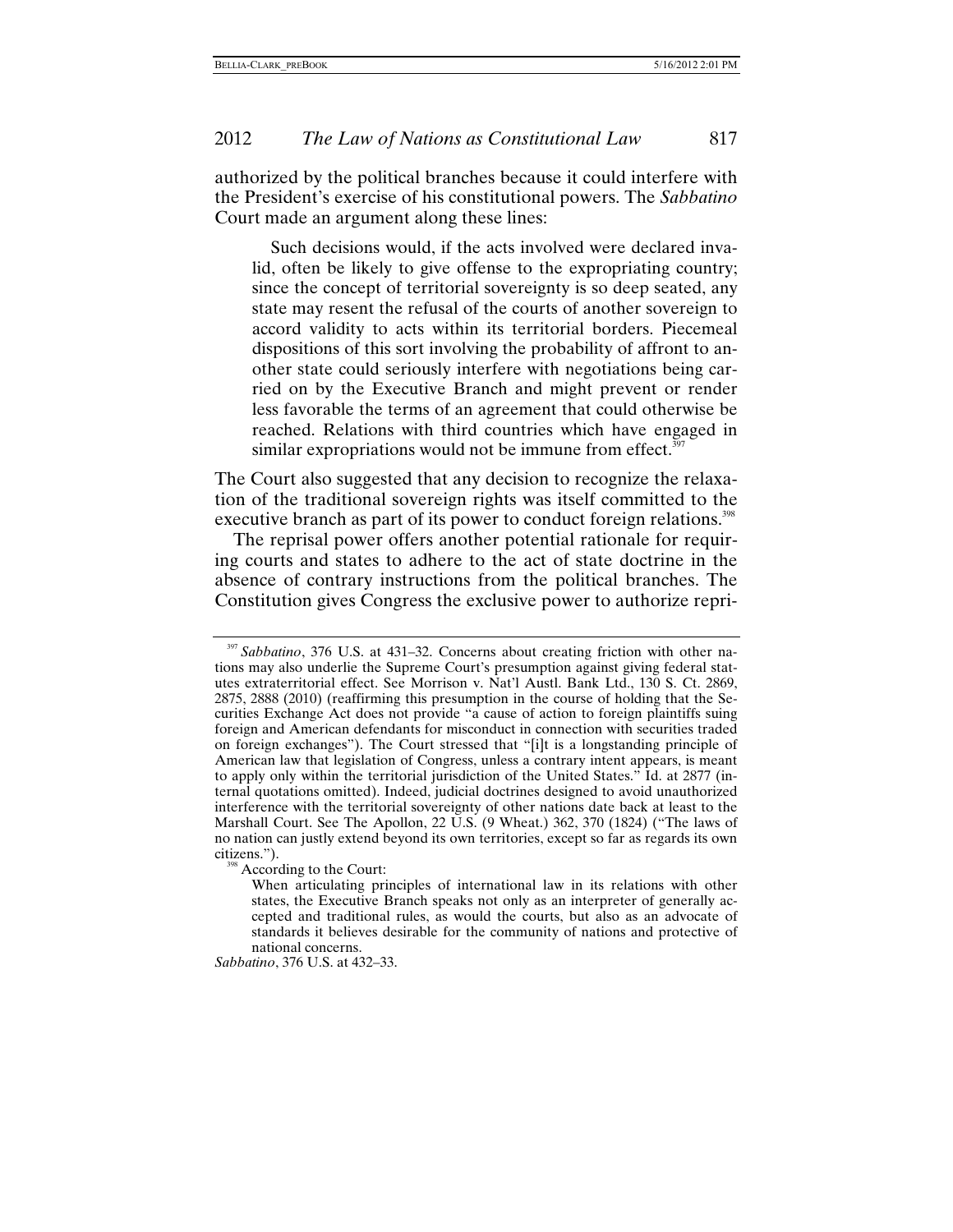sals against foreign nations or their subjects in response to their misconduct.[399](#page-90-0) Were a court to invalidate an act of state in response to a litigant's assertion of wrongdoing by the state, the court would arguably usurp the exclusive power of Congress to authorize "reprisals" on behalf of the United States. Accordingly, judicial refusal to invalidate an act of state—however objectionable or illegal—arguably serves to uphold Congress's exclusive power to decide whether, when, and how the United States should retaliate against another nation.

The *Sabbatino* Court made two arguments along these lines. First, in response to respondent's claim that the Court should deny Cuba access to U.S. courts because "Cuba . . . does not permit [U.S.] nationals . . . to obtain relief in its courts,"<sup>400</sup> the Court determined that only the political branches, not the courts, may retaliate against other nations. "The freezing of Cuban assets exemplifies the capacity of the political branches to assure, through a variety of techniques . . . that the national interest is protected against a country which is thought to be improperly denying the rights of United States citizens.["401](#page-90-2) Because "none of the acts of our Government have been aimed at closing the courts of this country to Cuba," the Court declined to take the lead over the political branches in imposing that sanction.<sup>402</sup> Second, in response to respondent's claim that the Court should hold Cuba's expropriation of sugar companies invalid, the Court noted that the Executive has various means at its disposal "to assure that United States citizens who are harmed are compensated fairly," including diplomacy and "economic and political sanctions."[403](#page-90-4) A unilateral judicial attempt, however, to remedy such wrongdoing "could seriously interfere" with such Executive action.<sup>404</sup>

As early as *The Nereide*,<sup>405</sup> the Marshall Court acknowledged the importance of leaving decisions of a retaliatory nature to the politi-

<span id="page-90-0"></span><sup>399</sup> See U.S. Const. art. I, § 8, cl. 11 (authorizing Congress to "grant Letters of Marque and Reprisal"); id. § 10, cl. 1 (denying states power to "grant Letters of Marque and Reprisal").<br><sup>400</sup> *Sabbatino*, 376 U.S. at 408.<br><sup>401</sup> Id. at 412.<br><sup>402</sup> Id. at 431.<br><sup>404</sup> Id. at 432.<br><sup>405</sup> 13 U.S. (9 Cranch) 388 (1815).

<span id="page-90-1"></span>

<span id="page-90-2"></span>

<span id="page-90-3"></span>

<span id="page-90-4"></span>

<span id="page-90-5"></span>

<span id="page-90-6"></span>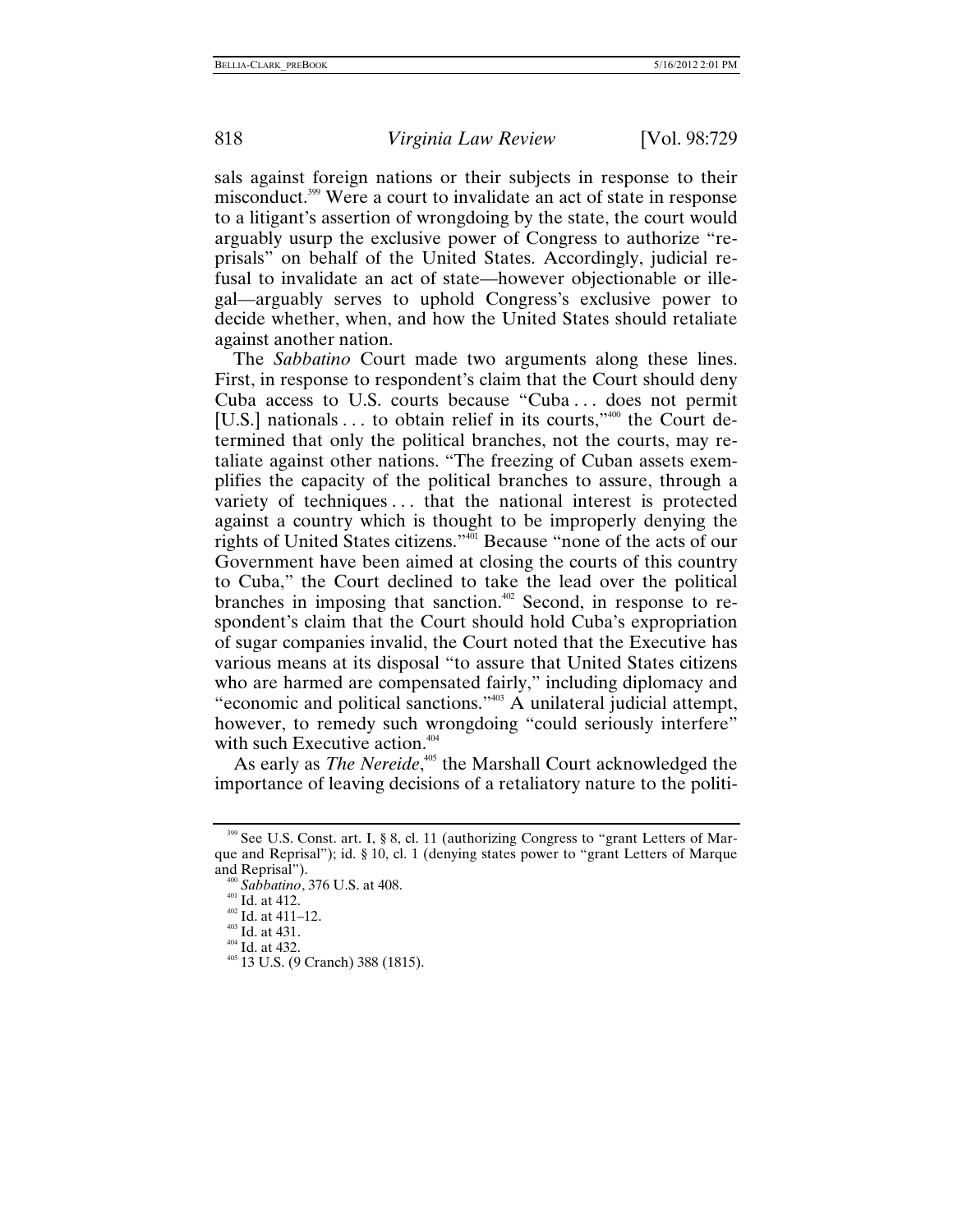cal branches. There, as explained, a U.S. privateer argued that he should not be held liable for capturing goods in violation of Spain's neutral rights because "Spain ... would subject American property, under similar circumstances, to confiscation.["406](#page-91-0) The Court rejected this argument on the ground that "reciprocating to the subjects of a nation, or retaliating on them, its unjust proceedings towards our citizens, is a political not a legal measure. It is for the consideration of the government not of its Courts."[407](#page-91-1) By the same token, the *Sabbatino* Court could have grounded its refusal to invalidate Cuba's title to goods that it unjustly (or illegally) expropriated in the reprisal power, which reserves to the political branches the authority to make the "political" decisions regarding whether and how to retaliate against Cuba.<sup>[408](#page-91-2)</sup>

### *d. The German Democratic Republic*

*Zschernig v. Miller*<sup>409</sup> is one of the Supreme Court's more controversial decisions favoring the rights of a foreign sovereign because it seemed to rely on dormant foreign affairs preemption. It may be possible, however, to understand even this decision by reference to the Constitution's specific allocation of powers. At the end of World War II, the Allied Powers (the United States, Britain, France, and the Soviet Union) divided occupied Germany into four zones. After tensions arose between the Soviet Union and the western powers, the Federal Republic of Germany ("FRG"), commonly known as West Germany, was created out of the American, British, and French zones on September 21, 1949. The Soviets responded by creating the German Democratic Republic ("GDR"), commonly known as East Germany, out of their zone on October 7, 1949. The United States' position was that the GDR

<span id="page-91-2"></span><span id="page-91-1"></span>

<span id="page-91-0"></span><sup>&</sup>lt;sup>406</sup> Id. at 422.<br><sup>407</sup> Id.  $\frac{408}{376}$  U.S. at 431–32. Several other cases decided in the eighteenth and nineteenth centuries on the basis of the war and recognition powers might also have been decided on the basis of the negative implication of the reprisal power. See The Schooner Exchange v. McFaddon, 11 U.S. (7 Cranch) 116 (1812), discussed supra notes 266–287 and accompanying text; United States v. Peters, 3 U.S. (3 Dall.) 121 (1795), discussed supra notes 214–229 and accompanying text. 409 389 U.S. 429 (1968).

<span id="page-91-3"></span>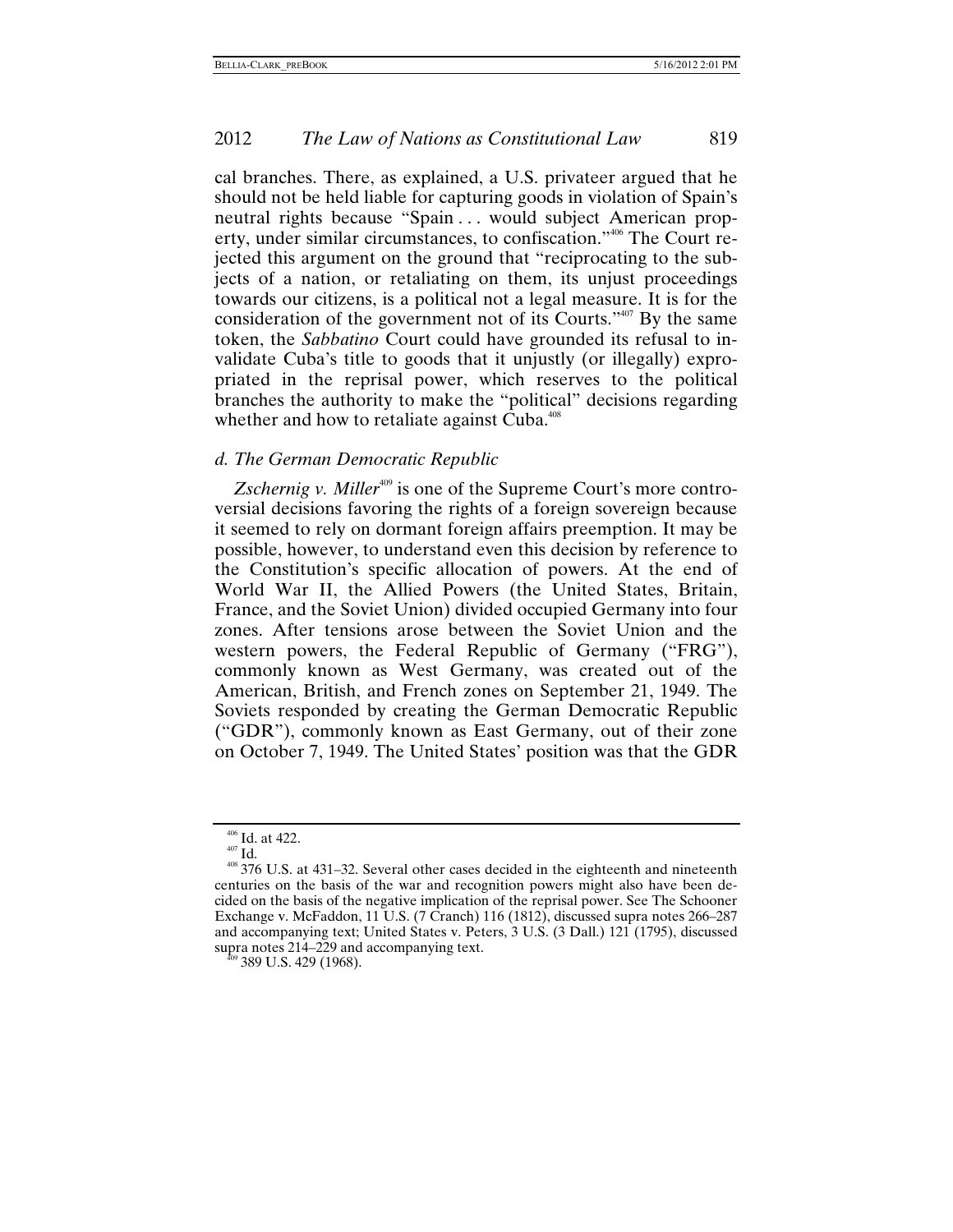lacked "any legal validity."[410](#page-92-0) The United States also stated that it would "continue to give full support to the Government of the German Federal Republic at Bonn in its efforts to restore a truly free and democratic Germany."<sup>411</sup> The United States did not change its stance until 1974 when it recognized the GDR as a sepa-rate nation and established diplomatic relations.<sup>[412](#page-92-2)</sup>

*Zschernig* was decided prior to the United States' recognition of the GDR and thus at a time when the United States recognized the FRG as the sole legitimate government of the entire German territory. The case involved a challenge to an Oregon statute that provided for escheat to the state when a nonresident alien claimed real or personal property as an heir of an Oregon resident. Escheat occurred unless the foreign heir made three showings: (1) U.S. citizens had a reciprocal right to take property on the same terms as citizens or inhabitants of the foreign heir's country; (2) U.S. citizens had a right to receive payment here of funds from estates in the foreign heir's country; and (3) foreign heirs had a right to receive the proceeds of Oregon estates "without confiscation."[413](#page-92-3)

Residents of East Germany claimed to be the sole heirs of an Oregon resident who died intestate in 1962. The Oregon Supreme Court permitted the claimants to take the deceased's real property under Article IV of the 1923 Treaty of Friendship, Commerce and Consular Rights with Germany. As interpreted in an earlier Supreme Court case, the treaty applied to real, but not personal, property.[414](#page-92-4) Accordingly, the Oregon court applied its more restrictive statute to block the inheritance of personal property. Although the Supreme Court declined to overrule its prior interpretation of the treaty, it nonetheless reversed on the ground that the Oregon statute was "an intrusion by the State into the field of foreign affairs which the Constitution entrusts to the President and the Congress."<sup>415</sup> To be sure, the Court's opinion contains extremely broad language. For example, the Court noted that the Oregon statute

<span id="page-92-0"></span><sup>410</sup> East German Government Established Through Soviet Fiat, 21 Dep't St. Bull.

<span id="page-92-2"></span><span id="page-92-1"></span>

<sup>634, 634 (1949).&</sup>lt;br><sup>411</sup> Id. at 635.<br><sup>412</sup> Agreement on the Establishment of Diplomatic Relations, U.S.-Ger. Dem. Rep.,<br>Sept. 4, 1974, 13 I.L.M. 1436 (1974).

<span id="page-92-4"></span><span id="page-92-3"></span>

<sup>&</sup>lt;sup>413</sup> *Zschernig*, 389 U.S. at 430–31.<br><sup>414</sup> See Clark v. Allen, 331 U.S. 503, 514–16 (1947).<br><sup>415</sup> *Zschernig*, 389 U.S. at 432.

<span id="page-92-5"></span>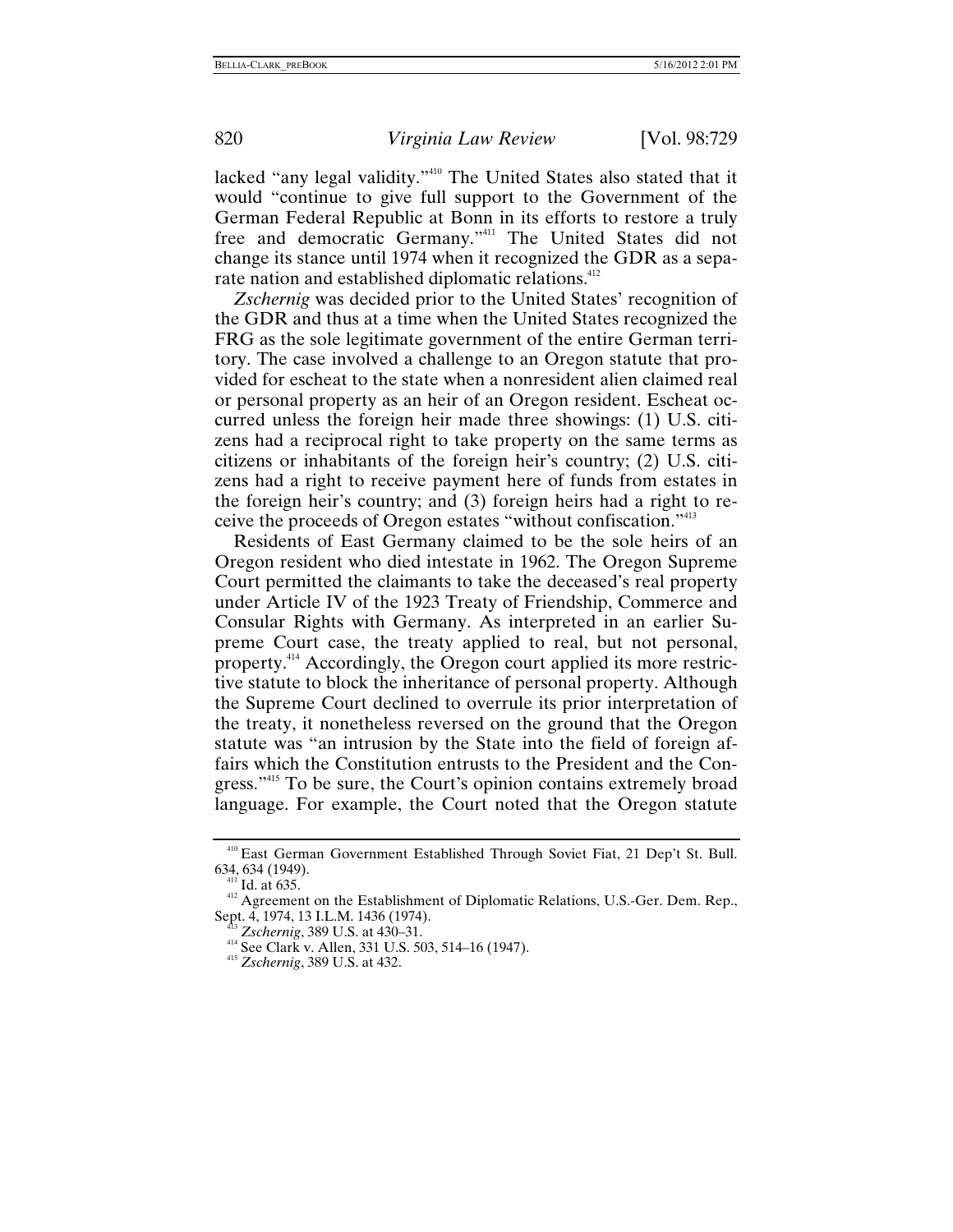seemed "to make unavoidable judicial criticism of nations established on a more authoritarian basis than our own."[416](#page-93-0) State statutes that give rise to such criticisms affect "international relations in a persistent and subtle way" and "must give way if they impair the effective exercise of the Nation's foreign policy.<sup>"417</sup> Because of such language, commentators have come to regard *Zschernig* as establishing a controversial doctrine of "dormant foreign affairs preemption."<sup>418</sup>

There exists, however, a narrower potential ground for the Supreme Court's decision in *Zschernig* that would have been consistent with the allocation of powers rationale employed in prior cases. At the time of the decision, the United States recognized the FRG as the legitimate government of *all* of Germany, and publicly took the position that the GDR was "without any legal validity." In other words, the official position of the political branches—in the exercise of their recognition and war powers—was that the FRG was the sole legitimate government of both East and West Germany. This democratic government was recognized by, and had the full confidence of, the United States. Of course, this position ignored reality because East Germany was governed by a very different form of government. The Constitution, however, gave the political branches the right to make this determination on behalf of the United States, including its courts and states. As applied to East Germany, the Oregon statute sought to pull back the curtain and distinguish between democratic West Germany and communist East Germany. In other words, Oregon sought "to establish its own foreign policy"[419](#page-93-3) in direct contravention of the policy established by the political branches in the exercise of their constitutionally assigned recognition powers. Accordingly, the *Zschernig* Court could have grounded its decision in a specific constitutional provision by applying the reasoning in *Pink* to this case: "The action of [Oregon] in this case amounts in substance to a rejection of a part of the policy underlying recognition by this nation of [the

<span id="page-93-2"></span><span id="page-93-1"></span>

<span id="page-93-0"></span><sup>416</sup> Id. at 440. 417 Id. 418 See, e.g., Carlos Manuel Vázquez, W(h)ither *Zschernig*?, 46 Vill. L. Rev. 1259,

<span id="page-93-3"></span><sup>&</sup>lt;sup>419</sup> *Zschernig*, 389 U.S. at 441.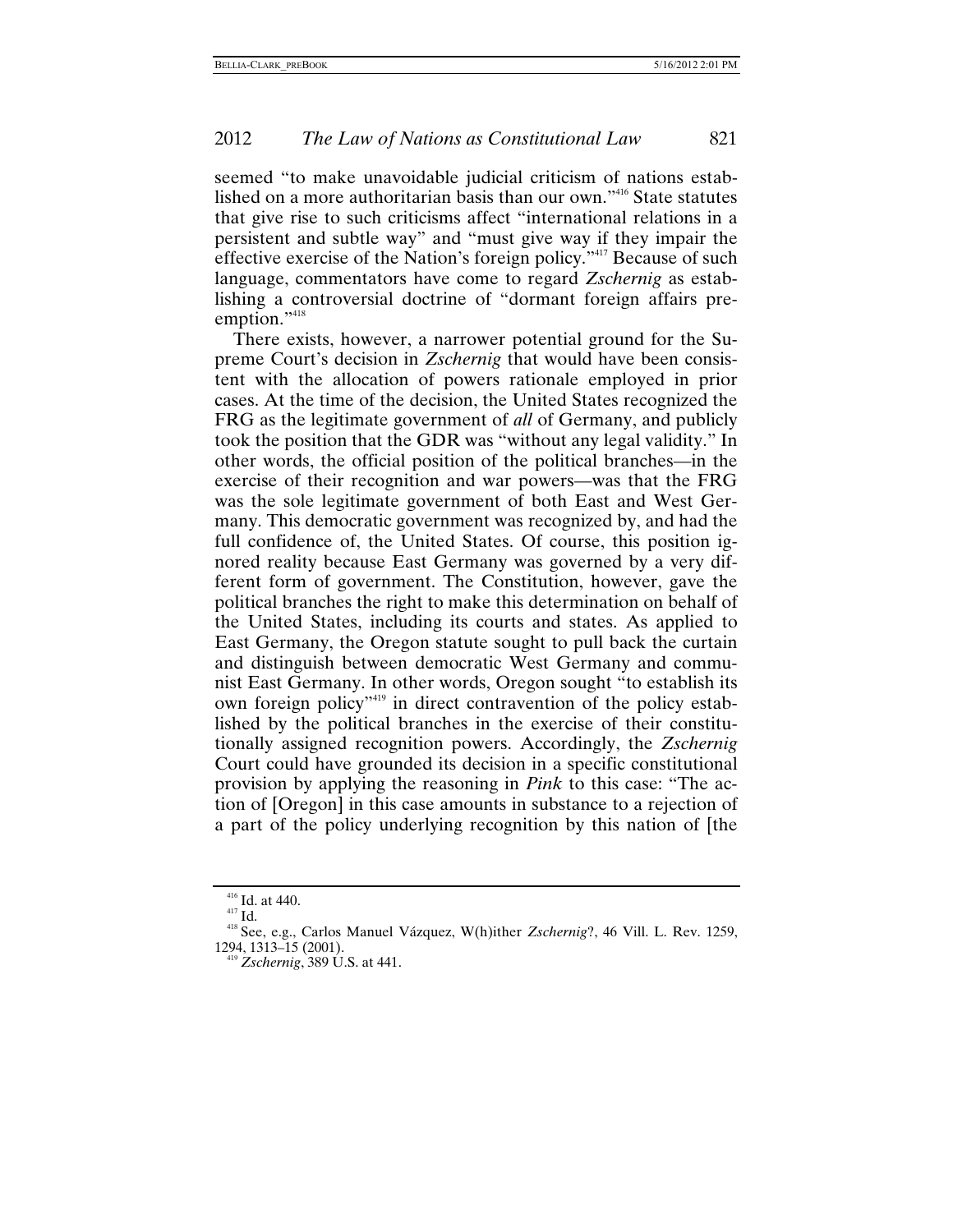Federal Republic of Germany]. Such power is not accorded a State in our constitutional system."

## *D. Foreign Immunities*

The allocation of powers approach we have identified not only sheds new light on existing Supreme Court precedent, but also has the potential to help resolve matters that the Court has not yet decided. One of these matters is head of state immunity, which is one of the last uncodified rules drawn from the law of nations. The Constitution's assignment of the recognition and war powers to the political branches supports the historical practice of granting heads of recognized foreign states immunity in both state and federal court. The approach we identify also sheds light on the status of diplomatic immunity before Congress codified it. Examination of this immunity suggests how courts should resolve questions surrounding head of state immunity.

## *1. Diplomatic Immunity*

Under traditional principles of the law of nations, ambassadors enjoyed absolute immunity from suit in foreign nations.<sup>421</sup> Indeed, the immunity of a nation's diplomats was considered under the law of nations to be a perfect right, the violation of which gave the aggrieved nation just cause for war[.422](#page-94-2) Such diplomatic immunity was not codified in the United States until 1978 with the enactment of the Diplomatic Relations Act.<sup>423</sup> Prior to that time, courts applied the law of nations to confer immunity. Following *Erie Railroad Co. v. Tompkins*<sup>424</sup> in which the Supreme Court held that "[t]here is no federal general common law,"[425](#page-94-5) some observers suggested that state law governed diplomatic immunity in the absence of an applicable federal statute or treaty. *Erie*, however, is irrelevant to the question if the Constitution's allocation of the recognition and war

<span id="page-94-1"></span>

<span id="page-94-0"></span><sup>&</sup>lt;sup>420</sup> *Pink*, 315 U.S. at 233.<br><sup>421</sup> See Bellia & Clark, Federal Common Law, supra note 4, at 19.<br><sup>422</sup> Id. at 17–19.<br><sup>423</sup> See 22 U.S.C. §§ 254a–254e (2006).<br><sup>424</sup> 304 U.S. 64 (1938).<br><sup>425</sup> Id. at 78.

<span id="page-94-2"></span>

<span id="page-94-3"></span>

<span id="page-94-4"></span>

<span id="page-94-5"></span>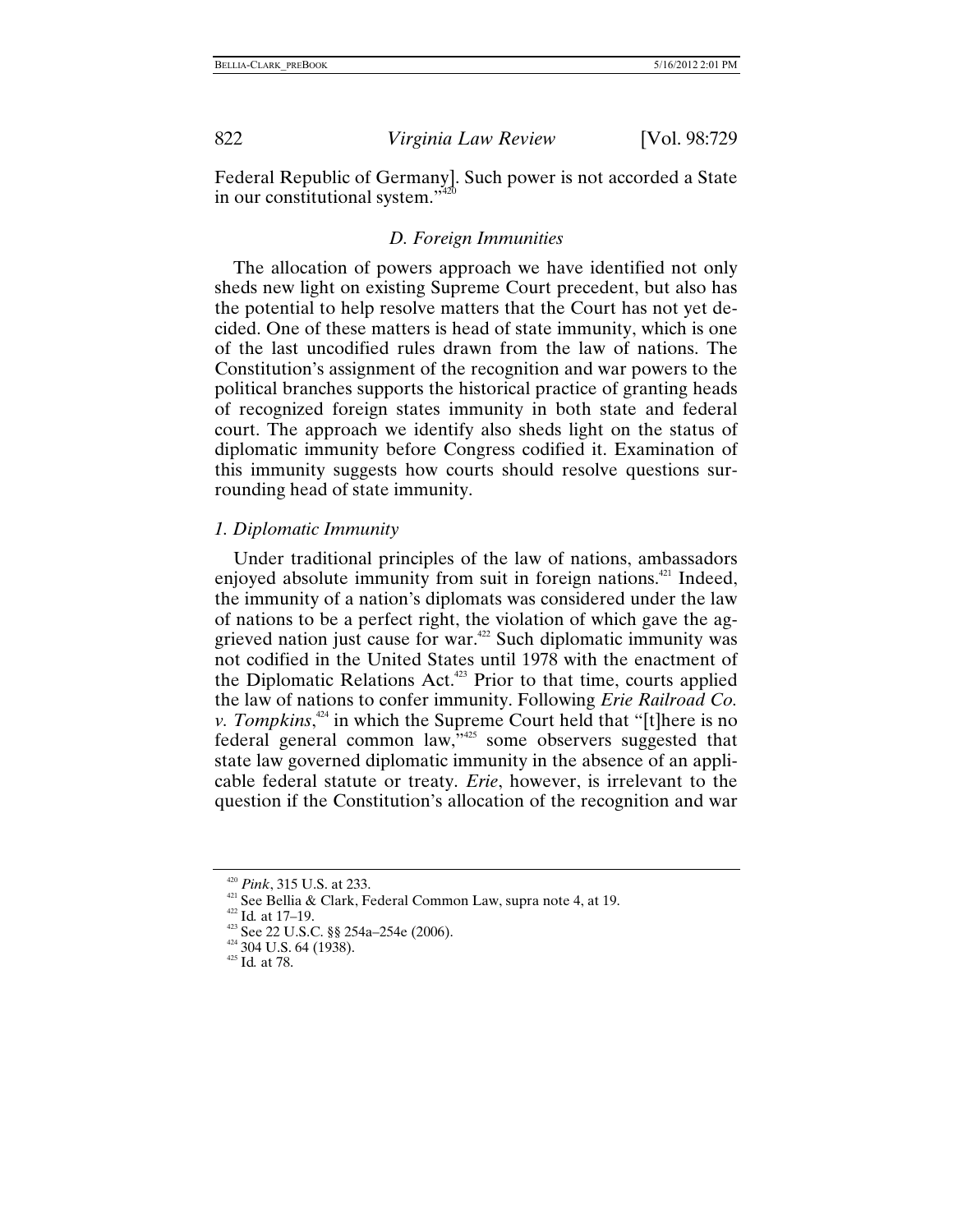powers to the political branches requires courts to uphold the immunity of diplomats from recognized foreign states.

The issue arose ten years after *Erie* in *Bergman v. De Sieyes*. [426](#page-95-0) Bergman, a New Yorker, sued De Sieyes, a citizen and accredited minister of France, by serving him as he passed through New York en route to his post in Bolivia.<sup>427</sup> De Sieyes removed the case to federal court on the basis of diversity of citizenship jurisdiction and asserted diplomatic immunity under general principles of international law.[428](#page-95-2) A threshold question was whether the court should apply state law or the general law of nations in evaluating this defense. Under the apparent influence of *Erie*, Judge Learned Hand wrote for the Second Circuit that "the law of New York determines [the validity of service], and, although the courts of that state look to international law as a source of New York law, their interpretation of international law is controlling upon us."<sup>429</sup> After surveying New York decisions and secondary sources, the court concluded that "we are disposed to believe that the courts of New York would today hold that a diplomat in transitu would be entitled to the same immunity as a diplomat in situ."[430](#page-95-4)

Judge Hand's suggestion that state law governed the question in *Bergman* was in tension with the Supreme Court's long-standing treatment of the rights of foreign sovereigns in federal court. To be sure, *Erie*'s rationale applies to matters—such as torts and commercial transactions—that fall within the exclusive or concurrent

<span id="page-95-2"></span><span id="page-95-1"></span>

<span id="page-95-0"></span><sup>&</sup>lt;sup>426</sup> 170 F.2d 360 (2d Cir. 1948).<br><sup>427</sup> Id. at 361.<br><sup>428</sup> Id. at 360–61. At the time, there was no federal statute or treaty conferring such immunity in U.S. courts. Congress eventually enacted the Diplomatic Relations Act of 1978, which incorporates the Vienna Convention on Diplomatic Relations and confers immunity on diplomats assigned to the United States as well as diplomats in tran-

<span id="page-95-3"></span><sup>&</sup>lt;sup>9</sup> Bergman, 170 F.2d at 361; see Louis Henkin, International Law as Law in the United States, 82 Mich. L. Rev. 1555, 1558 (1984) ("So great a judge as Learned Hand apparently assumed that international law was part of state common law for this purpose and that a federal court in diversity cases had to apply international law as determined by the courts of the state in which it sat."). 430 *Bergman*, 170 F.2d at 363. Judge Hand did leave open the possibility that a state's

<span id="page-95-4"></span>departure from international law could give rise to a federal question: "Whether an avowed refusal to accept a well-established doctrine of international law, or a plain misapprehension of it, would present a federal question we need not consider, for neither is present here." Id*.* at 361.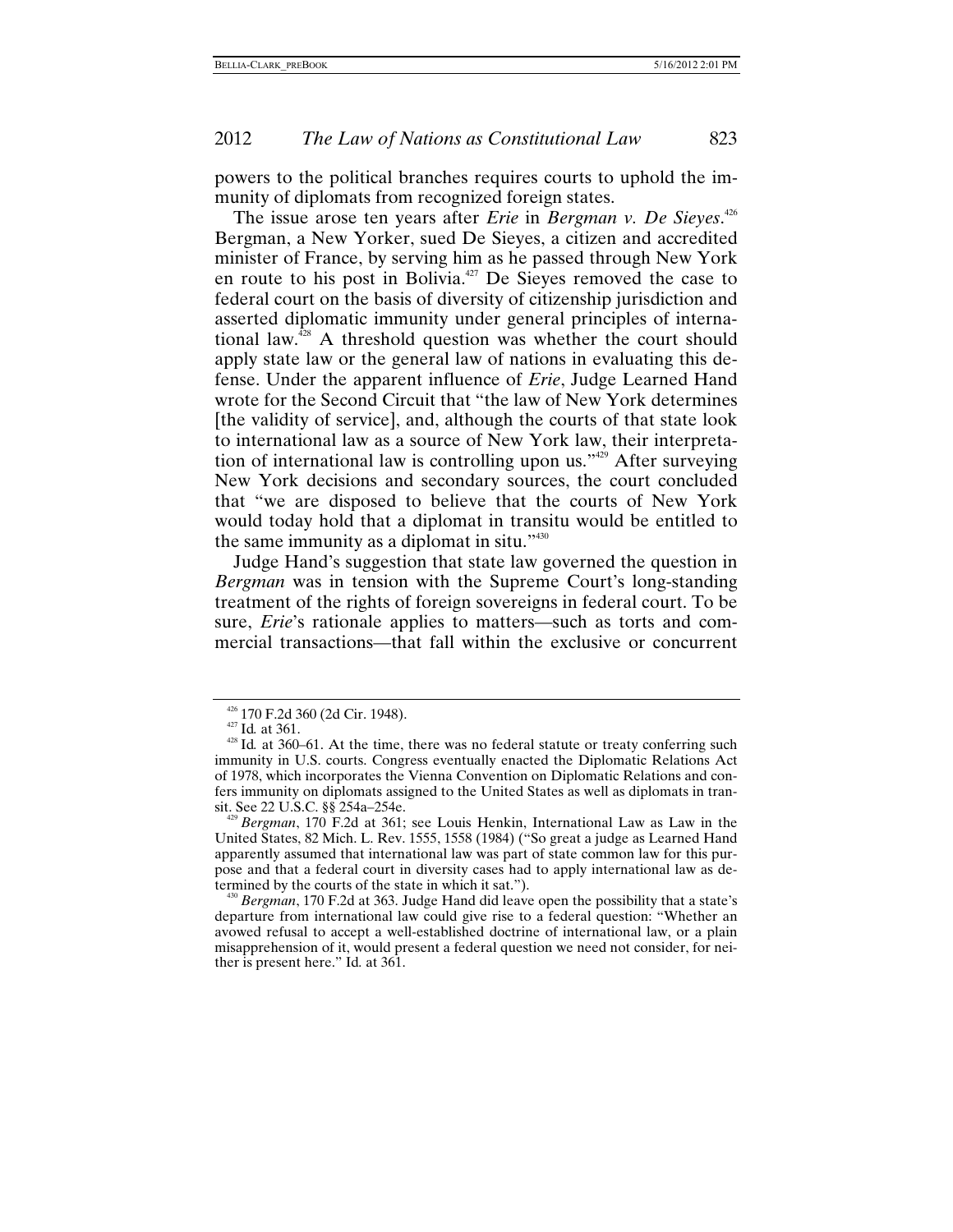authority of the states. $431$  In such cases, judicial reliance on general law to disregard state law circumvents the political and procedural safeguards of federalism built into the Supremacy Clause.<sup>432</sup> But *Erie*'s rationale does not apply to rules of decision established by the Constitution and thus beyond state power to abrogate. Under Supreme Court precedent applying traditional law of nations principles to uphold the Constitution's exclusive allocation of certain powers to the political branches, the Constitution itself displaces state law.

Seen in this light, *Bergman* implicated two powers assigned by the Constitution exclusively to the political branches: the recognition power and the power to declare war. $433$  As explained in Part II, when one nation recognized another, it signified that it would respect the rights of the other's ambassadors under the law of nations, including diplomatic immunity. Accordingly, the decision by the political branches to recognize France would preclude states from taking any action inconsistent with the United States' recognition of France as an independent state entitled to exercise all of its rights under the law of nations. One such right was to deploy ambassadors with diplomatic immunity, including immunity in transit. Historically, interference with this right provided just cause for war.[434](#page-96-3) Thus, at the time of the Founding, if a state violated the immunity of a French ambassador from suit, it placed all of the United States in violation of the law of nations and risked starting a war. Under the Constitution's allocation of powers, the Court has traditionally reserved such decisions to Congress and the President.

## *2. Head of State Immunity*

Unlike diplomatic immunity, Congress has not yet codified head of state immunity. Chief Justice Marshall discussed the importance

<span id="page-96-0"></span><sup>&</sup>lt;sup>431</sup> See Anthony J. Bellia Jr. & Bradford R. Clark, General Law in Federal Court, 53 Wm. & Mary L. Rev. (forthcoming 2013).

<span id="page-96-1"></span><sup>&</sup>lt;sup>32</sup> See Bradford R. Clark, *Erie*'s Constitutional Source, 95 Calif. L. Rev. 1289, 1309–

<span id="page-96-2"></span><sup>10 (2007). 433</sup> See Bellia & Clark, Federal Common Law, supra note 4, at 31–32. 434 Id*.* at 18.

<span id="page-96-3"></span>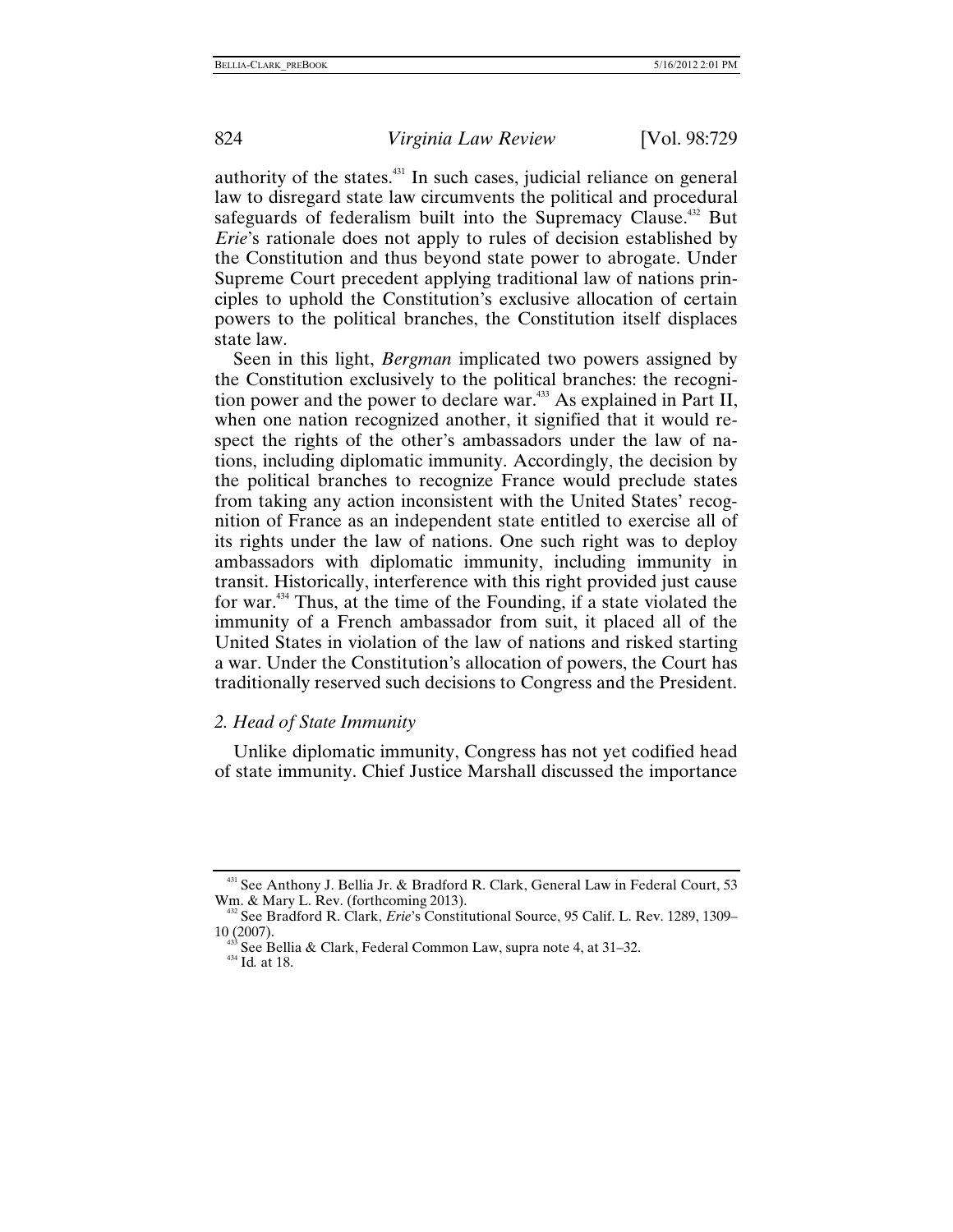of this immunity in *The Schooner Exchange*, [435](#page-97-0) and it continues to enjoy broad support among nations. Because head of state immunity has not been adopted by federal treaties or statutes, some observers question whether such immunity is binding in state and federal court. Like diplomatic immunity (prior to codification) and the act of state doctrine, head of state immunity is derived from traditional principles of the law of nations widely recognized at the time the Constitution was adopted. In keeping with how the Court has understood those doctrines, head of state immunity is necessarily bound up with the exclusive constitutional powers of the political branches to recognize foreign states and maintain peaceful relations.

Head of state immunity is closely related to the broader doctrine of foreign sovereign immunity under the law of nations. Federal and state courts traditionally resolved claims to foreign sovereign immunity by looking to the general law of nations.<sup>436</sup> "For more than a century and a half, the United States generally granted foreign sovereigns complete immunity from suit in the courts of this country.["437](#page-97-2) Had the source of such immunity been questioned, courts might have invoked the political branches' recognition powers, war powers, or both. In 1952, the State Department issued the Tate Letter, endorsing the "restrictive" theory of foreign sovereign immunity, which had largely replaced absolute immunity under international law[.438](#page-97-3) Under this theory, "immunity is confined to suits involving the foreign sovereign's public acts, and does not extend to cases arising out of a foreign state's strictly commercial acts."[439](#page-97-4) Because of diplomatic pressure and political considerations, the State Department sometimes "file[d] 'suggestions of immunity in cases where immunity would not have been available under the re-

<span id="page-97-0"></span><sup>435</sup> *McFaddon*, 11 U.S. (7 Cranch) at 137 (stating that "the whole civilized world" recognizes "the exemption of the person of the sovereign from arrest or detention

<span id="page-97-1"></span> $\delta$  See Ingrid Wuerth, Foreign Official Immunity Determinations in U.S. Courts: The Case Against the State Department, 51 Va. J. Int'l L. 915, 924 (2011) [hereinafter

<span id="page-97-3"></span>

<span id="page-97-2"></span>Wuerth, Foreign Official Immunity].<br><sup>437</sup> Verlinden B.V. v. Cent. Bank of Nigeria, 461 U.S. 480, 486 (1983).<br><sup>438</sup> Letter from Jack B. Tate, Acting Legal Adviser, U.S. Dep't of State, to Philip B. Perlman, Acting Att'y Gen. (May 19, 1952), *reprinted in* 26 Dep't St. Bull. 984, 985 (1952). 439 *Verlinden*, 461 U.S. at 487.

<span id="page-97-4"></span>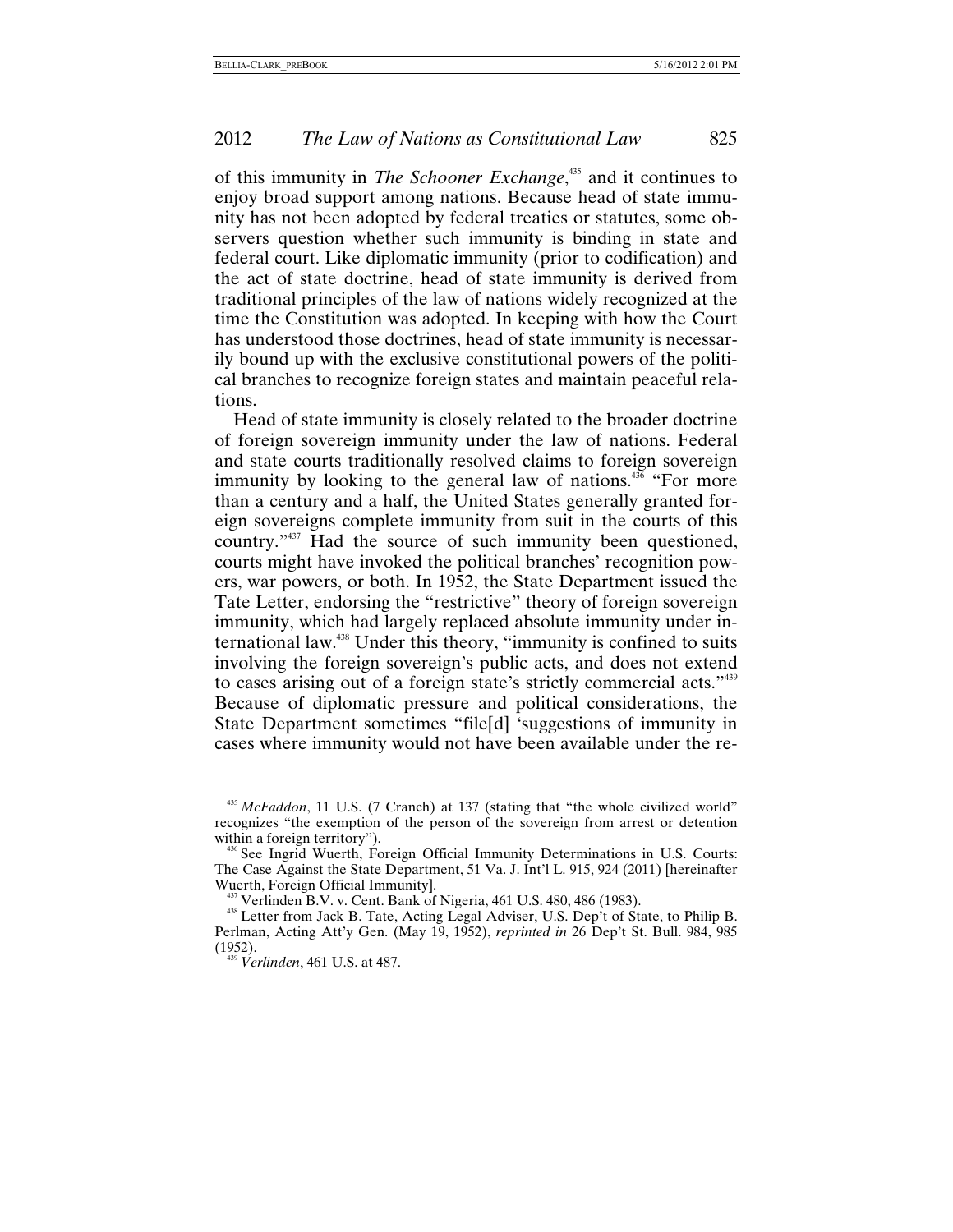strictive theory."<sup>440</sup> At the recommendation of the State Department, Congress enacted the Foreign Sovereign Immunities Act ("FSIA") in  $1976<sup>441</sup>$  The Act essentially codified the restrictive theory of foreign sovereign immunity but "transfer[red] primary responsibility for immunity determinations from the Executive to the Judicial Branch.["442](#page-98-2)

Following the enactment of the FSIA, most federal courts construed the Act to govern not only the immunity of foreign states, but also the immunity of high-ranking foreign officials.<sup>443</sup> In 2010, in Samantar v. Yousuf,<sup>444</sup> however, the Supreme Court held that "foreign state" as used in the Act does not "include an official acting on behalf of the foreign state."[445](#page-98-5) *Samantar* involved a suit against the former Prime Minister of Somalia for acts of torture and extrajudicial killing that he allegedly authorized while head of state. Although the Court found the FSIA to be inapplicable, it indicated that on remand the defendant "may be entitled to immunity under the common law.["446](#page-98-6) The Court did not discuss either the precise content of such "common law" or the justification for applying it in federal court.<sup>447</sup>

Head of state immunity goes to the heart of the ongoing debate over the status of customary international law in U.S. courts. For those who believe that state law governs the status of customary in-

<span id="page-98-1"></span><span id="page-98-0"></span><sup>440</sup> Austria v. Altmann, 541 U.S. 677, 690 (2004) (quoting *Verlinden*, 461 U.S. at 487). 441 Pub. L. No. 94-583, 90 Stat. 2891 (1976) (codified as amended at 28 U.S.C. §§ 1330, 1332(a), 1391(f), 1441(d), 1602–11 (2006 & supp. 2010)).<br><sup>442</sup> *Altmann*, 541 U.S. at 691.<br><sup>443</sup> See In re Terrorist Attacks on September 11, 2001, 538 F.3d 71, 83 (2d Cir. 2008);

<span id="page-98-2"></span>

<span id="page-98-3"></span>Keller v. Cent. Bank of Nigeria, 277 F.3d 811, 815 (6th Cir. 2002); Byrd v. Corporacion Forestal y Industrial de Olancho S.A., 182 F.3d 380, 388 (5th Cir. 1999); El-Fadl v. Cent. Bank of Jordan, 75 F.3d 668, 671 (D.C. Cir. 1996); Chuidian v. Philippine Nat'l Bank, 912 F.2d 1095, 1103 (9th Cir. 1990).<br><sup>444</sup> 130 S. Ct. 2278 (2010).<br><sup>445</sup> Id. at 2289.<br><sup>446</sup> Id. at 2292–93.<br><sup>447</sup> Recently, the Supreme Court has, however, suggested that the State Department

<span id="page-98-4"></span>

<span id="page-98-5"></span>

<span id="page-98-6"></span>

<span id="page-98-7"></span>may retain a "role in determinations regarding individual official immunity" similar to the role it played in determinations of foreign sovereign immunity prior to the enactment of the FSIA. Id. at 2291. Commentators are divided on the propriety and effect of case-by-case suggestions of immunity by the executive branch. Compare Wuerth, Foreign Official Immunity, supra note 436, at 923 (arguing against judicial deference to executive suggestions of immunity), with Lewis S. Yelin, Head of State Immunity as Sole Executive Lawmaking, 44 Vand. J. Transnat'l L. 911, 918 (2011) (arguing in favor of judicial deference to executive suggestions of immunity).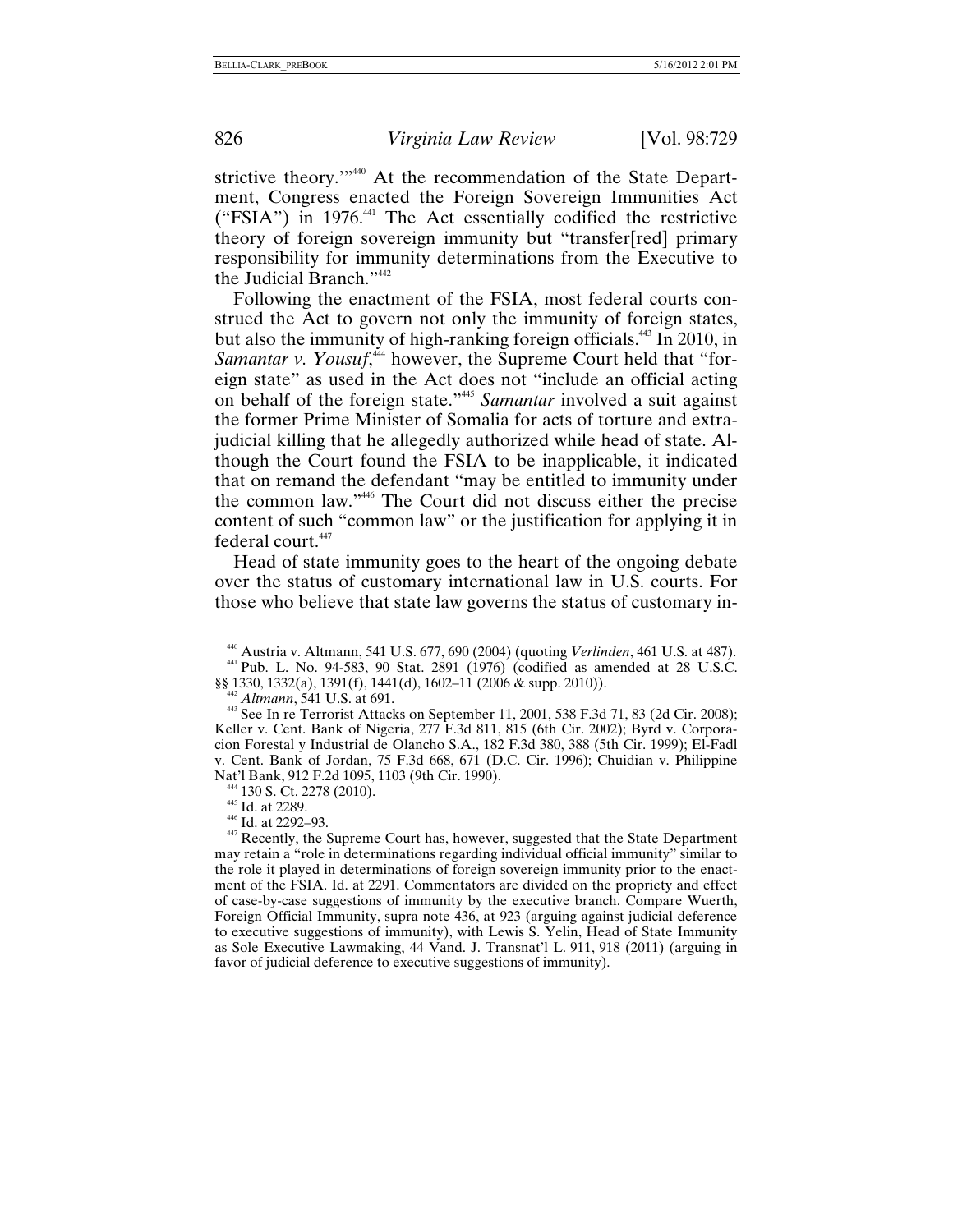ternational law in the absence of a federal statute or treaty,<sup>448</sup> immunity turns on whether state law incorporates the immunity in question (as New York law did in *Bergman*). For those who believe that customary international law constitutes federal common law, <sup>[449](#page-99-1)</sup> immunity turns largely on the content of current international law. The allocation of powers approach provides a distinct basis for evaluating such matters.

Under this approach, there is a strong argument that the Constitution requires both state and federal courts to recognize immunity for the heads of recognized foreign states unless and until the political branches exercise their constitutional authority to abrogate such immunity. Current international law recognizes two kinds of immunity. *Ratione personae* is a status-based immunity that provides heads of state with absolute immunity from suit while in office.[450](#page-99-2) *Ratione materiae* is a conduct-based immunity that shields former heads of state only for official acts taken while in office.<sup>[451](#page-99-3)</sup> Historically, denial of either form of immunity would have been just cause for war. Even today, conferral of both forms of immunity remains an integral part of the political branches' constitutional power to recognize foreign states, governments, and heads of state.<sup>452</sup> Recognition signifies that the United States will respect the rights of the state in question under the law of nations. Thus, like failure to apply the act of state doctrine, failure by either state or federal courts to accord immunity to a sitting head of a state recognized by the United States would contradict the political branches' decision to recognize the state and government in question.[453](#page-99-5) Under this line of reasoning, courts should apply a presump-

<span id="page-99-2"></span><span id="page-99-1"></span>

<span id="page-99-0"></span><sup>&</sup>lt;sup>448</sup> See supra note 3, and accompanying text.<br><sup>449</sup> See supra note 2, and accompanying text.<br><sup>450</sup> Curtis A. Bradley & Jack L. Goldsmith, Foreign Sovereign Immunity, Individual<br>Officials, and Human Rights Litigation, 13

<span id="page-99-4"></span><span id="page-99-3"></span><sup>&</sup>lt;sup>451</sup> Id.<br><sup>452</sup> U.S. Const. art. II, § 3; see Chimène I. Keitner, The Common Law of Foreign Of-<br>ficial Immunity, 14 Green Bag 2d 61, 70–71 (2010).

<span id="page-99-5"></span><sup>&</sup>lt;sup>3</sup> Professor Ingrid Wuerth recently has argued that it is preferable for courts to decide head of state immunity questions on the basis of federal common law rather than on the basis of the Constitution's allocation of powers. See Wuerth, Foreign Official Immunity, supra note 436, at 965–66. She contends that "courts will have to . . . develop law on a number of questions," including "waiver, who qualifies as a foreign official, whether the action should be considered one against the state itself, whether ultra vires acts should be accorded immunity, [and] whether torture or other acts that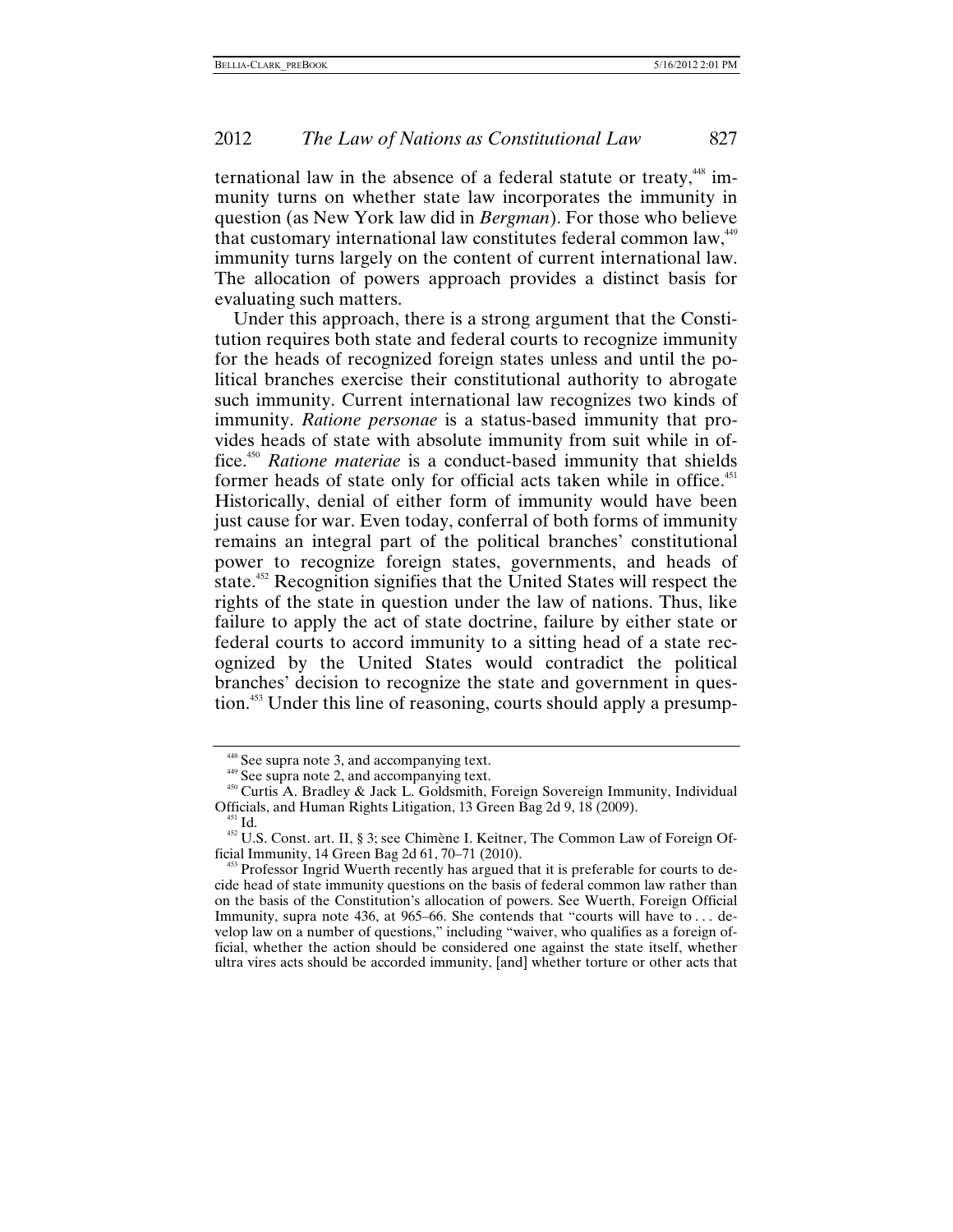tion that heads of recognized foreign states are entitled to immunity in federal and state courts until the political branches decide to withdraw such immunity.<sup>454</sup> Conversely, in the absence of political branch recognition, courts have greater latitude to reject claims of head of state immunity.<sup>[455](#page-100-1)</sup>

# IV.IMPLICATIONS FOR THE CURRENT DEBATE

The allocation of powers approach we have identified has several potential implications for the ongoing debate over the status of customary international law in U.S. courts. In short, neither the modern position nor the revisionist position follows from the Constitution's allocation of foreign relations powers to the political branches or the role that the law of nations has played in leading Supreme Court cases. Proponents of the modern position argue that federal and state courts should recognize and enforce all customary international law as supreme federal law whether or not the political branches have adopted it through constitutional law-

<span id="page-100-1"></span><sup>455</sup> See United States v. Noriega, 117 F.3d 1206, 1212 (11th Cir. 1997) (denying head of state immunity to General Manuel Noriega because the President had never recognized Noriega as the legitimate head of Panama and had manifested an intent to deny such immunity by capturing and prosecuting him).

violate *jus cogens* norms should be accorded immunity." Id. We agree that in head of state immunity cases courts may face many challenging questions, including those Professor Wuerth identifies. Moreover, we acknowledge that international law and the Constitution may not always provide clear answers to questions regarding the rights of foreign nations or their officials. Nonetheless, courts historically have employed an allocation of powers approach to resolve several such questions. In the absence of political branch instructions to the contrary, the Supreme Court has generally erred on the side of overprotecting the rights of foreign nations in order to avoid usurping the constitutional prerogatives of Congress and the President. 454 We take no position here on the relative powers of Congress and the President in

<span id="page-100-0"></span>this context. See Bellia & Clark, Political Branches, supra note 128, at 1810–20 (describing the Supreme Court's shifting understanding of the relative powers of Congress and the President to depart from the law of nations). It is worth noting, however, that the President's power to recognize foreign states does not necessarily imply that Congress lacks all power to act in this area. Congress has important foreign affairs powers of its own, not to mention its power to "make all Laws which shall be necessary and proper for carrying into Execution" all "Powers vested by this Constitution in the Government of the United States, or in any Department or Officer thereof." U.S. Const. art. I, § 8, cl. 18. We assume, therefore, that Congress could make exceptions to head of state immunity just as it has made exceptions to foreign sovereign immunity in the FSIA and to the act of state doctrine following *Sabbatino*.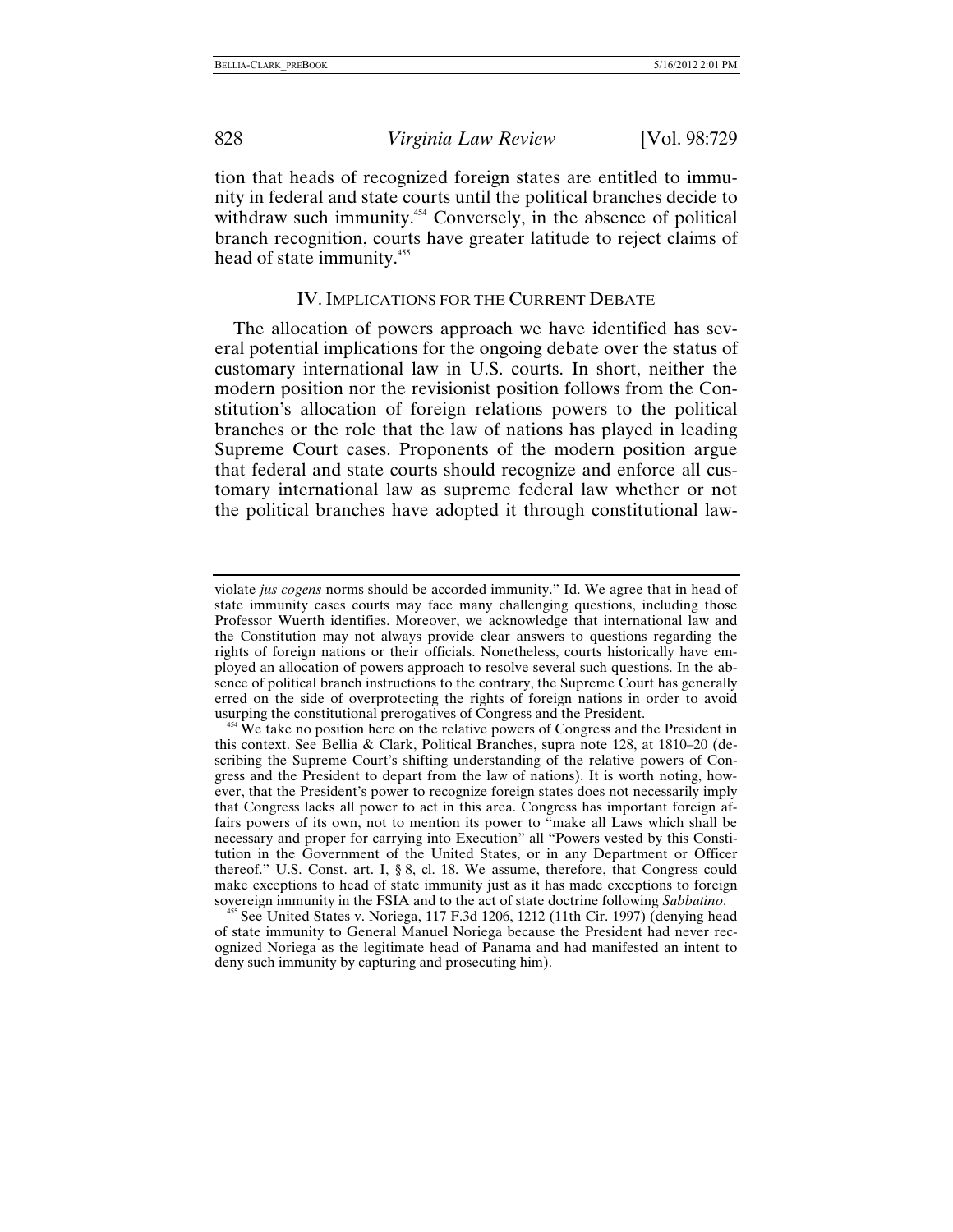making procedures.<sup>456</sup> They assert that courts should treat customary international law as a form of federal common law that is both preemptive of state law and sufficient to establish federal "arising under" jurisdiction.<sup>457</sup> Proponents of the revisionist position maintain that customary international law never applies in U.S. courts unless it has been adopted by the political branches as federal law or incorporated by the states as state law.<sup>458</sup> Each side claims original constitutional meaning and Supreme Court precedent as support for its position. The allocation of powers under Articles I and II, however, suggests that both the modern and revisionist positions rest at least in part upon erroneous or unproven premises.

# *A. The Modern Position*

The modern position rests on the erroneous premise that the only way to read Supreme Court precedent applying the law of nations is that the Court has adopted customary international law as federal common law. Proponents of the modern position have relied heavily upon cases such as *Murray v. The Schooner Charming*  Betsy,<sup>[459](#page-101-3)</sup> The Paquete Habana,<sup>460</sup> and *Banco Nacional de Cuba v.* Sabbatino.<sup>461</sup> None of these cases, however, applied customary in-

<span id="page-101-2"></span><span id="page-101-1"></span><sup>457</sup> See Henkin, supra note 429, at 1559–60.<br><sup>458</sup> See Bradley & Goldsmith, Customary International Law, supra note 3, at 870;<br>Goldsmith, supra note 3, at 1622; see also Trimble, supra note 34, at 671–73.

<span id="page-101-0"></span><sup>456</sup> See Brilmayer, supra note 2; Koh, supra note 2, at 1825; Stephens, supra note 2; see also Ryan Goodman & Derek P. Jinks, *Filartiga*'s Firm Footing: International Human Rights and Federal Common Law, 66 Fordham L. Rev. 463, 472 (1997);

<span id="page-101-5"></span><span id="page-101-4"></span>

<span id="page-101-3"></span><sup>&</sup>lt;sup>459</sup> 6 U.S. (2 Cranch) 64 (1804).<br><sup>460</sup> 175 U.S. 677 (1900). 460 175 U.S. 677 (1900). 461 175 U.S. 677 (1900). 461 and 475 U.S. 398 (1964). In addition, proponents of the modern position have claimed support from *Sosa v. Alvarez-Machain*, 542 U.S. 692 (2004), as have proponents of the revisionist position. In *Sosa*, the Court held that the Alien Tort Statute ("ATS"), 28 U.S.C. § 1350, which provides district courts with "original jurisdiction of any civil action by an alien for a tort only, committed in violation of the law of nations or a treaty of the United States," id., did not confer federal court jurisdiction over a claim by a Mexican national for arbitrary arrest and detention. In describing the nature of claims encompassed by the ATS, the Court's opinion was ambiguous and non-committal. For instance, in one passage, the Court stated that "federal courts should not recognize private claims under federal common law for violations of any international law norm with less definite content and acceptance among civilized nations than the historical paradigms familiar when § 1350 was enacted." *Sosa*, 542 U.S. at 732. It is unclear whether the Court used the phrase federal common law in this passage to refer to the claim for relief over which the ATS granted jurisdiction or the law of nations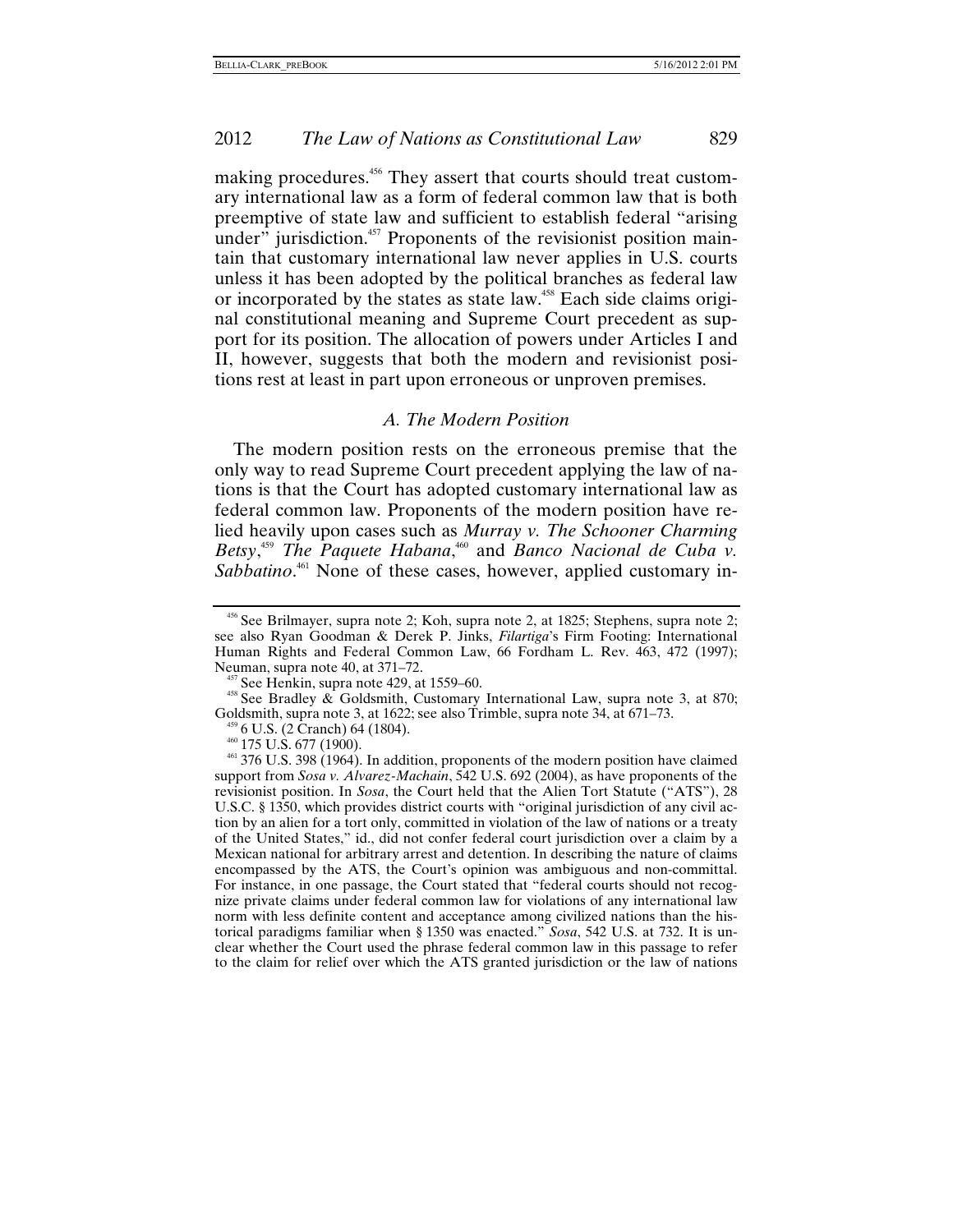ternational law as "federal common law"—a modern construct unknown at the Founding. Rather, as we have explained, courts reasonably may read each of these cases—and several others—to apply principles derived from the law of nations as a means of upholding specific foreign relations powers assigned by the Constitution to the political branches. To be sure, in some cases, the Court did not explicitly tie its application of a traditional law of nations principle to a specific Article I or II power. But neither did the Court expressly claim in any of these cases that customary international law is "federal common law." Upon reflection, there are good reasons to favor an allocation of powers reading of these cases over a federal common law reading. First, an allocation of powers reading is more consistent with the Constitution's original public meaning than a federal common law reading. As explained in Part II, the recognition, war, capture, and reprisal powers in Articles I and II would have been understood by a reasonable person at the time of the Constitution's adoption to require courts to follow principles of the law of nations respecting foreign nations' traditional sovereign rights. An allocation of powers reading of these cases reflects this understanding. A federal common law reading, on the other hand, is anachronistic because it relies on an understanding of federal common law that did not exist until the twentieth century.

Second, in *Sabbatino*—upon which proponents of the modern position heavily rely—the Court applied a traditional sovereigntyprotecting rule of the law of nations (the act of state doctrine) over an alleged modern rule of customary international law (against uncompensated government takings) even as the Court observed that international law no longer required application of the act of state doctrine. In other words, the Court determined that a traditional rule of the law of nations with "'constitutional' underpinnings" was

violation underlying the claim for relief. Elsewhere, however, the Court stated that it was not implying that "the grant of federal-question jurisdiction [in 28 U.S.C. § 1331] would be equally as good for our purposes as § 1350," id. at 731 n.19, suggesting that neither the claim nor the underlying law of nations violation was federal common law for purposes of § 1331. Given *Sosa*'s lack of clarity, it is not surprising that proponents of both the modern and revisionist positions have invoked it for support. For an explanation of the original meaning of the ATS, see Bellia & Clark, Alien Tort Statute, supra note 116, at 446.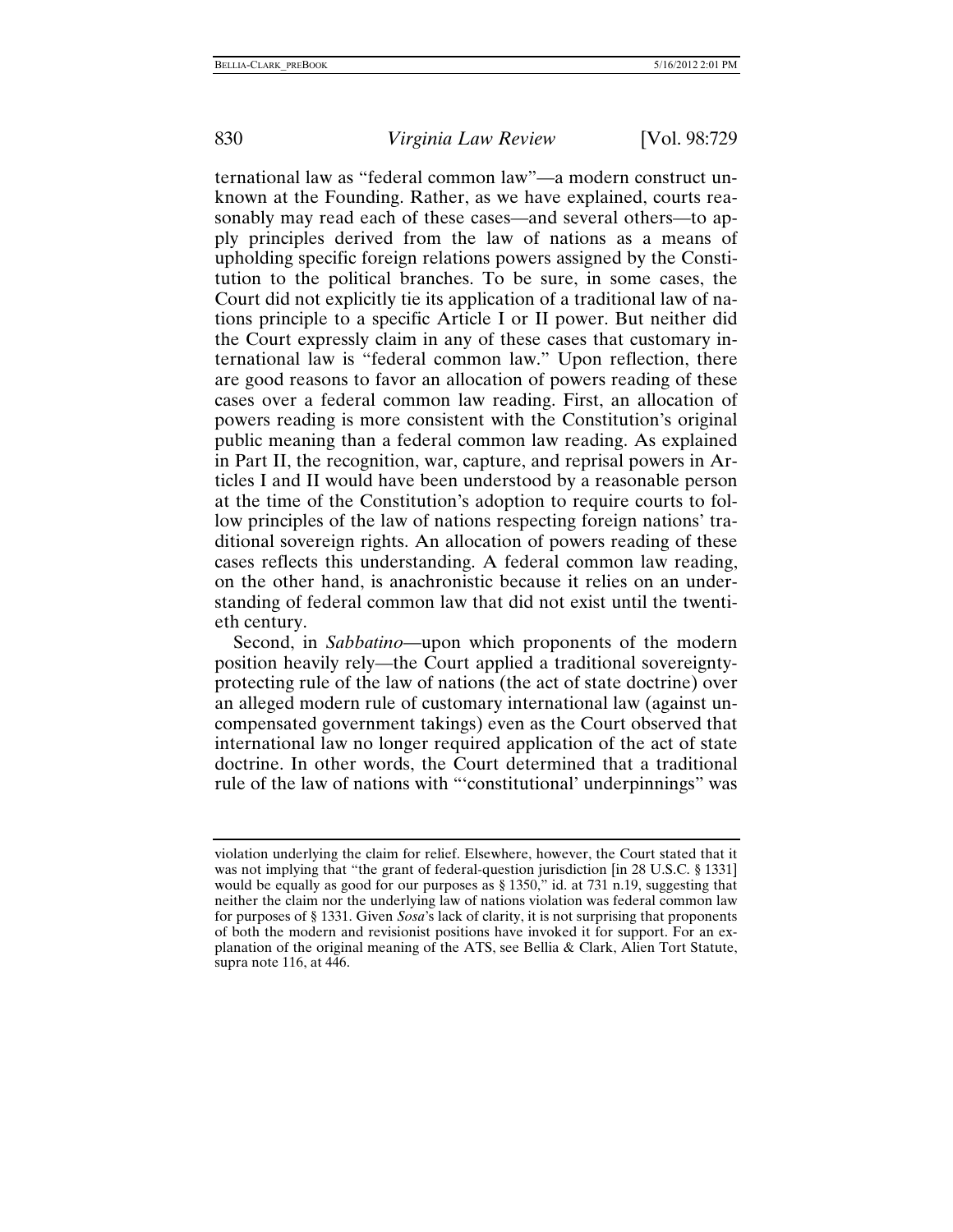"applicable even if international law has been violated."[462](#page-103-0) If one understands customary international law as federal common law, then the Court's decision makes little sense. The *Sabbatino* Court, however, nowhere said that customary international law is federal common law. It said that "courts apply international law as part of our own *in appropriate circumstances*," citing cases that applied federal treaties or traditional sovereignty-respecting rules of the law of nations.<sup>463</sup> On the other hand, if one understands the act of state doctrine as a means of upholding the Constitution's allocation of powers, then the Court was—as it declared—"constrained" to apply the doctrine rather than a competing rule holding Cuba accountable for an uncompensated taking. The Marshall Court relied on a similar understanding of the Constitution's allocation of powers in *The Schooner Exchange v. McFaddon*. [464](#page-103-2) There, the Court refused to remedy an alleged violation of the law of nations by France, instead holding a French warship immune from suit on the ground "that the sovereign power of the nation is alone competent to avenge wrongs committed by a sovereign."[465](#page-103-3) In both *Sabbatino* and *McFaddon*, the Court applied a rule of decision that directly preserved the exclusive constitutional prerogatives of the political branches to redress law of nations violations by other countries.

For present purposes, we need not undertake a comprehensive critique of the modern position. Our point for now is simply that the modern position's federal common law reading of Supreme Court cases applying traditional principles of the law of nations is not the only—or even the most persuasive—way to read those cases. To the contrary, an allocation of powers reading better reconciles the cases with the original public meaning of the recognition, war, capture, and reprisal powers and, moreover, explains *Sabbatino*'s insistence upon applying the act of state doctrine in preference to an alleged contrary modern rule of customary international law. At the same time, the allocation of powers approach provides constitutional support for a key part of the modern position—the proposition that courts must apply certain traditional principles of the law of nations (such as head of state immunity)

<span id="page-103-1"></span>

<span id="page-103-0"></span><sup>&</sup>lt;sup>462</sup> *Sabbatino*, 376 U.S. at 423, 431.<br><sup>463</sup> Id. at 423 (emphasis added); see supra note 379 and accompanying text.  $464$  11 U.S. (7 Cranch) 116 (1812).<br><sup>465</sup> Id. at 146.

<span id="page-103-2"></span>

<span id="page-103-3"></span>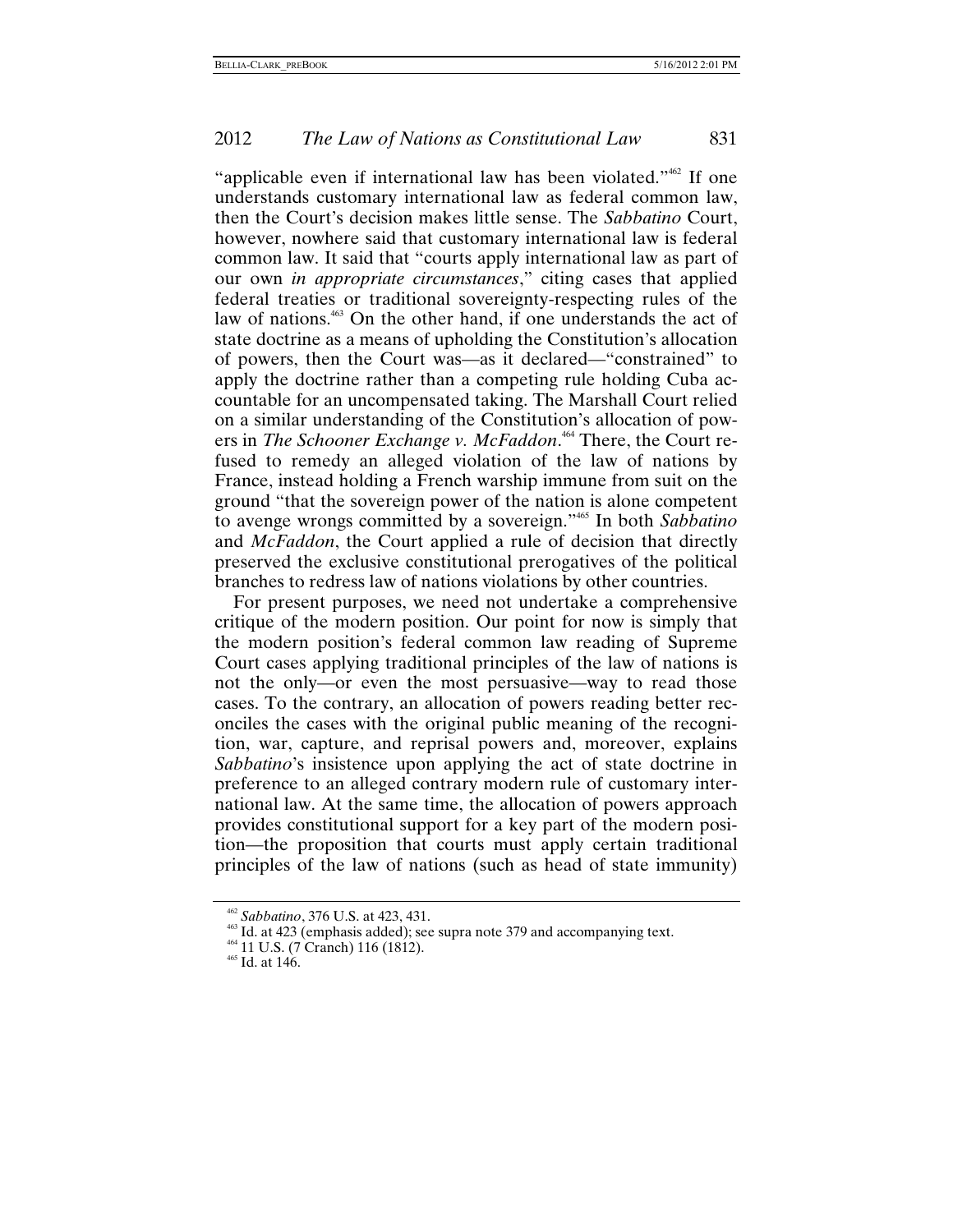even in the absence of adoption by the political branches. The allocation of powers approach, however, does not support the modern position's blanket claim that courts must apply all contemporary rules of customary international law.

## *B. The Revisionist Position*

In contrast to the modern position, the revisionist position posits that courts may not apply customary international law in the absence of adoption by the political branches or the states.<sup>466</sup> This includes traditional principles of the law of nations (like diplomatic immunity and head of state immunity). As we have explained, even in the absence of such adoption, the Supreme Court has applied principles like these since the Founding as a means of upholding specific constitutional powers of the political branches. The judiciary's failure to apply these principles in appropriate cases would contradict the Constitution's specific allocation of those powers to the political branches, as those powers historically were understood.

This allocation of powers approach is not inconsistent with the general proposition that, at the time of the Founding, the law of nations was understood to be binding in courts only if domestic law incorporated it.<sup>467</sup> It does not follow from this proposition, as revisionists have claimed, that federal courts may apply the law of nations only if the political branches of the federal government or the states adopt it. Rather, the Constitution is a fundamental source of domestic law in the United States, and therefore U.S. courts not only may, but must, apply principles of the law of nations when the Constitution requires them to do so. As discussed, the Supreme Court has indicated on several occasions that the Constitution's allocation of foreign relations powers to the political branches requires courts and states to apply certain traditional principles of the law of nations in order to avoid usurping these powers. Histori-

<span id="page-104-0"></span><sup>466</sup> Some revisionists have recently suggested that courts may recognize uncodified immunities—such as head of state immunity—at the suggestion of the executive branch alone. See Bradley et al., *Sosa*, supra note 337, at 935–36.

<span id="page-104-1"></span><sup>&</sup>lt;sup>67</sup> See Hamburger, supra note 167, at 1947 (concluding that "the traditional presumption was that the law of nations was not obligatory as part of the law of the land, until it was incorporated by domestic law, and this was the path taken by the U.S. Constitution").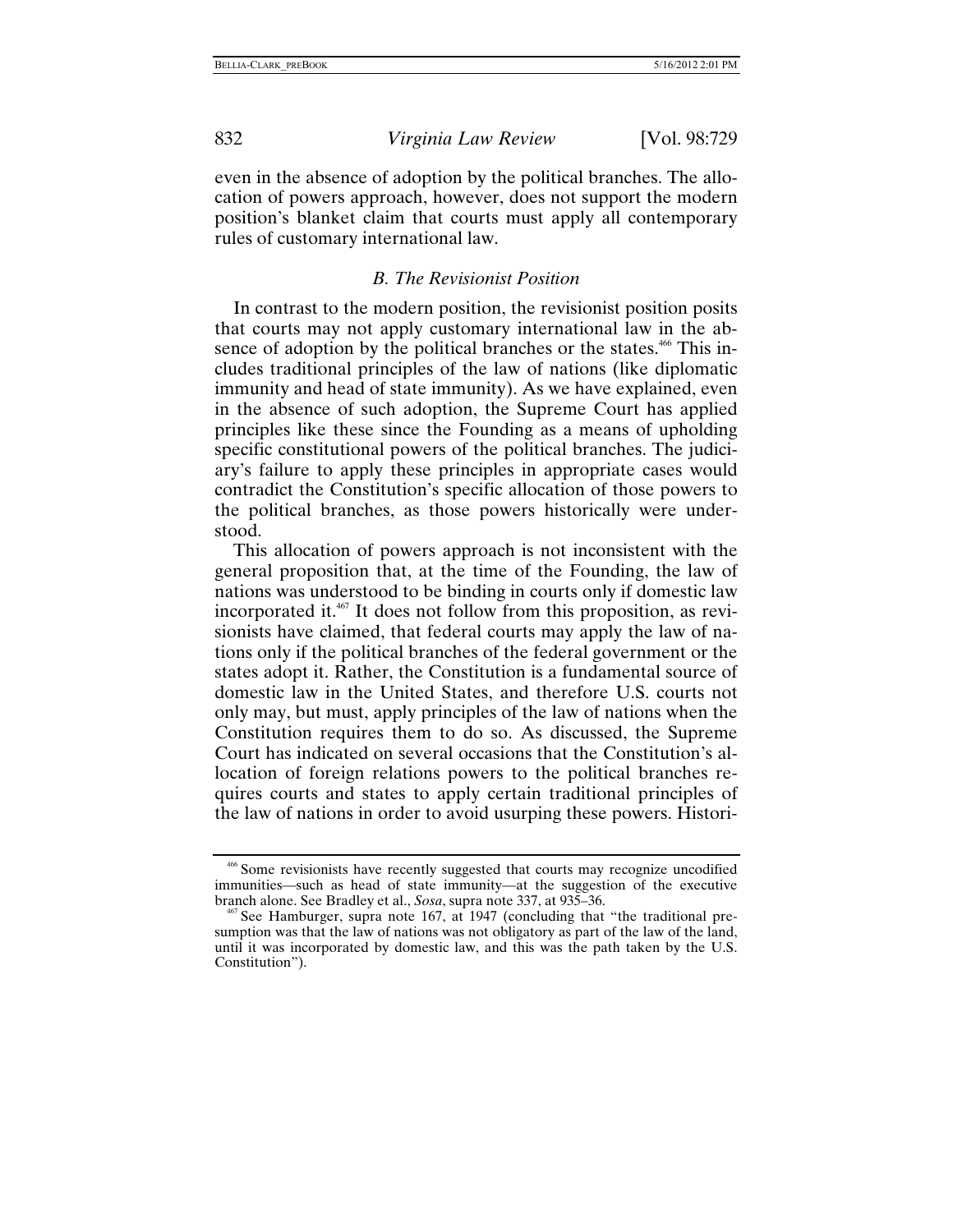cally, political branch recognition of a foreign state or government was reasonably understood to signify that the United States would respect a set of traditional rights under the law of nations binding on courts and states alike. Likewise, the political branches' exclusive powers to make and engage in war, issue reprisals, and make rules governing captures were reasonably understood to require courts and states to respect traditional principles of the law of nations in order to avoid usurping such powers. Under these circumstances, the principle that the law of nations is binding only if domestic law incorporates it does not refute, but actually affirms, that courts and states must apply traditional principles of the law of nations when necessary to uphold the Constitution's allocation of powers.

# *C. The Limits of the Allocation of Powers Approach*

In a recent article, Professor Carlos Vázquez characterizes the allocation of powers approach we have identified in prior work as "thoroughly convincing,"<sup>468</sup> but suggests that we "fail to appreciate the full implications of [our] own argument.["469](#page-105-1) In his view, our "structural argument actually provides substantial support for most of the modern position."[470](#page-105-2) As an initial matter, he believes that labeling customary international law as federal common law "is unhelpful and potentially misleading."<sup>471</sup> He prefers simply to inquire whether "customary international law (or some subset thereof) [has attained] the status of preemptive federal law."<sup>472</sup> According to Vázquez, "[t]he basic case for the modern position relies on an inference from the constitutional structure very similar to the one advanced by Bellia and Clark: Violations of customary international law risk retaliation against the nation as a whole."<sup>473</sup> Even if such violations no longer risk triggering the use of military force, he argues that they "can be expected to produce international friction and an unfriendly attitude toward the United States on the part of injured or otherwise offended nations, which in turn can be

<span id="page-105-0"></span><sup>&</sup>lt;sup>468</sup> Vázquez, supra note 12, at 1502.<br><sup>469</sup> Id. at 1617.<br><sup>470</sup> Id. at 1503.<br><sup>471</sup> Id. at 1509.<br><sup>472</sup> Id. 473 Id. at 1501.

<span id="page-105-1"></span>

<span id="page-105-2"></span>

<span id="page-105-4"></span><span id="page-105-3"></span>

<span id="page-105-5"></span>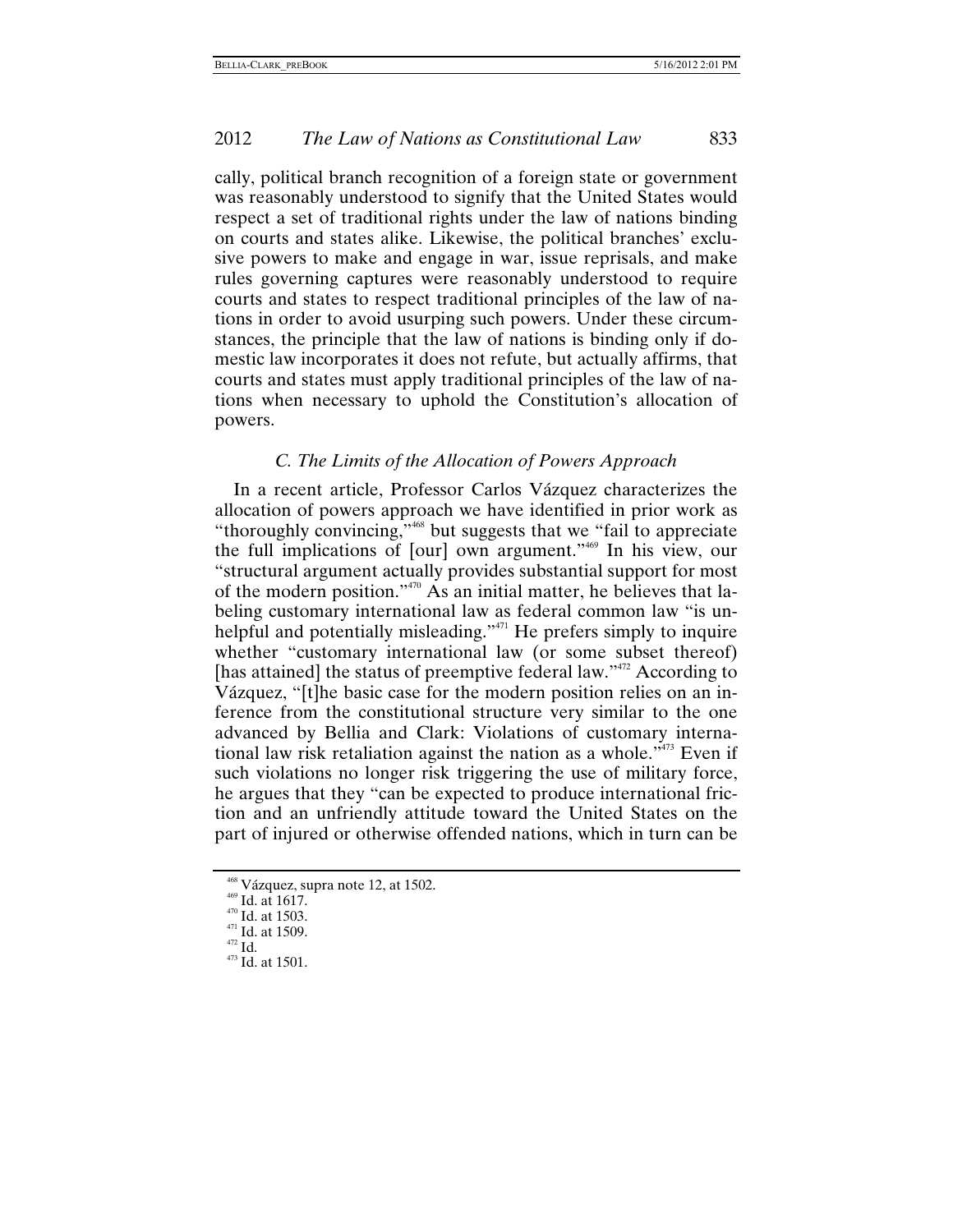expected to complicate the federal government's efforts to achieve the nation's foreign relations goals."[474](#page-106-0) In this regard, Vázquez believes that the approach we have identified "has obvious affinities to the much-maligned dormant foreign affairs rationale of *Zschernig v. Miller*.["475](#page-106-1)

Vázquez seeks to define the allocation of powers approach at a higher level of generality than the level suggested by the specific powers assigned to the political branches by Articles I and II. At this higher level of generality, he believes that "the international law of human rights implicates the structural reasons for according preemptive force to customary international law no less than the older topics covered by customary international law do."<sup>476</sup> According to Vázquez, "[a] nation's obligations under the international law of human rights are obligations *toward other states*, not just toward individuals."[477](#page-106-3) This means that "the United States' violation of these norms is as likely to produce international friction—and thus to complicate the nation's pursuit of foreign relations goals— as its violation of other norms of customary international law."<sup>[478](#page-106-4)</sup> Given this premise, Vázquez suggests that a U.S. state's violations of its citizens' international human rights would be preempted by the Constitution's allocation of foreign affairs power to the federal government. $479$ 

Although a broad dormant foreign affairs preemption of the kind suggested by *Zschernig* might lead to displacement of state law in such cases, the allocation of powers approach we have suggested does not support this conclusion. Our understanding of historical practice and Supreme Court precedent (read in light of such practice) suggests that courts apply traditional principles of the law of nations preemptively when necessary to uphold a specific Article I or II power assigned to the federal political branches. For ex-

<span id="page-106-1"></span>

<span id="page-106-2"></span>

<span id="page-106-3"></span>

<span id="page-106-5"></span><span id="page-106-4"></span>

<span id="page-106-0"></span><sup>&</sup>lt;sup>474</sup> Id. at 1517.<br><sup>475</sup> Id. at 1602–03.<br><sup>476</sup> Id. at 1623–24.<br><sup>477</sup> Id. at 1623–24. Professor Vázquez suggests that only international norms meeting<br><sup>479</sup> Id. at 1623–24. Professor Vázquez suggests that only internationa a heightened standard of clarity and acceptance would count as preemptive federal law. Id. at 1624. Thus, he thinks "it is very likely that the human rights norms that would preempt State law would largely duplicate prohibitions imposed on the States by the Constitution." Id. at 1625.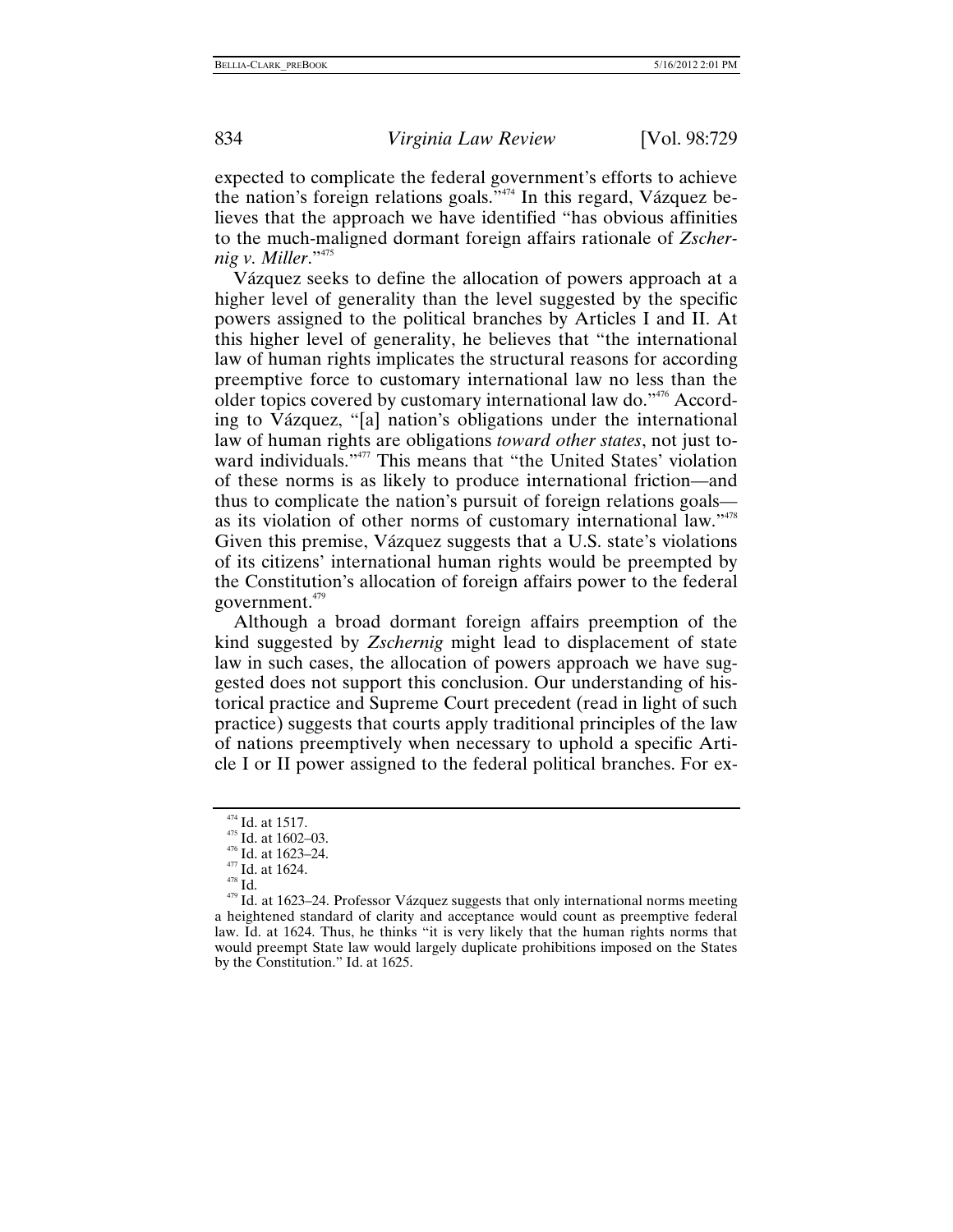ample, in *Belmont* and *Pink*, the Supreme Court held that the President's power to recognize the Soviet Union preempted state law to the extent that state law denied the effect of recognition—a specific power committed to the political branches by the Constitution.[480](#page-107-0) Respect for territorial sovereignty is a traditional incident of recognition. The Court upheld the President's exercise of the recognition power by applying the act of state doctrine to shield Soviet confiscations from invalidation under state law. Likewise, both diplomatic immunity and head of state immunity can be understood as incidents of recognition and thus binding in state and federal courts alike.

Fairly read in light of background principles of the law of nations, the Constitution's conferral of recognition power on the political branches incorporates these traditional incidents of recognition. When the Constitution was adopted, recognized sovereigns enjoyed these traditional rights in their interactions with other nations. Modern norms of customary international human rights law, however, attempt to regulate the internal conduct of nations toward their own citizens. To conclude that courts must find such norms binding on U.S. states or foreign nations under the allocation of powers approach would require showing that adherence to such norms is necessary to uphold a specific constitutional power assigned to the political branches. Adherence to such norms, however, does not appear necessary to uphold any specific Article I or II power of the political branches.

The war, capture, and reprisal powers appear to have little relevance to the application of modern norms of customary international law to U.S. states. Historically, how states treated their own citizens was not a matter governed by the law of nations and did not give another nation just cause for war. Thus, the recognition power appears to be the only plausible candidate for applying modern norms of international law to a U.S. state, but this power also seems ill-suited to the task. When the Constitution was adopted, U.S. recognition of other nations did not imply that either nation would refrain from treating its own citizens in particular ways. To the contrary, at the time, nations claimed (and respected

<span id="page-107-0"></span><sup>480</sup> See supra notes 332–368 and accompanying text.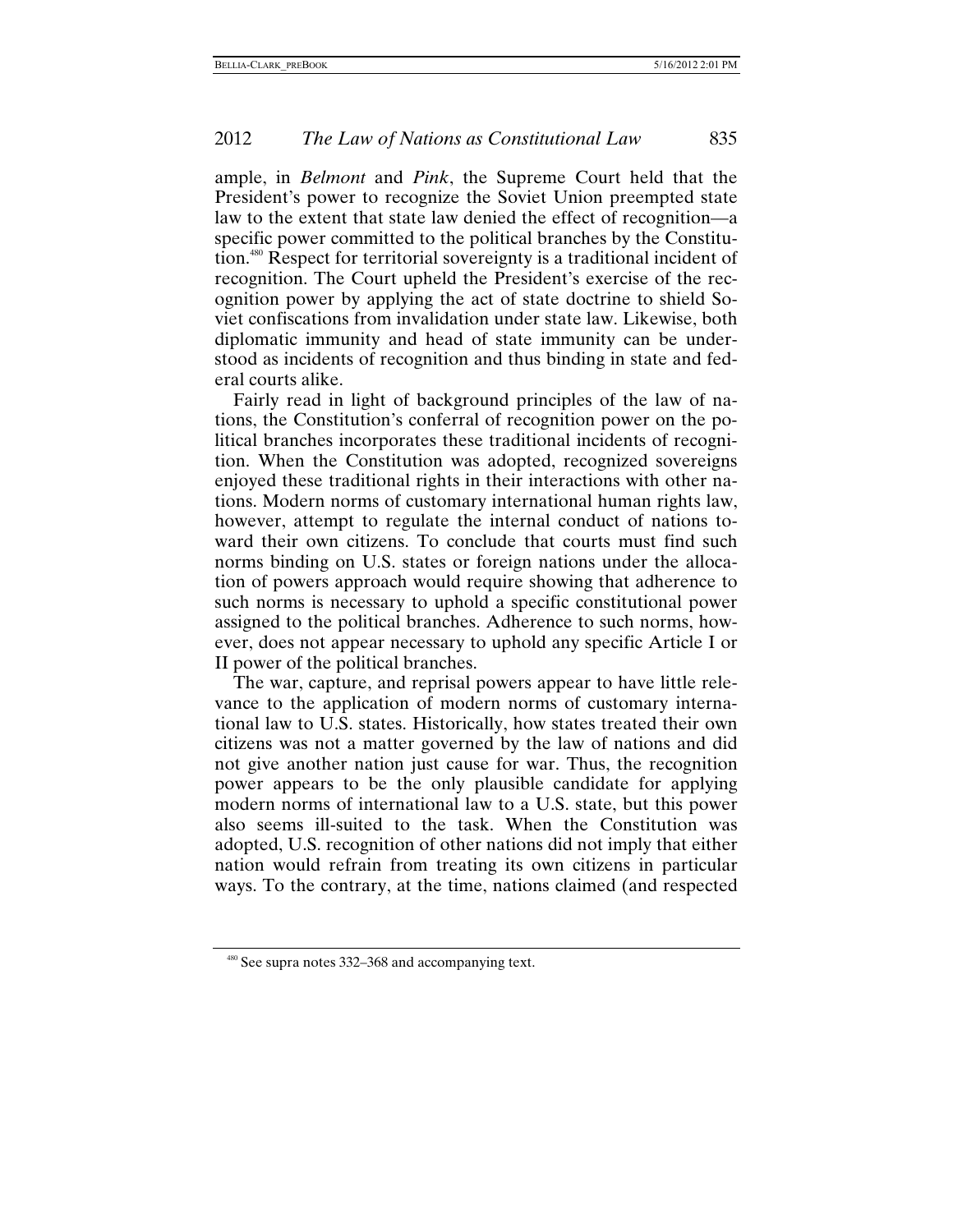836 *Virginia Law Review* [Vol. 98:729

other nations') complete sovereignty within their respective territories.

Given the rise of international human rights law in the second half of the twentieth century, however, one might argue that the United States' recognition of other nations now implicitly promises that the United States and its constituent states will respect the human rights of their own citizens. Reading the recognition power in this way, however, presents several difficulties. At the Founding, recognition dealt exclusively with U.S. interactions with foreign nations, their citizens, and their representatives. Recognition had nothing to do with the United States' treatment of its own citizens. Thus, it would be difficult to conclude that, in ratifying the Constitution's recognition power, the states delegated authority to the federal government to regulate their internal affairs merely by recognizing other nations. In addition, the Constitution's division of authority between the federal government and the states not only limited the substantive powers assigned to the federal government, but also established procedural safeguards of federalism designed to preserve the governance prerogatives of the states.<sup>481</sup> Thus, under the Constitution, the federal government could adopt measures capable of preempting state law only with the participation and assent of the states (in the case of constitutional amendments) or the Senate (in the case of federal laws and treaties).<sup>482</sup> Expanding the meaning of recognition to incorporate international restrictions on the relationship between states and their citizens, however they might develop over time, would undermine both features of the constitutional structure.

Under the Constitution's allocation of powers to the political branches, distinct constitutional difficulties arise from proposals by proponents of the modern position to have U.S. courts enforce international human rights norms to constrain the conduct of foreign nations toward their own citizens. Even if one assumes that U.S. recognition of a foreign nation no longer implies that the United States regards the nation as possessing absolute territorial sovereignty, it does not follow that U.S. courts are now free to punish

<span id="page-108-0"></span><sup>&</sup>lt;sup>481</sup> See Bradford R. Clark, Separation of Powers as a Safeguard of Federalism, 79 Tex. L. Rev. 1321, 1324–25 (2001).<br><sup>482</sup> Id. at 1339–41.

<span id="page-108-1"></span>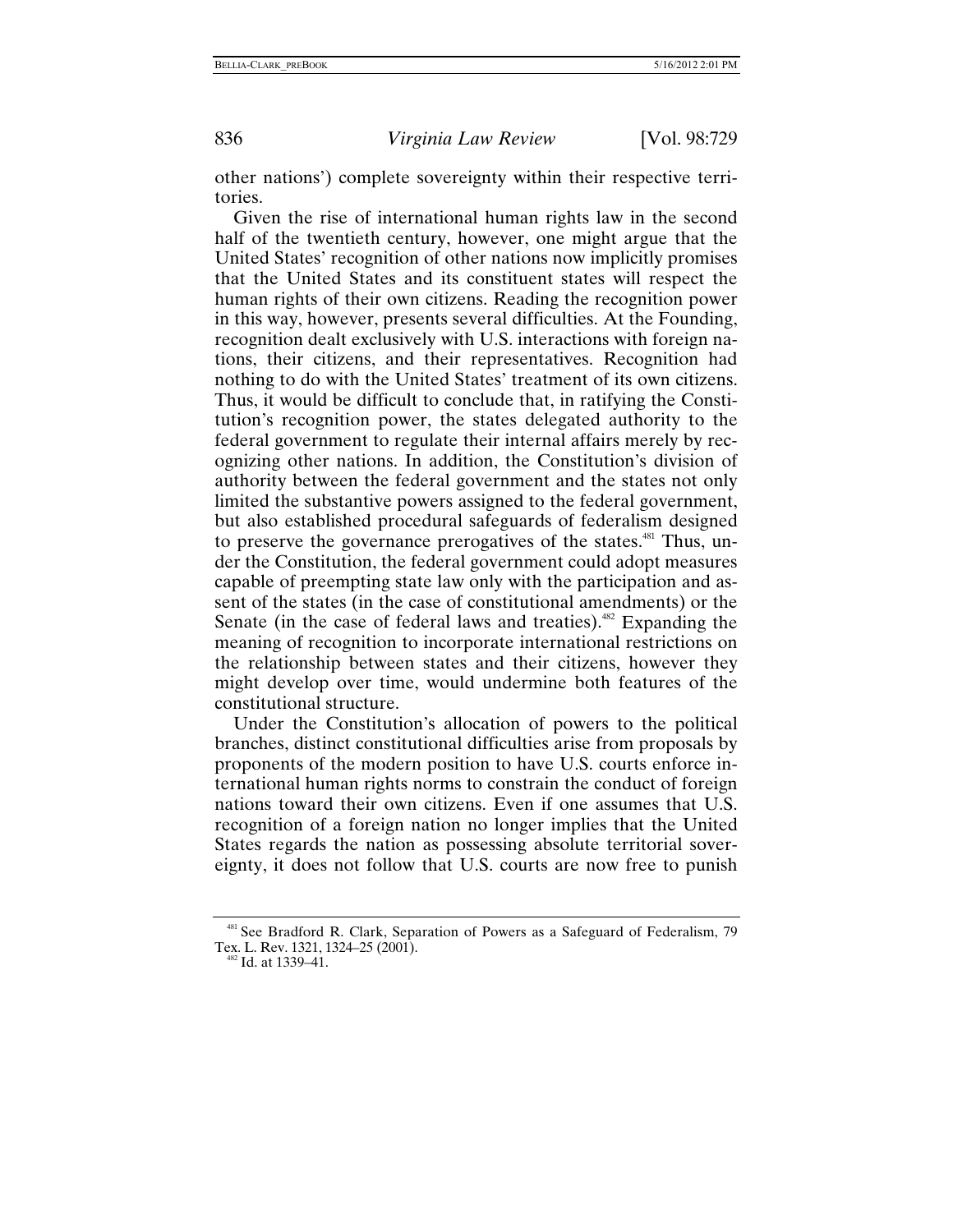## 2012 *The Law of Nations as Constitutional Law* 837

foreign states or their officials for violating the international human rights of their own citizens. To the contrary, as *Sabbatino*'s strict adherence to the act of state doctrine suggests, the Constitution's specific allocation of powers grants the political branches exclusive power to decide whether, when, and how to obtain satisfaction or retaliate against foreign nations for their violation of international law.

As Chief Justice Marshall explained in *The Nereide*, retaliation against another nation "is a political not a legal measure. It is for the consideration of the government not of its Courts."[483](#page-109-0) This assessment was not only in keeping with the Constitution's specific allocation of powers, but also made eminent sense. At the time, unauthorized retaliation by the judiciary would have risked provoking a war. Accordingly, any decision to initiate hostilities with another nation was for the political branches rather than courts or states. Even if judicial retaliation would no longer give affected nations just cause for war, the Court has continued to refrain from usurping the political branches' prerogatives in the conduct of foreign relations. In *Sabbatino*, for instance, the Court observed that judicial "dispositions of this sort involving the probability of affront to another state could seriously interfere with negotiations being carried on by the executive branch and might prevent or render less favorable the terms of an agreement that could otherwise be reached.["484](#page-109-1) In other words, courts (or states) could not take unilateral action to retaliate against a foreign nation for violating customary international law without usurping the constitutional prerogatives of the political branches. Understood in this light, the allocation of recognition, war, capture, and reprisal powers to the political branches in Articles I and II does not require—or even permit—courts to take the lead over the political branches in addressing violations of modern customary international law norms by other nations.

<span id="page-109-1"></span><span id="page-109-0"></span><sup>483</sup> 13 U.S. (9 Cranch) 388, 422 (1815); see supra notes 299–302 and accompanying text. 484 *Sabbatino*, 376 U.S. at 432.